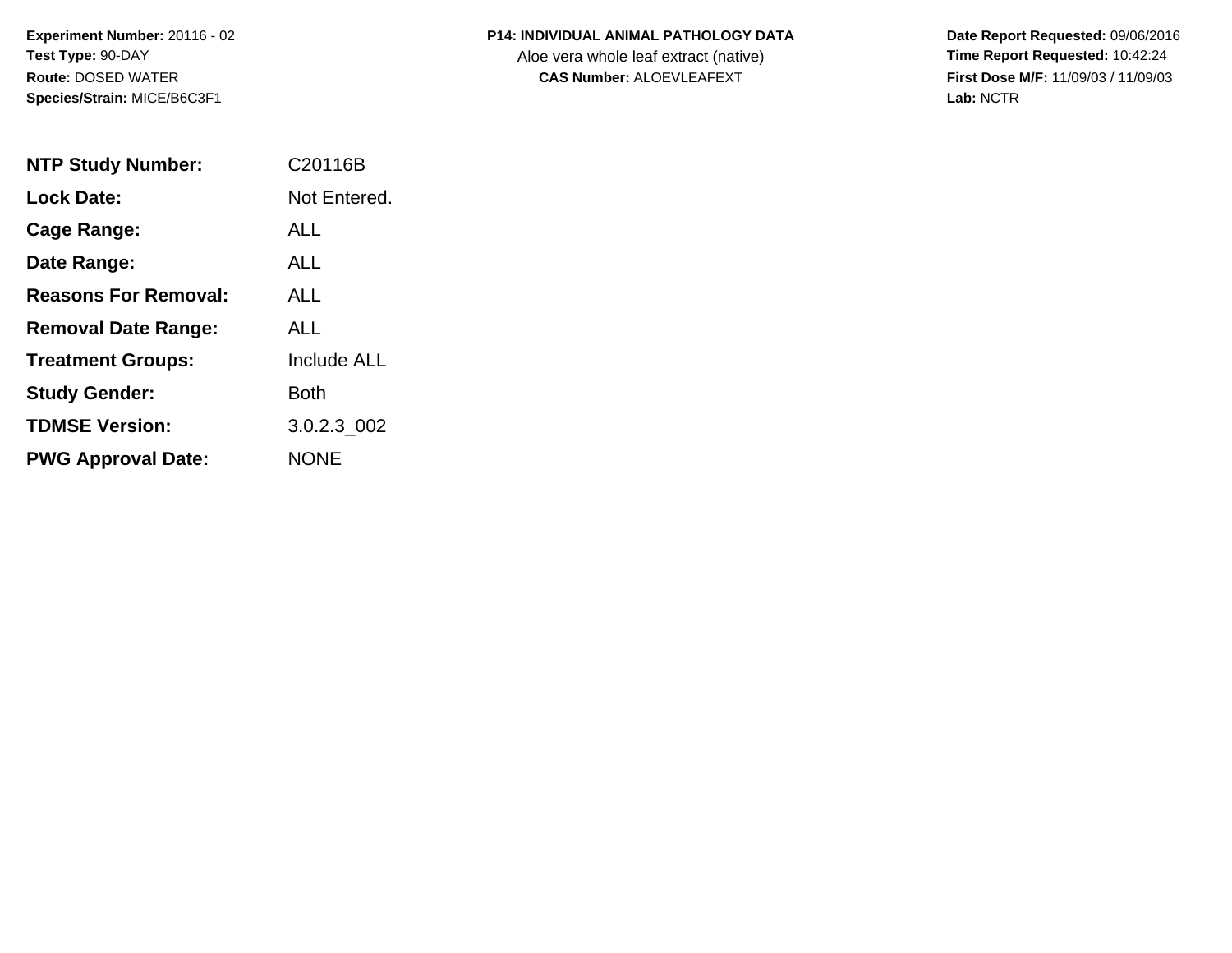| Experiment Number: 20116 - 02<br>Test Type: 90-DAY<br><b>Route: DOSED WATER</b><br>Species/Strain: MICE/B6C3F1 | <b>P14: INDIVIDUAL ANIMAL PATHOLOGY DATA</b><br>Aloe vera whole leaf extract (native)<br><b>CAS Number: ALOEVLEAFEXT</b> |                                   | Date Report Requested: 09/06/2016<br>Time Report Requested: 10:42:24<br><b>First Dose M/F: 11/09/03 / 11/09/03</b><br>Lab: NCTR |  |
|----------------------------------------------------------------------------------------------------------------|--------------------------------------------------------------------------------------------------------------------------|-----------------------------------|---------------------------------------------------------------------------------------------------------------------------------|--|
| <b>ANIMAL ID: 11</b>                                                                                           | <b>TRT#: 6</b>                                                                                                           | <b>SEX: Male</b>                  | DAY ON TEST: 100                                                                                                                |  |
|                                                                                                                | <b>DOSE: 1% WLN</b>                                                                                                      | <b>DISP: Terminal Sacrifice</b>   | <b>HISTO: 021420500011</b>                                                                                                      |  |
|                                                                                                                |                                                                                                                          | ORGAN AND ACCOUNTABLE SITE STATUS |                                                                                                                                 |  |
| <b>NORMAL</b>                                                                                                  |                                                                                                                          |                                   |                                                                                                                                 |  |
| * Intestine Large, Cecum                                                                                       | * Intestine Large, Colon                                                                                                 | * Kidney                          | * Liver                                                                                                                         |  |
| <b>OBSERVATIONS</b>                                                                                            |                                                                                                                          |                                   |                                                                                                                                 |  |
| * Spleen                                                                                                       |                                                                                                                          | Hematopoietic Cell Proliferation  | Mild                                                                                                                            |  |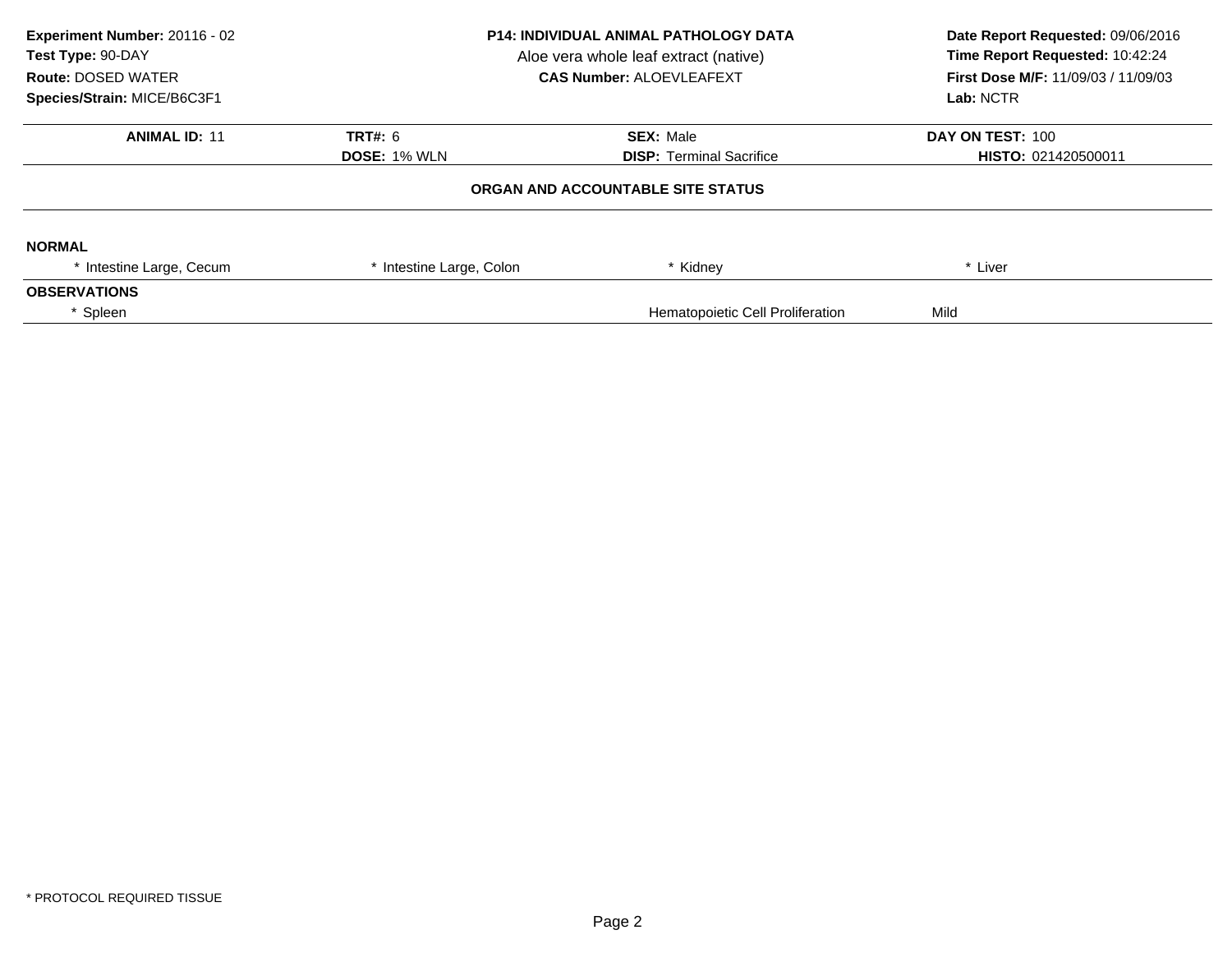| Experiment Number: 20116 - 02<br>Test Type: 90-DAY<br><b>Route: DOSED WATER</b><br>Species/Strain: MICE/B6C3F1 | <b>P14: INDIVIDUAL ANIMAL PATHOLOGY DATA</b><br>Aloe vera whole leaf extract (native)<br><b>CAS Number: ALOEVLEAFEXT</b> |                                                                      | Date Report Requested: 09/06/2016<br>Time Report Requested: 10:42:24<br>First Dose M/F: 11/09/03 / 11/09/03<br>Lab: NCTR |
|----------------------------------------------------------------------------------------------------------------|--------------------------------------------------------------------------------------------------------------------------|----------------------------------------------------------------------|--------------------------------------------------------------------------------------------------------------------------|
| <b>ANIMAL ID: 12</b>                                                                                           | TRT#: 6                                                                                                                  | <b>SEX: Male</b>                                                     | DAY ON TEST: 100                                                                                                         |
|                                                                                                                | <b>DOSE: 1% WLN</b>                                                                                                      | <b>DISP:</b> Terminal Sacrifice<br>ORGAN AND ACCOUNTABLE SITE STATUS | <b>HISTO: 021420500012</b>                                                                                               |
|                                                                                                                |                                                                                                                          |                                                                      |                                                                                                                          |
| <b>NORMAL</b>                                                                                                  |                                                                                                                          |                                                                      |                                                                                                                          |
| Intestine Large, Cecum<br>Spleen                                                                               | * Intestine Large, Colon                                                                                                 | * Kidney                                                             | * Liver                                                                                                                  |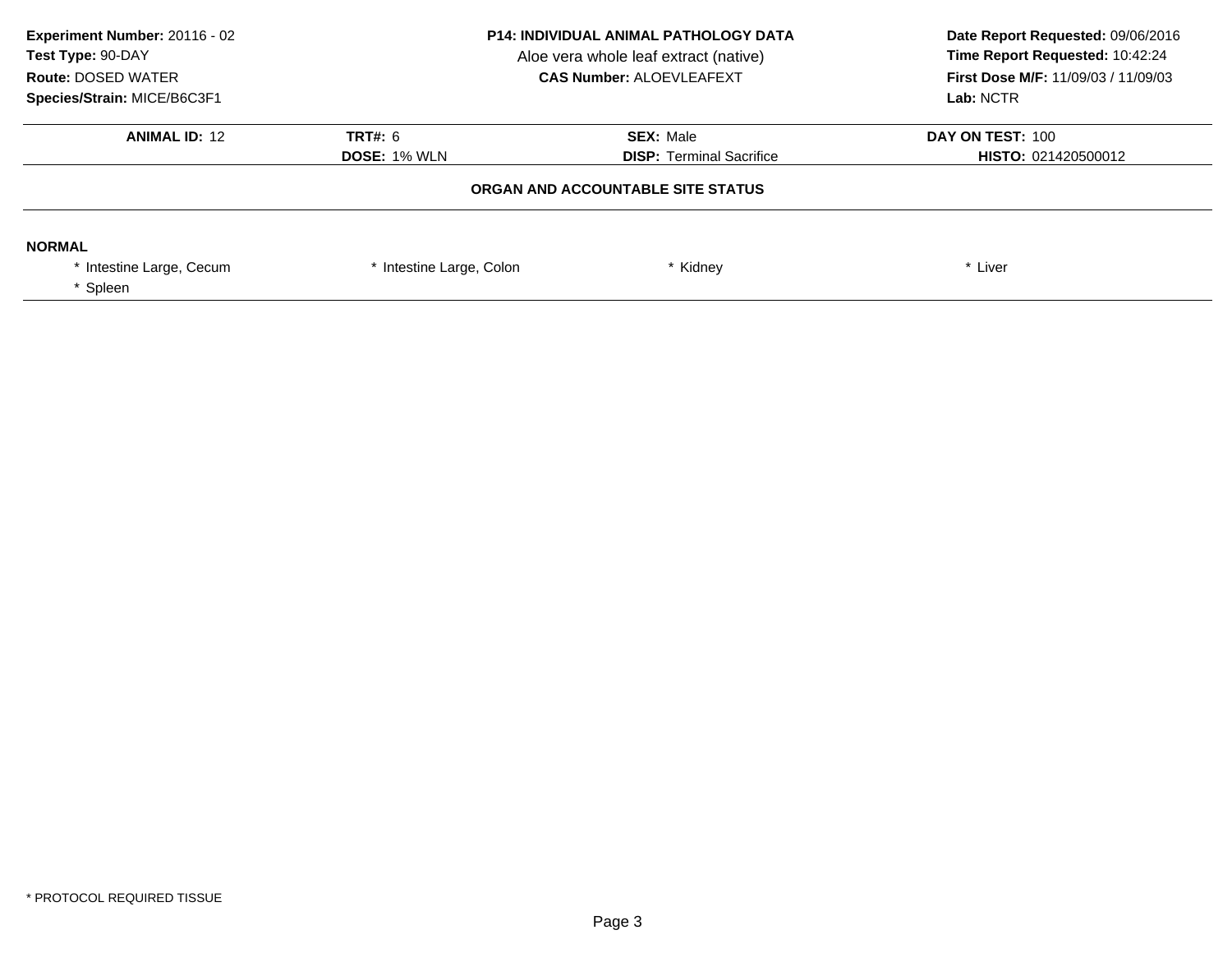| Experiment Number: 20116 - 02<br>Test Type: 90-DAY<br><b>Route: DOSED WATER</b><br>Species/Strain: MICE/B6C3F1 | <b>P14: INDIVIDUAL ANIMAL PATHOLOGY DATA</b><br>Aloe vera whole leaf extract (native)<br><b>CAS Number: ALOEVLEAFEXT</b> |                  | Date Report Requested: 09/06/2016<br>Time Report Requested: 10:42:24<br>First Dose M/F: 11/09/03 / 11/09/03<br>Lab: NCTR |
|----------------------------------------------------------------------------------------------------------------|--------------------------------------------------------------------------------------------------------------------------|------------------|--------------------------------------------------------------------------------------------------------------------------|
| <b>ANIMAL ID: 13</b>                                                                                           | TRT#: 6                                                                                                                  | <b>SEX: Male</b> | DAY ON TEST: 100<br><b>HISTO: 021420500013</b>                                                                           |
| <b>DISP:</b> Terminal Sacrifice<br><b>DOSE: 1% WLN</b><br>ORGAN AND ACCOUNTABLE SITE STATUS                    |                                                                                                                          |                  |                                                                                                                          |
| <b>NORMAL</b><br>Intestine Large, Cecum<br>Spleen                                                              | * Intestine Large, Colon                                                                                                 | * Kidney         | * Liver                                                                                                                  |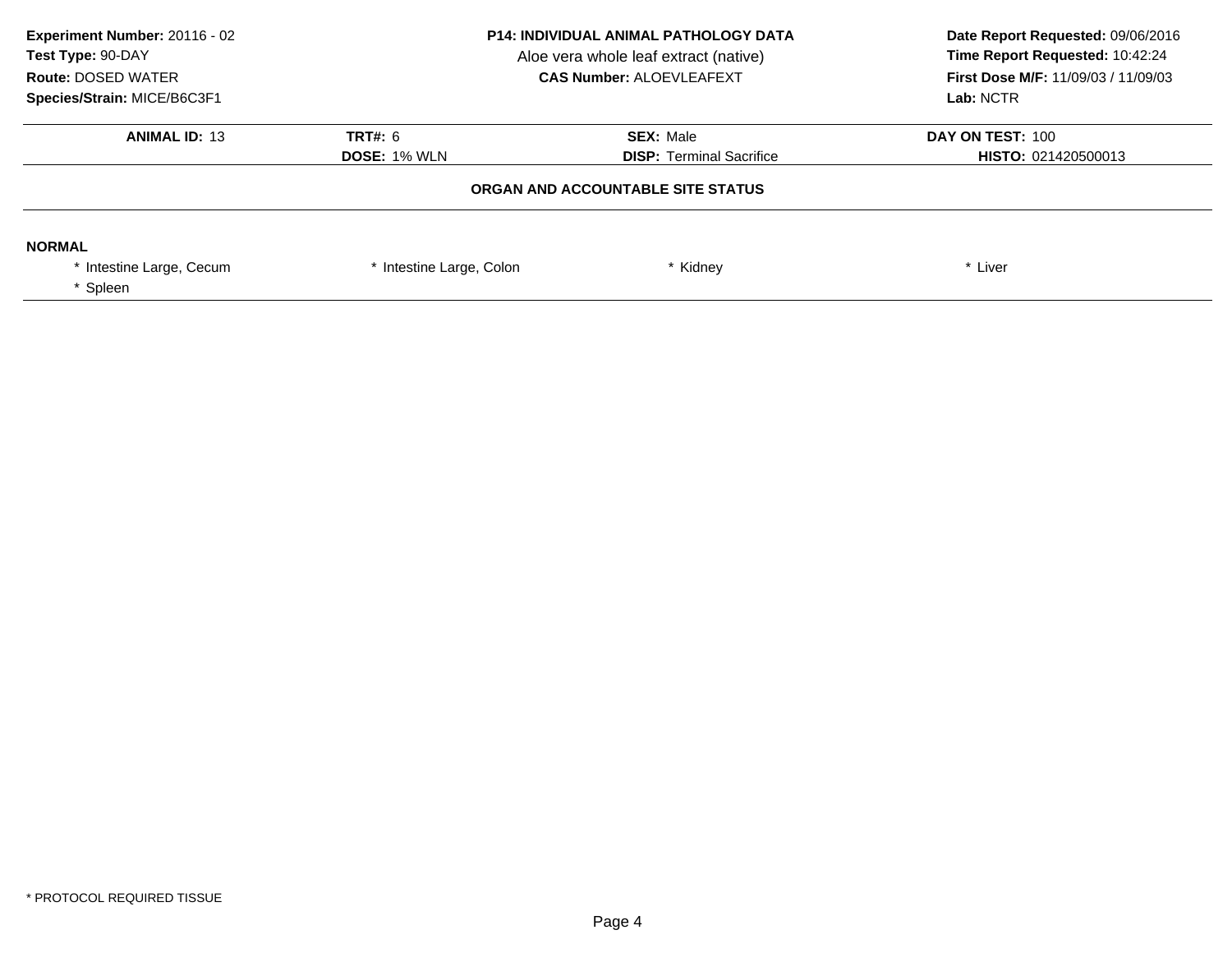| <b>P14: INDIVIDUAL ANIMAL PATHOLOGY DATA</b><br>Aloe vera whole leaf extract (native)<br><b>CAS Number: ALOEVLEAFEXT</b> |                     | Date Report Requested: 09/06/2016<br>Time Report Requested: 10:42:24<br>First Dose M/F: 11/09/03 / 11/09/03<br>Lab: NCTR |
|--------------------------------------------------------------------------------------------------------------------------|---------------------|--------------------------------------------------------------------------------------------------------------------------|
| TRT#: 6                                                                                                                  | <b>SEX: Male</b>    | DAY ON TEST: 100<br>HISTO: 021420500014                                                                                  |
| ORGAN AND ACCOUNTABLE SITE STATUS                                                                                        |                     |                                                                                                                          |
| * Intestine Large, Colon                                                                                                 | * Kidney            | * Liver                                                                                                                  |
|                                                                                                                          | <b>DOSE: 1% WLN</b> | <b>DISP:</b> Terminal Sacrifice                                                                                          |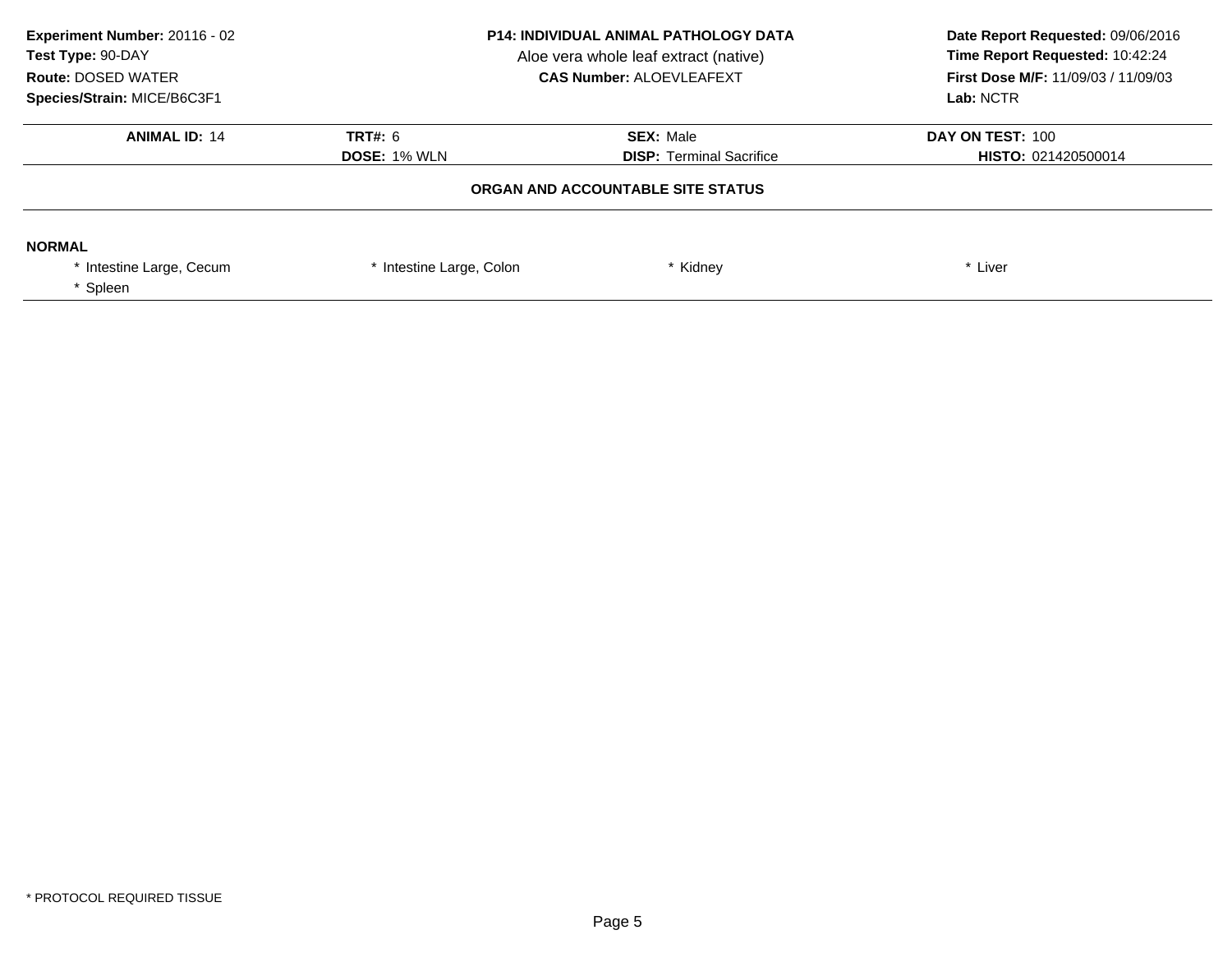| Experiment Number: 20116 - 02<br>Test Type: 90-DAY<br><b>Route: DOSED WATER</b><br>Species/Strain: MICE/B6C3F1 | <b>P14: INDIVIDUAL ANIMAL PATHOLOGY DATA</b><br>Aloe vera whole leaf extract (native)<br><b>CAS Number: ALOEVLEAFEXT</b> |                                                     | Date Report Requested: 09/06/2016<br>Time Report Requested: 10:42:24<br>First Dose M/F: 11/09/03 / 11/09/03<br>Lab: NCTR |
|----------------------------------------------------------------------------------------------------------------|--------------------------------------------------------------------------------------------------------------------------|-----------------------------------------------------|--------------------------------------------------------------------------------------------------------------------------|
| <b>ANIMAL ID: 21</b>                                                                                           | TRT#: 6<br><b>DOSE: 1% WLN</b>                                                                                           | <b>SEX: Male</b><br><b>DISP:</b> Terminal Sacrifice | DAY ON TEST: 100<br><b>HISTO: 021420500021</b>                                                                           |
|                                                                                                                |                                                                                                                          | ORGAN AND ACCOUNTABLE SITE STATUS                   |                                                                                                                          |
| <b>NORMAL</b><br>* Intestine Large, Cecum<br>* Spleen                                                          | * Intestine Large, Colon                                                                                                 | * Kidney                                            | * Liver                                                                                                                  |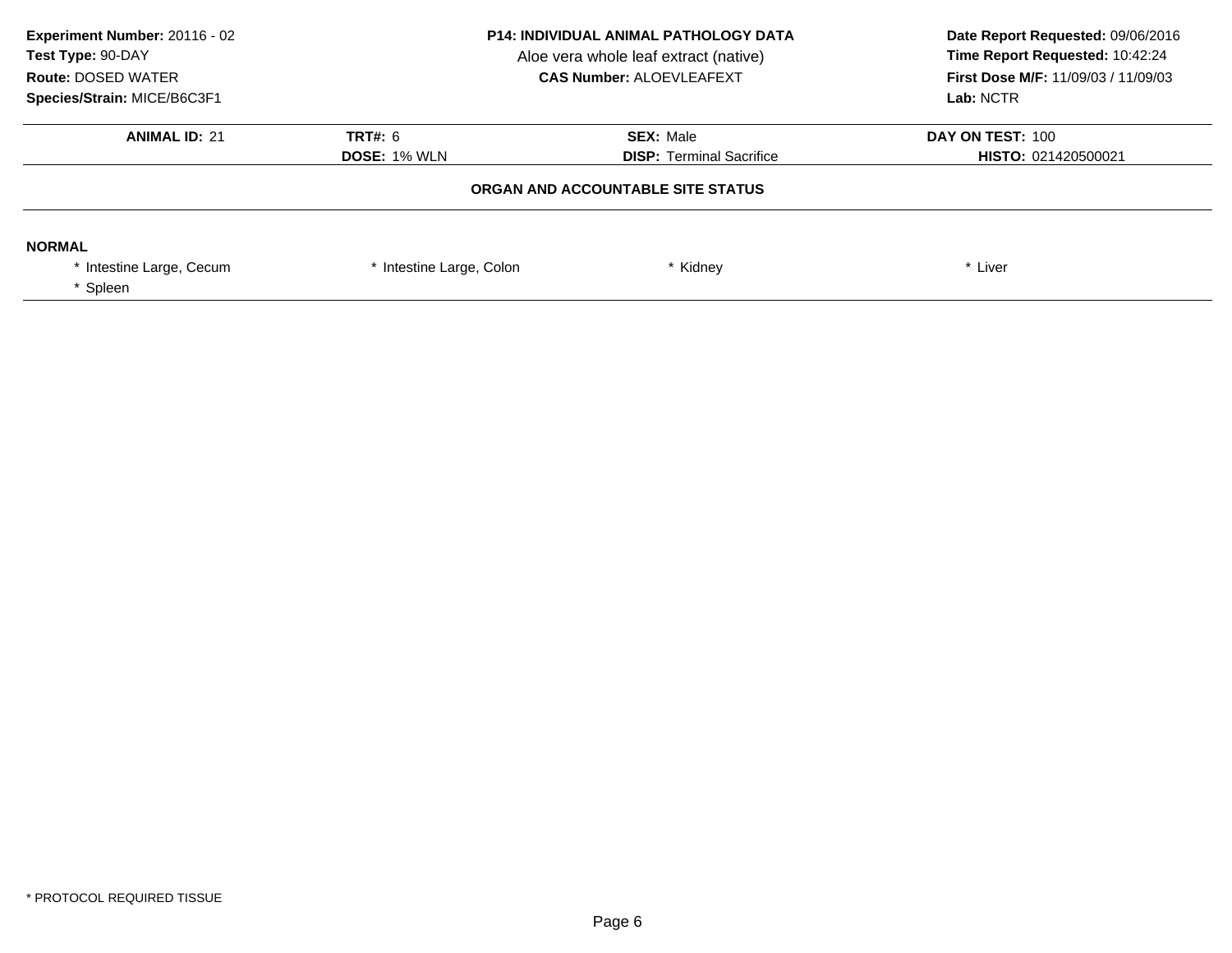| Experiment Number: 20116 - 02<br>Test Type: 90-DAY<br><b>Route: DOSED WATER</b><br>Species/Strain: MICE/B6C3F1 | <b>P14: INDIVIDUAL ANIMAL PATHOLOGY DATA</b><br>Aloe vera whole leaf extract (native)<br><b>CAS Number: ALOEVLEAFEXT</b> |                                                     | Date Report Requested: 09/06/2016<br>Time Report Requested: 10:42:24<br>First Dose M/F: 11/09/03 / 11/09/03<br>Lab: NCTR |
|----------------------------------------------------------------------------------------------------------------|--------------------------------------------------------------------------------------------------------------------------|-----------------------------------------------------|--------------------------------------------------------------------------------------------------------------------------|
| <b>ANIMAL ID: 22</b>                                                                                           | TRT#: 6<br><b>DOSE: 1% WLN</b>                                                                                           | <b>SEX: Male</b><br><b>DISP:</b> Terminal Sacrifice | DAY ON TEST: 100<br><b>HISTO: 021420500022</b>                                                                           |
|                                                                                                                |                                                                                                                          | ORGAN AND ACCOUNTABLE SITE STATUS                   |                                                                                                                          |
| <b>NORMAL</b><br>* Intestine Large, Cecum<br>* Spleen                                                          | * Intestine Large, Colon                                                                                                 | * Kidney                                            | * Liver                                                                                                                  |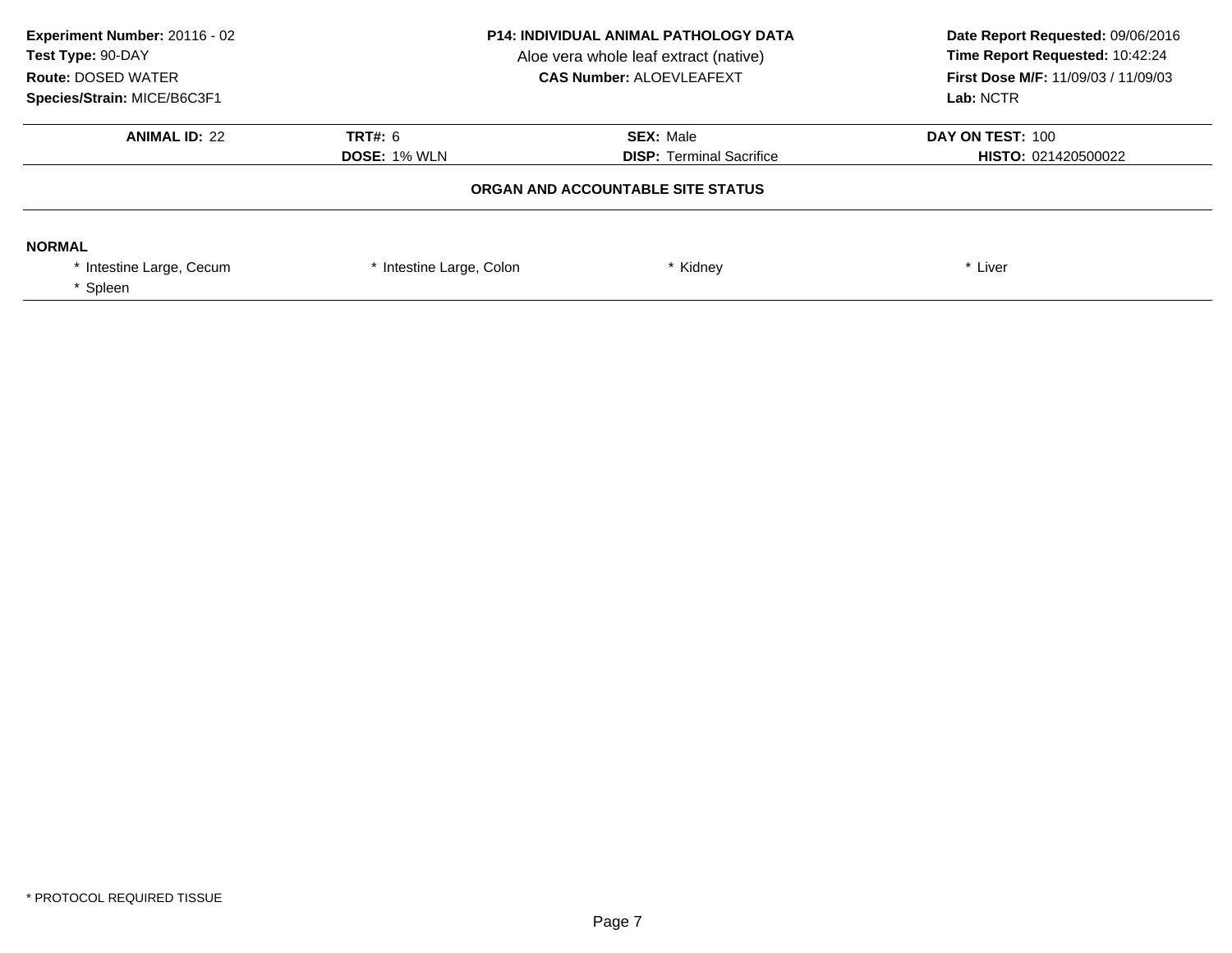| Experiment Number: 20116 - 02<br>Test Type: 90-DAY<br><b>Route: DOSED WATER</b><br>Species/Strain: MICE/B6C3F1 | <b>P14: INDIVIDUAL ANIMAL PATHOLOGY DATA</b><br>Aloe vera whole leaf extract (native)<br><b>CAS Number: ALOEVLEAFEXT</b> |                                                     | Date Report Requested: 09/06/2016<br>Time Report Requested: 10:42:24<br>First Dose M/F: 11/09/03 / 11/09/03<br>Lab: NCTR |
|----------------------------------------------------------------------------------------------------------------|--------------------------------------------------------------------------------------------------------------------------|-----------------------------------------------------|--------------------------------------------------------------------------------------------------------------------------|
| <b>ANIMAL ID: 23</b>                                                                                           | TRT#: 6<br><b>DOSE: 1% WLN</b>                                                                                           | <b>SEX: Male</b><br><b>DISP:</b> Terminal Sacrifice | DAY ON TEST: 100<br><b>HISTO: 021420500023</b>                                                                           |
|                                                                                                                |                                                                                                                          | ORGAN AND ACCOUNTABLE SITE STATUS                   |                                                                                                                          |
| <b>NORMAL</b><br>* Intestine Large, Cecum<br>* Spleen                                                          | * Intestine Large, Colon                                                                                                 | * Kidney                                            | * Liver                                                                                                                  |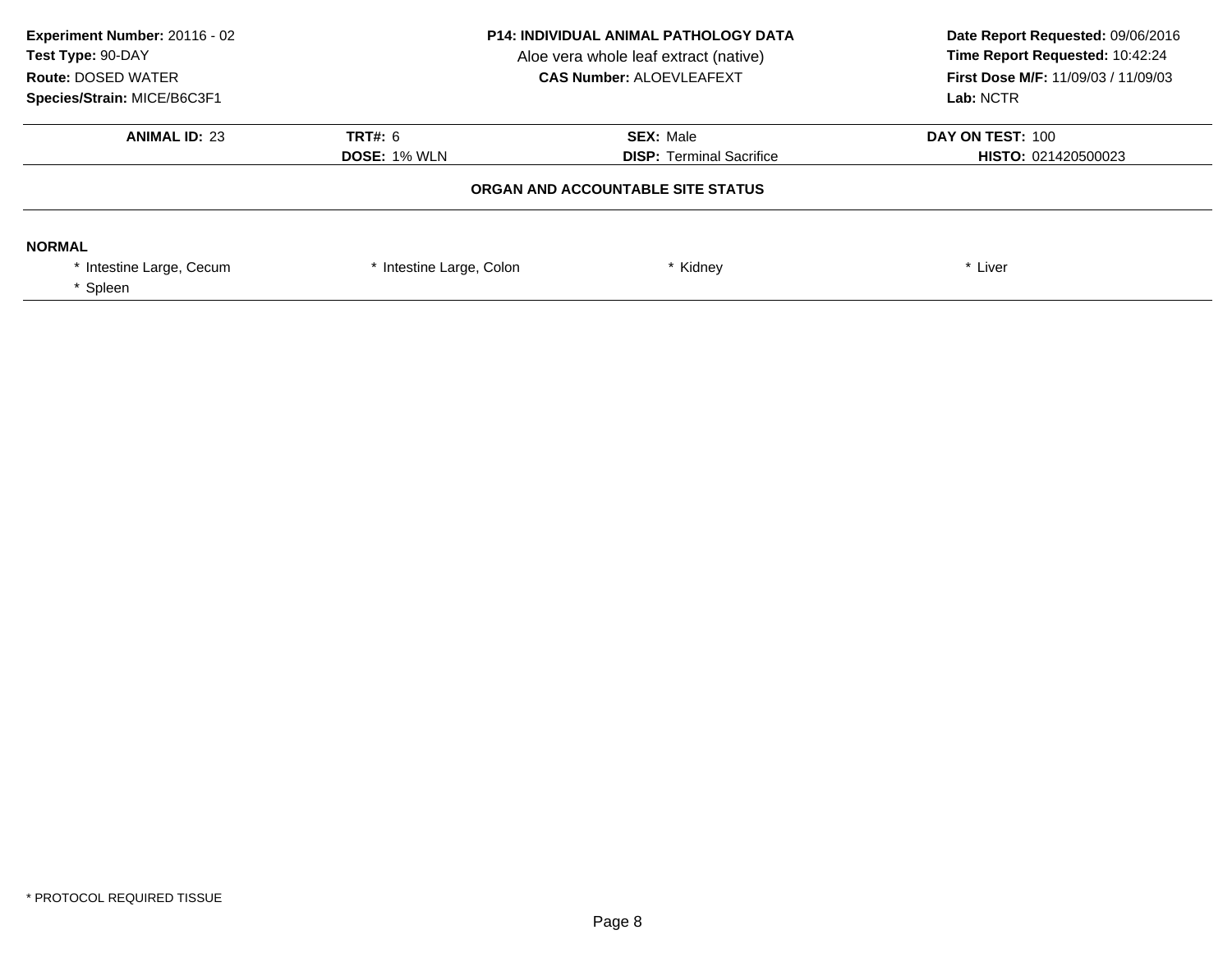| Experiment Number: 20116 - 02<br>Test Type: 90-DAY<br><b>Route: DOSED WATER</b><br>Species/Strain: MICE/B6C3F1 |                                   | <b>P14: INDIVIDUAL ANIMAL PATHOLOGY DATA</b><br>Aloe vera whole leaf extract (native)<br><b>CAS Number: ALOEVLEAFEXT</b> | Date Report Requested: 09/06/2016<br>Time Report Requested: 10:42:24<br><b>First Dose M/F: 11/09/03 / 11/09/03</b><br>Lab: NCTR |  |  |  |  |
|----------------------------------------------------------------------------------------------------------------|-----------------------------------|--------------------------------------------------------------------------------------------------------------------------|---------------------------------------------------------------------------------------------------------------------------------|--|--|--|--|
| <b>ANIMAL ID: 24</b>                                                                                           | <b>TRT#: 6</b>                    | <b>SEX: Male</b>                                                                                                         | DAY ON TEST: 100                                                                                                                |  |  |  |  |
|                                                                                                                | <b>DOSE: 1% WLN</b>               | <b>DISP:</b> Terminal Sacrifice                                                                                          | HISTO: 021420500024                                                                                                             |  |  |  |  |
|                                                                                                                | ORGAN AND ACCOUNTABLE SITE STATUS |                                                                                                                          |                                                                                                                                 |  |  |  |  |
| <b>NORMAL</b>                                                                                                  |                                   |                                                                                                                          |                                                                                                                                 |  |  |  |  |
| * Kidney                                                                                                       | * Liver                           | * Spleen                                                                                                                 |                                                                                                                                 |  |  |  |  |
| <b>OBSERVATIONS</b>                                                                                            |                                   |                                                                                                                          |                                                                                                                                 |  |  |  |  |
| * Intestine Large, Cecum                                                                                       | Goblet Cell                       | Hyperplasia                                                                                                              | Minimal                                                                                                                         |  |  |  |  |
| * Intestine Large, Colon                                                                                       | Goblet Cell                       | Hyperplasia                                                                                                              | Minimal                                                                                                                         |  |  |  |  |
| <b>Preputial Gland</b>                                                                                         | Duct                              | <b>Dilatation</b>                                                                                                        | Mild                                                                                                                            |  |  |  |  |
| $TGLs = 1-12$<br>[ Dilatation                                                                                  |                                   |                                                                                                                          |                                                                                                                                 |  |  |  |  |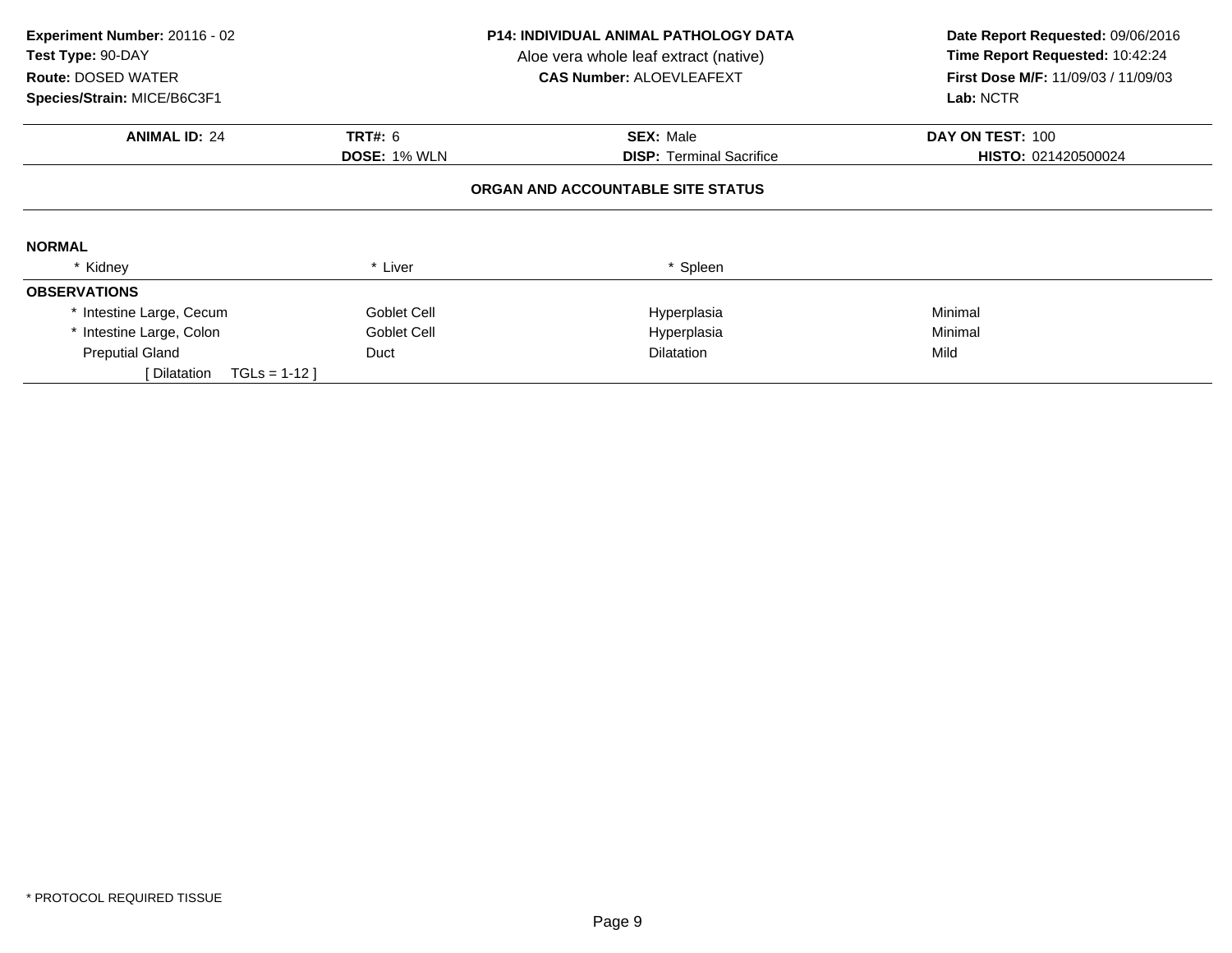| Experiment Number: 20116 - 02<br>Test Type: 90-DAY<br><b>Route: DOSED WATER</b><br>Species/Strain: MICE/B6C3F1 | <b>P14: INDIVIDUAL ANIMAL PATHOLOGY DATA</b><br>Aloe vera whole leaf extract (native)<br><b>CAS Number: ALOEVLEAFEXT</b> |                                   | Date Report Requested: 09/06/2016<br>Time Report Requested: 10:42:24<br>First Dose M/F: 11/09/03 / 11/09/03<br>Lab: NCTR |  |
|----------------------------------------------------------------------------------------------------------------|--------------------------------------------------------------------------------------------------------------------------|-----------------------------------|--------------------------------------------------------------------------------------------------------------------------|--|
| <b>ANIMAL ID: 31</b>                                                                                           | <b>TRT#: 6</b>                                                                                                           | <b>SEX: Male</b>                  | DAY ON TEST: 101                                                                                                         |  |
|                                                                                                                | <b>DOSE: 1% WLN</b>                                                                                                      | <b>DISP: Terminal Sacrifice</b>   | HISTO: 021420500031                                                                                                      |  |
|                                                                                                                |                                                                                                                          | ORGAN AND ACCOUNTABLE SITE STATUS |                                                                                                                          |  |
| <b>NORMAL</b>                                                                                                  |                                                                                                                          |                                   |                                                                                                                          |  |
| * Intestine Large, Cecum                                                                                       | * Liver                                                                                                                  |                                   |                                                                                                                          |  |
| <b>OBSERVATIONS</b>                                                                                            |                                                                                                                          |                                   |                                                                                                                          |  |
| * Intestine Large, Colon                                                                                       | Goblet Cell                                                                                                              | Hyperplasia                       | Minimal                                                                                                                  |  |
| * Kidney                                                                                                       |                                                                                                                          | <b>Infiltration Cellular</b>      | Lymphoid, Minimal                                                                                                        |  |
| <b>Preputial Gland</b>                                                                                         | Duct<br><b>Dilatation</b>                                                                                                |                                   | Mild                                                                                                                     |  |
| $TGLS = 1-12$<br>[ Dilatation                                                                                  |                                                                                                                          |                                   |                                                                                                                          |  |
| Spleen                                                                                                         |                                                                                                                          | Hematopoietic Cell Proliferation  | Mild                                                                                                                     |  |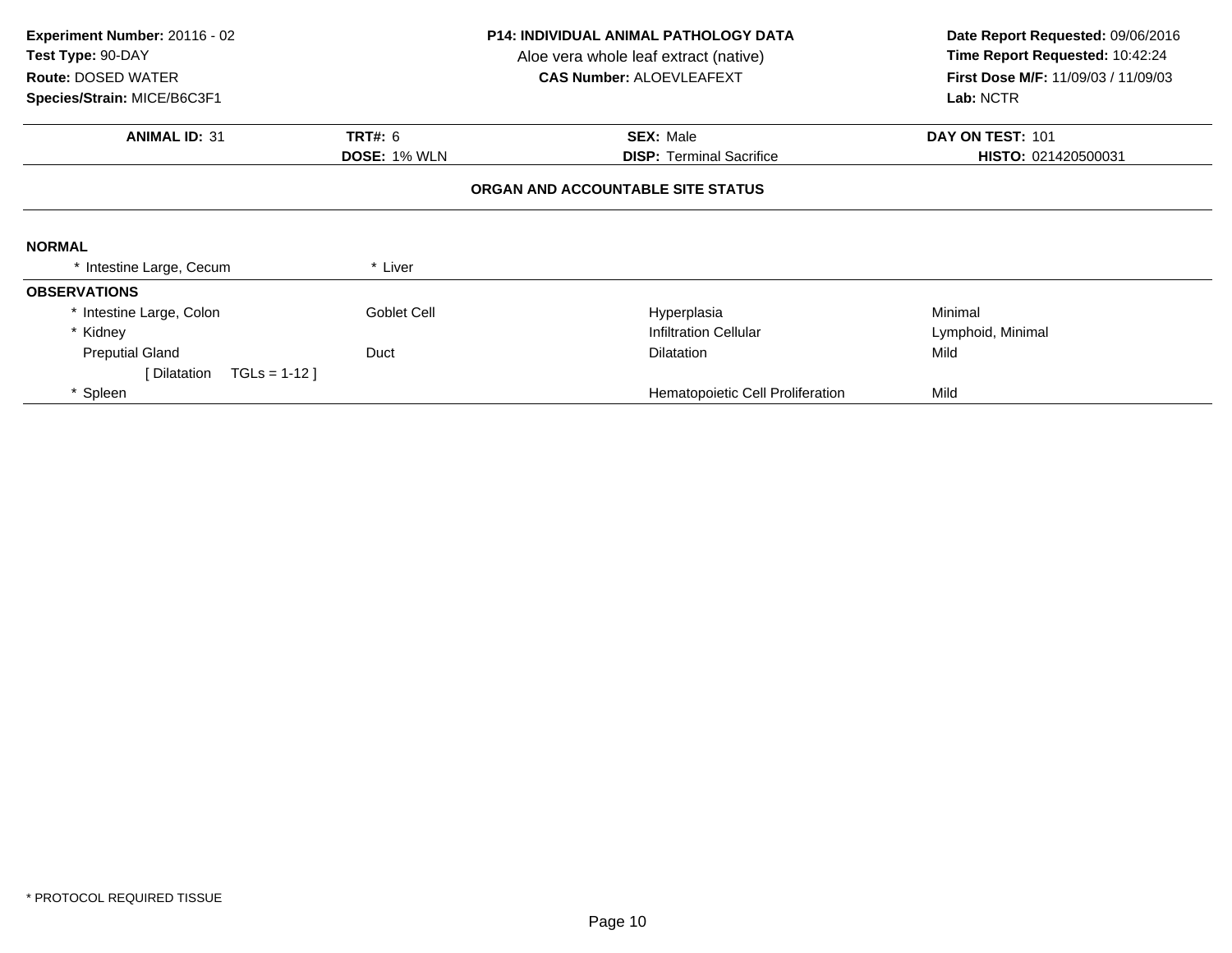| Experiment Number: 20116 - 02<br>Test Type: 90-DAY<br><b>Route: DOSED WATER</b><br>Species/Strain: MICE/B6C3F1 | <b>P14: INDIVIDUAL ANIMAL PATHOLOGY DATA</b><br>Aloe vera whole leaf extract (native)<br><b>CAS Number: ALOEVLEAFEXT</b> |                                                     | Date Report Requested: 09/06/2016<br>Time Report Requested: 10:42:24<br><b>First Dose M/F: 11/09/03 / 11/09/03</b><br>Lab: NCTR |
|----------------------------------------------------------------------------------------------------------------|--------------------------------------------------------------------------------------------------------------------------|-----------------------------------------------------|---------------------------------------------------------------------------------------------------------------------------------|
| <b>ANIMAL ID: 32</b>                                                                                           | <b>TRT#: 6</b><br><b>DOSE: 1% WLN</b>                                                                                    | <b>SEX: Male</b><br><b>DISP:</b> Terminal Sacrifice | DAY ON TEST: 101<br><b>HISTO: 021420500032</b>                                                                                  |
|                                                                                                                |                                                                                                                          | ORGAN AND ACCOUNTABLE SITE STATUS                   |                                                                                                                                 |
| <b>NORMAL</b><br>Intestine Large, Cecum<br>* Spleen                                                            | * Intestine Large, Colon                                                                                                 | Kidney                                              | * Liver                                                                                                                         |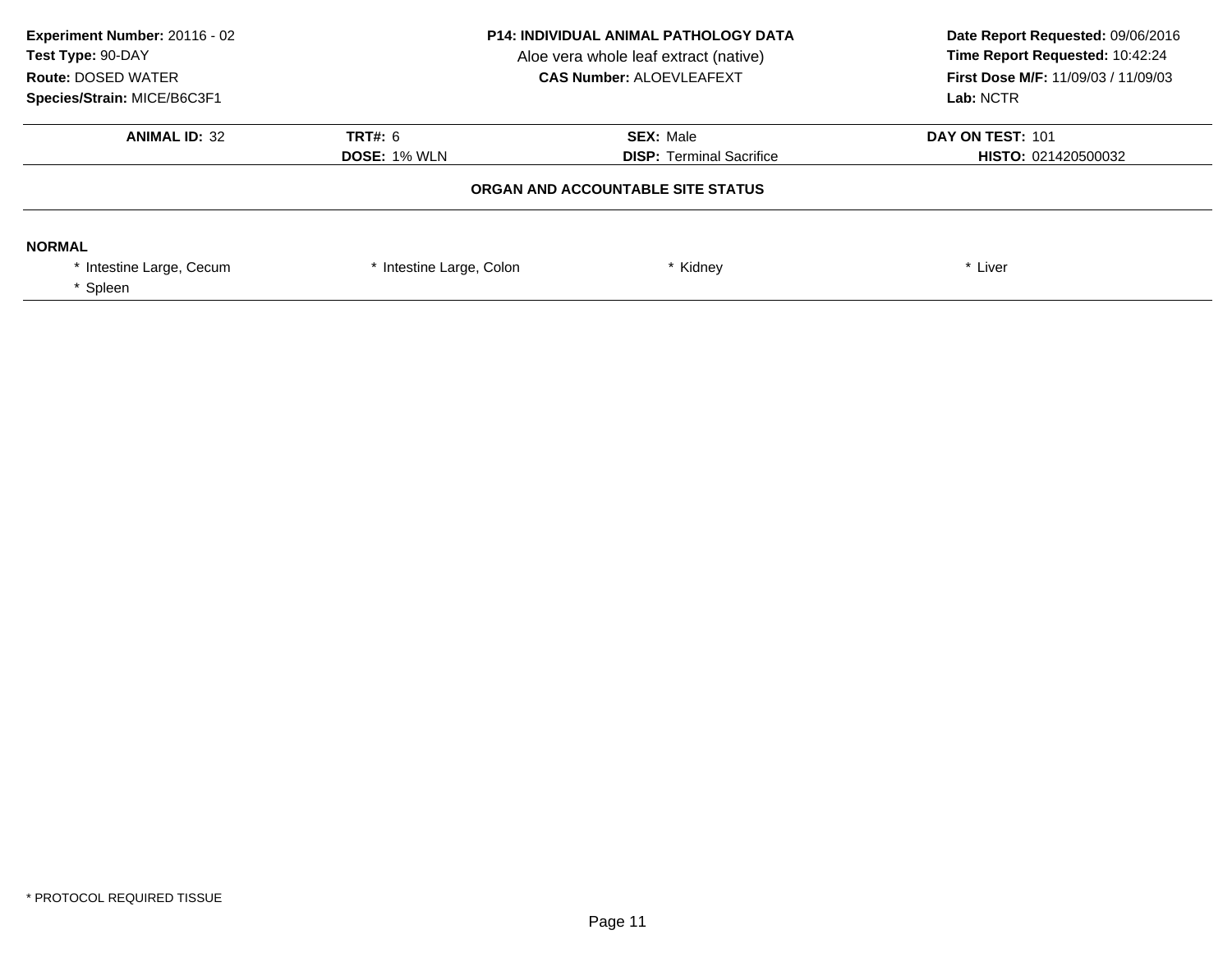| Experiment Number: 20116 - 02<br>Test Type: 90-DAY<br><b>Route: DOSED WATER</b><br>Species/Strain: MICE/B6C3F1 | <b>P14: INDIVIDUAL ANIMAL PATHOLOGY DATA</b><br>Aloe vera whole leaf extract (native)<br><b>CAS Number: ALOEVLEAFEXT</b> |                                   | Date Report Requested: 09/06/2016<br>Time Report Requested: 10:42:24<br><b>First Dose M/F: 11/09/03 / 11/09/03</b><br>Lab: NCTR |
|----------------------------------------------------------------------------------------------------------------|--------------------------------------------------------------------------------------------------------------------------|-----------------------------------|---------------------------------------------------------------------------------------------------------------------------------|
| <b>ANIMAL ID: 33</b>                                                                                           | <b>TRT#: 6</b>                                                                                                           | <b>SEX: Male</b>                  | DAY ON TEST: 101                                                                                                                |
|                                                                                                                | <b>DOSE: 1% WLN</b>                                                                                                      | <b>DISP:</b> Terminal Sacrifice   | HISTO: 021420500033                                                                                                             |
|                                                                                                                |                                                                                                                          | ORGAN AND ACCOUNTABLE SITE STATUS |                                                                                                                                 |
| <b>NORMAL</b>                                                                                                  |                                                                                                                          |                                   |                                                                                                                                 |
| * Intestine Large, Cecum                                                                                       | * Intestine Large, Colon                                                                                                 | * Kidney                          | * Liver                                                                                                                         |
| <b>OBSERVATIONS</b>                                                                                            |                                                                                                                          |                                   |                                                                                                                                 |
| <b>Preputial Gland</b>                                                                                         | Duct                                                                                                                     | <b>Dilatation</b>                 | Mild                                                                                                                            |
| [ Dilatation<br>$TGLs = 1-12$                                                                                  |                                                                                                                          |                                   |                                                                                                                                 |
| Spleen                                                                                                         |                                                                                                                          | Hyperplasia                       | Lymphoid, Mild                                                                                                                  |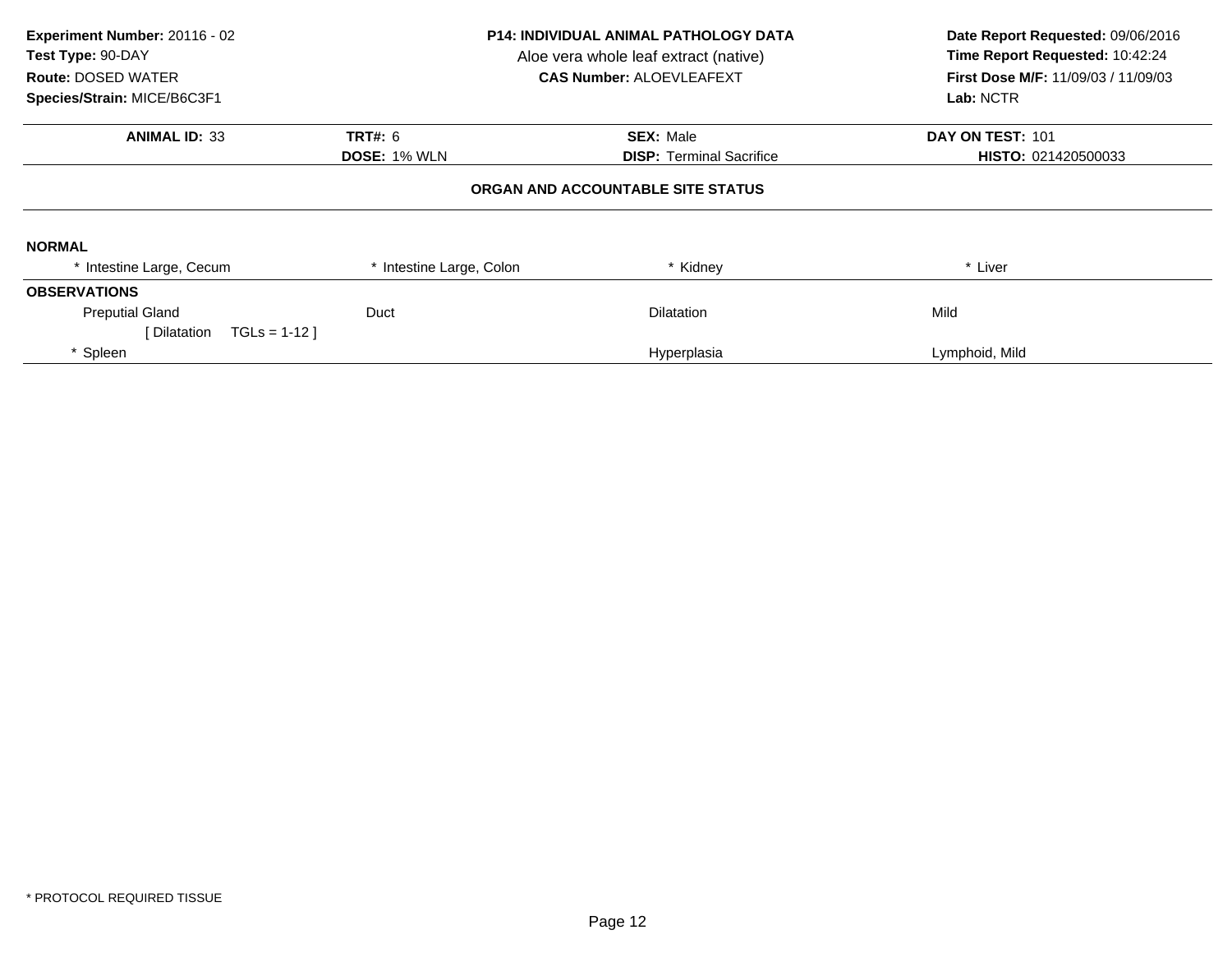| Experiment Number: 20116 - 02<br>Test Type: 90-DAY<br><b>Route: DOSED WATER</b> |                     | <b>P14: INDIVIDUAL ANIMAL PATHOLOGY DATA</b><br>Aloe vera whole leaf extract (native)<br><b>CAS Number: ALOEVLEAFEXT</b> | Date Report Requested: 09/06/2016<br>Time Report Requested: 10:42:24<br><b>First Dose M/F: 11/09/03 / 11/09/03</b><br>Lab: NCTR |  |
|---------------------------------------------------------------------------------|---------------------|--------------------------------------------------------------------------------------------------------------------------|---------------------------------------------------------------------------------------------------------------------------------|--|
| Species/Strain: MICE/B6C3F1                                                     |                     |                                                                                                                          |                                                                                                                                 |  |
| <b>ANIMAL ID: 34</b>                                                            | TRT#: 6             | <b>SEX: Male</b>                                                                                                         | DAY ON TEST: 101                                                                                                                |  |
|                                                                                 | <b>DOSE: 1% WLN</b> | <b>DISP:</b> Terminal Sacrifice                                                                                          | HISTO: 021420500034                                                                                                             |  |
|                                                                                 |                     | ORGAN AND ACCOUNTABLE SITE STATUS                                                                                        |                                                                                                                                 |  |
| <b>NORMAL</b>                                                                   |                     |                                                                                                                          |                                                                                                                                 |  |
| * Intestine Large, Cecum                                                        | * Kidney            | * Liver                                                                                                                  | * Spleen                                                                                                                        |  |
| <b>OBSERVATIONS</b>                                                             |                     |                                                                                                                          |                                                                                                                                 |  |
| * Intestine Large, Colon                                                        | Goblet Cell         | Hyperplasia                                                                                                              | Minimal                                                                                                                         |  |
| <b>Preputial Gland</b>                                                          | Duct                | <b>Dilatation</b>                                                                                                        | Moderate                                                                                                                        |  |
| $TGLs = 1-12$<br>Dilatation                                                     |                     |                                                                                                                          |                                                                                                                                 |  |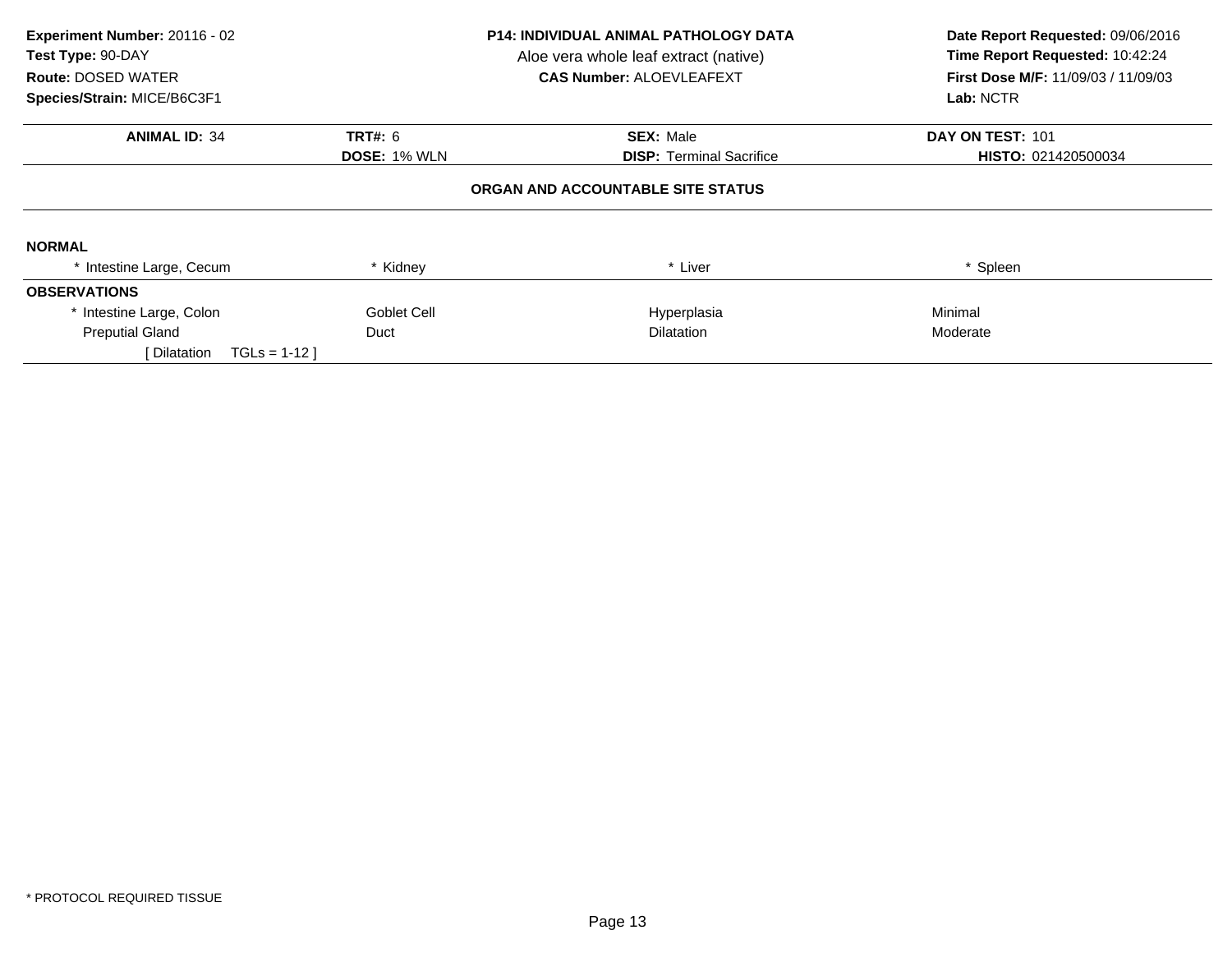### **Species/Strain:** MICE/B6C3F1

#### **P14: INDIVIDUAL ANIMAL PATHOLOGY DATA**

Aloe vera whole leaf extract (native)<br>**CAS Number:** ALOEVLEAFEXT

| <b>ANIMAL ID: 71</b>       | <b>TRT#: 8</b>             | SEX: Male                         | DAY ON TEST: 100            |
|----------------------------|----------------------------|-----------------------------------|-----------------------------|
|                            | DOSE: 3% WLN               | <b>DISP: Terminal Sacrifice</b>   | HISTO: 021420500071         |
|                            |                            | ORGAN AND ACCOUNTABLE SITE STATUS |                             |
| <b>NORMAL</b>              |                            |                                   |                             |
| * Adrenal Cortex           | Adrenal Medulla            | <b>Blood Vessel</b>               | * Bone Marrow               |
| * Bone, Femur              | * Brain, Brain Stem        | * Brain, Cerebellum               | * Brain, Cerebrum           |
| * Epididymis               | * Esophagus                | * Eye                             | * Gallbladder               |
| * Harderian Gland          | * Heart                    | * Intestine Large, Rectum         | * Intestine Small, Duodenum |
| * Intestine Small, Ileum   | * Intestine Small, Jejunum | * Islets, Pancreatic              | * Kidney                    |
| * Liver                    | * Lung                     | * Lymph Node, Mandibular          | * Lymph Node, Mesenteric    |
| * Nose                     | * Pancreas                 | * Pituitary Gland                 | * Preputial Gland           |
| * Prostate                 | * Salivary Glands          | * Seminal Vesicle                 | * Skin                      |
| * Spleen                   | * Stomach, Forestomach     | * Stomach, Glandular              | * Testes                    |
| * Thymus                   | * Thyroid Gland            | * Trachea                         | * Urinary Bladder           |
| <b>MISSING</b>             |                            |                                   |                             |
| * Mammary Gland            | * Parathyroid Gland        |                                   |                             |
| <b>OBSERVATIONS</b>        |                            |                                   |                             |
| * Intestine Large, Cecum   | <b>Goblet Cell</b>         | Hyperplasia                       | Minimal                     |
| * Intestine Large, Colon   | <b>Goblet Cell</b>         | Hyperplasia                       | Minimal                     |
| * Mammary GI               |                            |                                   |                             |
| Note: Wet tissue attempted |                            |                                   |                             |
| * Parathyroid GI           |                            |                                   |                             |
| Note: Recut attempted      |                            |                                   |                             |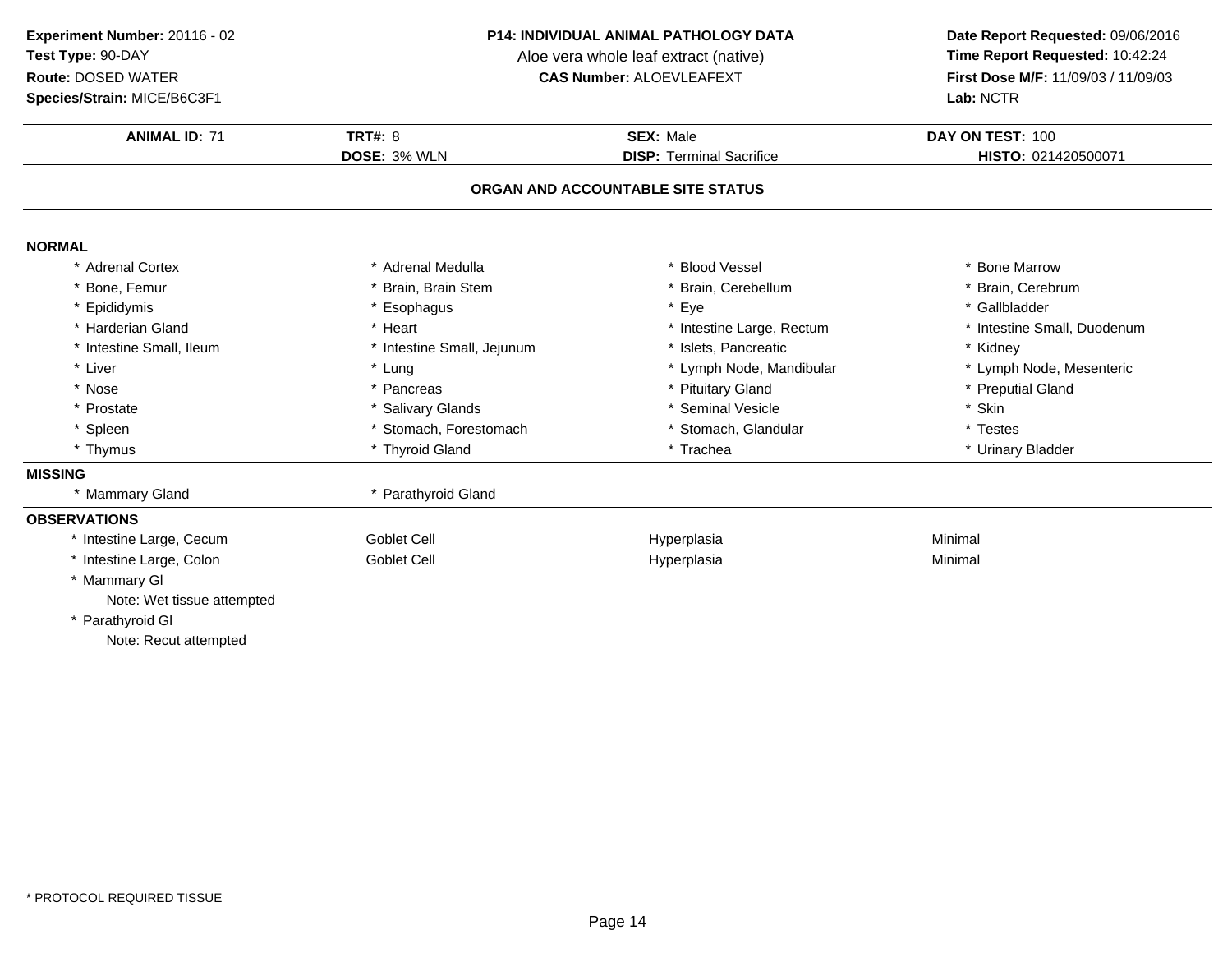### **Species/Strain:** MICE/B6C3F1

#### **P14: INDIVIDUAL ANIMAL PATHOLOGY DATA**

Aloe vera whole leaf extract (native)<br>**CAS Number:** ALOEVLEAFEXT

| <b>ANIMAL ID: 72</b>       | TRT#: $8$                | SEX: Male                         | DAY ON TEST: 100         |
|----------------------------|--------------------------|-----------------------------------|--------------------------|
|                            | DOSE: 3% WLN             | <b>DISP: Terminal Sacrifice</b>   | HISTO: 021420500072      |
|                            |                          | ORGAN AND ACCOUNTABLE SITE STATUS |                          |
| <b>NORMAL</b>              |                          |                                   |                          |
| * Adrenal Cortex           | * Adrenal Medulla        | * Blood Vessel                    | * Bone Marrow            |
| Bone, Femur                | Brain, Brain Stem        | * Brain, Cerebellum               | * Brain, Cerebrum        |
| * Epididymis               | * Esophagus              | * Eye                             | * Gallbladder            |
| * Harderian Gland          | * Heart                  | * Intestine Small, Duodenum       | * Intestine Small, Ileum |
| * Intestine Small, Jejunum | * Islets. Pancreatic     | * Kidney                          | * Liver                  |
| * Lung                     | * Lymph Node, Mandibular | * Nose                            | * Pancreas               |
| * Parathyroid Gland        | * Pituitary Gland        | * Preputial Gland                 | * Prostate               |
| * Salivary Glands          | Seminal Vesicle          | * Skin                            | * Spleen                 |
| * Stomach, Forestomach     | * Stomach, Glandular     | * Testes                          | * Thymus                 |
| * Thyroid Gland            | * Trachea                | * Urinary Bladder                 |                          |
| <b>MISSING</b>             |                          |                                   |                          |
| * Mammary Gland            |                          |                                   |                          |
| <b>OBSERVATIONS</b>        |                          |                                   |                          |
| * Intestine Large, Cecum   | Goblet Cell              | Hyperplasia                       | Minimal                  |
| * Intestine Large, Colon   | Goblet Cell              | Hyperplasia                       | Minimal                  |
| * Intestine Large, Rectum  | Goblet Cell              | Hyperplasia                       | Minimal                  |
| * Lymph Node, Mesenteric   |                          | Hyperplasia                       | Lymphoid, Mild           |
| * Mammary GI               |                          |                                   |                          |
| Note: Wet tissue attempted |                          |                                   |                          |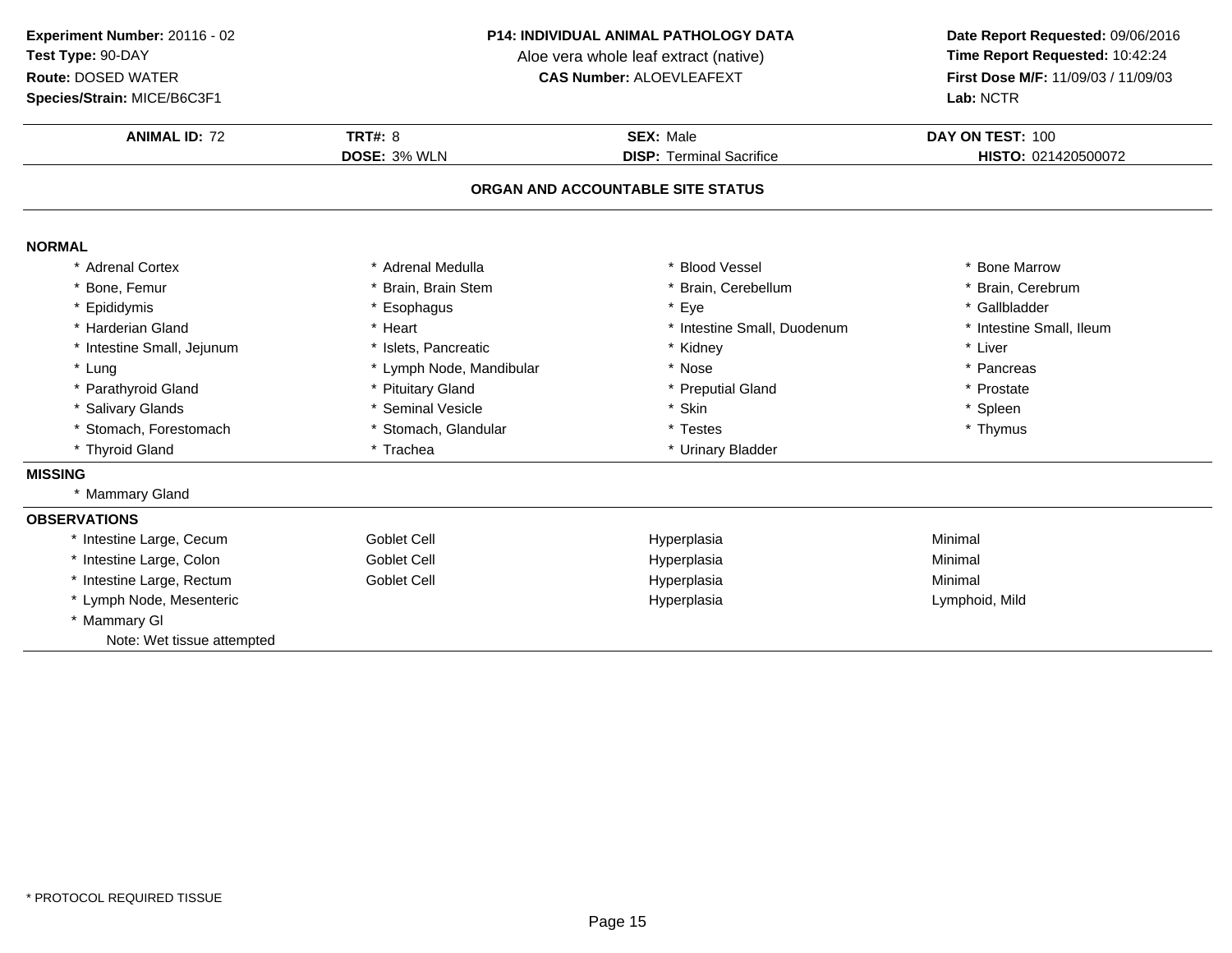**Species/Strain:** MICE/B6C3F1

#### **P14: INDIVIDUAL ANIMAL PATHOLOGY DATA**

Aloe vera whole leaf extract (native)<br>**CAS Number:** ALOEVLEAFEXT

| <b>ANIMAL ID: 73</b>       | TRT#: $8$                | SEX: Male                         | DAY ON TEST: 100         |
|----------------------------|--------------------------|-----------------------------------|--------------------------|
|                            | DOSE: 3% WLN             | <b>DISP: Terminal Sacrifice</b>   | HISTO: 021420500073      |
|                            |                          | ORGAN AND ACCOUNTABLE SITE STATUS |                          |
|                            |                          |                                   |                          |
| <b>NORMAL</b>              |                          |                                   |                          |
| * Adrenal Cortex           | * Adrenal Medulla        | * Blood Vessel                    | * Bone Marrow            |
| Bone, Femur                | Brain, Brain Stem        | * Brain, Cerebellum               | * Brain, Cerebrum        |
| * Epididymis               | * Esophagus              | * Eye                             | * Gallbladder            |
| * Harderian Gland          | * Heart                  | * Intestine Small, Duodenum       | * Intestine Small, Ileum |
| * Intestine Small, Jejunum | * Islets, Pancreatic     | * Kidney                          | * Liver                  |
| * Lung                     | * Lymph Node, Mandibular | * Nose                            | * Pancreas               |
| * Parathyroid Gland        | * Pituitary Gland        | * Preputial Gland                 | * Prostate               |
| * Salivary Glands          | Seminal Vesicle          | * Skin                            | * Spleen                 |
| * Stomach, Forestomach     | * Stomach, Glandular     | * Testes                          | * Thymus                 |
| * Thyroid Gland            | * Trachea                | * Urinary Bladder                 |                          |
| <b>MISSING</b>             |                          |                                   |                          |
| * Mammary Gland            |                          |                                   |                          |
| <b>OBSERVATIONS</b>        |                          |                                   |                          |
| * Intestine Large, Cecum   | Goblet Cell              | Hyperplasia                       | Minimal                  |
| * Intestine Large, Colon   | Goblet Cell              | Hyperplasia                       | Minimal                  |
| * Intestine Large, Rectum  | Goblet Cell              | Hyperplasia                       | Minimal                  |
| * Lymph Node, Mesenteric   |                          | Hyperplasia                       | Lymphoid, Mild           |
| * Mammary GI               |                          |                                   |                          |
| Note: Recut attempted      |                          |                                   |                          |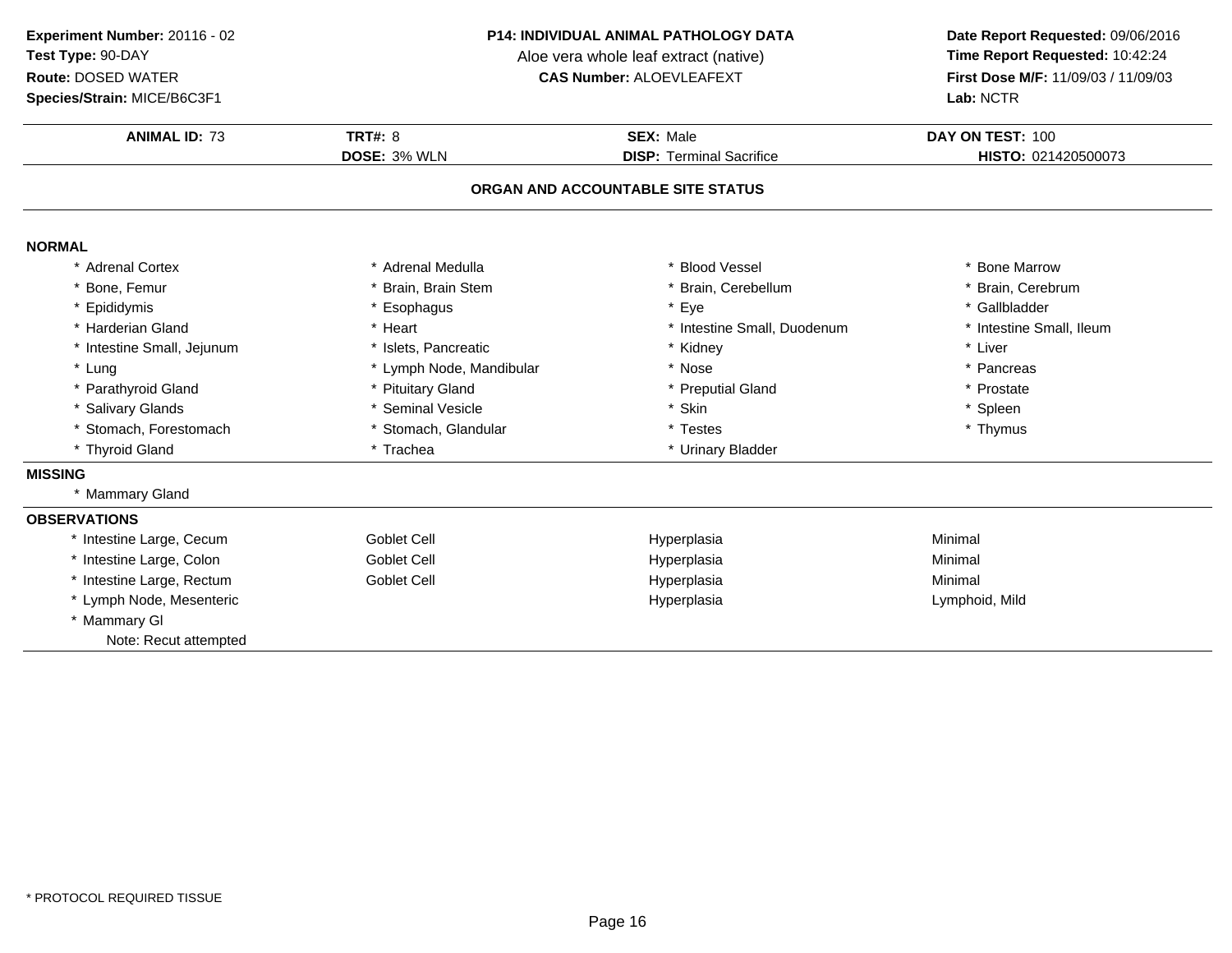**Species/Strain:** MICE/B6C3F1

#### **P14: INDIVIDUAL ANIMAL PATHOLOGY DATA**

Aloe vera whole leaf extract (native)<br>**CAS Number:** ALOEVLEAFEXT

| <b>ANIMAL ID: 74</b>                       | <b>TRT#: 8</b>           | <b>SEX: Male</b>                  | DAY ON TEST: 100         |
|--------------------------------------------|--------------------------|-----------------------------------|--------------------------|
|                                            | DOSE: 3% WLN             | <b>DISP: Terminal Sacrifice</b>   | HISTO: 021420500074      |
|                                            |                          | ORGAN AND ACCOUNTABLE SITE STATUS |                          |
| <b>NORMAL</b>                              |                          |                                   |                          |
| * Adrenal Cortex                           | * Adrenal Medulla        | * Blood Vessel                    | * Bone Marrow            |
| Bone, Femur                                | Brain, Brain Stem        | * Brain, Cerebellum               | * Brain, Cerebrum        |
| * Epididymis                               | * Esophagus              | * Eye                             | * Gallbladder            |
| * Harderian Gland                          | * Heart                  | * Intestine Small, Duodenum       | * Intestine Small, Ileum |
| * Intestine Small, Jejunum                 | * Islets. Pancreatic     | * Kidney                          | * Liver                  |
| * Lung                                     | * Lymph Node, Mandibular | * Lymph Node, Mesenteric          | * Nose                   |
| * Pancreas                                 | * Parathyroid Gland      | * Pituitary Gland                 | * Preputial Gland        |
| * Prostate                                 | * Salivary Glands        | * Seminal Vesicle                 | * Skin                   |
| * Spleen                                   | * Stomach, Forestomach   | * Stomach, Glandular              | * Testes                 |
| * Thymus                                   | * Thyroid Gland          | * Trachea                         | * Urinary Bladder        |
| <b>MISSING</b>                             |                          |                                   |                          |
| * Mammary Gland                            |                          |                                   |                          |
| <b>OBSERVATIONS</b>                        |                          |                                   |                          |
| * Intestine Large, Cecum                   | Goblet Cell              | Hyperplasia                       | Minimal                  |
| * Intestine Large, Colon                   | Goblet Cell              | Hyperplasia                       | Minimal                  |
| * Intestine Large, Rectum                  | Goblet Cell              | Hyperplasia                       | Minimal                  |
| * Mammary GI<br>Note: Wet tissue attempted |                          |                                   |                          |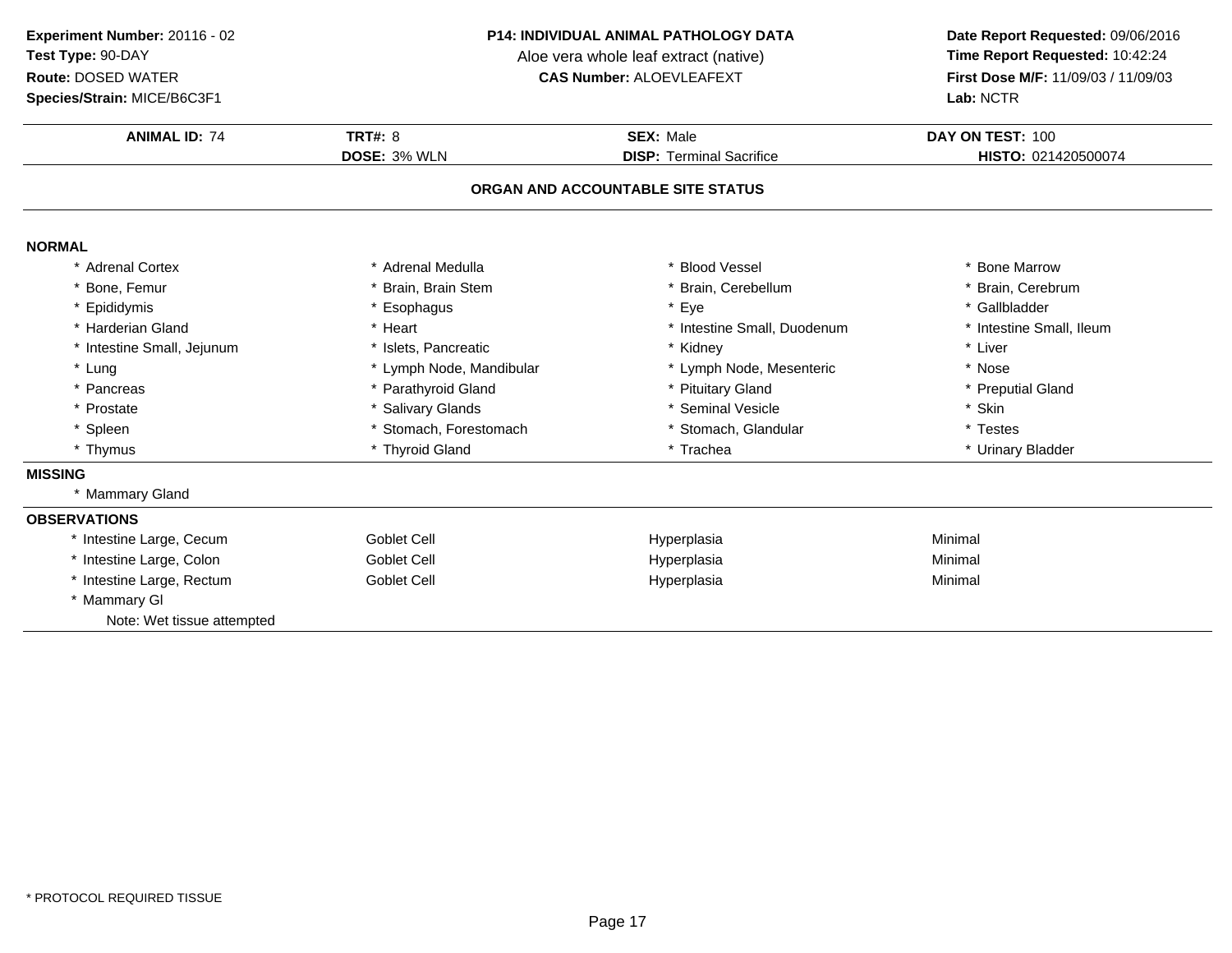**Species/Strain:** MICE/B6C3F1

#### **P14: INDIVIDUAL ANIMAL PATHOLOGY DATA**

Aloe vera whole leaf extract (native)<br>**CAS Number:** ALOEVLEAFEXT

| <b>ANIMAL ID: 81</b>     | <b>TRT#: 8</b>             | <b>SEX: Male</b>                  | DAY ON TEST: 100            |
|--------------------------|----------------------------|-----------------------------------|-----------------------------|
|                          | DOSE: 3% WLN               | <b>DISP: Terminal Sacrifice</b>   | HISTO: 021420500081         |
|                          |                            | ORGAN AND ACCOUNTABLE SITE STATUS |                             |
| <b>NORMAL</b>            |                            |                                   |                             |
| * Adrenal Cortex         | * Adrenal Medulla          | * Blood Vessel                    | * Bone Marrow               |
| * Bone, Femur            | Brain, Brain Stem          | * Brain, Cerebellum               | * Brain, Cerebrum           |
| * Epididymis             | * Esophagus                | * Eye                             | * Gallbladder               |
| * Harderian Gland        | * Heart                    | * Intestine Large, Rectum         | * Intestine Small, Duodenum |
| * Intestine Small, Ileum | * Intestine Small, Jejunum | Islets, Pancreatic                | * Kidney                    |
| * Liver                  | * Lung                     | * Lymph Node, Mandibular          | * Nose                      |
| * Pancreas               | * Parathyroid Gland        | * Pituitary Gland                 | * Preputial Gland           |
| * Prostate               | * Salivary Glands          | * Seminal Vesicle                 | * Skin                      |
| * Spleen                 | * Stomach, Forestomach     | * Stomach, Glandular              | * Testes                    |
| * Thymus                 | * Thyroid Gland            | * Trachea                         |                             |
| <b>MISSING</b>           |                            |                                   |                             |
| * Mammary Gland          |                            |                                   |                             |
| <b>OBSERVATIONS</b>      |                            |                                   |                             |
| * Intestine Large, Cecum | Goblet Cell                | Hyperplasia                       | Minimal                     |
| * Intestine Large, Colon | <b>Goblet Cell</b>         | Hyperplasia                       | Minimal                     |
| * Lymph Node, Mesenteric |                            | Hyperplasia                       | Lymphoid, Mild              |
| * Mammary GI             |                            |                                   |                             |
| Note: Recut attempted    |                            |                                   |                             |
| * Urinary Bladder        |                            | <b>Dilatation</b>                 | Marked                      |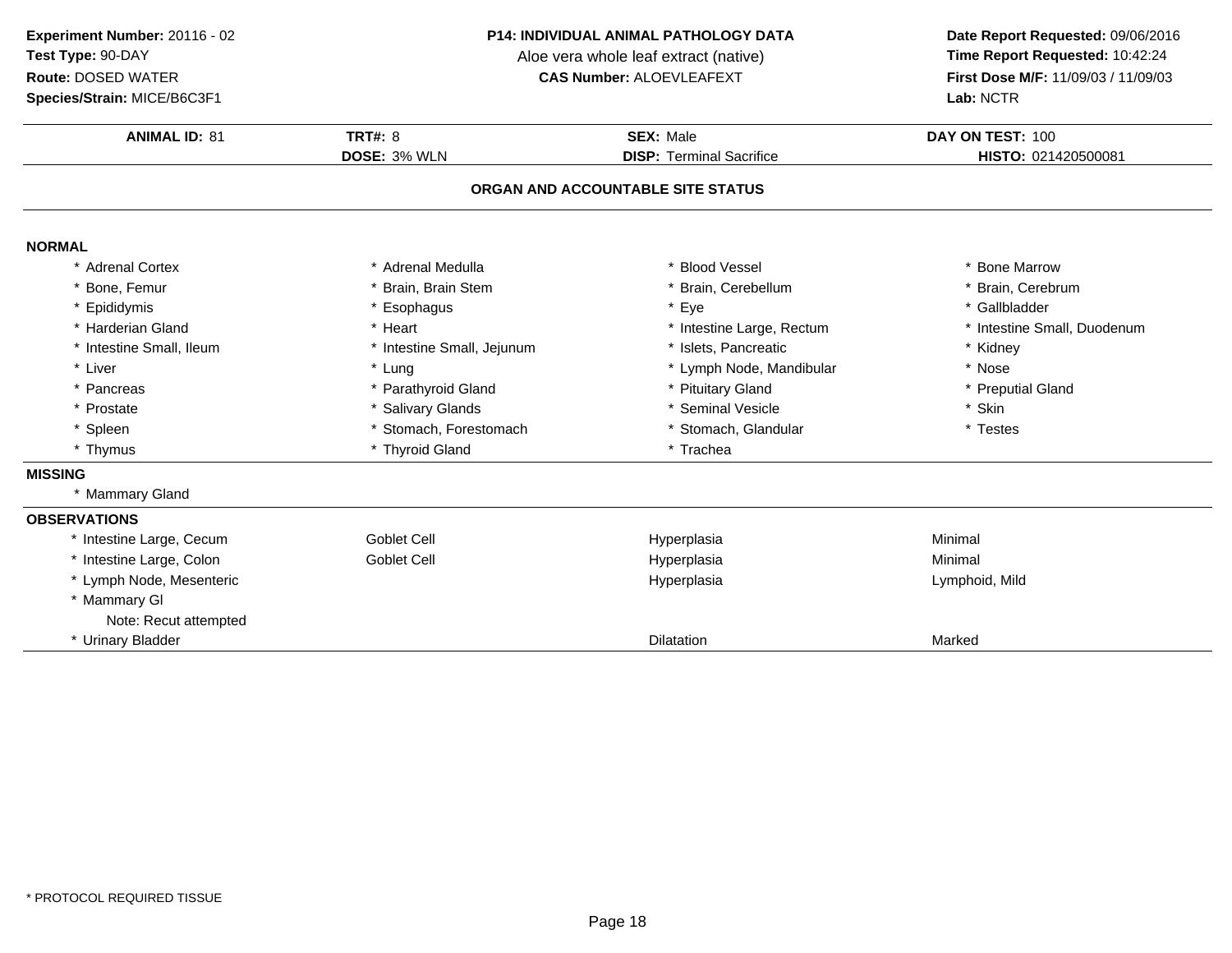**Species/Strain:** MICE/B6C3F1

#### **P14: INDIVIDUAL ANIMAL PATHOLOGY DATA**

Aloe vera whole leaf extract (native)<br>**CAS Number:** ALOEVLEAFEXT

| <b>ANIMAL ID: 82</b>             | <b>TRT#: 8</b>           | <b>SEX: Male</b>                  | DAY ON TEST: 100         |
|----------------------------------|--------------------------|-----------------------------------|--------------------------|
|                                  | DOSE: 3% WLN             | <b>DISP: Terminal Sacrifice</b>   | HISTO: 021420500082      |
|                                  |                          | ORGAN AND ACCOUNTABLE SITE STATUS |                          |
|                                  |                          |                                   |                          |
| <b>NORMAL</b>                    |                          |                                   |                          |
| * Adrenal Cortex                 | * Adrenal Medulla        | <b>Blood Vessel</b>               | * Bone Marrow            |
| * Bone, Femur                    | Brain, Brain Stem        | * Brain, Cerebellum               | * Brain, Cerebrum        |
| * Epididymis                     | * Esophagus              | * Eye                             | * Gallbladder            |
| * Harderian Gland                | * Heart                  | * Intestine Small, Duodenum       | * Intestine Small, Ileum |
| * Intestine Small, Jejunum       | * Islets, Pancreatic     | * Kidney                          | * Liver                  |
| * Lung                           | * Lymph Node, Mandibular | * Lymph Node, Mesenteric          | * Nose                   |
| * Pancreas                       | * Parathyroid Gland      | * Pituitary Gland                 | * Preputial Gland        |
| * Prostate                       | * Salivary Glands        | * Seminal Vesicle                 | * Skin                   |
| * Spleen                         | * Stomach, Forestomach   | * Stomach, Glandular              | * Testes                 |
| * Thymus                         | * Thyroid Gland          | * Trachea                         |                          |
| <b>MISSING</b>                   |                          |                                   |                          |
| * Mammary Gland                  |                          |                                   |                          |
| <b>OBSERVATIONS</b>              |                          |                                   |                          |
| * Intestine Large, Cecum         | <b>Goblet Cell</b>       | Hyperplasia                       | Minimal                  |
| * Intestine Large, Colon         | Goblet Cell              | Hyperplasia                       | Minimal                  |
| * Intestine Large, Rectum        | Goblet Cell              | Hyperplasia                       | Minimal                  |
| * Mammary GI                     |                          |                                   |                          |
| Note: Recut/Wet tissue attempted |                          |                                   |                          |
| * Urinary Bladder                |                          | <b>Dilatation</b>                 | Marked                   |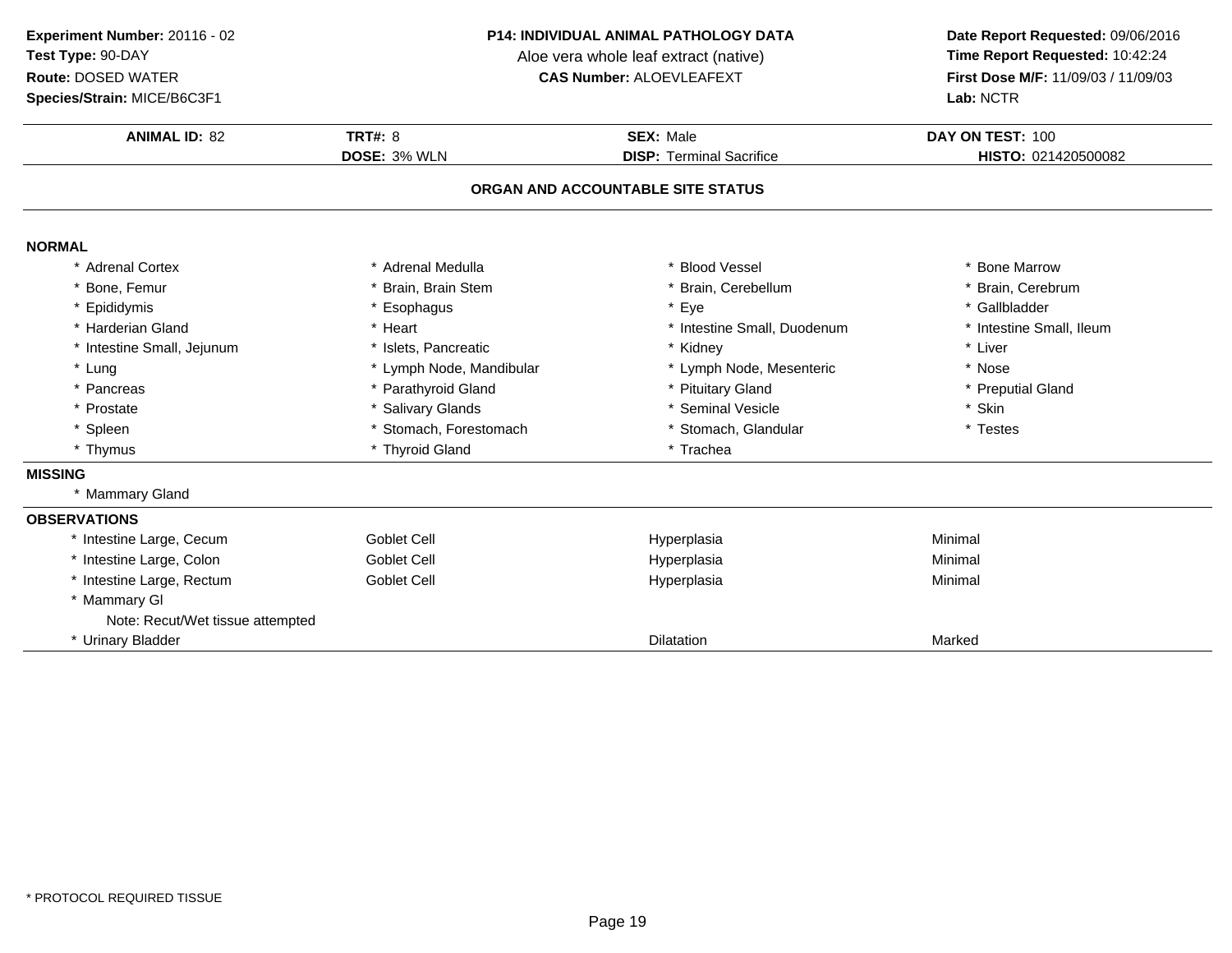**Species/Strain:** MICE/B6C3F1

#### **P14: INDIVIDUAL ANIMAL PATHOLOGY DATA**

Aloe vera whole leaf extract (native)<br>**CAS Number:** ALOEVLEAFEXT

| <b>ANIMAL ID: 83</b>       | <b>TRT#: 8</b>             | <b>SEX: Male</b>                  | DAY ON TEST: 100            |
|----------------------------|----------------------------|-----------------------------------|-----------------------------|
|                            | DOSE: 3% WLN               | <b>DISP: Terminal Sacrifice</b>   | HISTO: 021420500083         |
|                            |                            | ORGAN AND ACCOUNTABLE SITE STATUS |                             |
| <b>NORMAL</b>              |                            |                                   |                             |
| * Adrenal Cortex           | * Adrenal Medulla          | * Blood Vessel                    | * Bone Marrow               |
| * Bone, Femur              | Brain, Brain Stem          | * Brain, Cerebellum               | * Brain, Cerebrum           |
| * Epididymis               | * Esophagus                | * Eye                             | * Gallbladder               |
| * Harderian Gland          | * Heart                    | * Intestine Large, Rectum         | * Intestine Small, Duodenum |
| * Intestine Small, Ileum   | * Intestine Small, Jejunum | * Islets, Pancreatic              | * Kidney                    |
| * Liver                    | * Lung                     | * Lymph Node, Mandibular          | * Lymph Node, Mesenteric    |
| * Nose                     | * Pancreas                 | * Parathyroid Gland               | * Pituitary Gland           |
| * Preputial Gland          | * Prostate                 | * Salivary Glands                 | * Seminal Vesicle           |
| * Skin                     | * Stomach, Forestomach     | * Stomach, Glandular              | * Testes                    |
| * Thymus                   | * Thyroid Gland            | * Trachea                         | * Urinary Bladder           |
| <b>MISSING</b>             |                            |                                   |                             |
| * Mammary Gland            |                            |                                   |                             |
| <b>OBSERVATIONS</b>        |                            |                                   |                             |
| * Intestine Large, Cecum   | Goblet Cell                | Hyperplasia                       | Minimal                     |
| * Intestine Large, Colon   | Goblet Cell                | Hyperplasia                       | Minimal                     |
| * Mammary GI               |                            |                                   |                             |
| Note: Wet tissue attempted |                            |                                   |                             |
| * Spleen                   |                            | Hematopoietic Cell Proliferation  | Minimal                     |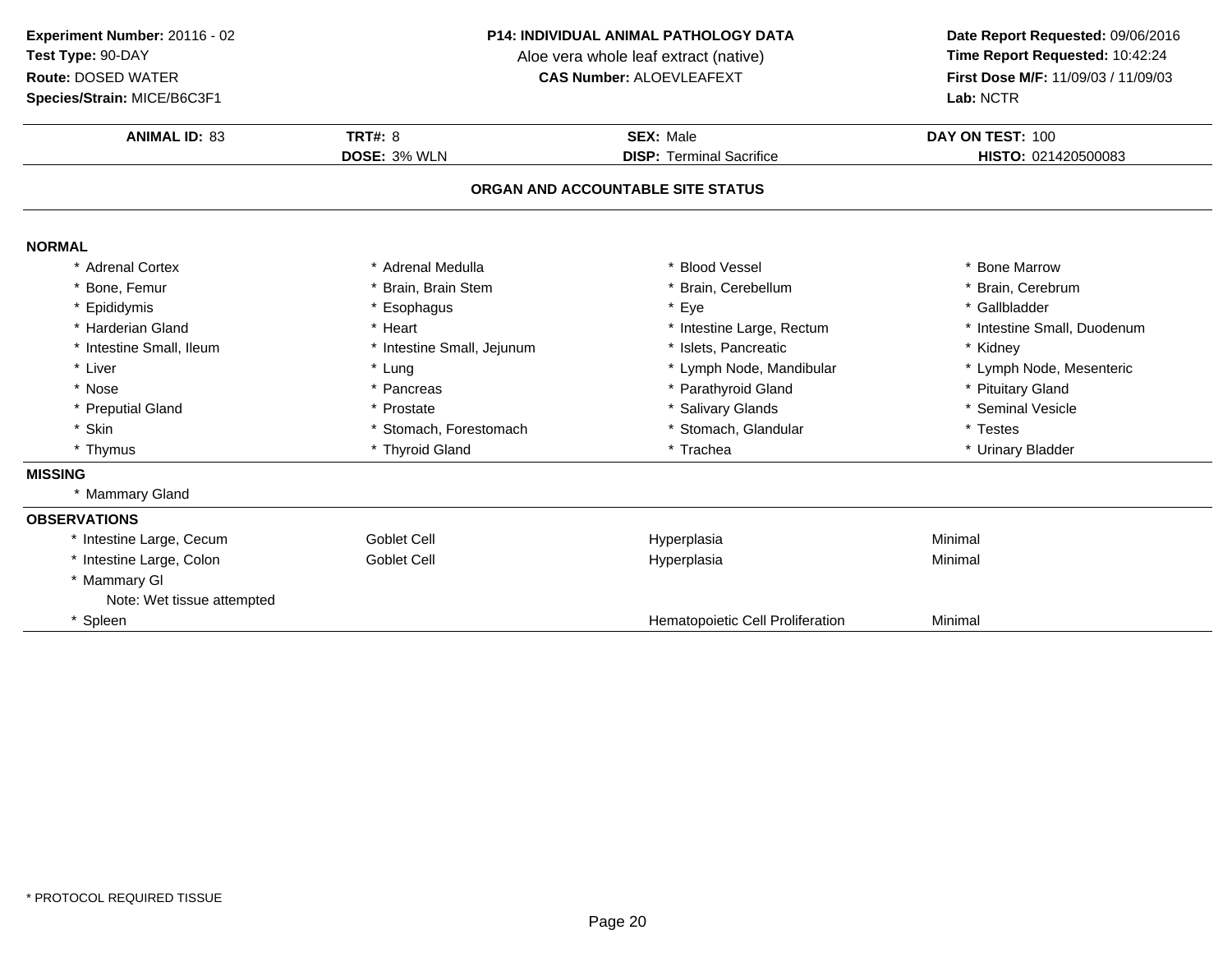**Species/Strain:** MICE/B6C3F1

#### **P14: INDIVIDUAL ANIMAL PATHOLOGY DATA**

Aloe vera whole leaf extract (native)<br>**CAS Number:** ALOEVLEAFEXT

| <b>ANIMAL ID: 84</b>       | <b>TRT#: 8</b>           | <b>SEX: Male</b>                  | DAY ON TEST: 100         |
|----------------------------|--------------------------|-----------------------------------|--------------------------|
|                            | DOSE: 3% WLN             | <b>DISP: Terminal Sacrifice</b>   | HISTO: 021420500084      |
|                            |                          | ORGAN AND ACCOUNTABLE SITE STATUS |                          |
| <b>NORMAL</b>              |                          |                                   |                          |
| * Adrenal Cortex           | * Adrenal Medulla        | <b>Blood Vessel</b>               | * Bone Marrow            |
| * Bone, Femur              | Brain, Brain Stem        | Brain, Cerebellum                 | * Brain, Cerebrum        |
| * Epididymis               | * Esophagus              | * Eye                             | * Gallbladder            |
| * Harderian Gland          | * Heart                  | * Intestine Small, Duodenum       | * Intestine Small, Ileum |
| * Intestine Small, Jejunum | * Islets, Pancreatic     | * Kidney                          | * Liver                  |
| * Lung                     | * Lymph Node, Mandibular | * Nose                            | * Pancreas               |
| * Parathyroid Gland        | * Pituitary Gland        | * Preputial Gland                 | * Prostate               |
| * Salivary Glands          | * Seminal Vesicle        | * Skin                            | * Spleen                 |
| * Stomach, Forestomach     | * Stomach, Glandular     | * Testes                          | * Thymus                 |
| * Thyroid Gland            | * Trachea                | * Urinary Bladder                 |                          |
| <b>MISSING</b>             |                          |                                   |                          |
| * Intestine Large, Rectum  | * Mammary Gland          |                                   |                          |
| <b>OBSERVATIONS</b>        |                          |                                   |                          |
| * Intestine Large, Cecum   | <b>Goblet Cell</b>       | Hyperplasia                       | Minimal                  |
| * Intestine Large, Colon   | <b>Goblet Cell</b>       | Hyperplasia                       | Minimal                  |
| * Int Lg Rectum            |                          |                                   |                          |
| Note: Wet tissue attempted |                          |                                   |                          |
| * Lymph Node, Mesenteric   |                          | Hyperplasia                       | Lymphoid, Mild           |
| * Mammary GI               |                          |                                   |                          |
| Note: Recut attempted      |                          |                                   |                          |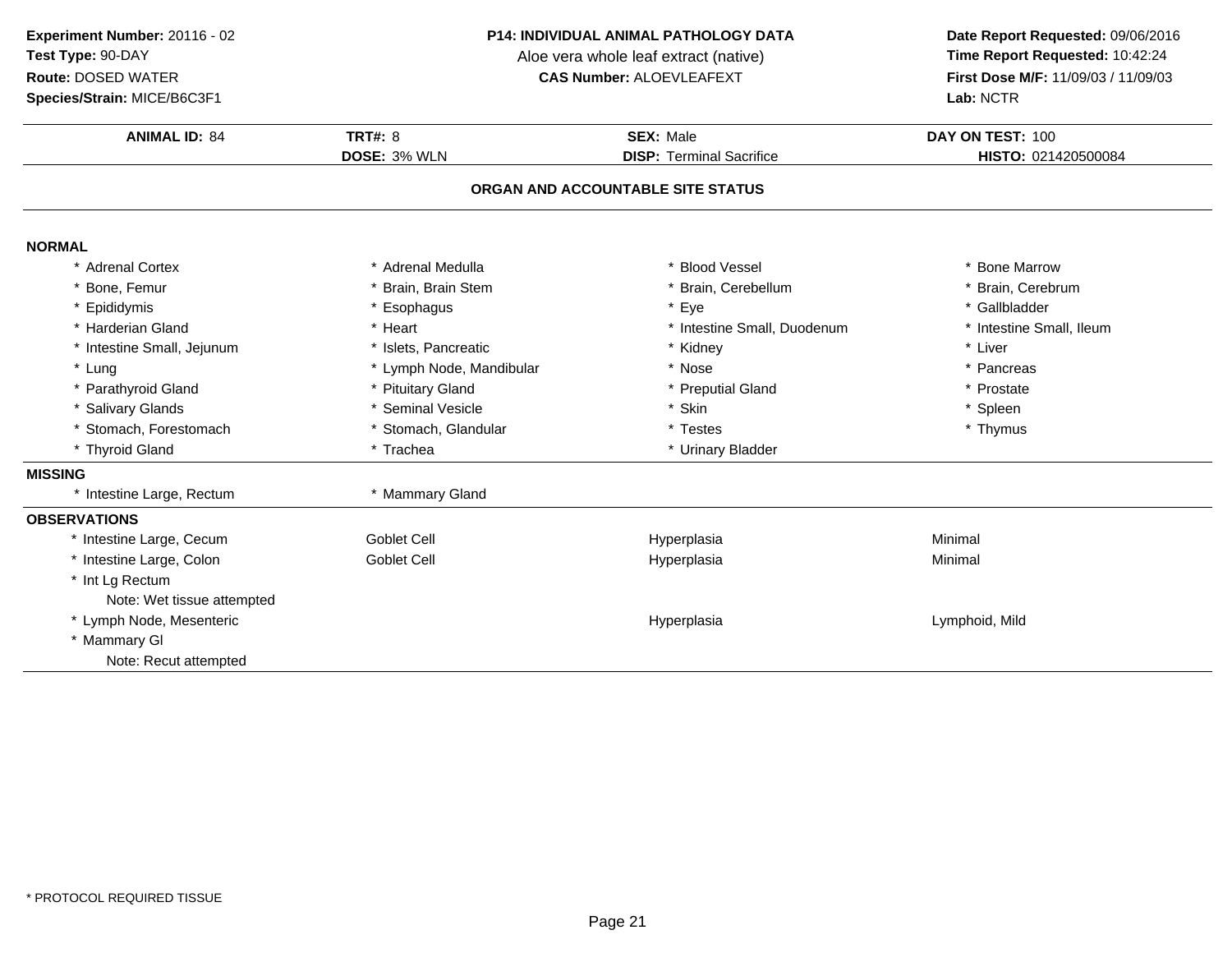**Species/Strain:** MICE/B6C3F1

#### **P14: INDIVIDUAL ANIMAL PATHOLOGY DATA**

Aloe vera whole leaf extract (native)<br>**CAS Number:** ALOEVLEAFEXT

| <b>ANIMAL ID: 91</b>             | TRT#: $8$                | <b>SEX: Male</b>                  | DAY ON TEST: 101          |
|----------------------------------|--------------------------|-----------------------------------|---------------------------|
|                                  | DOSE: 3% WLN             | <b>DISP: Terminal Sacrifice</b>   | HISTO: 021420500091       |
|                                  |                          | ORGAN AND ACCOUNTABLE SITE STATUS |                           |
| <b>NORMAL</b>                    |                          |                                   |                           |
| * Adrenal Cortex                 | * Adrenal Medulla        | * Blood Vessel                    | * Bone Marrow             |
| Bone, Femur                      | Brain, Brain Stem        | Brain, Cerebellum                 | * Brain, Cerebrum         |
| Epididymis                       | * Esophagus              | Eye                               | * Gallbladder             |
| * Harderian Gland                | * Heart                  | * Intestine Large, Cecum          | * Intestine Large, Rectum |
| * Intestine Small, Duodenum      | * Intestine Small, Ileum | * Intestine Small, Jejunum        | * Islets, Pancreatic      |
| * Kidney                         | * Lung                   | * Lymph Node, Mandibular          | * Nose                    |
| * Pancreas                       | * Parathyroid Gland      | * Pituitary Gland                 | * Preputial Gland         |
| * Prostate                       | * Salivary Glands        | * Seminal Vesicle                 | * Skin                    |
| * Spleen                         | * Stomach, Forestomach   | * Stomach, Glandular              | * Testes                  |
| * Thymus                         | * Thyroid Gland          | * Trachea                         | * Urinary Bladder         |
| <b>MISSING</b>                   |                          |                                   |                           |
| * Mammary Gland                  |                          |                                   |                           |
| <b>OBSERVATIONS</b>              |                          |                                   |                           |
| * Intestine Large, Colon         | Goblet Cell              | Hyperplasia                       | Mild                      |
| * Liver                          |                          | <b>Mixed Cell Focus</b>           |                           |
| [Mixed Cell Focus                | $TGLs = 1-4$ ]           |                                   |                           |
| * Lymph Node, Mesenteric         |                          | Hyperplasia                       | Lymphoid, Mild            |
| * Mammary GI                     |                          |                                   |                           |
| Note: Recut/Wet tissue attempted |                          |                                   |                           |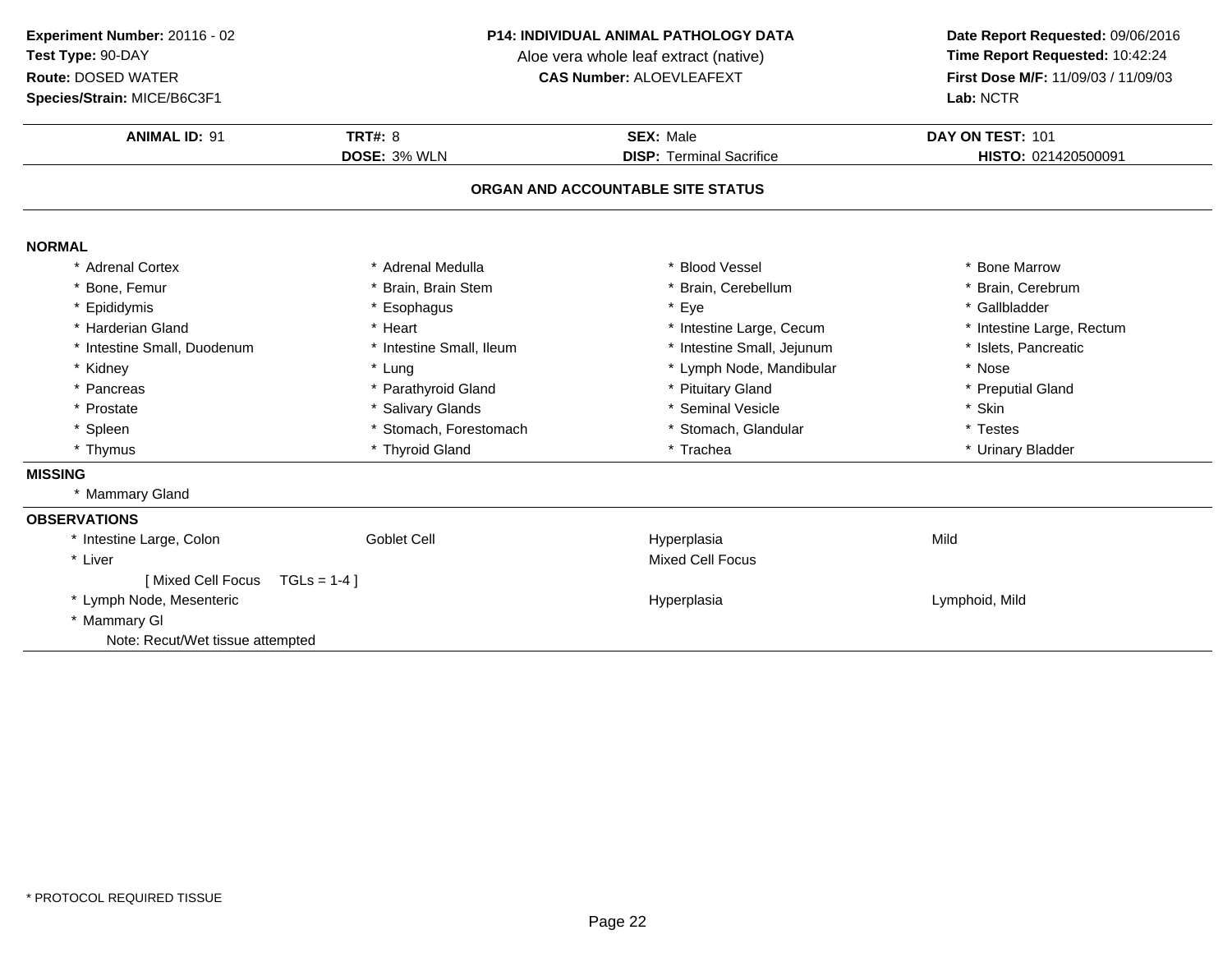**Species/Strain:** MICE/B6C3F1

#### **P14: INDIVIDUAL ANIMAL PATHOLOGY DATA**

Aloe vera whole leaf extract (native)<br>**CAS Number:** ALOEVLEAFEXT

| <b>ANIMAL ID: 92</b>             | <b>TRT#: 8</b>             | <b>SEX: Male</b>                  | DAY ON TEST: 101            |
|----------------------------------|----------------------------|-----------------------------------|-----------------------------|
|                                  | <b>DOSE: 3% WLN</b>        | <b>DISP: Terminal Sacrifice</b>   | HISTO: 021420500092         |
|                                  |                            | ORGAN AND ACCOUNTABLE SITE STATUS |                             |
| <b>NORMAL</b>                    |                            |                                   |                             |
| * Adrenal Cortex                 | * Adrenal Medulla          | * Blood Vessel                    | <b>Bone Marrow</b>          |
| * Bone, Femur                    | * Brain, Brain Stem        | * Brain, Cerebellum               | * Brain, Cerebrum           |
| * Epididymis                     | * Esophagus                | * Eye                             | * Gallbladder               |
| * Harderian Gland                | * Heart                    | * Intestine Large, Rectum         | * Intestine Small, Duodenum |
| * Intestine Small, Ileum         | * Intestine Small, Jejunum | * Islets. Pancreatic              | * Kidney                    |
| * Liver                          | * Lung                     | * Lymph Node, Mandibular          | * Nose                      |
| * Pancreas                       | * Parathyroid Gland        | * Pituitary Gland                 | * Preputial Gland           |
| * Prostate                       | * Salivary Glands          | * Seminal Vesicle                 | * Skin                      |
| * Stomach, Forestomach           | * Stomach, Glandular       | * Testes                          | * Thymus                    |
| * Thyroid Gland                  | * Trachea                  | * Urinary Bladder                 |                             |
| <b>MISSING</b>                   |                            |                                   |                             |
| * Mammary Gland                  |                            |                                   |                             |
| <b>OBSERVATIONS</b>              |                            |                                   |                             |
| * Intestine Large, Cecum         | Goblet Cell                | Hyperplasia                       | Minimal                     |
| * Intestine Large, Colon         | Goblet Cell                | Hyperplasia                       | Minimal                     |
| * Lymph Node, Mesenteric         |                            | Hyperplasia                       | Lymphoid, Mild              |
| * Mammary GI                     |                            |                                   |                             |
| Note: Recut/Wet tissue attempted |                            |                                   |                             |
| * Spleen                         |                            | Hematopoietic Cell Proliferation  | Mild                        |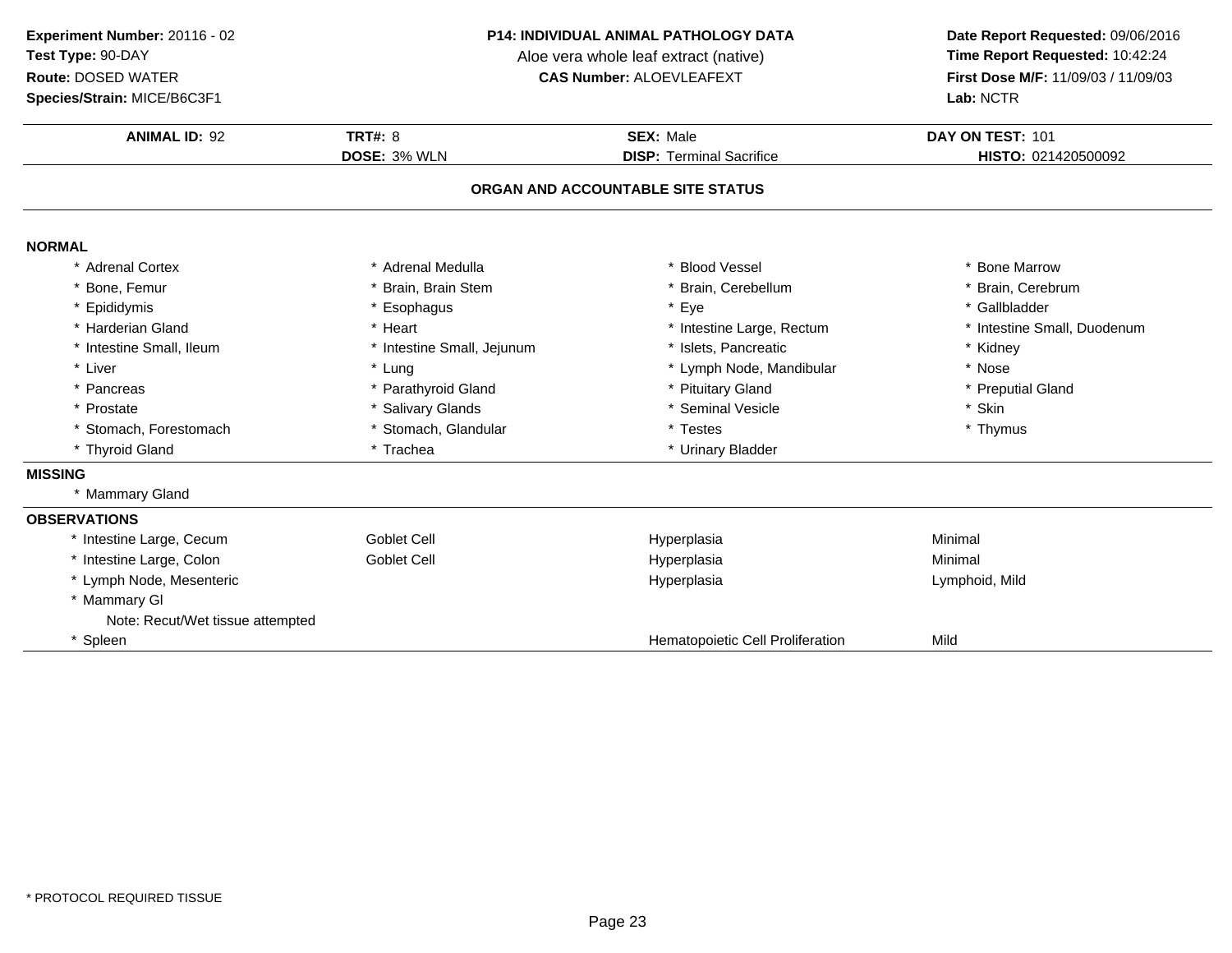**Species/Strain:** MICE/B6C3F1

#### **P14: INDIVIDUAL ANIMAL PATHOLOGY DATA**

Aloe vera whole leaf extract (native)<br>**CAS Number:** ALOEVLEAFEXT

| <b>ANIMAL ID: 93</b>             | TRT#: $8$                  | <b>SEX: Male</b>                  | DAY ON TEST: 101            |
|----------------------------------|----------------------------|-----------------------------------|-----------------------------|
|                                  | DOSE: 3% WLN               | <b>DISP: Terminal Sacrifice</b>   | HISTO: 021420500093         |
|                                  |                            | ORGAN AND ACCOUNTABLE SITE STATUS |                             |
| <b>NORMAL</b>                    |                            |                                   |                             |
| * Adrenal Cortex                 | * Blood Vessel             | * Bone Marrow                     | * Bone, Femur               |
| * Brain, Brain Stem              | Brain, Cerebellum          | Brain, Cerebrum                   | * Epididymis                |
| * Esophagus                      | * Eye                      | * Gallbladder                     | * Harderian Gland           |
| * Heart                          | * Intestine Large, Cecum   | * Intestine Large, Rectum         | * Intestine Small, Duodenum |
| * Intestine Small, Ileum         | * Intestine Small, Jejunum | Islets, Pancreatic                | * Kidney                    |
| * Liver                          | * Lung                     | * Lymph Node, Mandibular          | * Nose                      |
| * Pancreas                       | * Parathyroid Gland        | * Pituitary Gland                 | * Preputial Gland           |
| * Prostate                       | * Salivary Glands          | * Seminal Vesicle                 | * Skin                      |
| * Stomach, Forestomach           | * Stomach, Glandular       | * Testes                          | * Thymus                    |
| * Thyroid Gland                  | * Trachea                  | * Urinary Bladder                 |                             |
| <b>MISSING</b>                   |                            |                                   |                             |
| * Adrenal Medulla                | * Mammary Gland            |                                   |                             |
| <b>OBSERVATIONS</b>              |                            |                                   |                             |
| * Adren Medulla                  |                            |                                   |                             |
| Note: Recut/Wet tissue attempted |                            |                                   |                             |
| * Intestine Large, Colon         | <b>Goblet Cell</b>         | Hyperplasia                       | Minimal                     |
| * Lymph Node, Mesenteric         |                            | Hyperplasia                       | Lymphoid, Mild              |
| * Mammary GI                     |                            |                                   |                             |
| Note: Wet tissue attempted       |                            |                                   |                             |
| * Spleen                         |                            | Hematopoietic Cell Proliferation  | Minimal                     |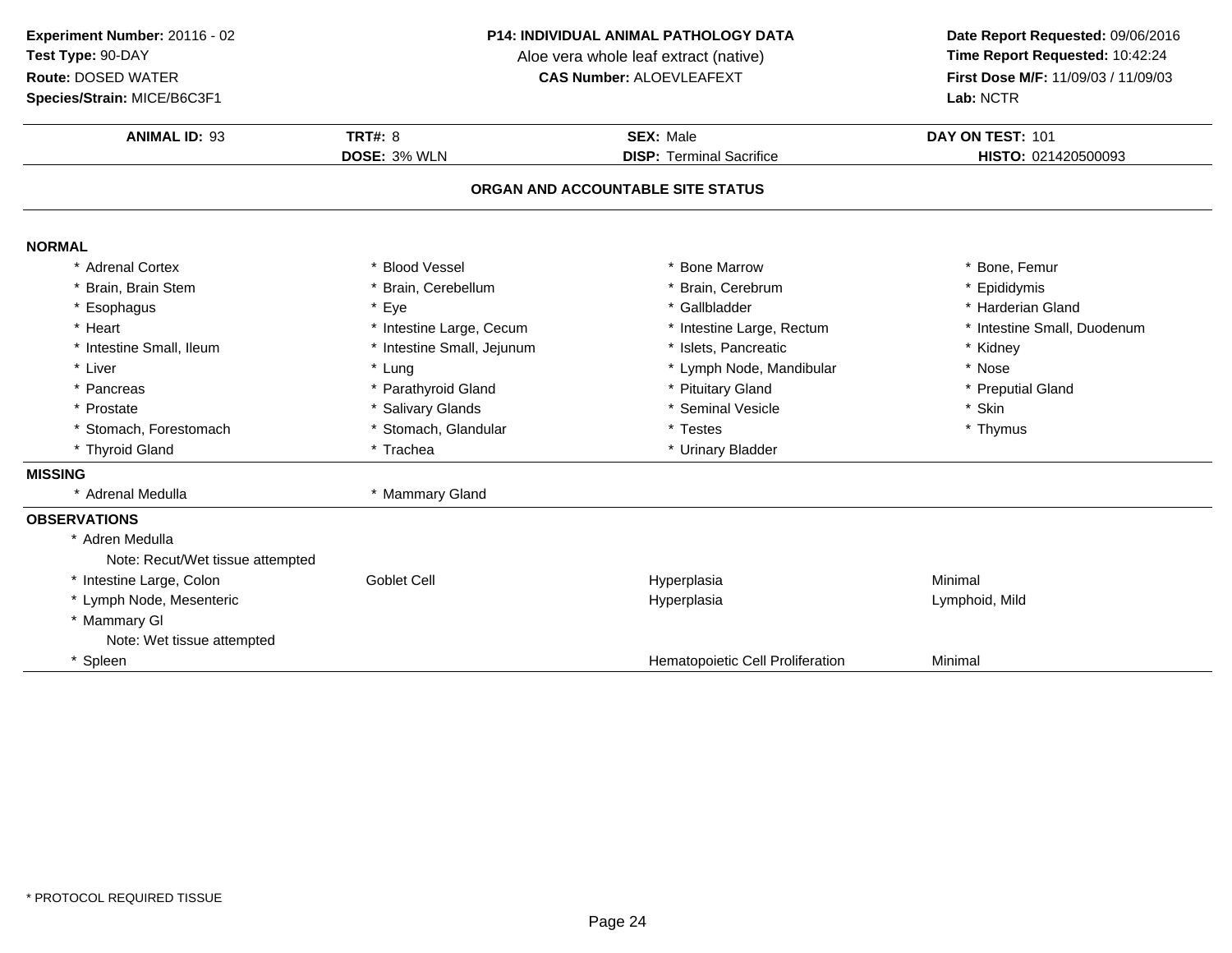**Species/Strain:** MICE/B6C3F1

#### **P14: INDIVIDUAL ANIMAL PATHOLOGY DATA**

Aloe vera whole leaf extract (native)<br>**CAS Number:** ALOEVLEAFEXT

| <b>ANIMAL ID: 94</b>       | <b>TRT#: 8</b>              | <b>SEX: Male</b>                  | DAY ON TEST: 101           |
|----------------------------|-----------------------------|-----------------------------------|----------------------------|
|                            | DOSE: 3% WLN                | <b>DISP: Terminal Sacrifice</b>   | HISTO: 021420500094        |
|                            |                             | ORGAN AND ACCOUNTABLE SITE STATUS |                            |
| <b>NORMAL</b>              |                             |                                   |                            |
| * Adrenal Cortex           | * Adrenal Medulla           | * Blood Vessel                    | * Bone Marrow              |
| * Bone, Femur              | * Brain, Brain Stem         | * Brain, Cerebellum               | * Brain, Cerebrum          |
| * Epididymis               | * Esophagus                 | * Eye                             | * Gallbladder              |
| * Harderian Gland          | * Heart                     | * Intestine Large, Cecum          | * Intestine Large, Colon   |
| * Intestine Large, Rectum  | * Intestine Small, Duodenum | * Intestine Small, Ileum          | * Intestine Small, Jejunum |
| * Islets. Pancreatic       | * Kidney                    | * Liver                           | * Lung                     |
| * Lymph Node, Mandibular   | * Lymph Node, Mesenteric    | * Nose                            | * Pancreas                 |
| * Parathyroid Gland        | * Pituitary Gland           | * Preputial Gland                 | * Prostate                 |
| * Salivary Glands          | * Seminal Vesicle           | * Skin                            | * Stomach, Forestomach     |
| * Stomach, Glandular       | * Testes                    | * Thymus                          | * Thyroid Gland            |
| * Trachea                  | * Urinary Bladder           |                                   |                            |
| <b>MISSING</b>             |                             |                                   |                            |
| * Mammary Gland            |                             |                                   |                            |
| <b>OBSERVATIONS</b>        |                             |                                   |                            |
| * Mammary GI               |                             |                                   |                            |
| Note: Wet tissue attempted |                             |                                   |                            |
| * Spleen                   |                             | Hematopoietic Cell Proliferation  | Mild                       |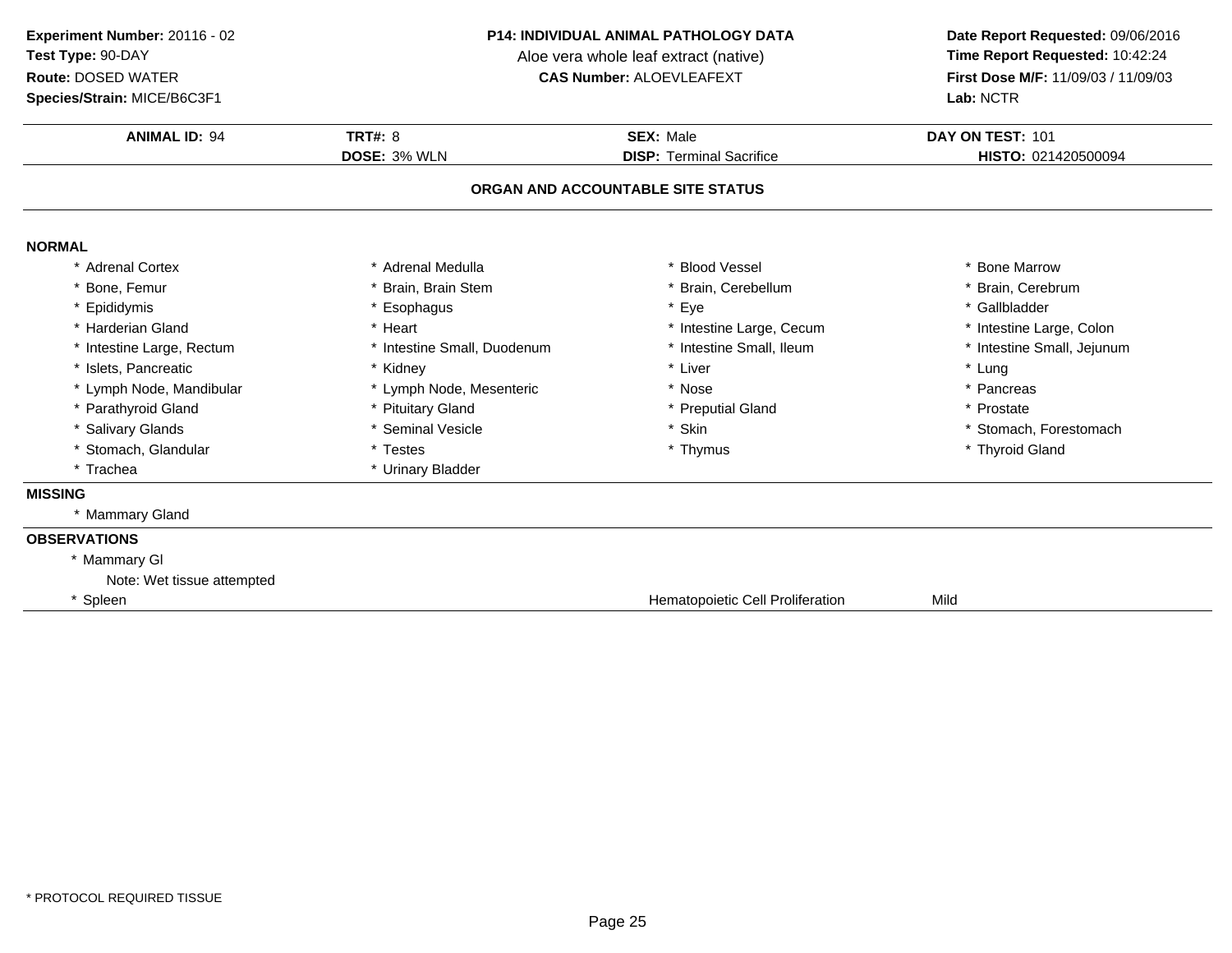**Species/Strain:** MICE/B6C3F1

#### **P14: INDIVIDUAL ANIMAL PATHOLOGY DATA**

Aloe vera whole leaf extract (native)<br>**CAS Number:** ALOEVLEAFEXT

| <b>ANIMAL ID: 131</b>     | <b>TRT#: 5</b>              | <b>SEX: Male</b>                  | DAY ON TEST: 100           |
|---------------------------|-----------------------------|-----------------------------------|----------------------------|
|                           | <b>DOSE: CONTROL</b>        | <b>DISP: Terminal Sacrifice</b>   | HISTO: 021420500131        |
|                           |                             | ORGAN AND ACCOUNTABLE SITE STATUS |                            |
| <b>NORMAL</b>             |                             |                                   |                            |
| <b>Adrenal Cortex</b>     | * Adrenal Medulla           | * Blood Vessel                    | * Bone Marrow              |
| Bone, Femur               | * Brain, Brain Stem         | * Brain, Cerebellum               | * Brain, Cerebrum          |
| * Epididymis              | * Esophagus                 | * Eye                             | * Gallbladder              |
| Harderian Gland           | * Heart                     | * Intestine Large, Cecum          | * Intestine Large, Colon   |
| * Intestine Large, Rectum | * Intestine Small, Duodenum | * Intestine Small, Ileum          | * Intestine Small, Jejunum |
| * Islets, Pancreatic      | * Kidney                    | * Liver                           | * Lung                     |
| * Lymph Node, Mandibular  | * Lymph Node, Mesenteric    | * Nose                            | * Pancreas                 |
| * Parathyroid Gland       | * Pituitary Gland           | * Preputial Gland                 | * Prostate                 |
| * Salivary Glands         | * Seminal Vesicle           | * Skin                            | * Spleen                   |
| Stomach, Forestomach      | * Stomach, Glandular        | * Testes                          | * Thymus                   |
| * Thyroid Gland           | * Trachea                   | * Urinary Bladder                 |                            |
| <b>MISSING</b>            |                             |                                   |                            |
| * Mammary Gland           |                             |                                   |                            |
| <b>OBSERVATIONS</b>       |                             |                                   |                            |
| * Mammary GI              |                             |                                   |                            |
| Note: Recut attempted     |                             |                                   |                            |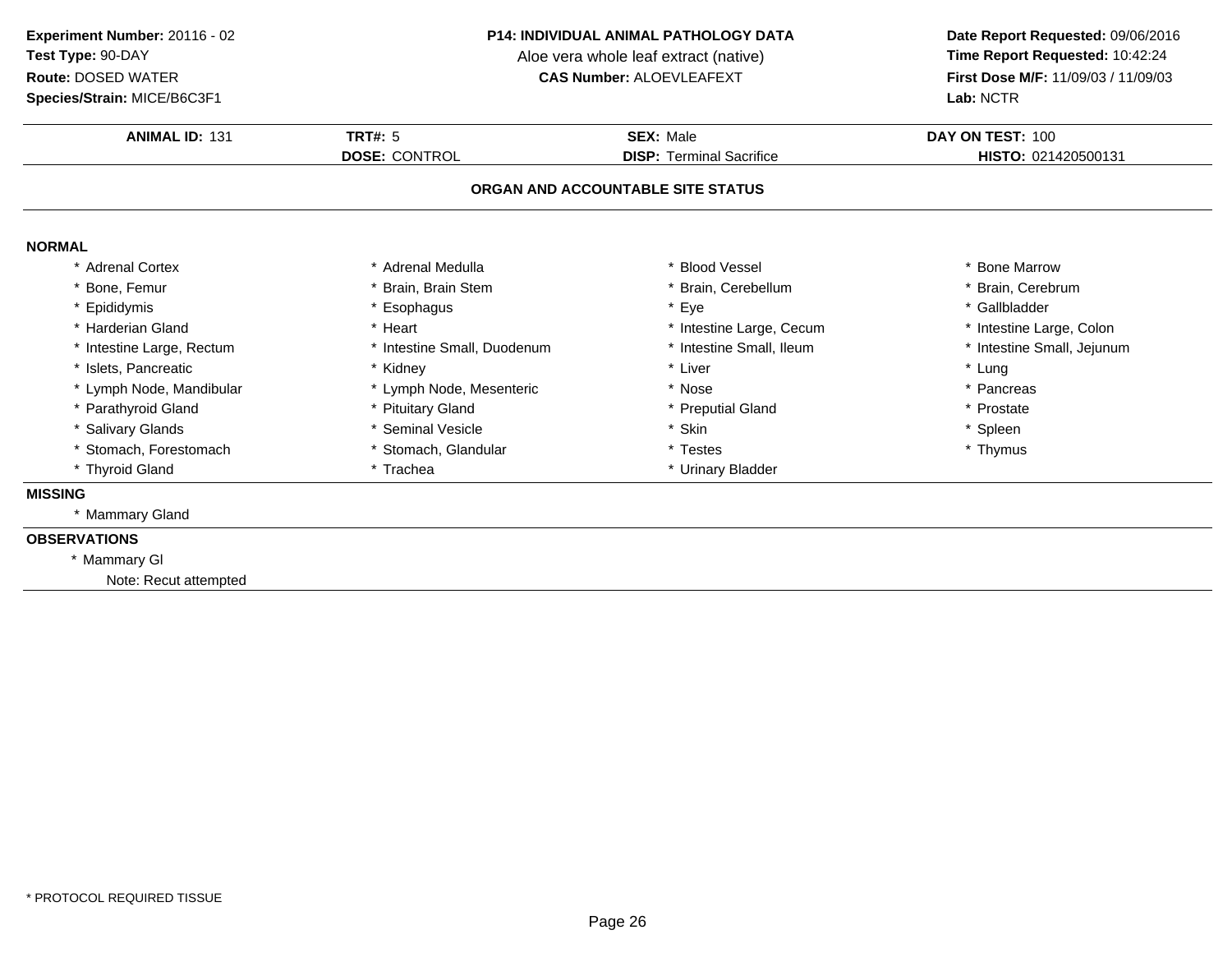**Species/Strain:** MICE/B6C3F1

#### **P14: INDIVIDUAL ANIMAL PATHOLOGY DATA**

Aloe vera whole leaf extract (native)<br>**CAS Number:** ALOEVLEAFEXT

| <b>ANIMAL ID: 132</b>        | <b>TRT#: 5</b>              | <b>SEX: Male</b>                  | DAY ON TEST: 100           |  |
|------------------------------|-----------------------------|-----------------------------------|----------------------------|--|
|                              | <b>DOSE: CONTROL</b>        | <b>DISP: Terminal Sacrifice</b>   | HISTO: 021420500132        |  |
|                              |                             | ORGAN AND ACCOUNTABLE SITE STATUS |                            |  |
| <b>NORMAL</b>                |                             |                                   |                            |  |
| * Adrenal Cortex             | * Adrenal Medulla           | * Blood Vessel                    | * Bone Marrow              |  |
| * Bone, Femur                | * Brain, Brain Stem         | * Brain, Cerebellum               | * Brain, Cerebrum          |  |
| * Epididymis                 | Esophagus                   | * Eye                             | * Gallbladder              |  |
| * Harderian Gland            | * Heart                     | * Intestine Large, Cecum          | * Intestine Large, Colon   |  |
| * Intestine Large, Rectum    | * Intestine Small, Duodenum | * Intestine Small, Ileum          | * Intestine Small, Jejunum |  |
| * Islets, Pancreatic         | * Kidney                    | * Lung                            | * Lymph Node, Mandibular   |  |
| * Lymph Node, Mesenteric     | * Nose                      | * Pancreas                        | * Pituitary Gland          |  |
| * Prostate                   | * Salivary Glands           | * Seminal Vesicle                 | * Skin                     |  |
| * Spleen                     | * Stomach, Forestomach      | * Stomach, Glandular              | * Testes                   |  |
| * Thymus                     | * Thyroid Gland             | * Trachea                         | * Urinary Bladder          |  |
| <b>MISSING</b>               |                             |                                   |                            |  |
| * Mammary Gland              | * Parathyroid Gland         |                                   |                            |  |
| <b>OBSERVATIONS</b>          |                             |                                   |                            |  |
| * Liver                      |                             | <b>Tension Lipidosis</b>          | Minimal                    |  |
| * Mammary GI                 |                             |                                   |                            |  |
| Note: Wet tissue attempted   |                             |                                   |                            |  |
| * Parathyroid GI             |                             |                                   |                            |  |
| Note: Recut attempted        |                             |                                   |                            |  |
| * Preputial Gland            | Duct                        | <b>Dilatation</b>                 | Moderate                   |  |
| $TGLs = 1-12$<br>[Dilatation |                             |                                   |                            |  |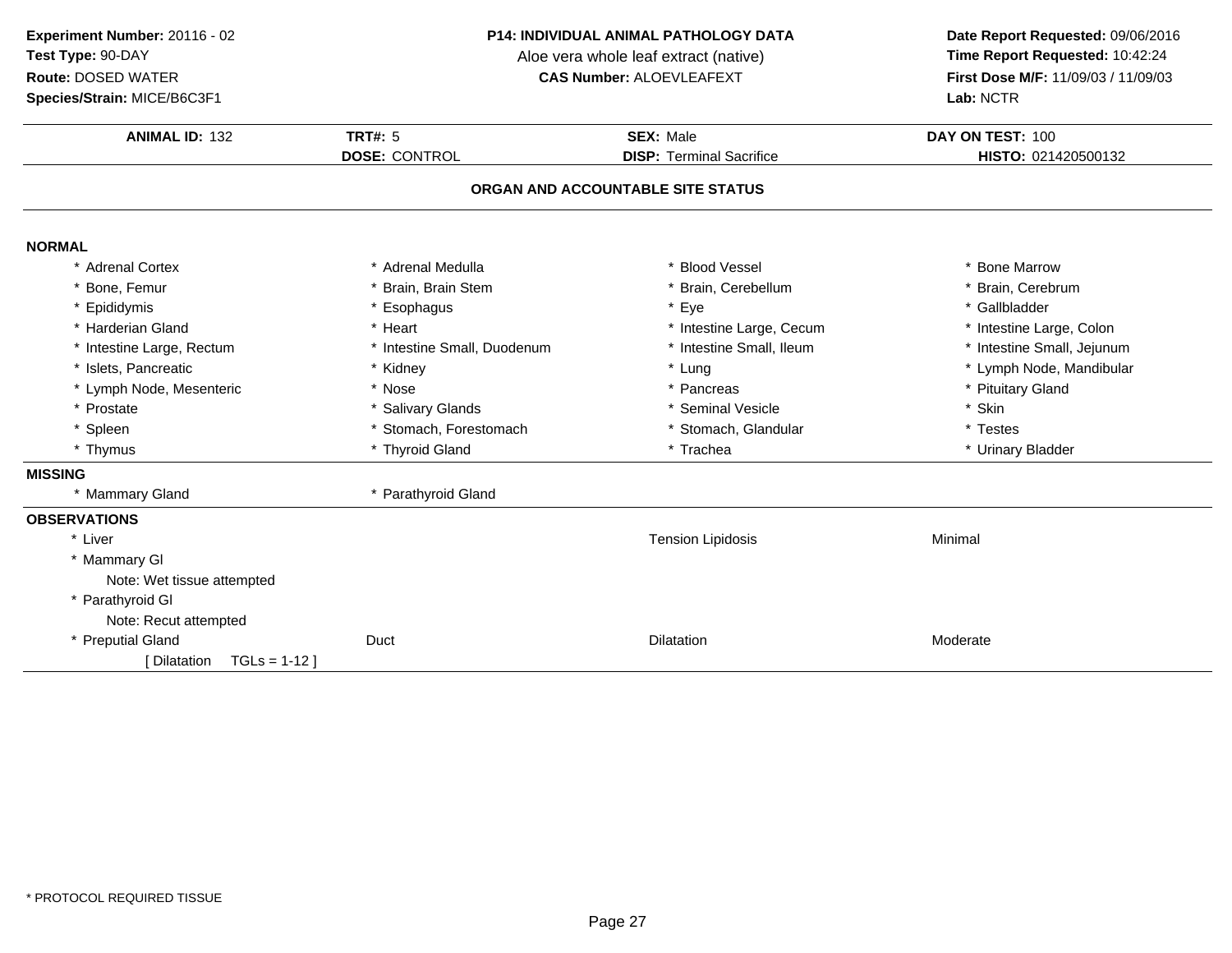### **Species/Strain:** MICE/B6C3F1

#### **P14: INDIVIDUAL ANIMAL PATHOLOGY DATA**

Aloe vera whole leaf extract (native)<br>**CAS Number:** ALOEVLEAFEXT

| <b>ANIMAL ID: 133</b>      | TRT#: $5$                   | <b>SEX: Male</b>                  | DAY ON TEST: 100           |
|----------------------------|-----------------------------|-----------------------------------|----------------------------|
|                            | <b>DOSE: CONTROL</b>        | <b>DISP: Terminal Sacrifice</b>   | HISTO: 021420500133        |
|                            |                             | ORGAN AND ACCOUNTABLE SITE STATUS |                            |
| <b>NORMAL</b>              |                             |                                   |                            |
| * Adrenal Cortex           | * Adrenal Medulla           | * Blood Vessel                    | * Bone Marrow              |
| * Bone, Femur              | * Brain, Brain Stem         | * Brain, Cerebellum               | * Brain, Cerebrum          |
| * Epididymis               | Esophagus                   | * Eye                             | * Gallbladder              |
| * Harderian Gland          | * Heart                     | * Intestine Large, Cecum          | * Intestine Large, Colon   |
| Intestine Large, Rectum    | * Intestine Small, Duodenum | * Intestine Small, Ileum          | * Intestine Small, Jejunum |
| * Islets, Pancreatic       | * Kidney                    | * Liver                           | * Lung                     |
| * Lymph Node, Mandibular   | * Lymph Node, Mesenteric    | * Nose                            | * Pancreas                 |
| * Parathyroid Gland        | * Pituitary Gland           | * Preputial Gland                 | * Prostate                 |
| * Salivary Glands          | * Seminal Vesicle           | * Skin                            | * Spleen                   |
| * Stomach, Forestomach     | * Stomach, Glandular        | * Testes                          | * Thymus                   |
| * Thyroid Gland            | * Trachea                   | * Urinary Bladder                 |                            |
| <b>MISSING</b>             |                             |                                   |                            |
| * Mammary Gland            |                             |                                   |                            |
| <b>OBSERVATIONS</b>        |                             |                                   |                            |
| * Mammary GI               |                             |                                   |                            |
| Note: Wet tissue attempted |                             |                                   |                            |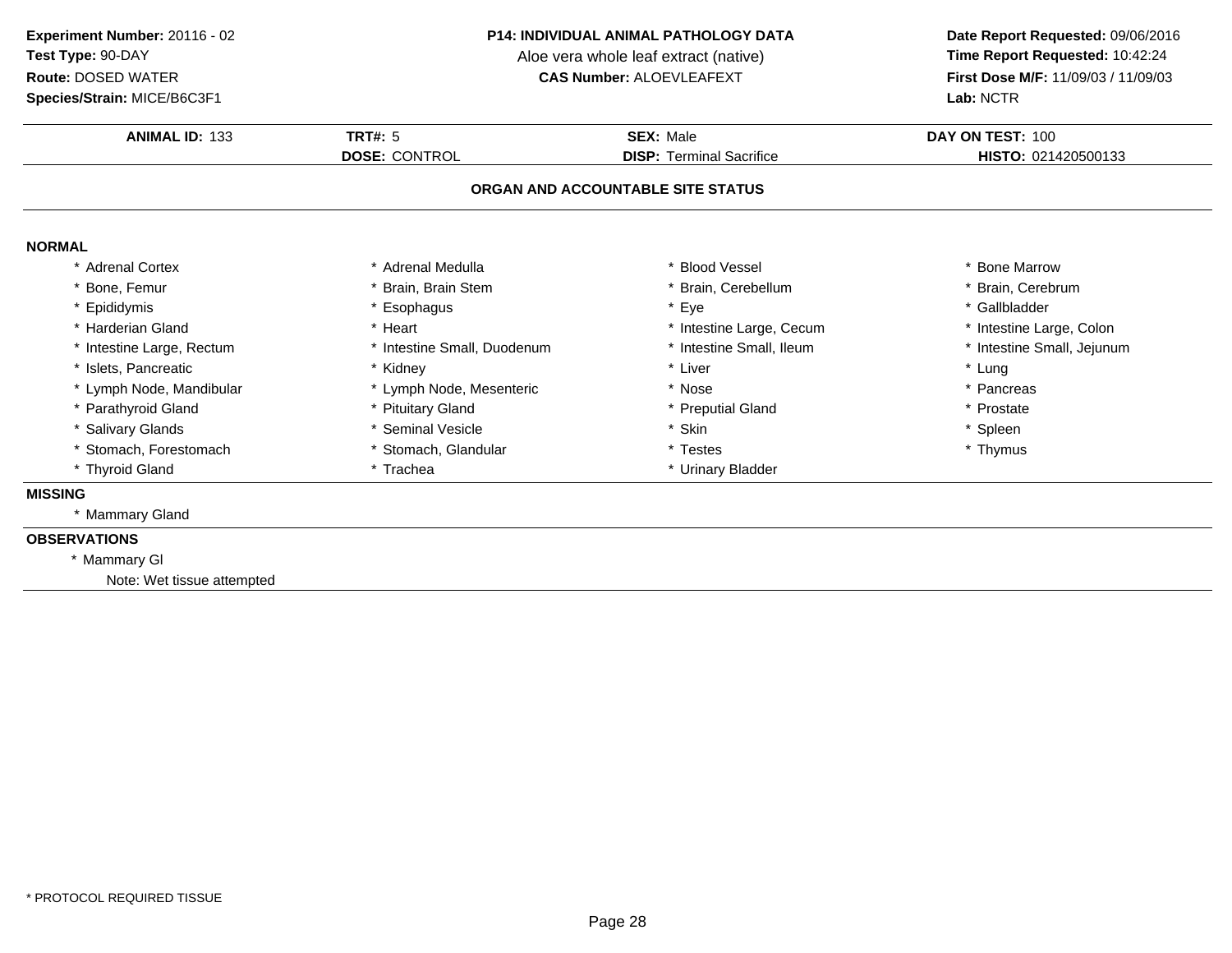**Species/Strain:** MICE/B6C3F1

#### **P14: INDIVIDUAL ANIMAL PATHOLOGY DATA**

Aloe vera whole leaf extract (native)<br>**CAS Number:** ALOEVLEAFEXT

| <b>ANIMAL ID: 134</b>            | TRT#: $5$                   | <b>SEX: Male</b>                  | DAY ON TEST: 100           |
|----------------------------------|-----------------------------|-----------------------------------|----------------------------|
|                                  | <b>DOSE: CONTROL</b>        | <b>DISP: Terminal Sacrifice</b>   | HISTO: 021420500134        |
|                                  |                             | ORGAN AND ACCOUNTABLE SITE STATUS |                            |
| <b>NORMAL</b>                    |                             |                                   |                            |
| <b>Adrenal Cortex</b>            | * Adrenal Medulla           | * Blood Vessel                    | * Bone Marrow              |
| Bone, Femur                      | * Brain, Brain Stem         | * Brain, Cerebellum               | * Brain, Cerebrum          |
| Epididymis                       | * Esophagus                 | * Eye                             | * Gallbladder              |
| * Harderian Gland                | * Heart                     | * Intestine Large, Cecum          | * Intestine Large, Colon   |
| * Intestine Large, Rectum        | * Intestine Small, Duodenum | * Intestine Small, Ileum          | * Intestine Small, Jejunum |
| * Islets, Pancreatic             | * Kidney                    | * Liver                           | * Lung                     |
| * Lymph Node, Mandibular         | * Nose                      | * Pancreas                        | * Parathyroid Gland        |
| * Pituitary Gland                | * Prostate                  | * Salivary Glands                 | * Seminal Vesicle          |
| * Skin                           | * Spleen                    | * Stomach, Forestomach            | * Stomach, Glandular       |
| * Testes                         | * Thymus                    | * Thyroid Gland                   | * Trachea                  |
| * Urinary Bladder                |                             |                                   |                            |
| <b>MISSING</b>                   |                             |                                   |                            |
| * Mammary Gland                  |                             |                                   |                            |
| <b>OBSERVATIONS</b>              |                             |                                   |                            |
| * Lymph Node, Mesenteric         |                             | Hyperplasia                       | Lymphoid, Mild             |
| * Mammary GI                     |                             |                                   |                            |
| Note: Recut/Wet tissue attempted |                             |                                   |                            |
| * Preputial Gland                | Duct                        | <b>Dilatation</b>                 | Moderate                   |
| $TGLs = 1-12$ ]<br>[ Dilatation  |                             |                                   |                            |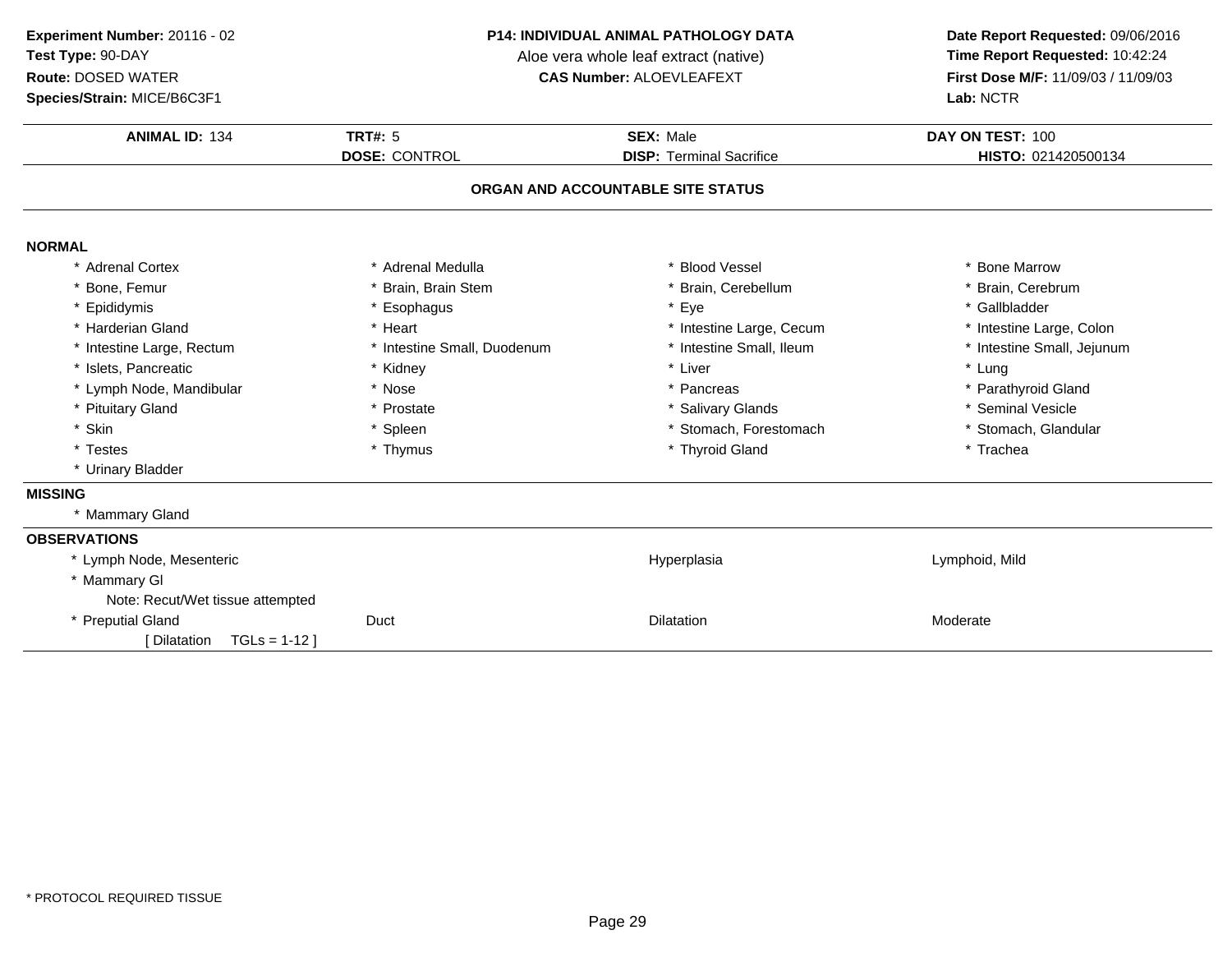**Species/Strain:** MICE/B6C3F1

#### **P14: INDIVIDUAL ANIMAL PATHOLOGY DATA**

Aloe vera whole leaf extract (native)<br>**CAS Number:** ALOEVLEAFEXT

| <b>ANIMAL ID: 141</b>     | <b>TRT#: 5</b>              | <b>SEX: Male</b>                  | DAY ON TEST: 100           |
|---------------------------|-----------------------------|-----------------------------------|----------------------------|
|                           | <b>DOSE: CONTROL</b>        | <b>DISP: Terminal Sacrifice</b>   | HISTO: 021420500141        |
|                           |                             | ORGAN AND ACCOUNTABLE SITE STATUS |                            |
| <b>NORMAL</b>             |                             |                                   |                            |
| <b>Adrenal Cortex</b>     | * Adrenal Medulla           | <b>Blood Vessel</b>               | * Bone Marrow              |
| Bone, Femur               | * Brain, Brain Stem         | Brain, Cerebellum                 | * Brain, Cerebrum          |
| * Epididymis              | * Esophagus                 | * Eye                             | * Gallbladder              |
| Harderian Gland           | * Heart                     | * Intestine Large, Cecum          | * Intestine Large, Colon   |
| * Intestine Large, Rectum | * Intestine Small, Duodenum | * Intestine Small, Ileum          | * Intestine Small, Jejunum |
| * Islets, Pancreatic      | * Kidney                    | * Liver                           | * Lung                     |
| Lymph Node, Mandibular    | * Lymph Node, Mesenteric    | * Nose                            | * Pancreas                 |
| * Parathyroid Gland       | * Pituitary Gland           | * Preputial Gland                 | * Prostate                 |
| * Salivary Glands         | * Seminal Vesicle           | * Skin                            | * Spleen                   |
| Stomach, Forestomach      | * Stomach, Glandular        | * Testes                          | * Thymus                   |
| * Thyroid Gland           | * Trachea                   | * Urinary Bladder                 |                            |
| <b>MISSING</b>            |                             |                                   |                            |
| * Mammary Gland           |                             |                                   |                            |
| <b>OBSERVATIONS</b>       |                             |                                   |                            |
| * Mammary GI              |                             |                                   |                            |
| Note: Recut attempted     |                             |                                   |                            |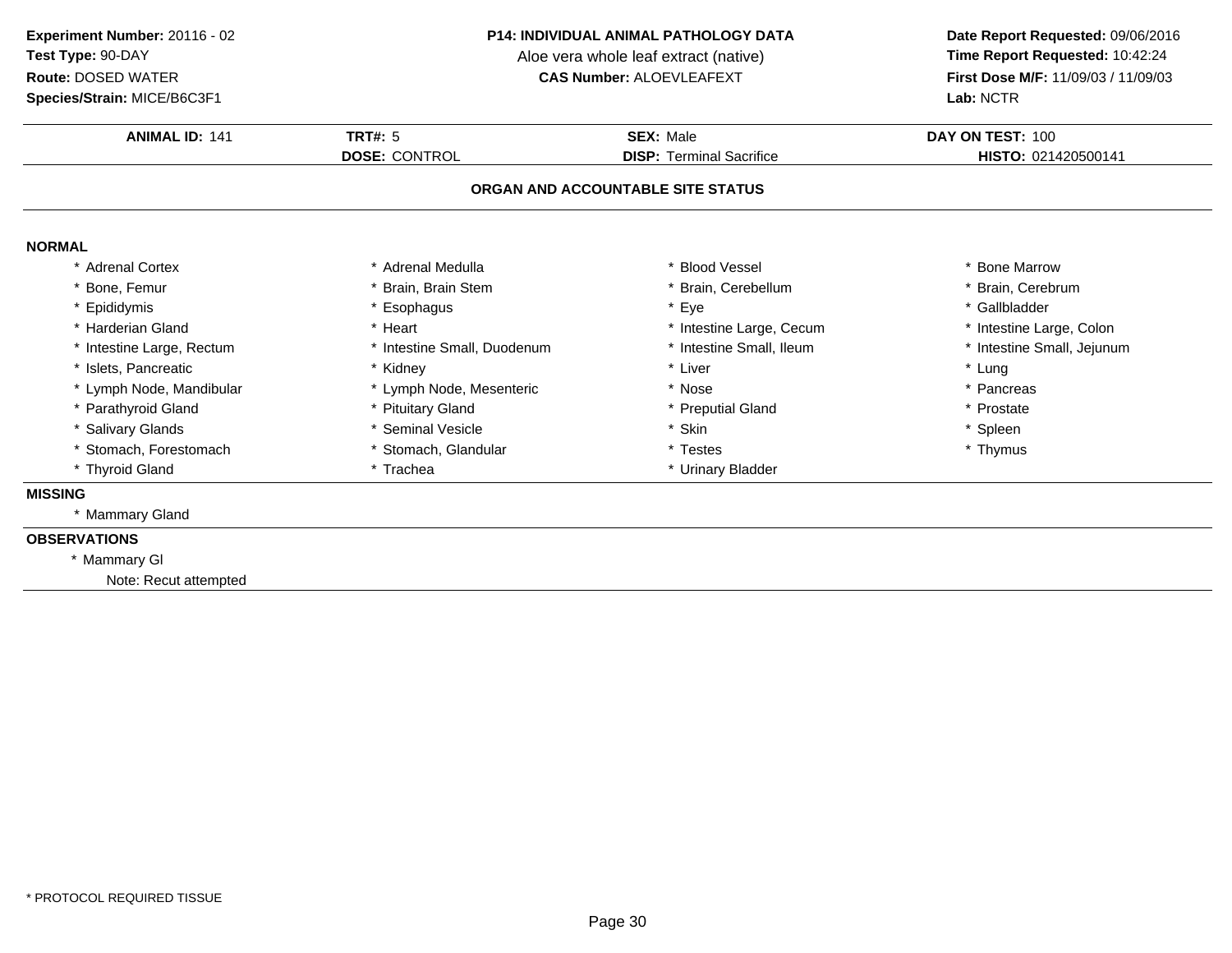**Species/Strain:** MICE/B6C3F1

#### **P14: INDIVIDUAL ANIMAL PATHOLOGY DATA**

Aloe vera whole leaf extract (native)<br>**CAS Number:** ALOEVLEAFEXT

| <b>ANIMAL ID: 142</b>       | <b>TRT#: 5</b>           | <b>SEX: Male</b>                  | DAY ON TEST: 100          |
|-----------------------------|--------------------------|-----------------------------------|---------------------------|
|                             | <b>DOSE: CONTROL</b>     | <b>DISP: Terminal Sacrifice</b>   | HISTO: 021420500142       |
|                             |                          | ORGAN AND ACCOUNTABLE SITE STATUS |                           |
| <b>NORMAL</b>               |                          |                                   |                           |
| * Adrenal Cortex            | * Blood Vessel           | * Bone Marrow                     | * Bone, Femur             |
| Brain, Brain Stem           | * Brain, Cerebellum      | * Brain, Cerebrum                 | * Epididymis              |
| * Esophagus                 | * Eye                    | * Gallbladder                     | * Harderian Gland         |
| * Heart                     | * Intestine Large, Cecum | * Intestine Large, Colon          | * Intestine Large, Rectum |
| * Intestine Small, Duodenum | Intestine Small, Ileum   | * Intestine Small, Jejunum        | * Islets, Pancreatic      |
| * Kidney                    | * Liver                  | * Lung                            | * Lymph Node, Mandibular  |
| * Lymph Node, Mesenteric    | * Nose                   | * Pancreas                        | * Parathyroid Gland       |
| * Pituitary Gland           | * Prostate               | * Salivary Glands                 | * Seminal Vesicle         |
| * Skin                      | * Spleen                 | * Stomach, Forestomach            | * Stomach, Glandular      |
| * Testes                    | * Thymus                 | * Thyroid Gland                   | * Trachea                 |
| * Urinary Bladder           |                          |                                   |                           |
| <b>MISSING</b>              |                          |                                   |                           |
| Adrenal Medulla             | * Mammary Gland          |                                   |                           |
| <b>OBSERVATIONS</b>         |                          |                                   |                           |
| * Adren Medulla             |                          |                                   |                           |
| Note: Wet tissue attempted  |                          |                                   |                           |
| * Mammary GI                |                          |                                   |                           |
| Note: Recut attempted       |                          |                                   |                           |
| * Preputial Gland           | Duct                     | Dilatation                        | Mild                      |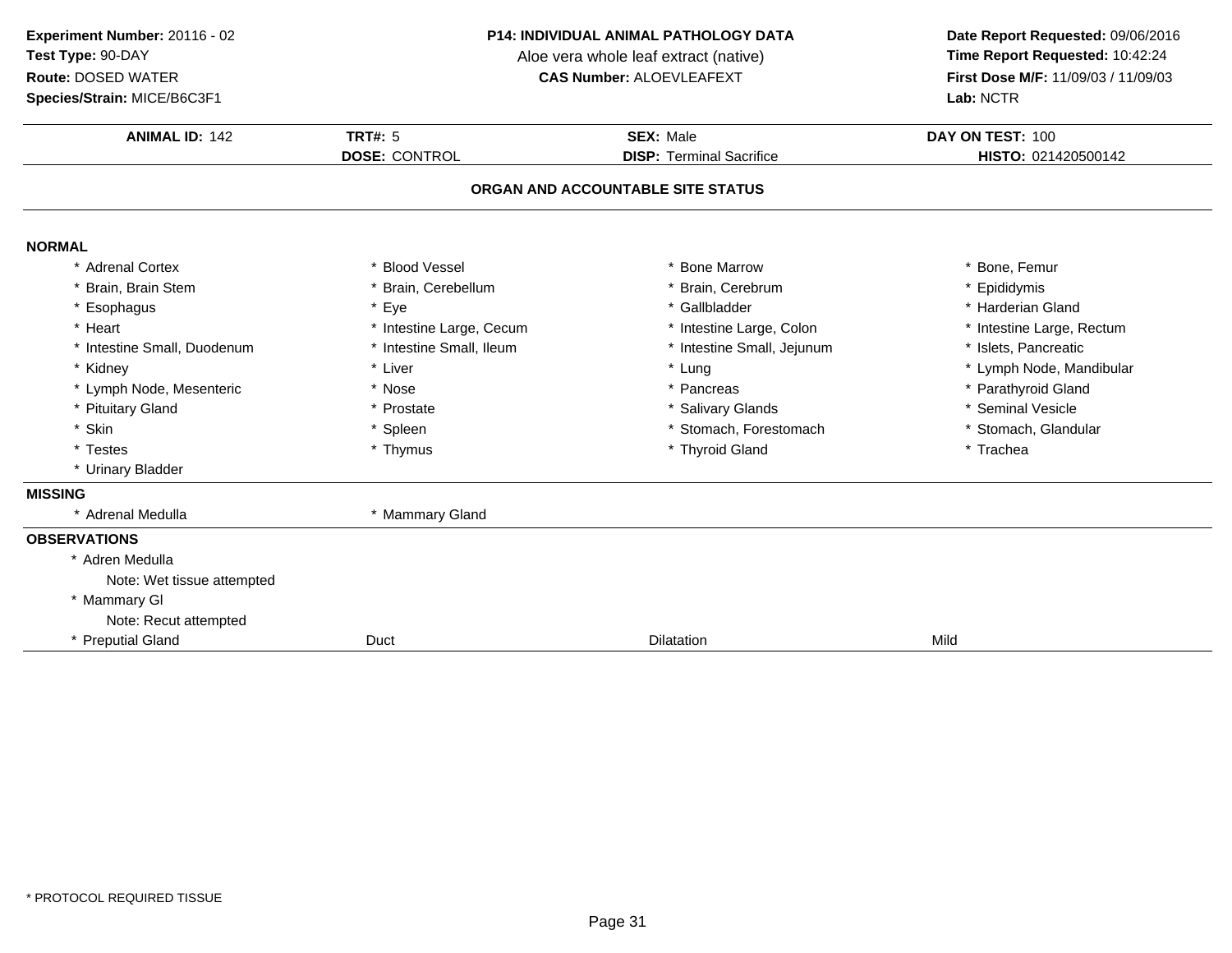**Species/Strain:** MICE/B6C3F1

#### **P14: INDIVIDUAL ANIMAL PATHOLOGY DATA**

Aloe vera whole leaf extract (native)<br>**CAS Number:** ALOEVLEAFEXT

| <b>ANIMAL ID: 143</b>        | <b>TRT#: 5</b>           | <b>SEX: Male</b>                         | DAY ON TEST: 100          |
|------------------------------|--------------------------|------------------------------------------|---------------------------|
|                              | <b>DOSE: CONTROL</b>     | <b>DISP: Terminal Sacrifice</b>          | HISTO: 021420500143       |
|                              |                          | ORGAN AND ACCOUNTABLE SITE STATUS        |                           |
| <b>NORMAL</b>                |                          |                                          |                           |
| * Adrenal Medulla            | * Blood Vessel           | * Bone Marrow                            | * Bone, Femur             |
| * Brain, Brain Stem          | * Brain, Cerebellum      | * Brain, Cerebrum                        | * Epididymis              |
| * Esophagus                  | * Eye                    | * Gallbladder                            | * Harderian Gland         |
| * Heart                      | * Intestine Large, Cecum | * Intestine Large, Colon                 | * Intestine Large, Rectum |
| * Intestine Small, Duodenum  | * Intestine Small, Ileum | * Intestine Small, Jejunum               | * Islets, Pancreatic      |
| * Kidney                     | * Liver                  | * Lung                                   | * Lymph Node, Mandibular  |
| * Lymph Node, Mesenteric     | * Nose                   | * Pancreas                               | * Parathyroid Gland       |
| * Pituitary Gland            | * Prostate               | * Salivary Glands                        | * Seminal Vesicle         |
| * Skin                       | * Spleen                 | * Stomach, Forestomach                   | * Stomach, Glandular      |
| * Testes                     | * Thymus                 | * Thyroid Gland                          | * Trachea                 |
| <b>MISSING</b>               |                          |                                          |                           |
| * Mammary Gland              |                          |                                          |                           |
| <b>OBSERVATIONS</b>          |                          |                                          |                           |
| * Adrenal Cortex             |                          | <b>Accessory Adrenal Cortical Nodule</b> |                           |
| * Mammary GI                 |                          |                                          |                           |
| Note: Wet tissue attempted   |                          |                                          |                           |
| * Preputial Gland            | Duct                     | <b>Dilatation</b>                        | Mild                      |
| $TGLs = 1-12$<br>[Dilatation |                          |                                          |                           |
| * Urinary Bladder            |                          | <b>Dilatation</b>                        | Marked                    |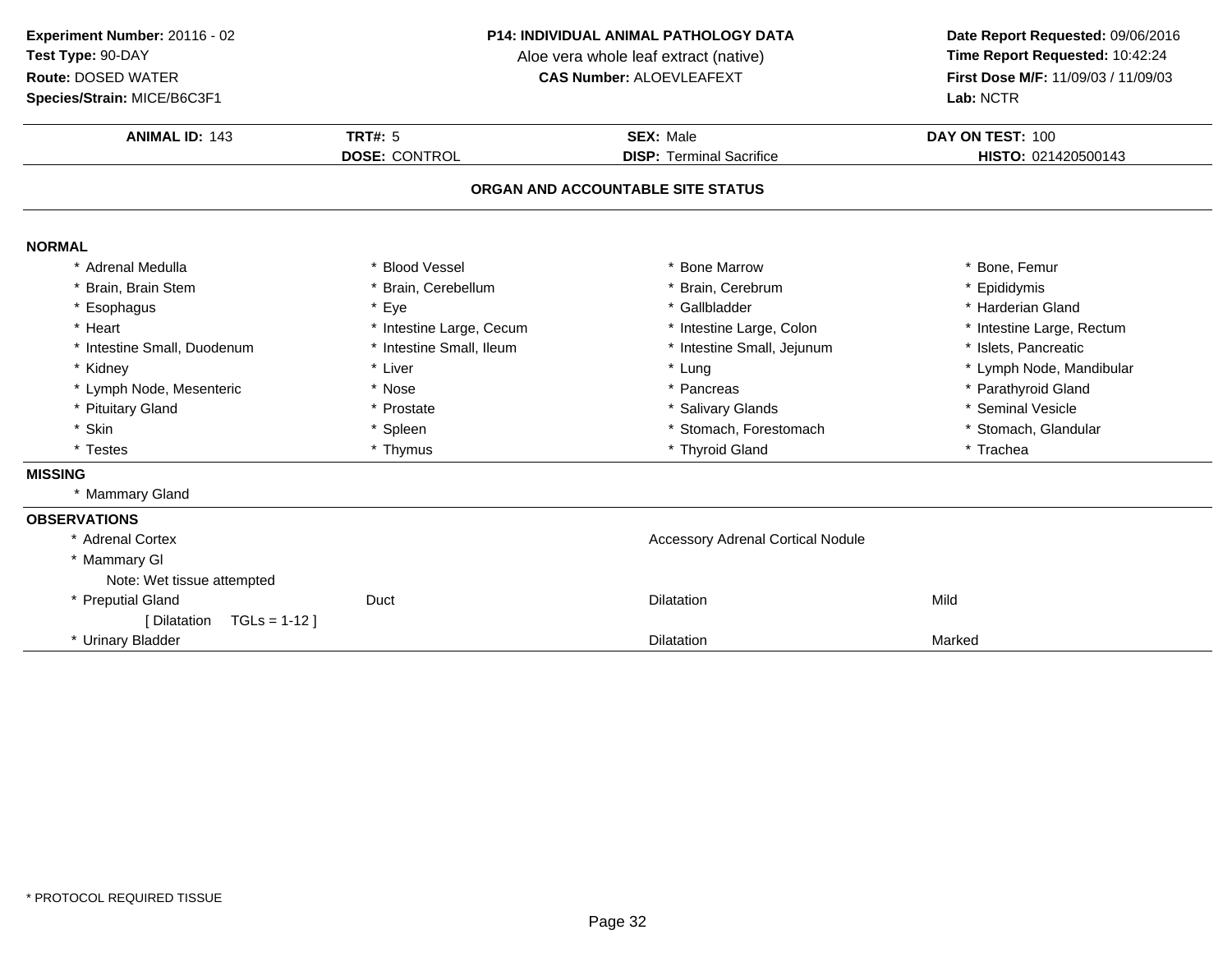### **Species/Strain:** MICE/B6C3F1

#### **P14: INDIVIDUAL ANIMAL PATHOLOGY DATA**

Aloe vera whole leaf extract (native)<br>**CAS Number:** ALOEVLEAFEXT

| <b>ANIMAL ID: 144</b>         | <b>TRT#: 5</b>              | <b>SEX: Male</b>                  | DAY ON TEST: 100           |  |
|-------------------------------|-----------------------------|-----------------------------------|----------------------------|--|
|                               | <b>DOSE: CONTROL</b>        | <b>DISP: Terminal Sacrifice</b>   | HISTO: 021420500144        |  |
|                               |                             | ORGAN AND ACCOUNTABLE SITE STATUS |                            |  |
| <b>NORMAL</b>                 |                             |                                   |                            |  |
| * Adrenal Cortex              | * Adrenal Medulla           | <b>Blood Vessel</b>               | * Bone Marrow              |  |
| * Bone, Femur                 | * Brain, Brain Stem         | Brain, Cerebellum                 | * Brain, Cerebrum          |  |
| * Epididymis                  | * Esophagus                 | Eye                               | * Gallbladder              |  |
| * Harderian Gland             | * Heart                     | * Intestine Large, Cecum          | * Intestine Large, Colon   |  |
| * Intestine Large, Rectum     | * Intestine Small, Duodenum | * Intestine Small, Ileum          | * Intestine Small, Jejunum |  |
| * Islets, Pancreatic          | * Kidney                    | * Liver                           | * Lung                     |  |
| * Lymph Node, Mandibular      | * Lymph Node, Mesenteric    | * Nose                            | * Pancreas                 |  |
| * Pituitary Gland             | * Prostate                  | * Salivary Glands                 | * Seminal Vesicle          |  |
| * Spleen                      | * Stomach, Forestomach      | * Stomach, Glandular              | * Testes                   |  |
| * Thymus                      | * Thyroid Gland             | * Trachea                         | * Urinary Bladder          |  |
| <b>MISSING</b>                |                             |                                   |                            |  |
| * Mammary Gland               | * Parathyroid Gland         |                                   |                            |  |
| <b>OBSERVATIONS</b>           |                             |                                   |                            |  |
| * Mammary GI                  |                             |                                   |                            |  |
| Note: Wet tissue attempted    |                             |                                   |                            |  |
| * Parathyroid GI              |                             |                                   |                            |  |
| Note: Recut attempted         |                             |                                   |                            |  |
| * Preputial Gland             | Duct                        | Dilatation                        | Marked                     |  |
| $TGLs = 1-12$<br>[ Dilatation |                             |                                   |                            |  |
| * Skin                        | Epidermis                   | Inflammation                      | Suppurative, Minimal       |  |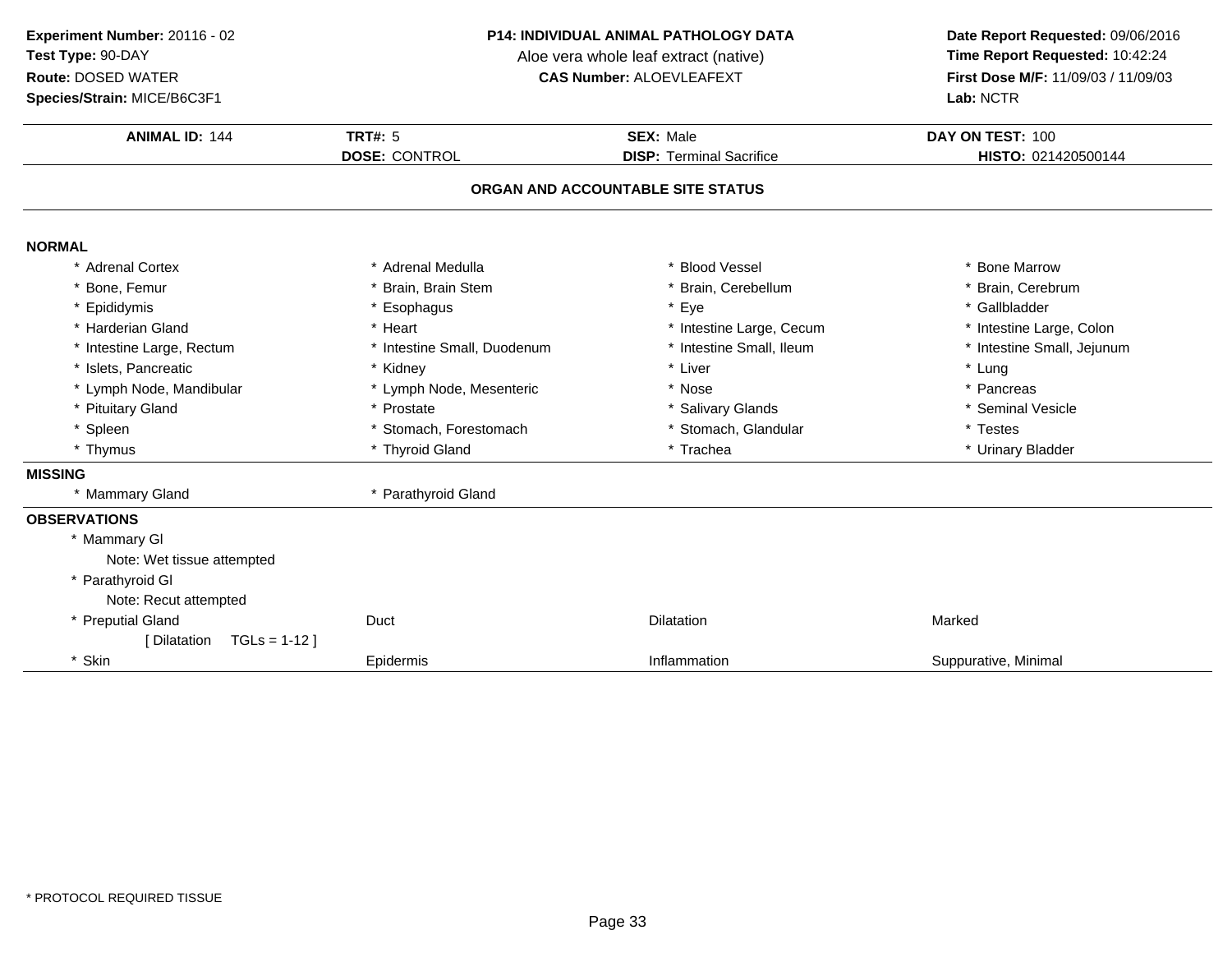**Species/Strain:** MICE/B6C3F1

#### **P14: INDIVIDUAL ANIMAL PATHOLOGY DATA**

Aloe vera whole leaf extract (native)<br>**CAS Number:** ALOEVLEAFEXT

| <b>ANIMAL ID: 151</b>      | <b>TRT#: 5</b>              | <b>SEX: Male</b>                  | DAY ON TEST: 101           |
|----------------------------|-----------------------------|-----------------------------------|----------------------------|
|                            | <b>DOSE: CONTROL</b>        | <b>DISP: Terminal Sacrifice</b>   | HISTO: 021420500151        |
|                            |                             | ORGAN AND ACCOUNTABLE SITE STATUS |                            |
| <b>NORMAL</b>              |                             |                                   |                            |
| * Adrenal Cortex           | * Adrenal Medulla           | * Blood Vessel                    | * Bone Marrow              |
| * Bone, Femur              | * Brain, Brain Stem         | * Brain, Cerebellum               | * Brain, Cerebrum          |
| * Epididymis               | * Esophagus                 | * Eye                             | * Gallbladder              |
| * Harderian Gland          | * Heart                     | * Intestine Large, Cecum          | * Intestine Large, Colon   |
| * Intestine Large, Rectum  | * Intestine Small, Duodenum | * Intestine Small, Ileum          | * Intestine Small, Jejunum |
| * Islets, Pancreatic       | * Kidney                    | * Liver                           | * Lung                     |
| * Lymph Node, Mandibular   | * Nose                      | * Pancreas                        | * Parathyroid Gland        |
| * Pituitary Gland          | * Preputial Gland           | * Prostate                        | * Salivary Glands          |
| * Seminal Vesicle          | * Skin                      | * Stomach, Forestomach            | * Stomach, Glandular       |
| * Testes                   | * Thymus                    | * Thyroid Gland                   | * Trachea                  |
| <b>MISSING</b>             |                             |                                   |                            |
| * Mammary Gland            |                             |                                   |                            |
| <b>OBSERVATIONS</b>        |                             |                                   |                            |
| * Lymph Node, Mesenteric   |                             | Hyperplasia                       | Lymphoid, Mild             |
| * Mammary GI               |                             |                                   |                            |
| Note: Wet tissue attempted |                             |                                   |                            |
| * Spleen                   |                             | Hematopoietic Cell Proliferation  | Mild                       |
| * Urinary Bladder          |                             | <b>Dilatation</b>                 | Marked                     |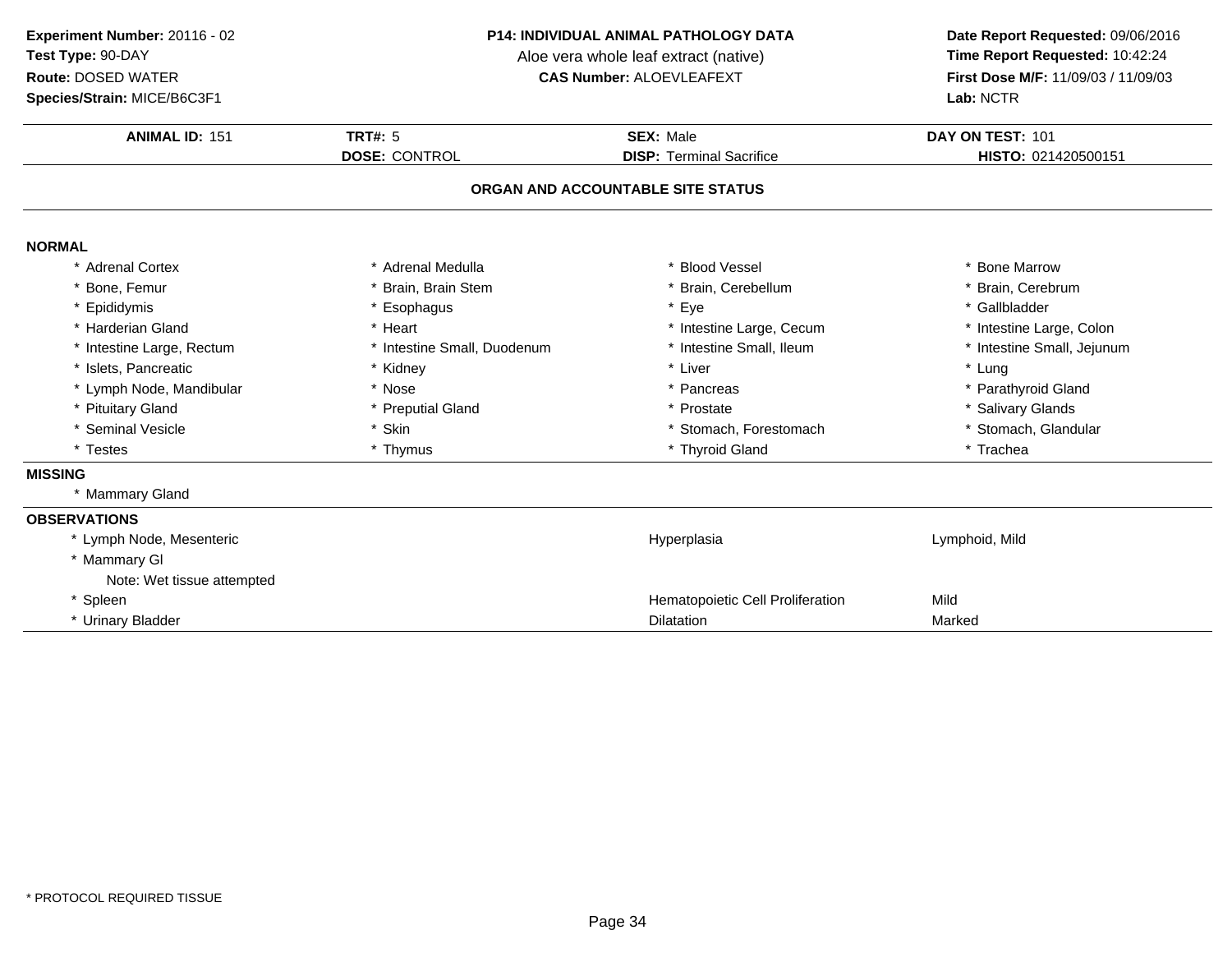### **Species/Strain:** MICE/B6C3F1

#### **P14: INDIVIDUAL ANIMAL PATHOLOGY DATA**

Aloe vera whole leaf extract (native)<br>**CAS Number:** ALOEVLEAFEXT

| <b>ANIMAL ID: 152</b>         | TRT#: $5$                   | <b>SEX: Male</b>                  | DAY ON TEST: 101           |  |
|-------------------------------|-----------------------------|-----------------------------------|----------------------------|--|
|                               | <b>DOSE: CONTROL</b>        | <b>DISP: Terminal Sacrifice</b>   | HISTO: 021420500152        |  |
|                               |                             | ORGAN AND ACCOUNTABLE SITE STATUS |                            |  |
| <b>NORMAL</b>                 |                             |                                   |                            |  |
| * Adrenal Cortex              | * Adrenal Medulla           | <b>Blood Vessel</b>               | * Bone Marrow              |  |
| * Bone, Femur                 | * Brain, Brain Stem         | * Brain, Cerebellum               | * Brain, Cerebrum          |  |
| * Epididymis                  | * Esophagus                 | * Eye                             | * Gallbladder              |  |
| * Harderian Gland             | * Heart                     | * Intestine Large, Cecum          | * Intestine Large, Colon   |  |
| * Intestine Large, Rectum     | * Intestine Small, Duodenum | * Intestine Small, Ileum          | * Intestine Small, Jejunum |  |
| * Islets, Pancreatic          | * Kidney                    | * Liver                           | * Lung                     |  |
| * Lymph Node, Mandibular      | * Nose                      | * Pancreas                        | * Parathyroid Gland        |  |
| * Pituitary Gland             | * Prostate                  | * Salivary Glands                 | * Seminal Vesicle          |  |
| * Skin                        | * Stomach, Forestomach      | * Stomach, Glandular              | * Testes                   |  |
| * Thymus                      | * Thyroid Gland             | * Trachea                         | * Urinary Bladder          |  |
| <b>MISSING</b>                |                             |                                   |                            |  |
| * Mammary Gland               |                             |                                   |                            |  |
| <b>OBSERVATIONS</b>           |                             |                                   |                            |  |
| * Lymph Node, Mesenteric      |                             | Hyperplasia                       | Lymphoid, Minimal          |  |
| * Mammary GI                  |                             |                                   |                            |  |
| Note: Wet tissue attempted    |                             |                                   |                            |  |
| * Preputial Gland             | Duct                        | <b>Dilatation</b>                 | Moderate                   |  |
| $TGLs = 1-12$<br>[ Dilatation |                             |                                   |                            |  |
| * Spleen                      |                             | Hematopoietic Cell Proliferation  | Minimal                    |  |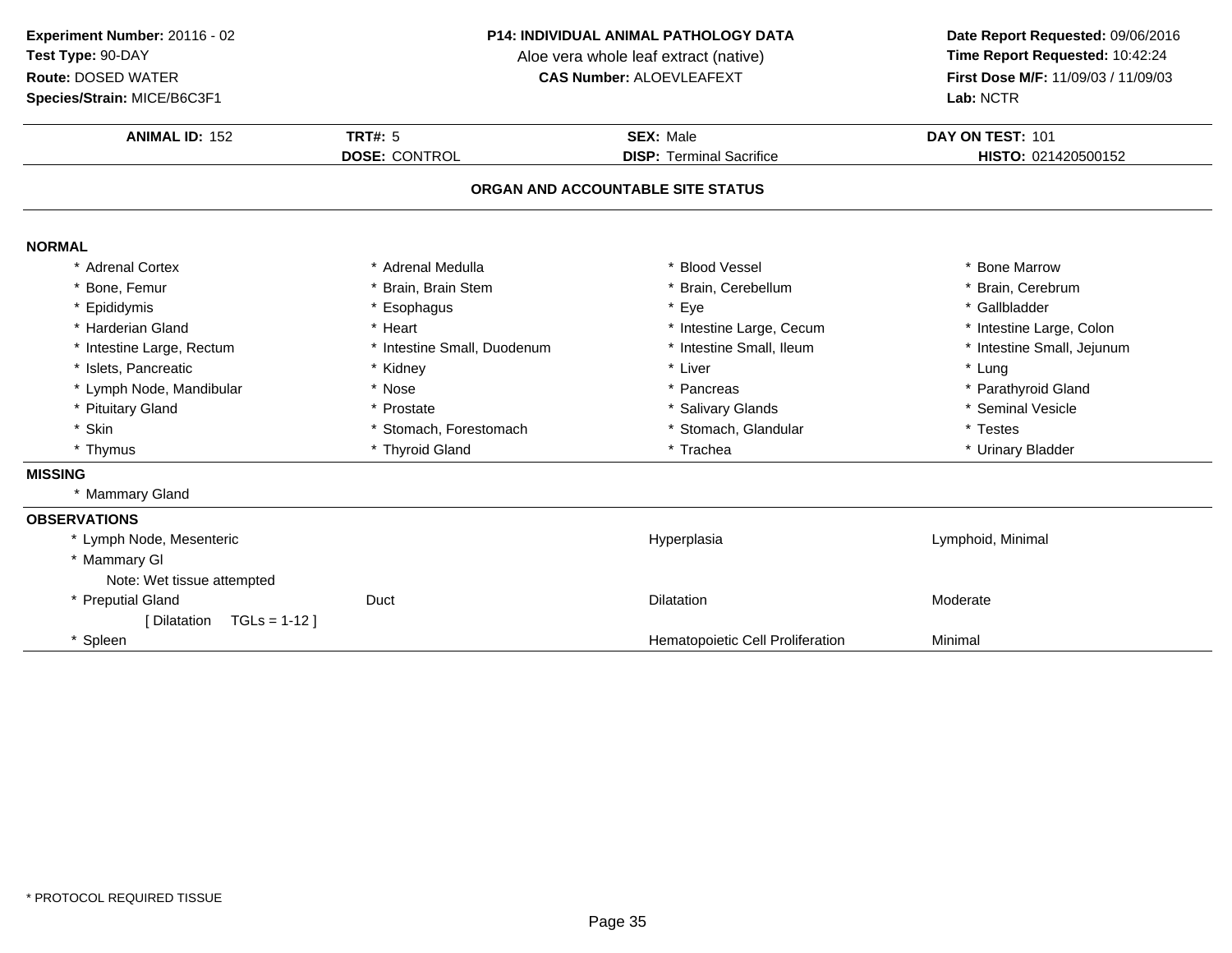**Species/Strain:** MICE/B6C3F1

#### **P14: INDIVIDUAL ANIMAL PATHOLOGY DATA**

Aloe vera whole leaf extract (native)<br>**CAS Number:** ALOEVLEAFEXT

| <b>ANIMAL ID: 153</b>             | TRT#: $5$                   | <b>SEX: Male</b>                 | DAY ON TEST: 101<br>HISTO: 021420500153 |
|-----------------------------------|-----------------------------|----------------------------------|-----------------------------------------|
|                                   | <b>DOSE: CONTROL</b>        | <b>DISP: Terminal Sacrifice</b>  |                                         |
| ORGAN AND ACCOUNTABLE SITE STATUS |                             |                                  |                                         |
| <b>NORMAL</b>                     |                             |                                  |                                         |
| * Adrenal Cortex                  | * Adrenal Medulla           | * Blood Vessel                   | <b>Bone Marrow</b>                      |
| Bone, Femur                       | * Brain, Brain Stem         | * Brain, Cerebellum              | * Brain, Cerebrum                       |
| Epididymis                        | * Esophagus                 | * Eye                            | * Gallbladder                           |
| * Harderian Gland                 | * Heart                     | * Intestine Large, Cecum         | * Intestine Large, Colon                |
| Intestine Large, Rectum           | * Intestine Small, Duodenum | * Intestine Small, Ileum         | * Intestine Small, Jejunum              |
| Islets, Pancreatic                | * Kidney                    | * Liver                          | * Lung                                  |
| * Lymph Node, Mandibular          | * Nose                      | * Pancreas                       | * Parathyroid Gland                     |
| * Pituitary Gland                 | * Preputial Gland           | * Prostate                       | * Salivary Glands                       |
| * Seminal Vesicle                 | * Skin                      | * Stomach, Forestomach           | * Stomach, Glandular                    |
| * Testes                          | * Thymus                    | * Thyroid Gland                  | * Trachea                               |
| * Urinary Bladder                 |                             |                                  |                                         |
| <b>MISSING</b>                    |                             |                                  |                                         |
| * Mammary Gland                   |                             |                                  |                                         |
| <b>OBSERVATIONS</b>               |                             |                                  |                                         |
| * Lymph Node, Mesenteric          |                             | Hyperplasia                      | Lymphoid, Moderate                      |
| * Mammary GI                      |                             |                                  |                                         |
| Note: Recut/Wet tissue attempted  |                             |                                  |                                         |
| * Spleen                          |                             | Hematopoietic Cell Proliferation | Mild                                    |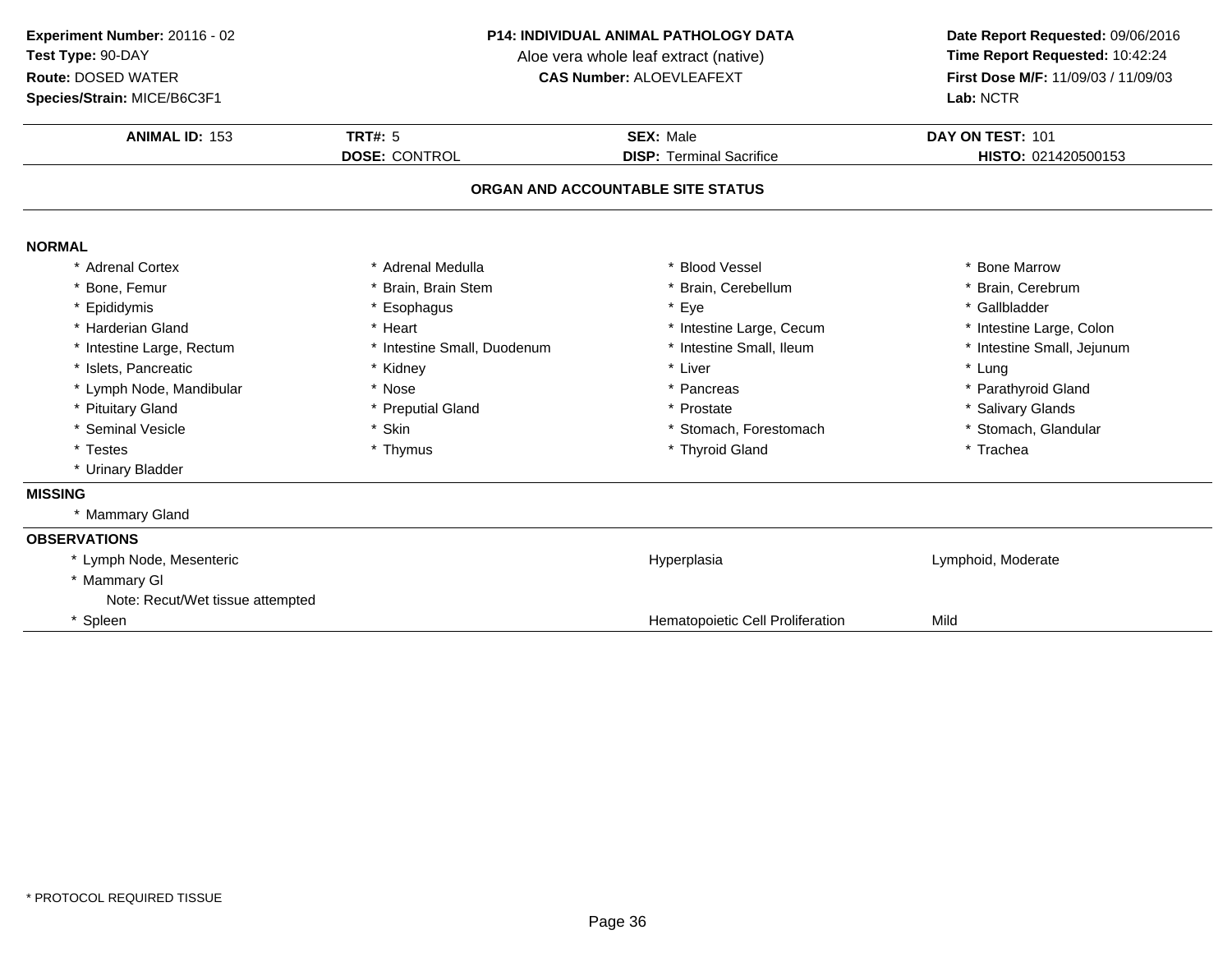### **Species/Strain:** MICE/B6C3F1

#### **P14: INDIVIDUAL ANIMAL PATHOLOGY DATA**

Aloe vera whole leaf extract (native)<br>**CAS Number:** ALOEVLEAFEXT

| <b>ANIMAL ID: 154</b>            | <b>TRT#: 5</b>              | <b>SEX: Male</b>                  | DAY ON TEST: 101           |
|----------------------------------|-----------------------------|-----------------------------------|----------------------------|
|                                  | <b>DOSE: CONTROL</b>        | <b>DISP: Terminal Sacrifice</b>   | HISTO: 021420500154        |
|                                  |                             | ORGAN AND ACCOUNTABLE SITE STATUS |                            |
| <b>NORMAL</b>                    |                             |                                   |                            |
| <b>Adrenal Cortex</b>            | * Adrenal Medulla           | <b>Blood Vessel</b>               | * Bone Marrow              |
| Bone, Femur                      | * Brain, Brain Stem         | * Brain, Cerebellum               | * Brain, Cerebrum          |
| * Epididymis                     | * Esophagus                 | Eye<br>*                          | * Gallbladder              |
| * Harderian Gland                | * Heart                     | * Intestine Large, Cecum          | * Intestine Large, Colon   |
| * Intestine Large, Rectum        | * Intestine Small, Duodenum | * Intestine Small, Ileum          | * Intestine Small, Jejunum |
| Islets, Pancreatic               | * Kidney                    | * Liver                           | * Lung                     |
| * Lymph Node, Mandibular         | * Lymph Node, Mesenteric    | * Nose                            | * Pancreas                 |
| * Parathyroid Gland              | * Pituitary Gland           | * Prostate                        | * Salivary Glands          |
| * Seminal Vesicle                | * Skin                      | * Stomach, Forestomach            | * Stomach, Glandular       |
| * Testes                         | * Thymus                    | * Thyroid Gland                   | * Trachea                  |
| * Urinary Bladder                |                             |                                   |                            |
| <b>MISSING</b>                   |                             |                                   |                            |
| * Mammary Gland                  |                             |                                   |                            |
| <b>OBSERVATIONS</b>              |                             |                                   |                            |
| * Mammary GI                     |                             |                                   |                            |
| Note: Recut/Wet tissue attempted |                             |                                   |                            |
| * Preputial Gland                | Duct                        | <b>Dilatation</b>                 | Marked                     |
| [ Dilatation<br>$TGLs = 1-12$    |                             |                                   |                            |
| * Spleen                         |                             | Hematopoietic Cell Proliferation  | Minimal                    |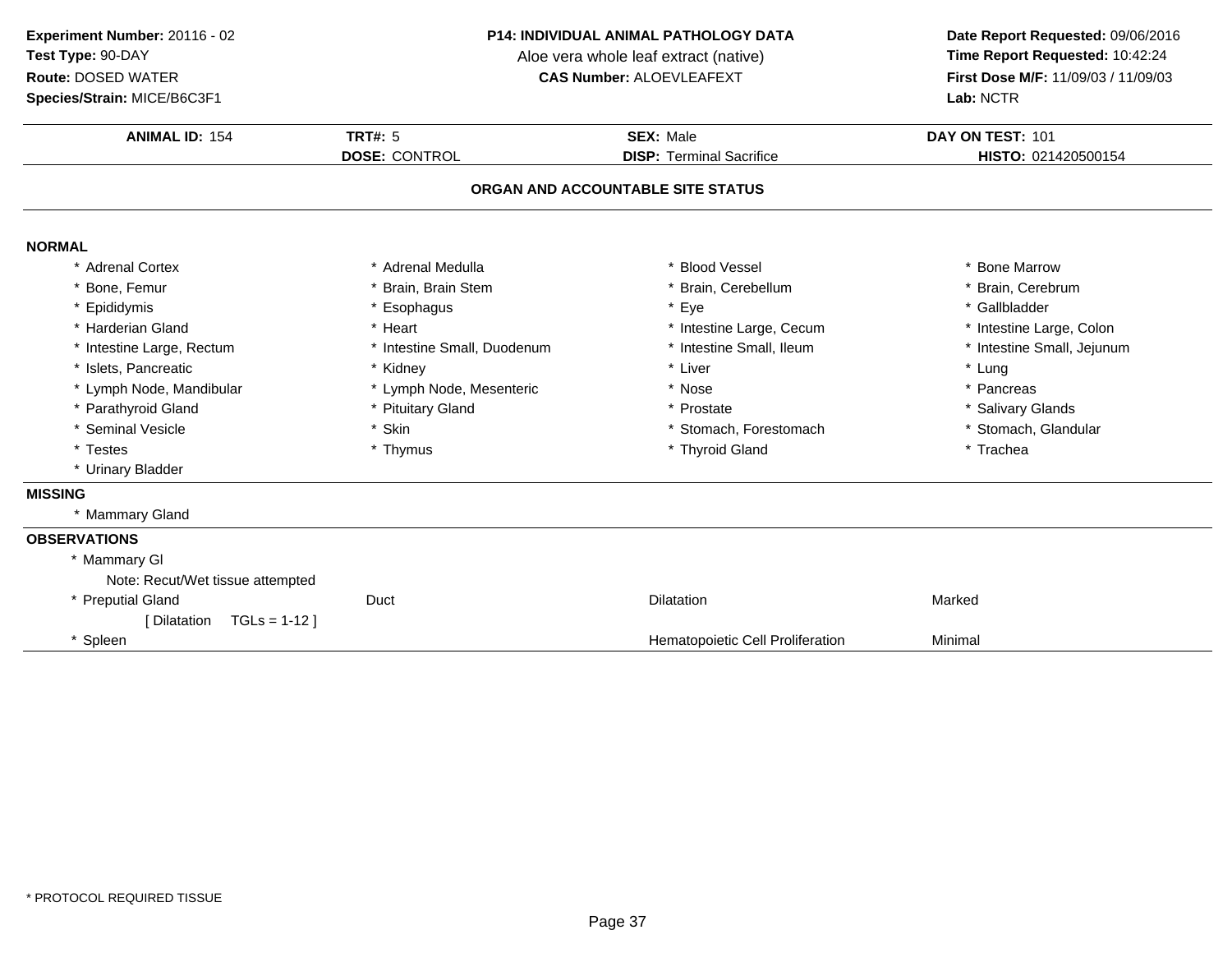| Experiment Number: 20116 - 02<br>Test Type: 90-DAY<br><b>Route: DOSED WATER</b><br>Species/Strain: MICE/B6C3F1 |                     | P14: INDIVIDUAL ANIMAL PATHOLOGY DATA<br>Aloe vera whole leaf extract (native)<br><b>CAS Number: ALOEVLEAFEXT</b> | Date Report Requested: 09/06/2016<br>Time Report Requested: 10:42:24<br><b>First Dose M/F: 11/09/03 / 11/09/03</b><br>Lab: NCTR |
|----------------------------------------------------------------------------------------------------------------|---------------------|-------------------------------------------------------------------------------------------------------------------|---------------------------------------------------------------------------------------------------------------------------------|
| <b>ANIMAL ID: 191</b>                                                                                          | <b>TRT#: 7</b>      | <b>SEX: Male</b>                                                                                                  | DAY ON TEST: 100                                                                                                                |
|                                                                                                                | <b>DOSE: 2% WLN</b> | <b>DISP:</b> Terminal Sacrifice                                                                                   | HISTO: 021420500191                                                                                                             |
|                                                                                                                |                     | ORGAN AND ACCOUNTABLE SITE STATUS                                                                                 |                                                                                                                                 |
| <b>NORMAL</b>                                                                                                  |                     |                                                                                                                   |                                                                                                                                 |
| * Kidney                                                                                                       | * Liver             | * Spleen                                                                                                          |                                                                                                                                 |
| <b>OBSERVATIONS</b>                                                                                            |                     |                                                                                                                   |                                                                                                                                 |
| * Intestine Large, Cecum                                                                                       | Goblet Cell         | Hyperplasia                                                                                                       | Minimal                                                                                                                         |
| * Intestine Large, Colon                                                                                       | Goblet Cell         | Hyperplasia                                                                                                       | Mild                                                                                                                            |
| <b>Preputial Gland</b>                                                                                         | Duct                | <b>Dilatation</b>                                                                                                 | Moderate                                                                                                                        |
| $TGLS = 1-12$<br>Dilatation                                                                                    |                     |                                                                                                                   |                                                                                                                                 |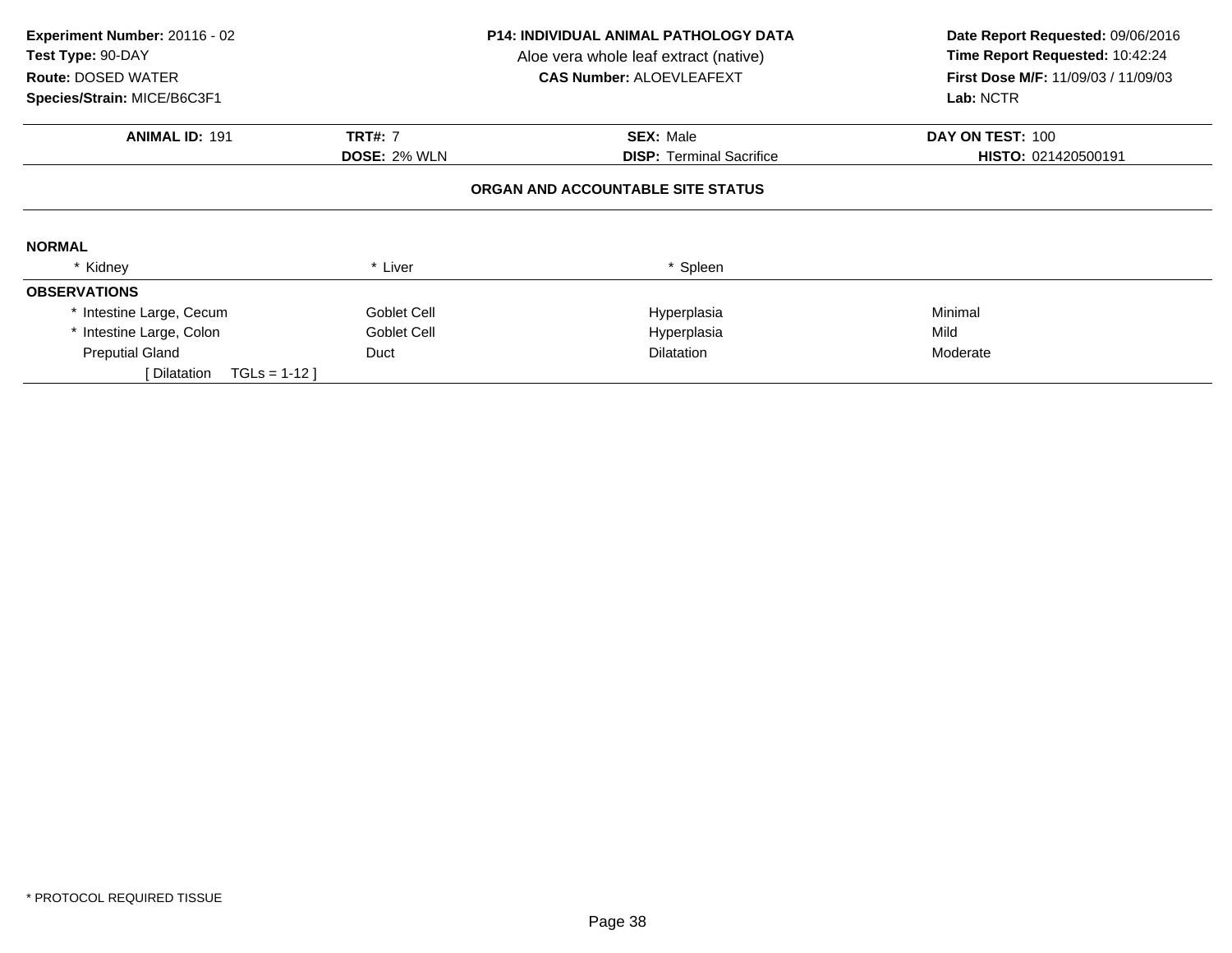| Experiment Number: 20116 - 02<br>Test Type: 90-DAY<br><b>Route: DOSED WATER</b><br>Species/Strain: MICE/B6C3F1 | <b>P14: INDIVIDUAL ANIMAL PATHOLOGY DATA</b><br>Aloe vera whole leaf extract (native)<br><b>CAS Number: ALOEVLEAFEXT</b> |                                   | Date Report Requested: 09/06/2016<br>Time Report Requested: 10:42:24<br><b>First Dose M/F: 11/09/03 / 11/09/03</b><br>Lab: NCTR |
|----------------------------------------------------------------------------------------------------------------|--------------------------------------------------------------------------------------------------------------------------|-----------------------------------|---------------------------------------------------------------------------------------------------------------------------------|
| <b>ANIMAL ID: 192</b>                                                                                          | <b>TRT#: 7</b>                                                                                                           | <b>SEX: Male</b>                  | DAY ON TEST: 100                                                                                                                |
|                                                                                                                | <b>DOSE: 2% WLN</b>                                                                                                      | <b>DISP:</b> Terminal Sacrifice   | HISTO: 021420500192                                                                                                             |
|                                                                                                                |                                                                                                                          | ORGAN AND ACCOUNTABLE SITE STATUS |                                                                                                                                 |
| <b>NORMAL</b>                                                                                                  |                                                                                                                          |                                   |                                                                                                                                 |
| * Intestine Large, Cecum                                                                                       | * Intestine Large, Colon                                                                                                 | * Kidney                          | * Liver                                                                                                                         |
| * Spleen                                                                                                       |                                                                                                                          |                                   |                                                                                                                                 |
| <b>OBSERVATIONS</b>                                                                                            |                                                                                                                          |                                   |                                                                                                                                 |
| <b>Preputial Gland</b>                                                                                         | Duct                                                                                                                     | <b>Dilatation</b>                 | Moderate                                                                                                                        |
| [ Dilatation<br>$TGLs = 1-12$                                                                                  |                                                                                                                          |                                   |                                                                                                                                 |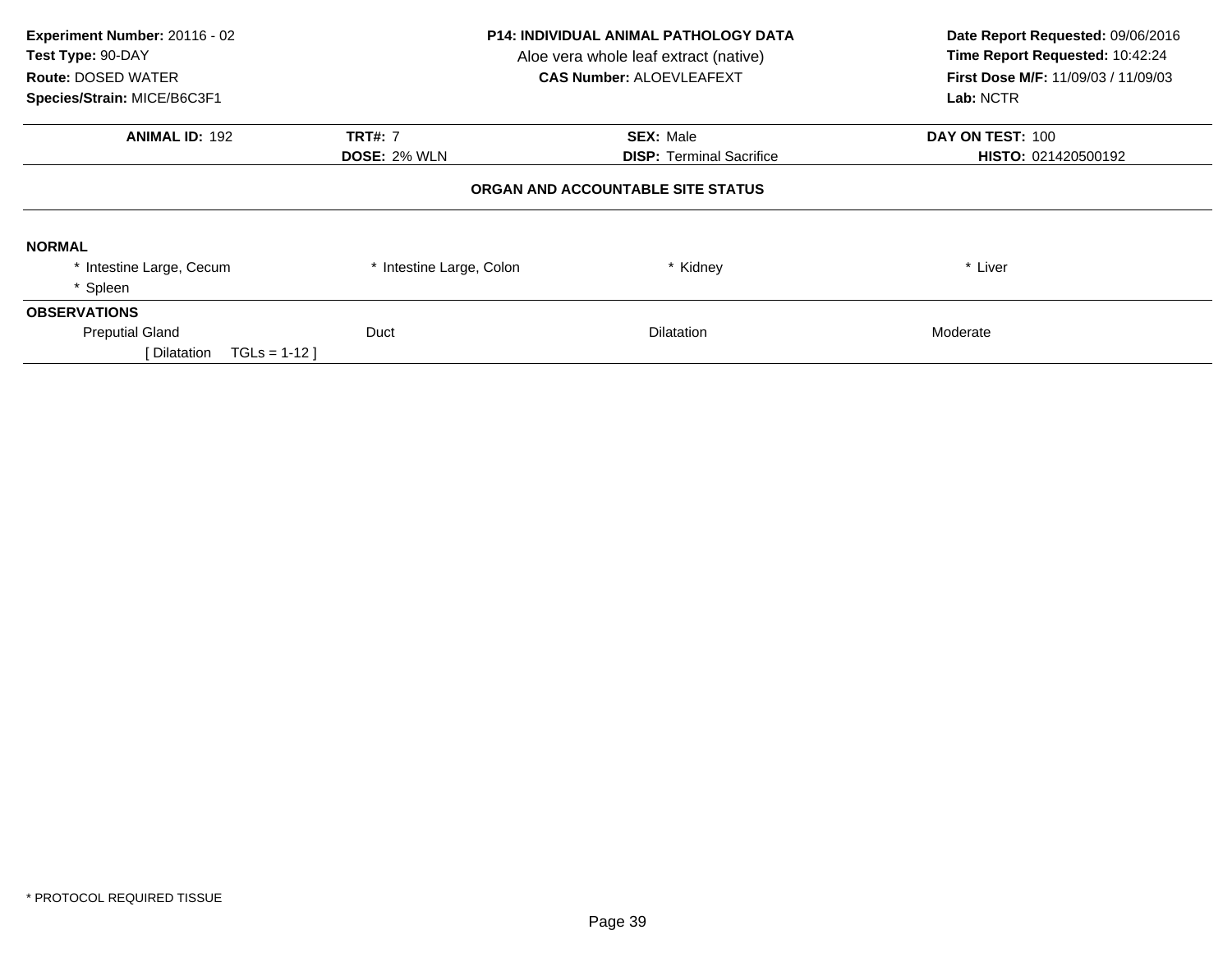| Experiment Number: 20116 - 02<br>Test Type: 90-DAY<br><b>Route: DOSED WATER</b><br>Species/Strain: MICE/B6C3F1 | <b>P14: INDIVIDUAL ANIMAL PATHOLOGY DATA</b><br>Aloe vera whole leaf extract (native)<br><b>CAS Number: ALOEVLEAFEXT</b> |                                   | Date Report Requested: 09/06/2016<br>Time Report Requested: 10:42:24<br><b>First Dose M/F: 11/09/03 / 11/09/03</b><br>Lab: NCTR |
|----------------------------------------------------------------------------------------------------------------|--------------------------------------------------------------------------------------------------------------------------|-----------------------------------|---------------------------------------------------------------------------------------------------------------------------------|
| <b>ANIMAL ID: 193</b>                                                                                          | <b>TRT#: 7</b>                                                                                                           | <b>SEX: Male</b>                  | DAY ON TEST: 100                                                                                                                |
|                                                                                                                | <b>DOSE: 2% WLN</b>                                                                                                      | <b>DISP: Terminal Sacrifice</b>   | <b>HISTO: 021420500193</b>                                                                                                      |
|                                                                                                                |                                                                                                                          | ORGAN AND ACCOUNTABLE SITE STATUS |                                                                                                                                 |
| <b>NORMAL</b>                                                                                                  |                                                                                                                          |                                   |                                                                                                                                 |
| * Intestine Large, Cecum                                                                                       | Kidney                                                                                                                   | * Liver                           | Spleen                                                                                                                          |
| <b>OBSERVATIONS</b>                                                                                            |                                                                                                                          |                                   |                                                                                                                                 |
| * Intestine Large, Colon                                                                                       | Goblet Cell                                                                                                              | Hyperplasia                       | Mild                                                                                                                            |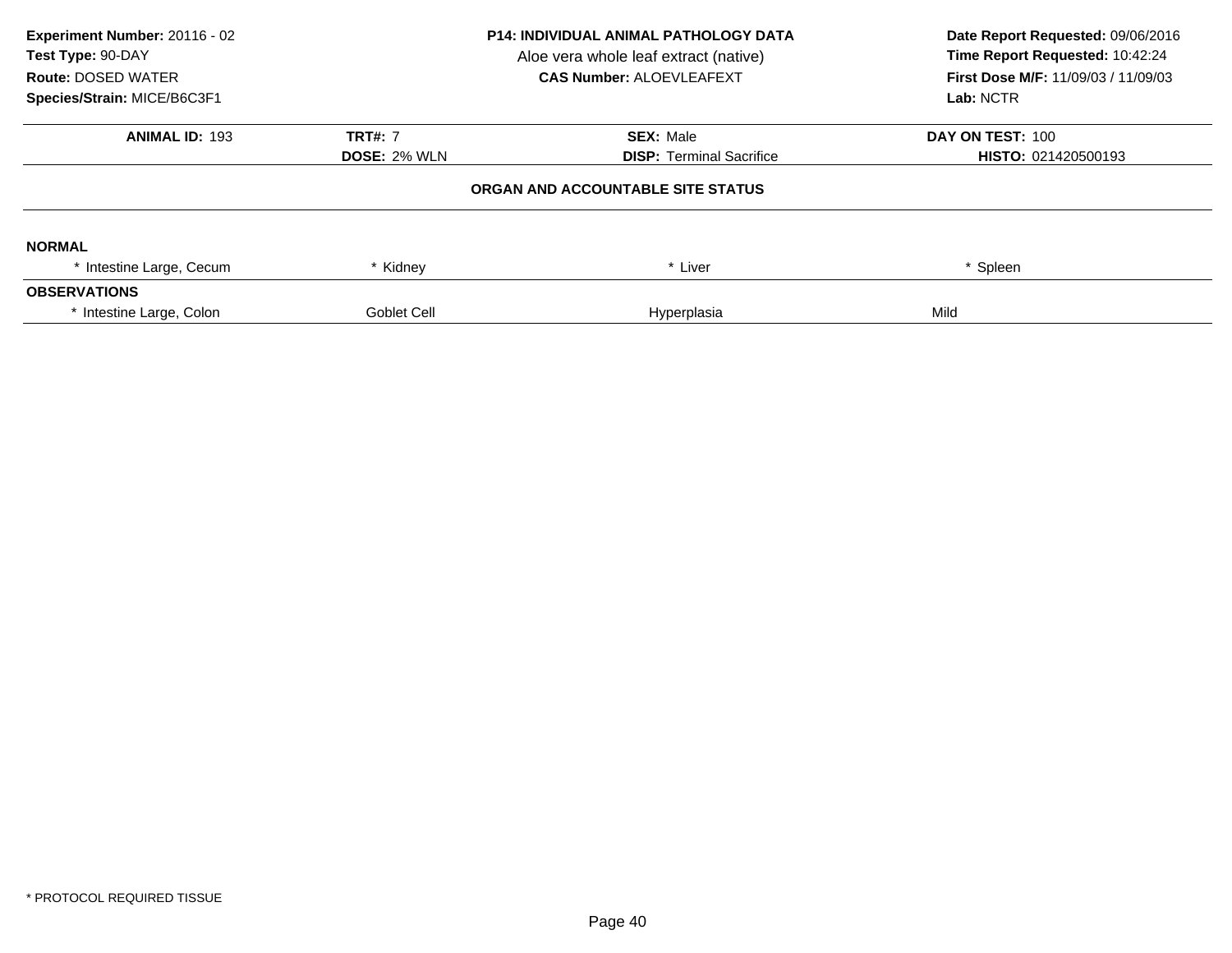| Experiment Number: 20116 - 02<br>Test Type: 90-DAY<br><b>Route: DOSED WATER</b><br>Species/Strain: MICE/B6C3F1 | <b>P14: INDIVIDUAL ANIMAL PATHOLOGY DATA</b><br>Aloe vera whole leaf extract (native)<br><b>CAS Number: ALOEVLEAFEXT</b> |                                                     | Date Report Requested: 09/06/2016<br>Time Report Requested: 10:42:24<br><b>First Dose M/F: 11/09/03 / 11/09/03</b><br>Lab: NCTR |
|----------------------------------------------------------------------------------------------------------------|--------------------------------------------------------------------------------------------------------------------------|-----------------------------------------------------|---------------------------------------------------------------------------------------------------------------------------------|
| <b>ANIMAL ID: 194</b>                                                                                          | <b>TRT#: 7</b><br><b>DOSE: 2% WLN</b>                                                                                    | <b>SEX: Male</b><br><b>DISP: Terminal Sacrifice</b> | DAY ON TEST: 100<br><b>HISTO: 021420500194</b>                                                                                  |
|                                                                                                                |                                                                                                                          | ORGAN AND ACCOUNTABLE SITE STATUS                   |                                                                                                                                 |
| <b>NORMAL</b><br>Intestine Large, Cecum<br>* Spleen                                                            | * Intestine Large, Colon                                                                                                 | * Kidney                                            | * Liver                                                                                                                         |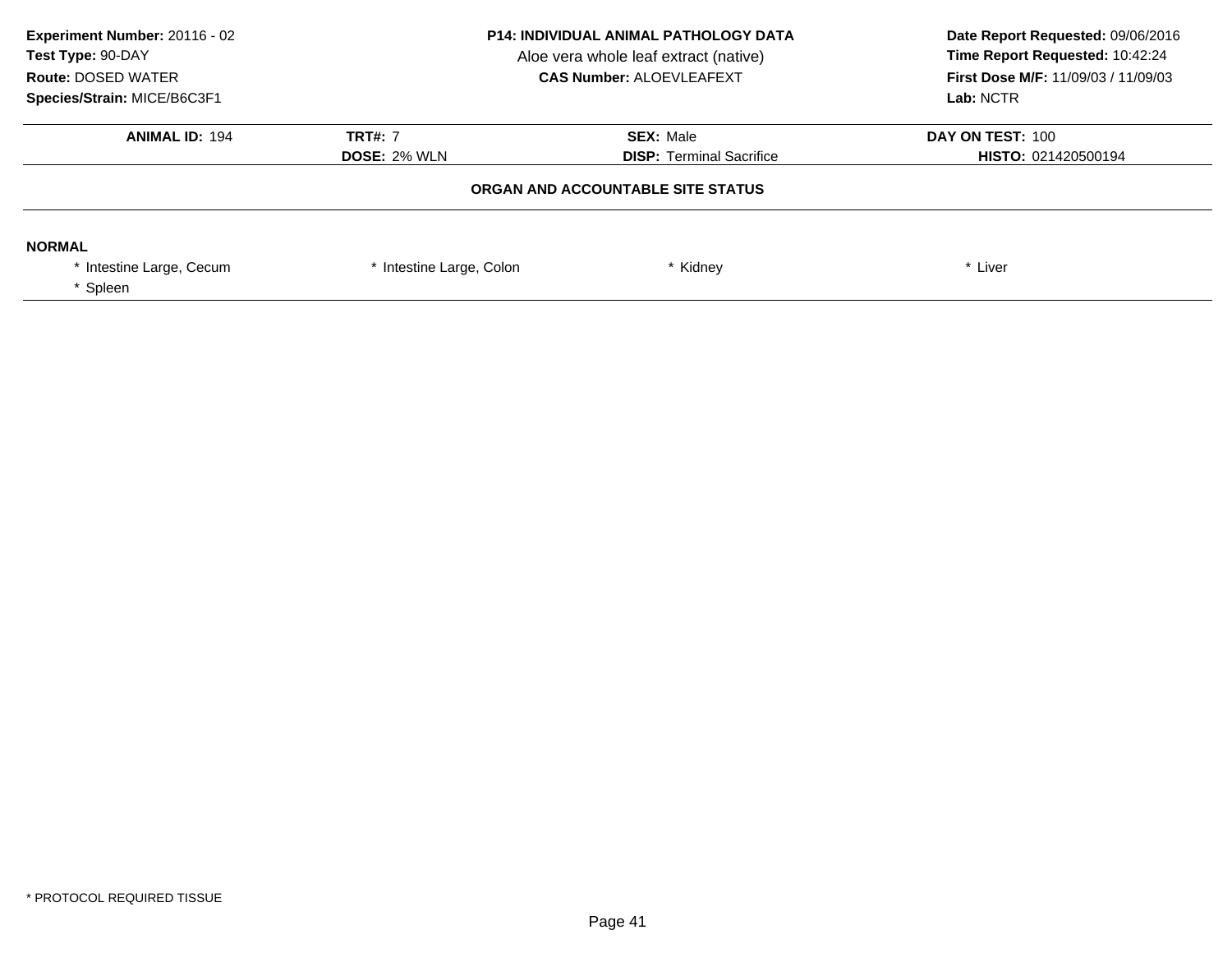| Experiment Number: 20116 - 02<br>Test Type: 90-DAY<br><b>Route: DOSED WATER</b><br>Species/Strain: MICE/B6C3F1 | <b>P14: INDIVIDUAL ANIMAL PATHOLOGY DATA</b><br>Aloe vera whole leaf extract (native)<br><b>CAS Number: ALOEVLEAFEXT</b> |                                   | Date Report Requested: 09/06/2016<br>Time Report Requested: 10:42:24<br>First Dose M/F: 11/09/03 / 11/09/03<br>Lab: NCTR |
|----------------------------------------------------------------------------------------------------------------|--------------------------------------------------------------------------------------------------------------------------|-----------------------------------|--------------------------------------------------------------------------------------------------------------------------|
| <b>ANIMAL ID: 201</b>                                                                                          | <b>TRT#: 7</b>                                                                                                           | <b>SEX: Male</b>                  | DAY ON TEST: 100                                                                                                         |
|                                                                                                                | <b>DOSE: 2% WLN</b>                                                                                                      | <b>DISP:</b> Terminal Sacrifice   | HISTO: 021420500201                                                                                                      |
|                                                                                                                |                                                                                                                          | ORGAN AND ACCOUNTABLE SITE STATUS |                                                                                                                          |
| <b>NORMAL</b>                                                                                                  |                                                                                                                          |                                   |                                                                                                                          |
| * Kidney                                                                                                       | * Liver                                                                                                                  |                                   |                                                                                                                          |
| <b>OBSERVATIONS</b>                                                                                            |                                                                                                                          |                                   |                                                                                                                          |
| * Intestine Large, Cecum                                                                                       | Goblet Cell                                                                                                              | Hyperplasia                       | Mild                                                                                                                     |
| * Intestine Large, Colon                                                                                       | Goblet Cell                                                                                                              | Hyperplasia                       | Mild                                                                                                                     |
| * Spleen                                                                                                       |                                                                                                                          | Hyperplasia                       | Lymphoid, Mild                                                                                                           |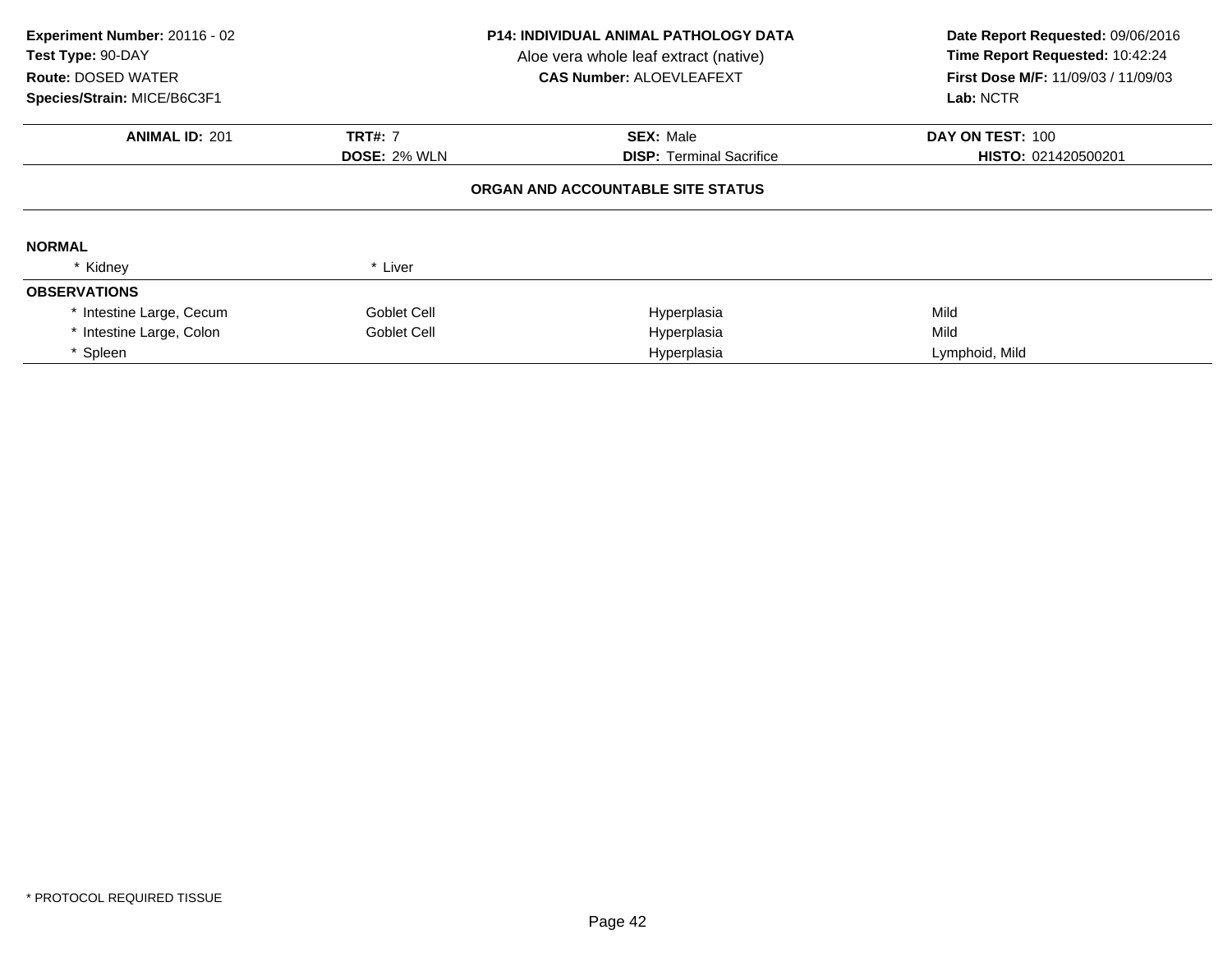| Experiment Number: 20116 - 02<br>Test Type: 90-DAY<br><b>Route: DOSED WATER</b><br>Species/Strain: MICE/B6C3F1 | <b>P14: INDIVIDUAL ANIMAL PATHOLOGY DATA</b><br>Aloe vera whole leaf extract (native)<br><b>CAS Number: ALOEVLEAFEXT</b> |                                   | Date Report Requested: 09/06/2016<br>Time Report Requested: 10:42:24<br><b>First Dose M/F: 11/09/03 / 11/09/03</b><br>Lab: NCTR |
|----------------------------------------------------------------------------------------------------------------|--------------------------------------------------------------------------------------------------------------------------|-----------------------------------|---------------------------------------------------------------------------------------------------------------------------------|
| <b>ANIMAL ID: 202</b>                                                                                          | <b>TRT#: 7</b>                                                                                                           | <b>SEX: Male</b>                  | DAY ON TEST: 100                                                                                                                |
|                                                                                                                | <b>DOSE: 2% WLN</b>                                                                                                      | <b>DISP:</b> Terminal Sacrifice   | HISTO: 021420500202                                                                                                             |
|                                                                                                                |                                                                                                                          | ORGAN AND ACCOUNTABLE SITE STATUS |                                                                                                                                 |
| <b>NORMAL</b>                                                                                                  |                                                                                                                          |                                   |                                                                                                                                 |
| * Intestine Large, Cecum                                                                                       | Kidney                                                                                                                   | * Liver                           | * Spleen                                                                                                                        |
| <b>OBSERVATIONS</b>                                                                                            |                                                                                                                          |                                   |                                                                                                                                 |
| * Intestine Large, Colon                                                                                       | Goblet Cell                                                                                                              | Hyperplasia                       | Minimal                                                                                                                         |
| <b>Preputial Gland</b>                                                                                         | Duct                                                                                                                     | <b>Dilatation</b>                 | Moderate                                                                                                                        |
| $TGLS = 1-12$<br>[ Dilatation                                                                                  |                                                                                                                          |                                   |                                                                                                                                 |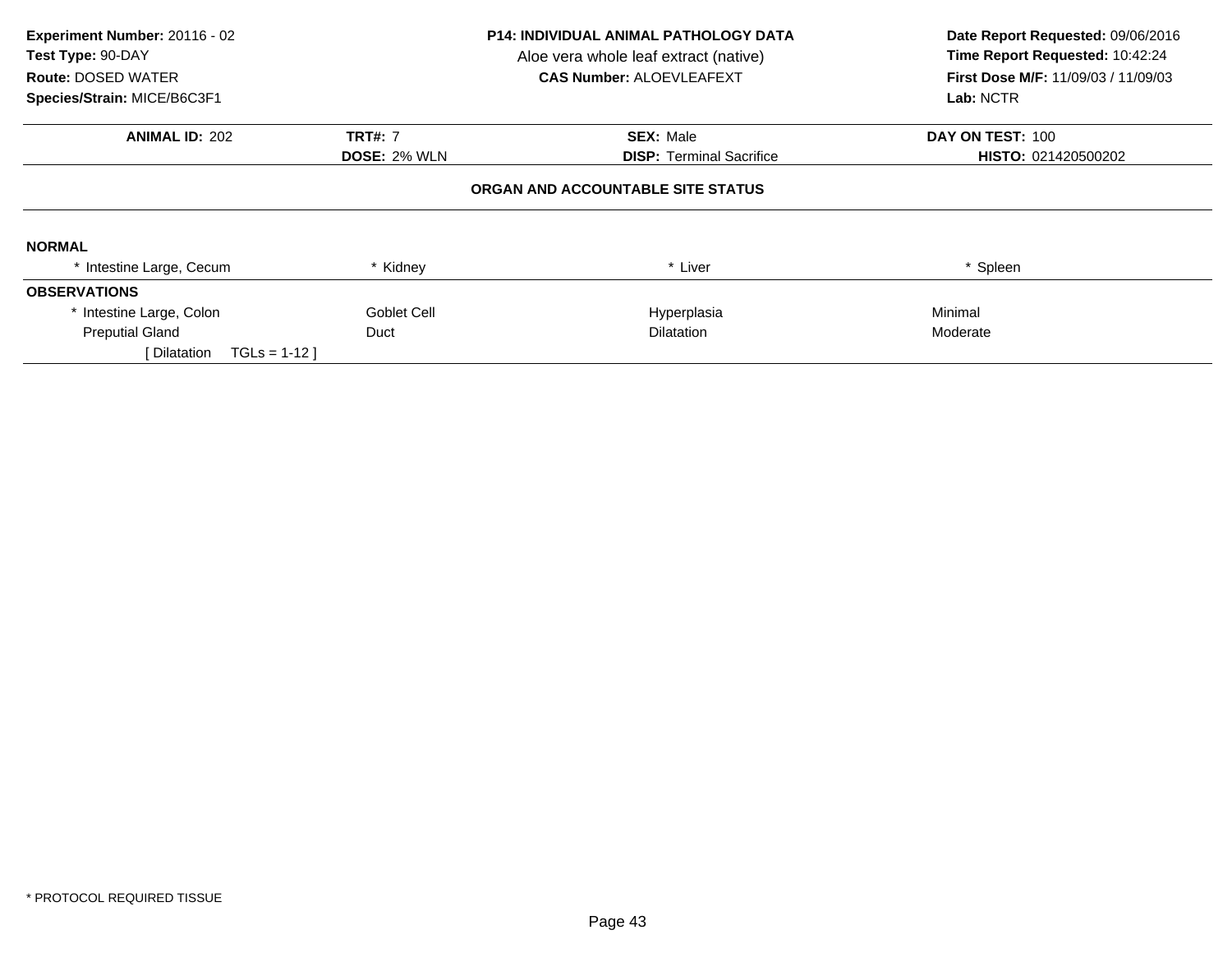| Experiment Number: 20116 - 02<br>Test Type: 90-DAY<br><b>Route: DOSED WATER</b><br>Species/Strain: MICE/B6C3F1 | <b>P14: INDIVIDUAL ANIMAL PATHOLOGY DATA</b><br>Aloe vera whole leaf extract (native)<br><b>CAS Number: ALOEVLEAFEXT</b> |                                   | Date Report Requested: 09/06/2016<br>Time Report Requested: 10:42:24<br><b>First Dose M/F: 11/09/03 / 11/09/03</b><br>Lab: NCTR |
|----------------------------------------------------------------------------------------------------------------|--------------------------------------------------------------------------------------------------------------------------|-----------------------------------|---------------------------------------------------------------------------------------------------------------------------------|
| <b>ANIMAL ID: 203</b>                                                                                          | <b>TRT#: 7</b>                                                                                                           | <b>SEX: Male</b>                  | DAY ON TEST: 100                                                                                                                |
|                                                                                                                | <b>DOSE: 2% WLN</b>                                                                                                      | <b>DISP: Terminal Sacrifice</b>   | <b>HISTO: 021420500203</b>                                                                                                      |
|                                                                                                                |                                                                                                                          | ORGAN AND ACCOUNTABLE SITE STATUS |                                                                                                                                 |
| <b>NORMAL</b>                                                                                                  |                                                                                                                          |                                   |                                                                                                                                 |
| * Intestine Large, Cecum                                                                                       | * Kidney                                                                                                                 | * Liver                           | * Spleen                                                                                                                        |
| <b>OBSERVATIONS</b>                                                                                            |                                                                                                                          |                                   |                                                                                                                                 |
| * Intestine Large, Colon                                                                                       | Goblet Cell                                                                                                              | Hyperplasia                       | Minimal                                                                                                                         |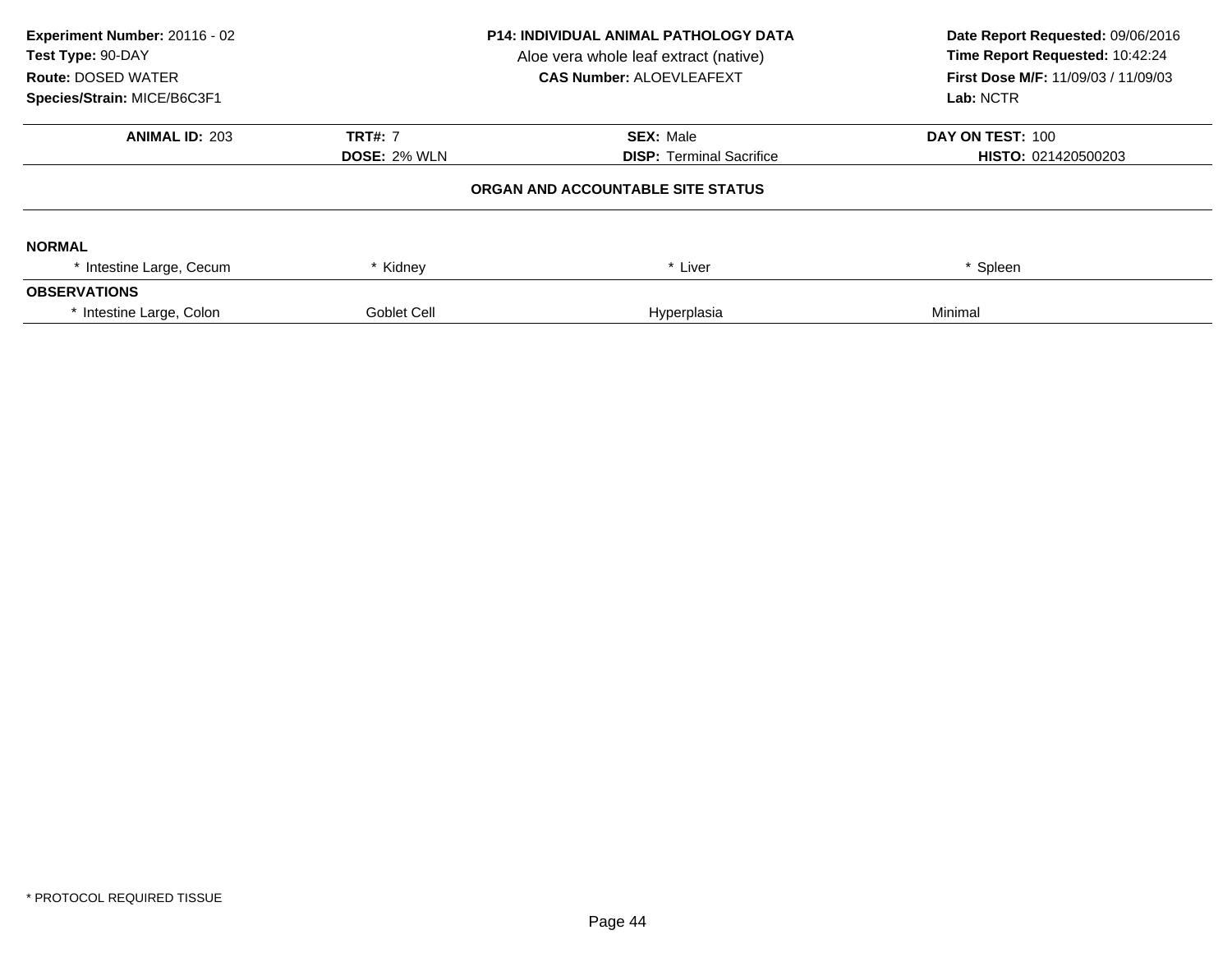| Experiment Number: 20116 - 02<br>Test Type: 90-DAY<br><b>Route: DOSED WATER</b><br>Species/Strain: MICE/B6C3F1 |                     | P14: INDIVIDUAL ANIMAL PATHOLOGY DATA<br>Aloe vera whole leaf extract (native)<br><b>CAS Number: ALOEVLEAFEXT</b> | Date Report Requested: 09/06/2016<br>Time Report Requested: 10:42:24<br><b>First Dose M/F: 11/09/03 / 11/09/03</b><br>Lab: NCTR |
|----------------------------------------------------------------------------------------------------------------|---------------------|-------------------------------------------------------------------------------------------------------------------|---------------------------------------------------------------------------------------------------------------------------------|
| <b>ANIMAL ID: 204</b>                                                                                          | <b>TRT#: 7</b>      | <b>SEX: Male</b>                                                                                                  | DAY ON TEST: 100                                                                                                                |
|                                                                                                                | <b>DOSE: 2% WLN</b> | <b>DISP:</b> Terminal Sacrifice                                                                                   | HISTO: 021420500204                                                                                                             |
|                                                                                                                |                     | ORGAN AND ACCOUNTABLE SITE STATUS                                                                                 |                                                                                                                                 |
| <b>NORMAL</b>                                                                                                  |                     |                                                                                                                   |                                                                                                                                 |
| * Intestine Large, Cecum                                                                                       | * Kidney            | * Spleen                                                                                                          |                                                                                                                                 |
| <b>OBSERVATIONS</b>                                                                                            |                     |                                                                                                                   |                                                                                                                                 |
| * Intestine Large, Colon                                                                                       | Goblet Cell         | Hyperplasia                                                                                                       | Minimal                                                                                                                         |
| * Liver                                                                                                        |                     | <b>Tension Lipidosis</b>                                                                                          | Mild                                                                                                                            |
| <b>Preputial Gland</b>                                                                                         | Duct                | <b>Dilatation</b>                                                                                                 | Marked                                                                                                                          |
| $TGLS = 1-12$<br>[ Dilatation                                                                                  |                     |                                                                                                                   |                                                                                                                                 |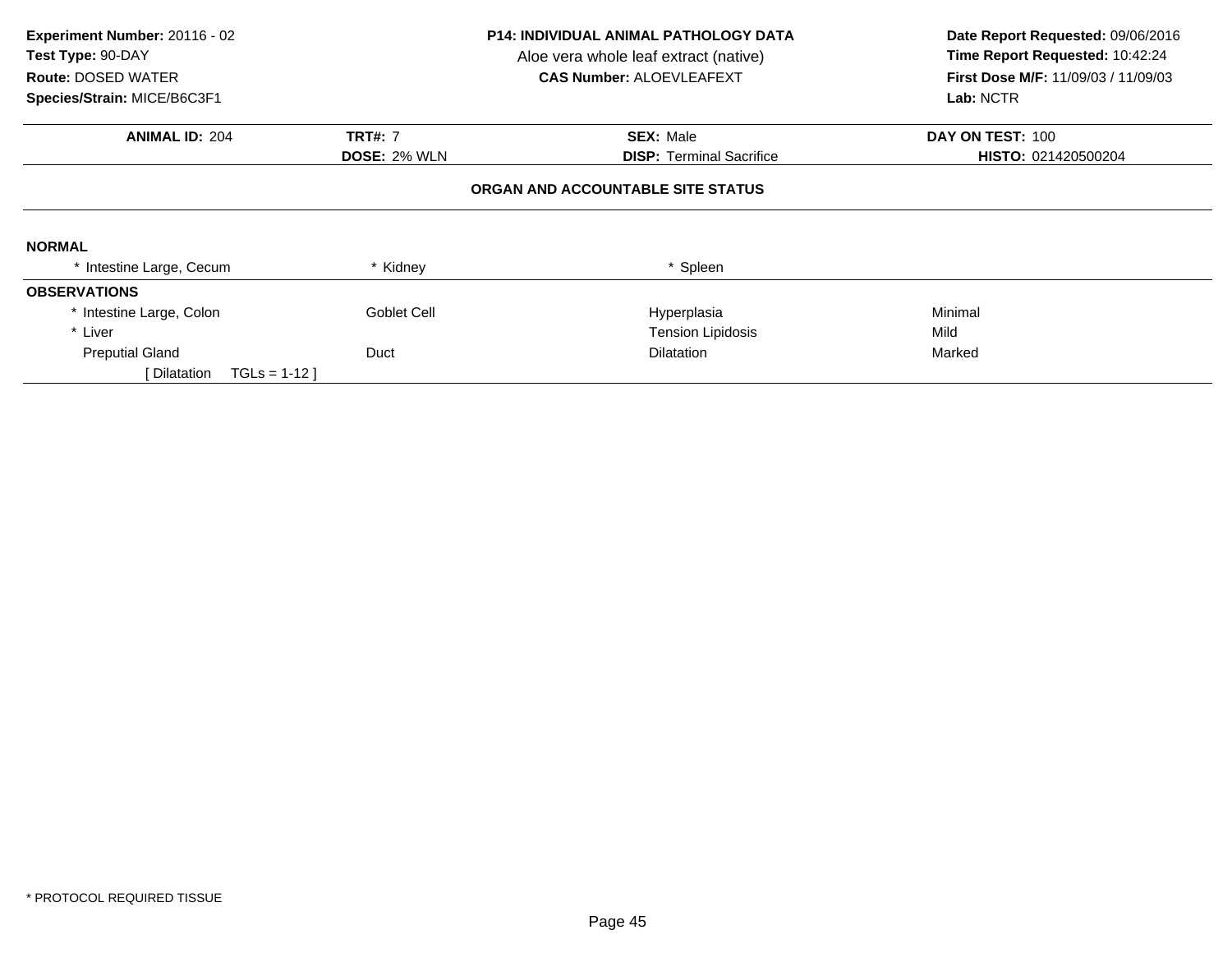| Experiment Number: 20116 - 02<br>Test Type: 90-DAY<br><b>Route: DOSED WATER</b> |                                                                                              | <b>P14: INDIVIDUAL ANIMAL PATHOLOGY DATA</b><br>Aloe vera whole leaf extract (native)<br><b>CAS Number: ALOEVLEAFEXT</b> | Date Report Requested: 09/06/2016<br>Time Report Requested: 10:42:24<br>First Dose M/F: 11/09/03 / 11/09/03 |  |
|---------------------------------------------------------------------------------|----------------------------------------------------------------------------------------------|--------------------------------------------------------------------------------------------------------------------------|-------------------------------------------------------------------------------------------------------------|--|
| Species/Strain: MICE/B6C3F1                                                     |                                                                                              |                                                                                                                          | Lab: NCTR                                                                                                   |  |
| <b>ANIMAL ID: 211</b>                                                           | <b>TRT#: 7</b><br><b>SEX: Male</b><br><b>DOSE: 2% WLN</b><br><b>DISP:</b> Terminal Sacrifice |                                                                                                                          | DAY ON TEST: 101<br>HISTO: 021420500211                                                                     |  |
|                                                                                 |                                                                                              | ORGAN AND ACCOUNTABLE SITE STATUS                                                                                        |                                                                                                             |  |
| <b>NORMAL</b>                                                                   |                                                                                              |                                                                                                                          |                                                                                                             |  |
| * Liver                                                                         |                                                                                              |                                                                                                                          |                                                                                                             |  |
| <b>OBSERVATIONS</b>                                                             |                                                                                              |                                                                                                                          |                                                                                                             |  |
| * Intestine Large, Cecum                                                        | Goblet Cell                                                                                  | Hyperplasia                                                                                                              | Minimal                                                                                                     |  |
| * Intestine Large, Colon                                                        | Goblet Cell                                                                                  | Hyperplasia                                                                                                              | Mild                                                                                                        |  |
| * Kidney                                                                        |                                                                                              | Infiltration Cellular                                                                                                    | Lymphoid, Minimal                                                                                           |  |
| <b>Preputial Gland</b>                                                          | Duct                                                                                         | <b>Dilatation</b>                                                                                                        | Mild                                                                                                        |  |
| $TGLS = 1-12$<br>[ Dilatation                                                   |                                                                                              |                                                                                                                          |                                                                                                             |  |
| * Spleen                                                                        |                                                                                              | Hematopoietic Cell Proliferation                                                                                         | Moderate                                                                                                    |  |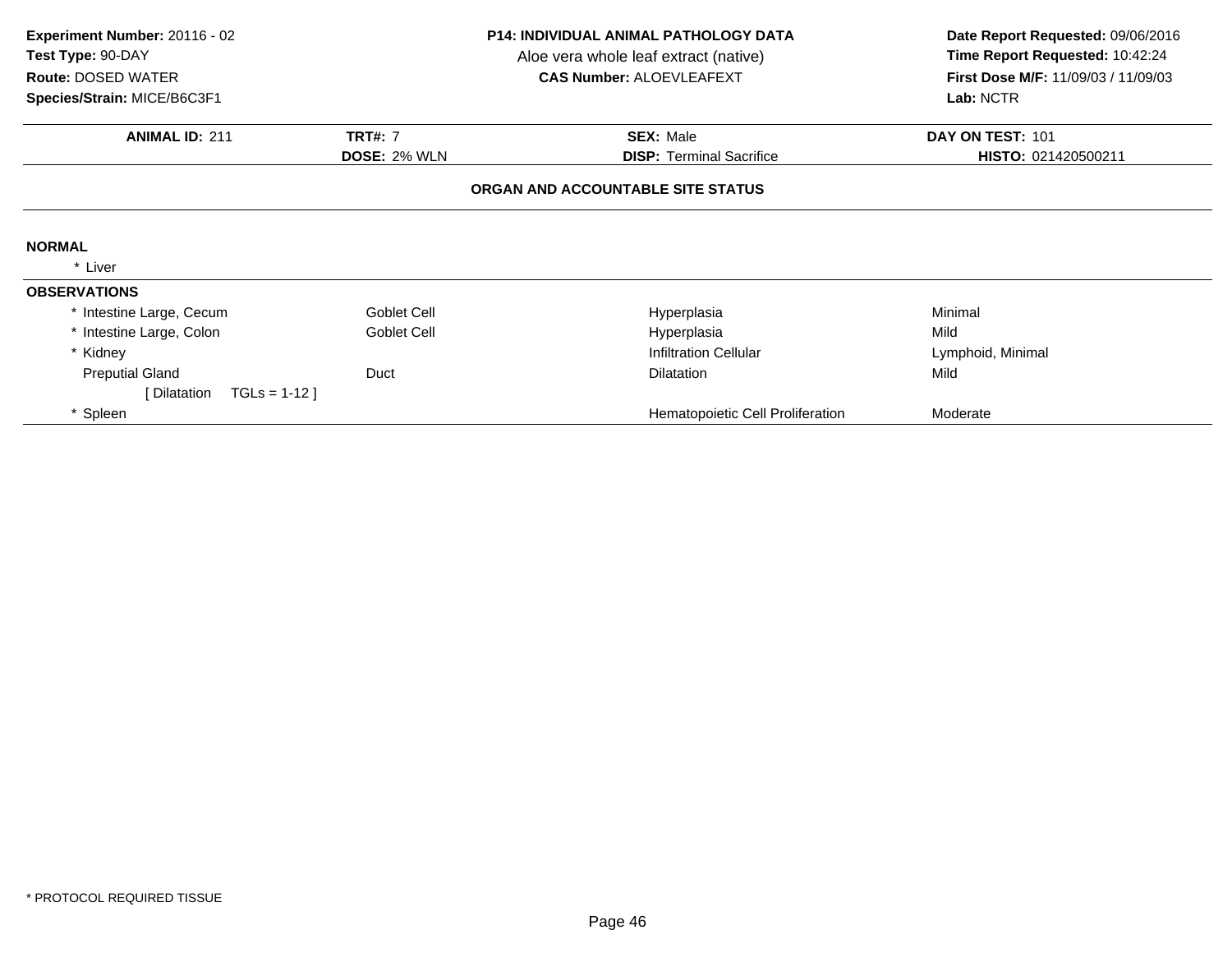| Experiment Number: 20116 - 02<br>Test Type: 90-DAY<br><b>Route: DOSED WATER</b><br>Species/Strain: MICE/B6C3F1 |                          | <b>P14: INDIVIDUAL ANIMAL PATHOLOGY DATA</b><br>Aloe vera whole leaf extract (native)<br><b>CAS Number: ALOEVLEAFEXT</b> | Date Report Requested: 09/06/2016<br>Time Report Requested: 10:42:24<br>First Dose M/F: 11/09/03 / 11/09/03<br>Lab: NCTR |
|----------------------------------------------------------------------------------------------------------------|--------------------------|--------------------------------------------------------------------------------------------------------------------------|--------------------------------------------------------------------------------------------------------------------------|
| <b>ANIMAL ID: 212</b>                                                                                          | <b>TRT#: 7</b>           | <b>SEX: Male</b>                                                                                                         | DAY ON TEST: 101                                                                                                         |
|                                                                                                                | <b>DOSE: 2% WLN</b>      | <b>DISP: Terminal Sacrifice</b>                                                                                          | HISTO: 021420500212                                                                                                      |
|                                                                                                                |                          | ORGAN AND ACCOUNTABLE SITE STATUS                                                                                        |                                                                                                                          |
| <b>NORMAL</b>                                                                                                  |                          |                                                                                                                          |                                                                                                                          |
| * Intestine Large, Cecum                                                                                       | * Intestine Large, Colon | * Kidney                                                                                                                 | * Liver                                                                                                                  |
| <b>OBSERVATIONS</b>                                                                                            |                          |                                                                                                                          |                                                                                                                          |
| * Spleen                                                                                                       |                          | Hematopoietic Cell Proliferation                                                                                         | Mild                                                                                                                     |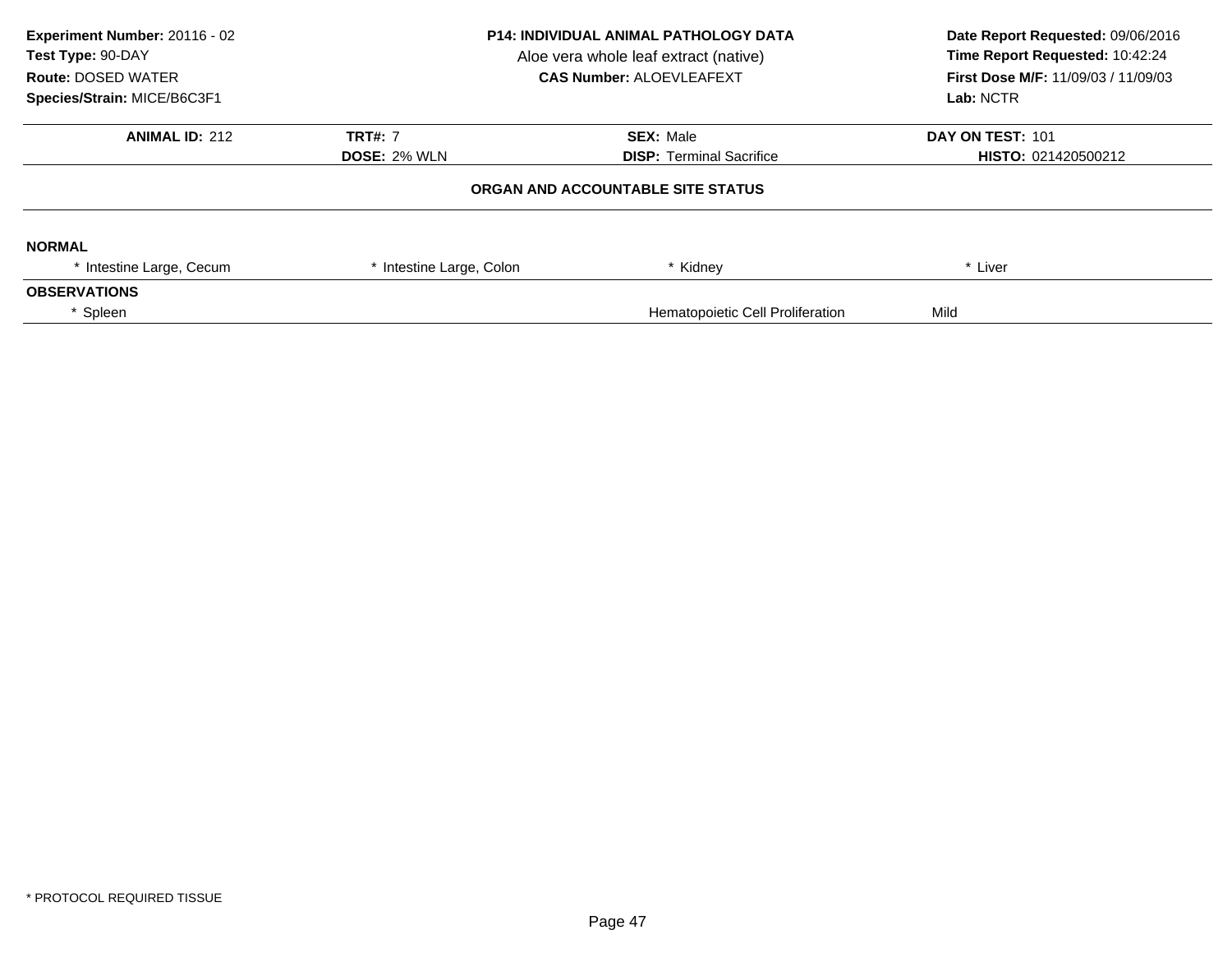| Experiment Number: 20116 - 02<br>Test Type: 90-DAY<br><b>Route: DOSED WATER</b><br>Species/Strain: MICE/B6C3F1 | <b>P14: INDIVIDUAL ANIMAL PATHOLOGY DATA</b><br>Aloe vera whole leaf extract (native)<br><b>CAS Number: ALOEVLEAFEXT</b> |                                   | Date Report Requested: 09/06/2016<br>Time Report Requested: 10:42:24<br><b>First Dose M/F: 11/09/03 / 11/09/03</b><br>Lab: NCTR |
|----------------------------------------------------------------------------------------------------------------|--------------------------------------------------------------------------------------------------------------------------|-----------------------------------|---------------------------------------------------------------------------------------------------------------------------------|
| <b>ANIMAL ID: 213</b>                                                                                          | <b>TRT#: 7</b>                                                                                                           | <b>SEX: Male</b>                  | DAY ON TEST: 101                                                                                                                |
|                                                                                                                | <b>DOSE: 2% WLN</b>                                                                                                      | <b>DISP:</b> Terminal Sacrifice   | HISTO: 021420500213                                                                                                             |
|                                                                                                                |                                                                                                                          | ORGAN AND ACCOUNTABLE SITE STATUS |                                                                                                                                 |
| <b>NORMAL</b>                                                                                                  |                                                                                                                          |                                   |                                                                                                                                 |
| * Kidney                                                                                                       | * Liver                                                                                                                  | * Spleen                          |                                                                                                                                 |
| <b>OBSERVATIONS</b>                                                                                            |                                                                                                                          |                                   |                                                                                                                                 |
| * Intestine Large, Cecum                                                                                       | Goblet Cell                                                                                                              | Hyperplasia                       | Minimal                                                                                                                         |
| * Intestine Large, Colon                                                                                       | Goblet Cell                                                                                                              | Hyperplasia                       | Minimal                                                                                                                         |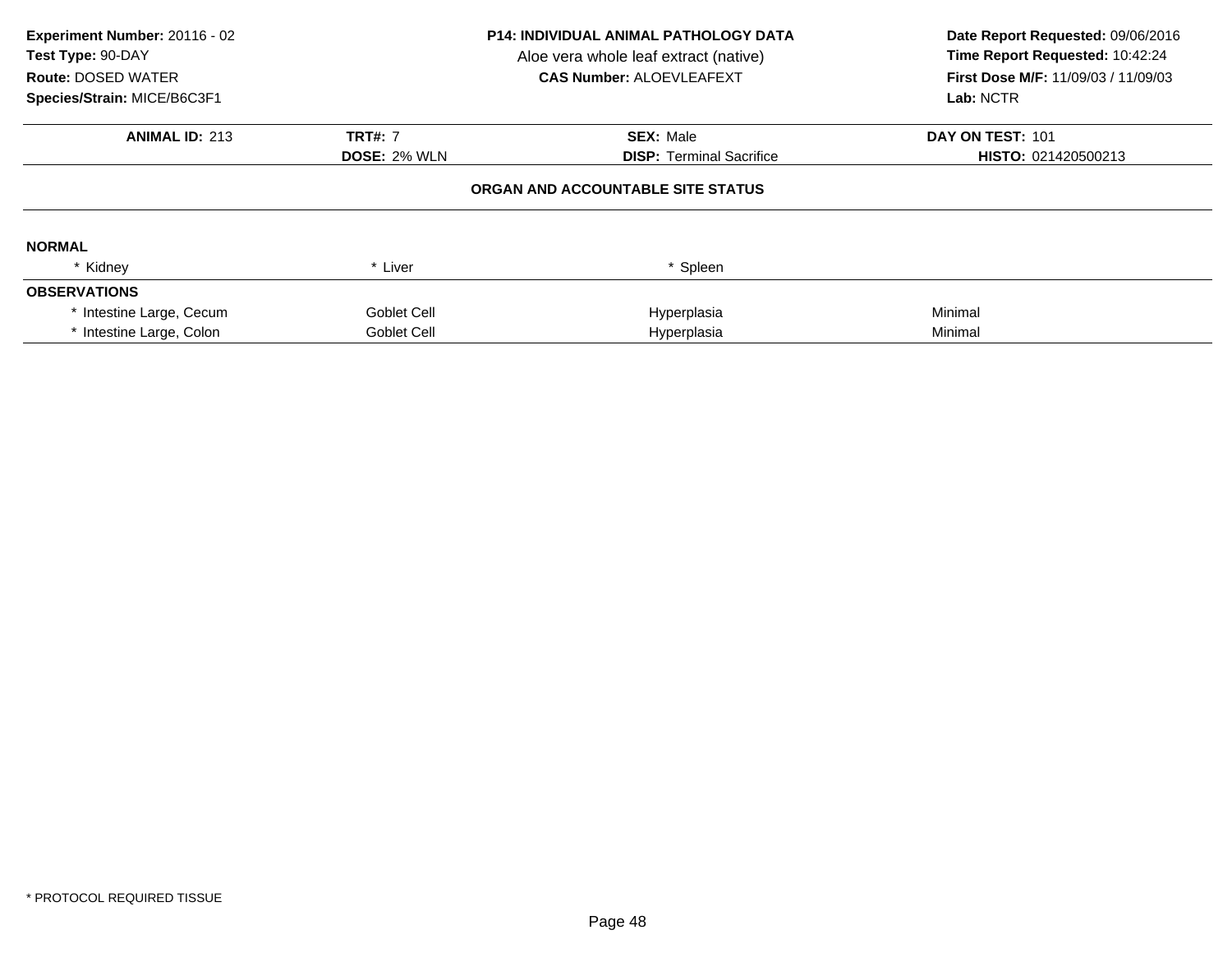| Experiment Number: 20116 - 02<br>Test Type: 90-DAY<br><b>Route: DOSED WATER</b><br>Species/Strain: MICE/B6C3F1 |                     | P14: INDIVIDUAL ANIMAL PATHOLOGY DATA<br>Aloe vera whole leaf extract (native)<br><b>CAS Number: ALOEVLEAFEXT</b> | Date Report Requested: 09/06/2016<br>Time Report Requested: 10:42:24<br><b>First Dose M/F: 11/09/03 / 11/09/03</b><br>Lab: NCTR |
|----------------------------------------------------------------------------------------------------------------|---------------------|-------------------------------------------------------------------------------------------------------------------|---------------------------------------------------------------------------------------------------------------------------------|
| <b>ANIMAL ID: 214</b>                                                                                          | <b>TRT#: 7</b>      | <b>SEX: Male</b>                                                                                                  | DAY ON TEST: 101                                                                                                                |
|                                                                                                                | <b>DOSE: 2% WLN</b> | <b>DISP:</b> Terminal Sacrifice                                                                                   | HISTO: 021420500214                                                                                                             |
|                                                                                                                |                     | ORGAN AND ACCOUNTABLE SITE STATUS                                                                                 |                                                                                                                                 |
| <b>NORMAL</b>                                                                                                  |                     |                                                                                                                   |                                                                                                                                 |
| * Kidney                                                                                                       | * Liver             | * Spleen                                                                                                          |                                                                                                                                 |
| <b>OBSERVATIONS</b>                                                                                            |                     |                                                                                                                   |                                                                                                                                 |
| * Intestine Large, Cecum                                                                                       | Goblet Cell         | Hyperplasia                                                                                                       | Minimal                                                                                                                         |
| * Intestine Large, Colon                                                                                       | Goblet Cell         | Hyperplasia                                                                                                       | Minimal                                                                                                                         |
| <b>Preputial Gland</b>                                                                                         | Duct                | <b>Dilatation</b>                                                                                                 | Mild                                                                                                                            |
| $TGLS = 1-12$<br>Dilatation                                                                                    |                     |                                                                                                                   |                                                                                                                                 |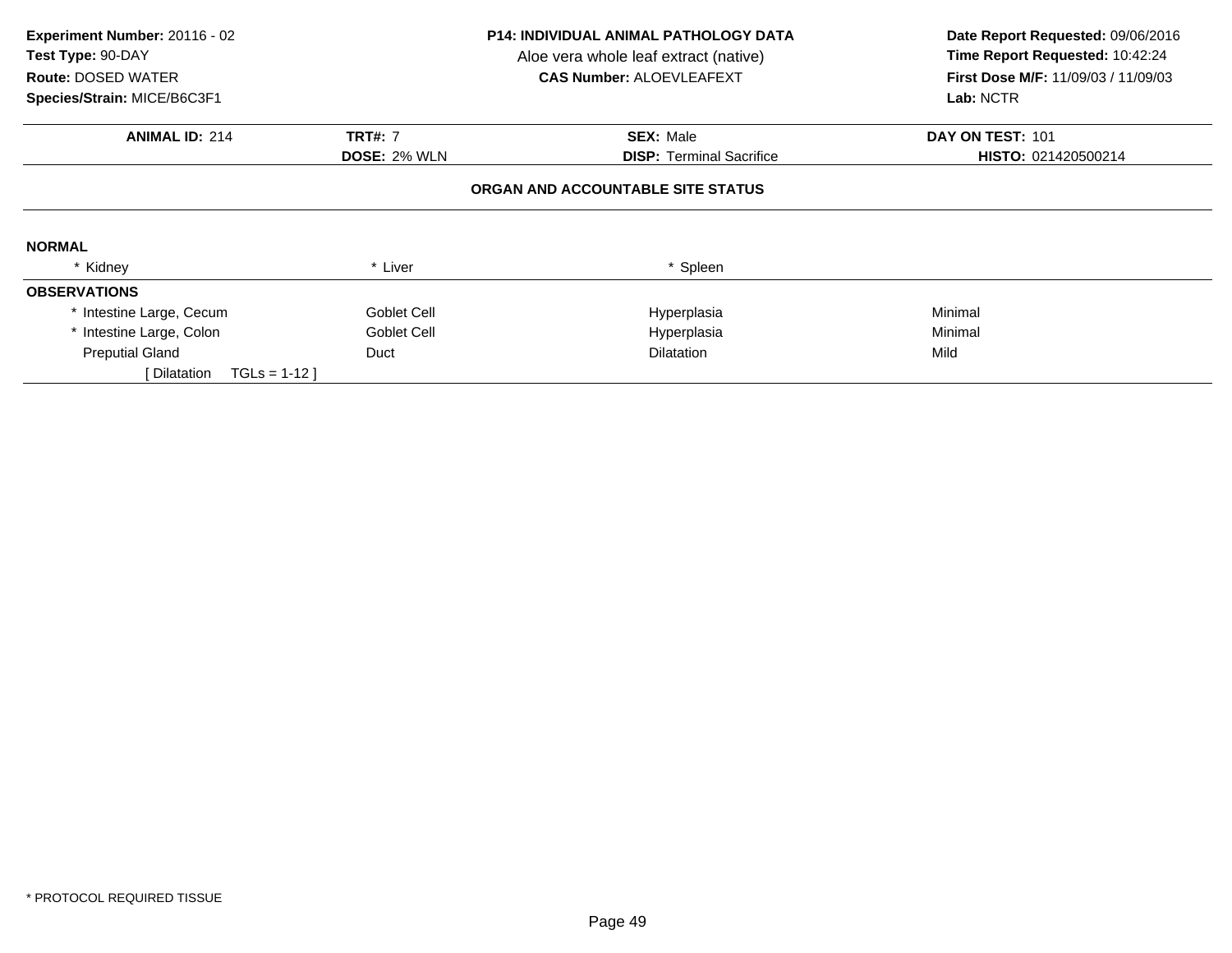| Experiment Number: 20116 - 02<br>Test Type: 90-DAY<br><b>Route: DOSED WATER</b><br>Species/Strain: MICE/B6C3F1 | <b>P14: INDIVIDUAL ANIMAL PATHOLOGY DATA</b><br>Aloe vera whole leaf extract (native)<br><b>CAS Number: ALOEVLEAFEXT</b> |                                                       | Date Report Requested: 09/06/2016<br>Time Report Requested: 10:42:24<br><b>First Dose M/F: 11/09/03 / 11/09/03</b><br>Lab: NCTR |
|----------------------------------------------------------------------------------------------------------------|--------------------------------------------------------------------------------------------------------------------------|-------------------------------------------------------|---------------------------------------------------------------------------------------------------------------------------------|
| <b>ANIMAL ID: 41</b>                                                                                           | <b>TRT#: 2</b><br><b>DOSE: 1% WLN</b>                                                                                    | <b>SEX: Female</b><br><b>DISP:</b> Terminal Sacrifice | DAY ON TEST: 100<br>HISTO: 021420500041                                                                                         |
| ORGAN AND ACCOUNTABLE SITE STATUS                                                                              |                                                                                                                          |                                                       |                                                                                                                                 |
| <b>NORMAL</b><br>* Intestine Large, Cecum<br>Spleen                                                            | * Intestine Large, Colon                                                                                                 | Kidney                                                | * Liver                                                                                                                         |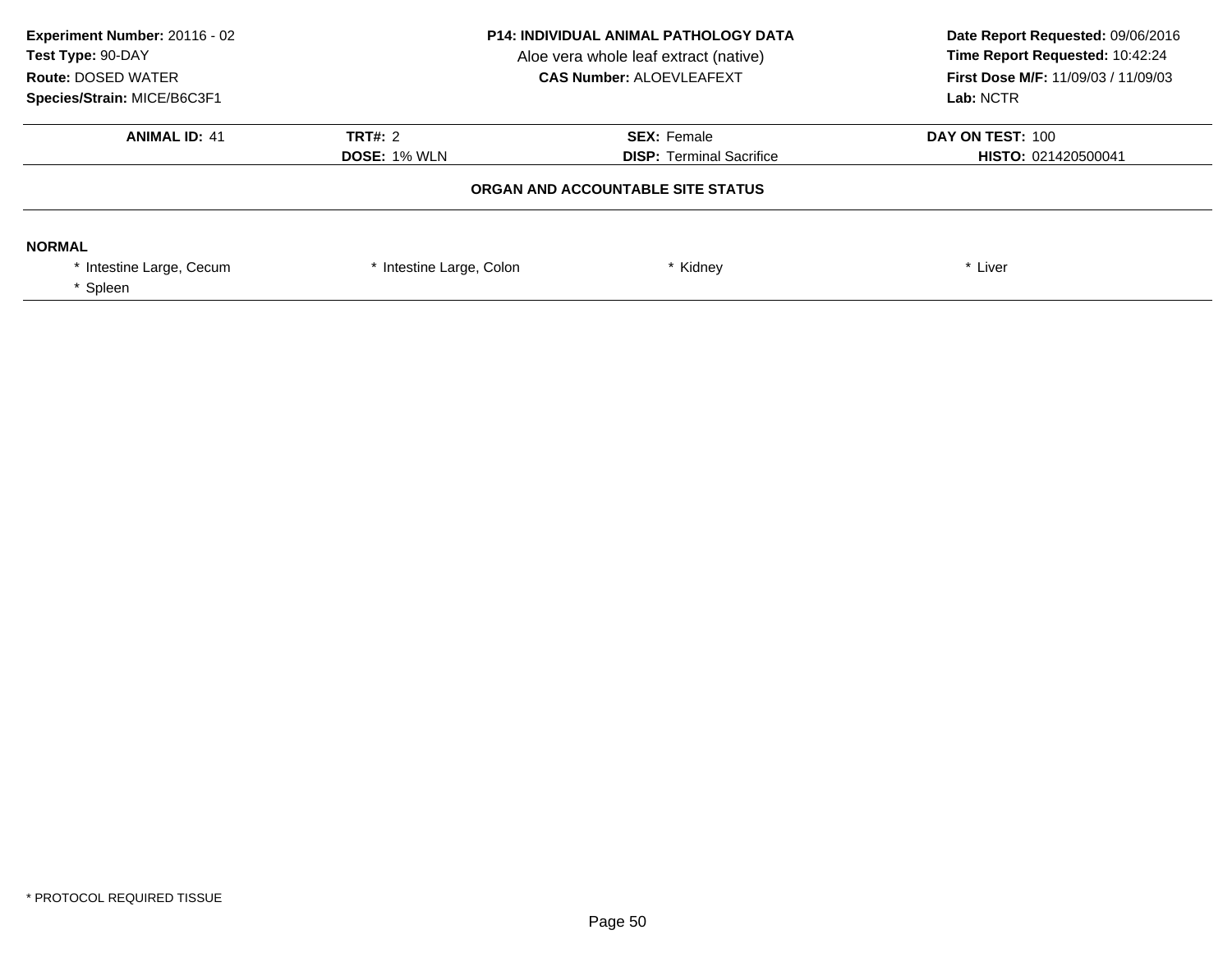| Experiment Number: 20116 - 02<br>Test Type: 90-DAY<br><b>Route: DOSED WATER</b><br>Species/Strain: MICE/B6C3F1 | <b>P14: INDIVIDUAL ANIMAL PATHOLOGY DATA</b><br>Aloe vera whole leaf extract (native)<br><b>CAS Number: ALOEVLEAFEXT</b> |                                                       | Date Report Requested: 09/06/2016<br>Time Report Requested: 10:42:24<br><b>First Dose M/F: 11/09/03 / 11/09/03</b><br>Lab: NCTR |
|----------------------------------------------------------------------------------------------------------------|--------------------------------------------------------------------------------------------------------------------------|-------------------------------------------------------|---------------------------------------------------------------------------------------------------------------------------------|
| <b>ANIMAL ID: 42</b>                                                                                           | TRT#: 2<br><b>DOSE: 1% WLN</b>                                                                                           | <b>SEX: Female</b><br><b>DISP:</b> Terminal Sacrifice | DAY ON TEST: 100<br><b>HISTO: 021420500042</b>                                                                                  |
|                                                                                                                |                                                                                                                          |                                                       |                                                                                                                                 |
| <b>NORMAL</b><br>* Intestine Large, Cecum<br>Spleen                                                            | * Intestine Large, Colon                                                                                                 | Kidney                                                | * Liver                                                                                                                         |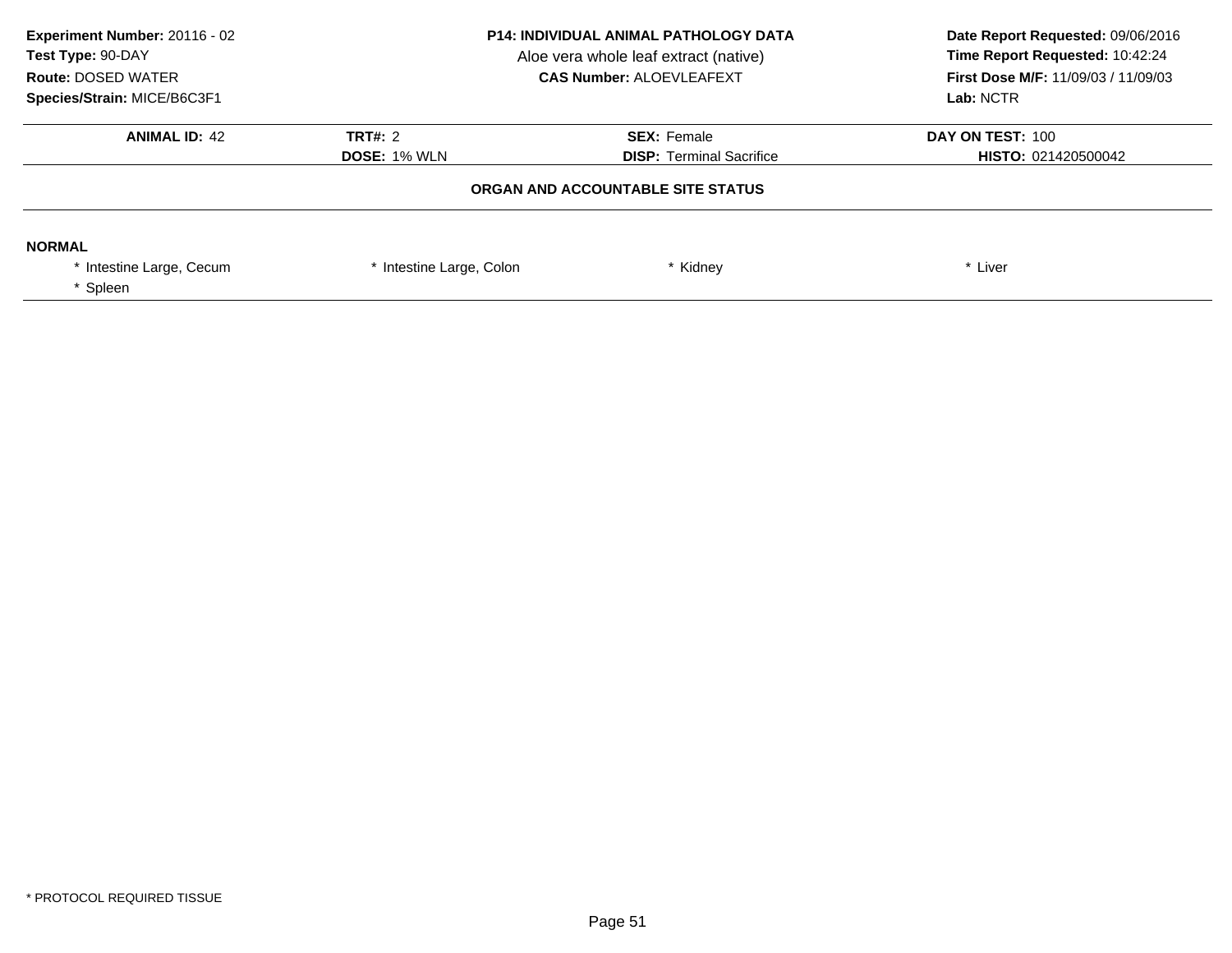| Experiment Number: 20116 - 02<br>Test Type: 90-DAY<br><b>Route: DOSED WATER</b> | <b>P14: INDIVIDUAL ANIMAL PATHOLOGY DATA</b><br>Aloe vera whole leaf extract (native)<br><b>CAS Number: ALOEVLEAFEXT</b> |                                   | Date Report Requested: 09/06/2016<br>Time Report Requested: 10:42:24<br>First Dose M/F: 11/09/03 / 11/09/03 |  |
|---------------------------------------------------------------------------------|--------------------------------------------------------------------------------------------------------------------------|-----------------------------------|-------------------------------------------------------------------------------------------------------------|--|
| Species/Strain: MICE/B6C3F1                                                     |                                                                                                                          |                                   | Lab: NCTR                                                                                                   |  |
| <b>ANIMAL ID: 43</b>                                                            | <b>TRT#: 2</b>                                                                                                           | <b>SEX: Female</b>                | DAY ON TEST: 100                                                                                            |  |
|                                                                                 | <b>DOSE: 1% WLN</b>                                                                                                      | <b>DISP: Terminal Sacrifice</b>   | HISTO: 021420500043                                                                                         |  |
|                                                                                 |                                                                                                                          | ORGAN AND ACCOUNTABLE SITE STATUS |                                                                                                             |  |
| <b>NORMAL</b>                                                                   |                                                                                                                          |                                   |                                                                                                             |  |
| <b>Adrenal Cortex</b>                                                           | * Intestine Large, Cecum                                                                                                 | * Intestine Large, Colon          | * Kidney                                                                                                    |  |
| * Liver                                                                         |                                                                                                                          |                                   |                                                                                                             |  |
| <b>INSUFFICIENT TISSUE</b>                                                      |                                                                                                                          |                                   |                                                                                                             |  |
| Adrenal Medulla                                                                 |                                                                                                                          |                                   |                                                                                                             |  |
| <b>OBSERVATIONS</b>                                                             |                                                                                                                          |                                   |                                                                                                             |  |
| <b>Adren Cortex</b>                                                             |                                                                                                                          |                                   |                                                                                                             |  |
| Note: TGL 1 - NCL                                                               |                                                                                                                          |                                   |                                                                                                             |  |
| Adren Medulla                                                                   |                                                                                                                          |                                   |                                                                                                             |  |
| Note: TGL 1 - NCL                                                               |                                                                                                                          |                                   |                                                                                                             |  |
|                                                                                 | Note: Two slides sent for complete section; Per pathologist no recut requested                                           |                                   |                                                                                                             |  |
| * Spleen                                                                        |                                                                                                                          | Hematopoietic Cell Proliferation  | Minimal                                                                                                     |  |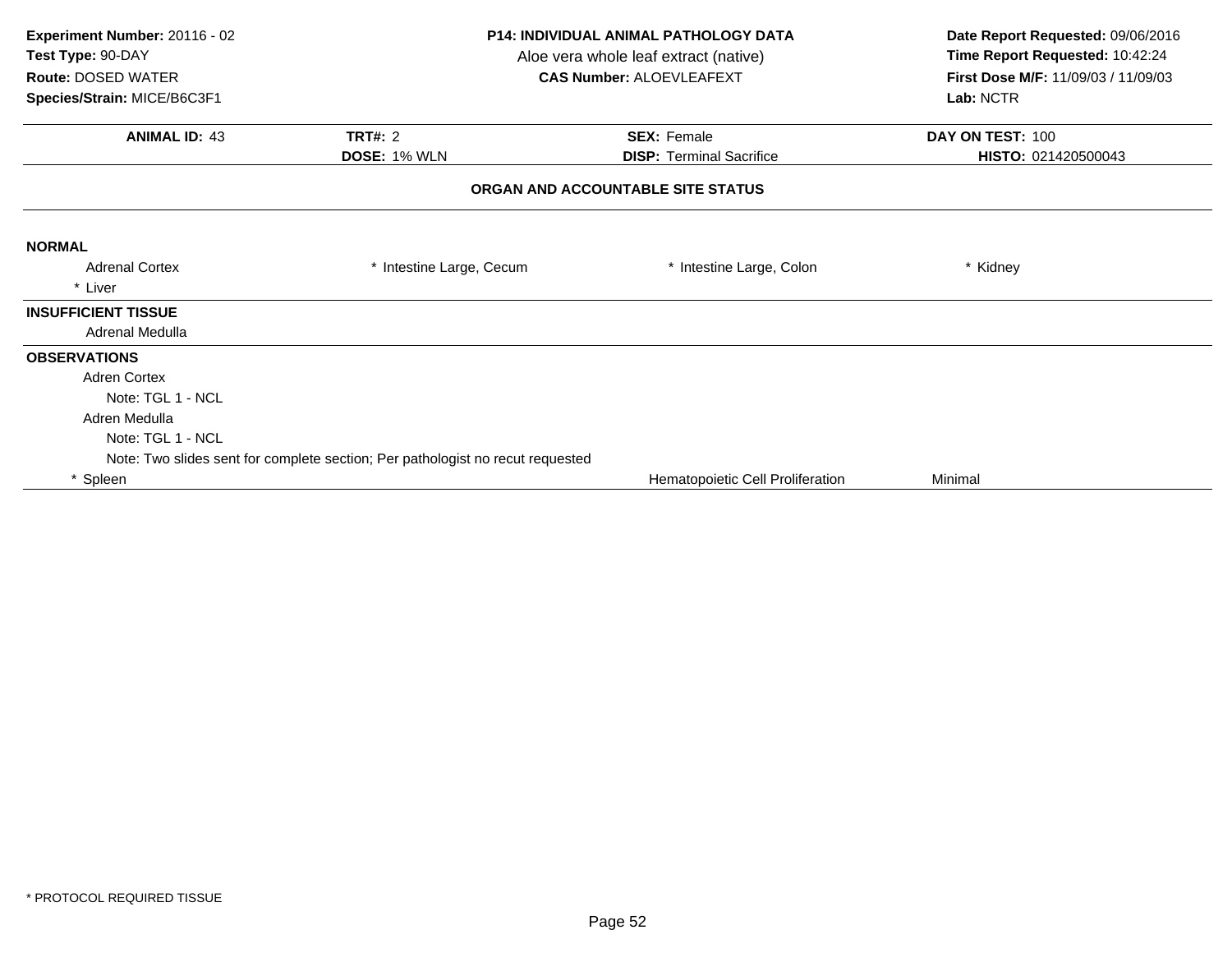| Experiment Number: 20116 - 02<br>Test Type: 90-DAY<br><b>Route: DOSED WATER</b><br>Species/Strain: MICE/B6C3F1 | <b>P14: INDIVIDUAL ANIMAL PATHOLOGY DATA</b><br>Aloe vera whole leaf extract (native)<br><b>CAS Number: ALOEVLEAFEXT</b> |                                                       | Date Report Requested: 09/06/2016<br>Time Report Requested: 10:42:24<br><b>First Dose M/F: 11/09/03 / 11/09/03</b><br>Lab: NCTR |
|----------------------------------------------------------------------------------------------------------------|--------------------------------------------------------------------------------------------------------------------------|-------------------------------------------------------|---------------------------------------------------------------------------------------------------------------------------------|
| <b>ANIMAL ID: 44</b>                                                                                           | <b>TRT#: 2</b><br><b>DOSE: 1% WLN</b>                                                                                    | <b>SEX: Female</b><br><b>DISP:</b> Terminal Sacrifice | DAY ON TEST: 100<br><b>HISTO: 021420500044</b>                                                                                  |
|                                                                                                                | ORGAN AND ACCOUNTABLE SITE STATUS                                                                                        |                                                       |                                                                                                                                 |
| <b>NORMAL</b><br>* Intestine Large, Cecum<br>Spleen                                                            | * Intestine Large, Colon                                                                                                 | Kidney                                                | * Liver                                                                                                                         |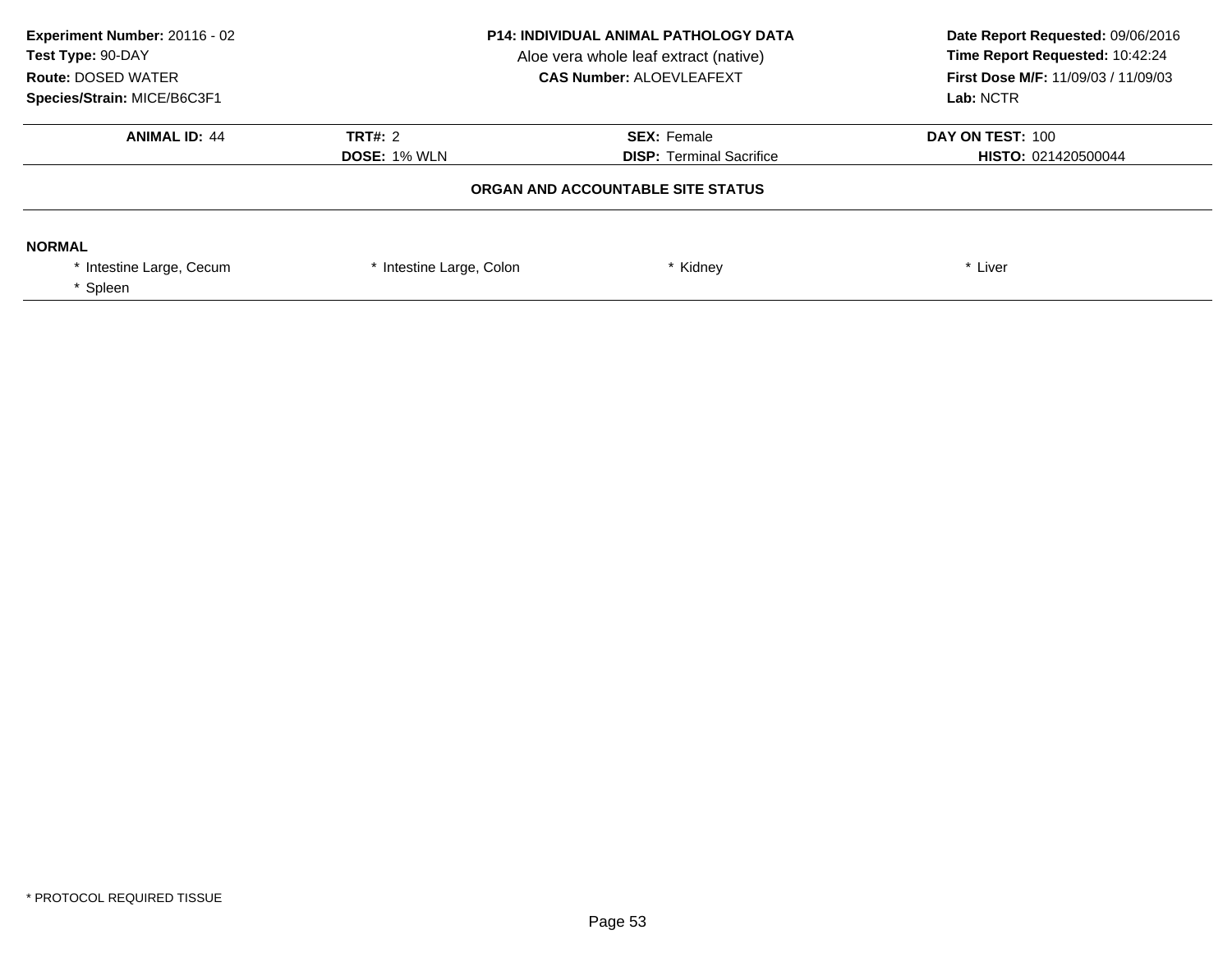| Experiment Number: 20116 - 02<br>Test Type: 90-DAY<br><b>Route: DOSED WATER</b><br>Species/Strain: MICE/B6C3F1 | <b>P14: INDIVIDUAL ANIMAL PATHOLOGY DATA</b><br>Aloe vera whole leaf extract (native)<br><b>CAS Number: ALOEVLEAFEXT</b> |                                                       | Date Report Requested: 09/06/2016<br>Time Report Requested: 10:42:24<br><b>First Dose M/F: 11/09/03 / 11/09/03</b><br>Lab: NCTR |  |
|----------------------------------------------------------------------------------------------------------------|--------------------------------------------------------------------------------------------------------------------------|-------------------------------------------------------|---------------------------------------------------------------------------------------------------------------------------------|--|
| <b>ANIMAL ID: 51</b>                                                                                           | TRT#: 2<br><b>DOSE: 1% WLN</b>                                                                                           | <b>SEX: Female</b><br><b>DISP:</b> Terminal Sacrifice | DAY ON TEST: 101<br><b>HISTO: 021420500051</b>                                                                                  |  |
| ORGAN AND ACCOUNTABLE SITE STATUS                                                                              |                                                                                                                          |                                                       |                                                                                                                                 |  |
| <b>NORMAL</b><br>* Intestine Large, Cecum<br>Spleen                                                            | * Intestine Large, Colon                                                                                                 | Kidney                                                | * Liver                                                                                                                         |  |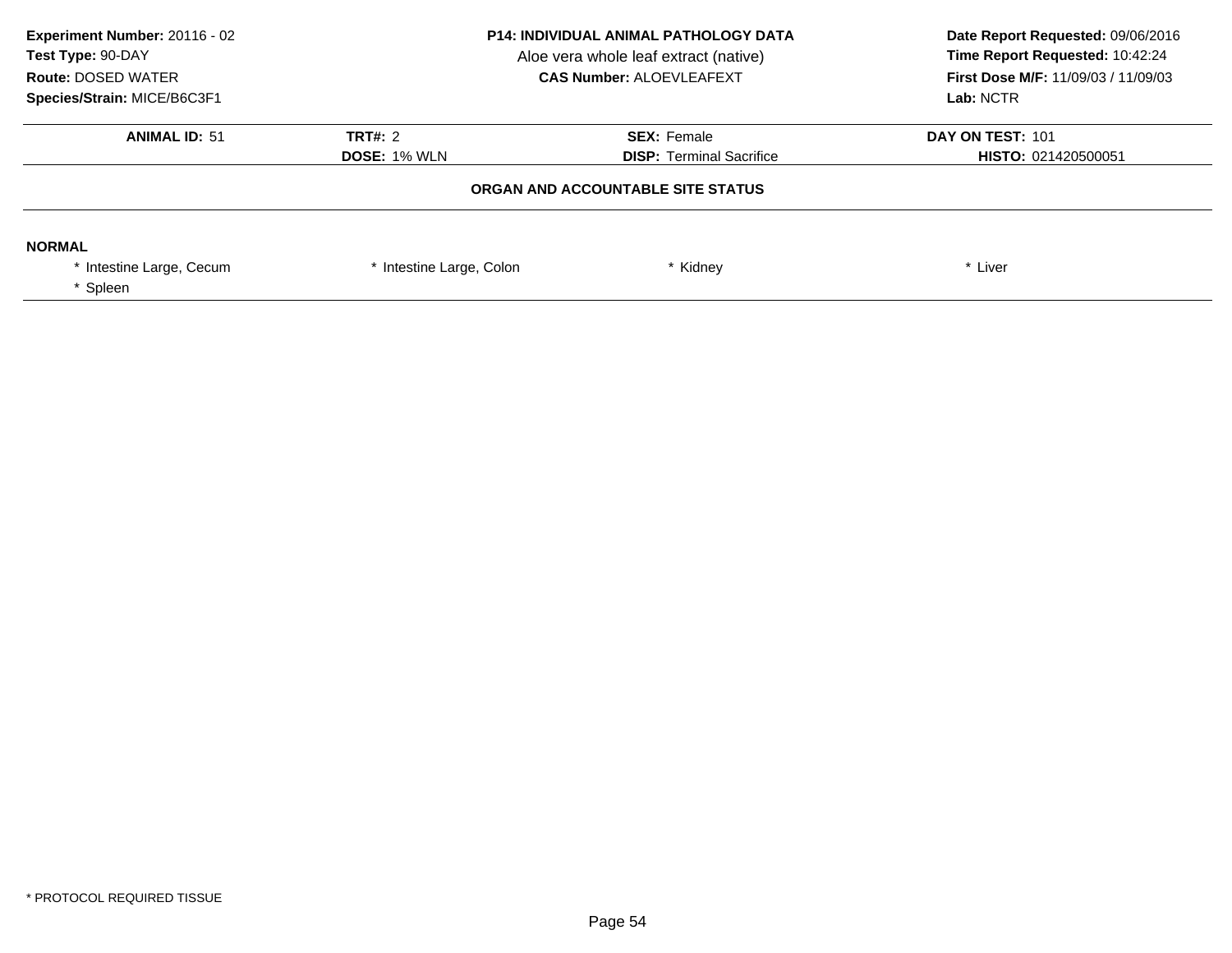| Experiment Number: 20116 - 02<br>Test Type: 90-DAY<br><b>Route: DOSED WATER</b><br>Species/Strain: MICE/B6C3F1 | <b>P14: INDIVIDUAL ANIMAL PATHOLOGY DATA</b><br>Aloe vera whole leaf extract (native)<br><b>CAS Number: ALOEVLEAFEXT</b> |                                   | Date Report Requested: 09/06/2016<br>Time Report Requested: 10:42:24<br>First Dose M/F: 11/09/03 / 11/09/03<br>Lab: NCTR |
|----------------------------------------------------------------------------------------------------------------|--------------------------------------------------------------------------------------------------------------------------|-----------------------------------|--------------------------------------------------------------------------------------------------------------------------|
| <b>ANIMAL ID: 52</b>                                                                                           | TRT#: 2                                                                                                                  | <b>SEX: Female</b>                | DAY ON TEST: 101                                                                                                         |
|                                                                                                                | <b>DOSE: 1% WLN</b>                                                                                                      | <b>DISP:</b> Terminal Sacrifice   | HISTO: 021420500052                                                                                                      |
|                                                                                                                |                                                                                                                          | ORGAN AND ACCOUNTABLE SITE STATUS |                                                                                                                          |
| <b>NORMAL</b>                                                                                                  |                                                                                                                          |                                   |                                                                                                                          |
| * Intestine Large, Cecum                                                                                       | Intestine Large, Colon                                                                                                   | * Liver                           |                                                                                                                          |
| <b>OBSERVATIONS</b>                                                                                            |                                                                                                                          |                                   |                                                                                                                          |
| * Kidney                                                                                                       |                                                                                                                          | <b>Infiltration Cellular</b>      | Lymphoid, Minimal                                                                                                        |
| * Spleen                                                                                                       |                                                                                                                          | Hematopoietic Cell Proliferation  | Mild                                                                                                                     |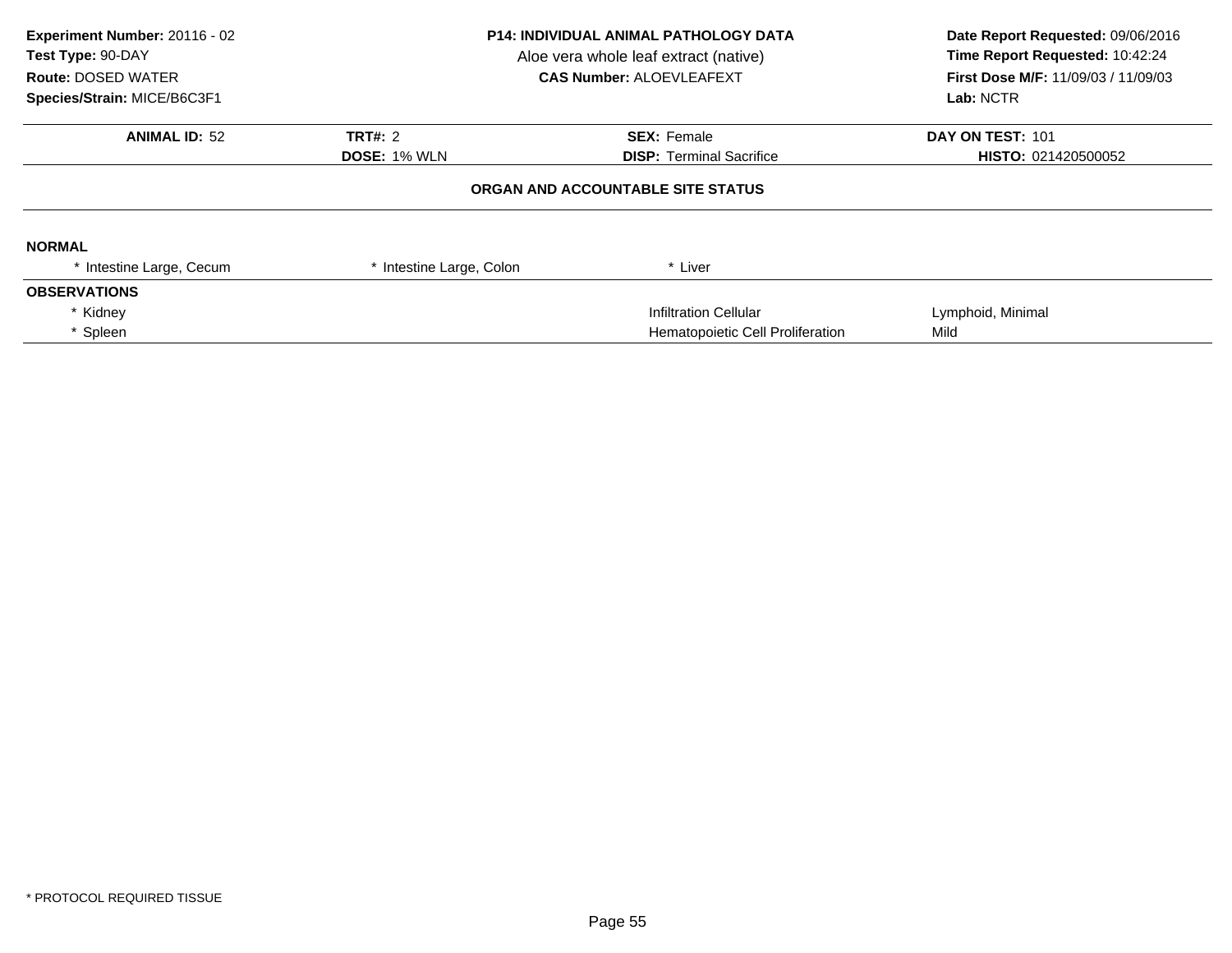| Experiment Number: 20116 - 02<br>Test Type: 90-DAY<br><b>Route: DOSED WATER</b><br>Species/Strain: MICE/B6C3F1 | <b>P14: INDIVIDUAL ANIMAL PATHOLOGY DATA</b><br>Aloe vera whole leaf extract (native)<br><b>CAS Number: ALOEVLEAFEXT</b> |                                   | Date Report Requested: 09/06/2016<br>Time Report Requested: 10:42:24<br>First Dose M/F: 11/09/03 / 11/09/03<br>Lab: NCTR |  |
|----------------------------------------------------------------------------------------------------------------|--------------------------------------------------------------------------------------------------------------------------|-----------------------------------|--------------------------------------------------------------------------------------------------------------------------|--|
| <b>ANIMAL ID: 53</b>                                                                                           | <b>TRT#: 2</b>                                                                                                           | <b>SEX: Female</b>                | DAY ON TEST: 101                                                                                                         |  |
|                                                                                                                | <b>DOSE: 1% WLN</b>                                                                                                      | <b>DISP: Terminal Sacrifice</b>   | <b>HISTO: 021420500053</b>                                                                                               |  |
|                                                                                                                |                                                                                                                          | ORGAN AND ACCOUNTABLE SITE STATUS |                                                                                                                          |  |
| <b>NORMAL</b>                                                                                                  |                                                                                                                          |                                   |                                                                                                                          |  |
| * Intestine Large, Cecum                                                                                       | * Intestine Large, Colon                                                                                                 | * Kidney                          | * Liver                                                                                                                  |  |
| <b>OBSERVATIONS</b>                                                                                            |                                                                                                                          |                                   |                                                                                                                          |  |
| * Spleen                                                                                                       |                                                                                                                          | Hyperplasia                       | Lymphoid, Mild                                                                                                           |  |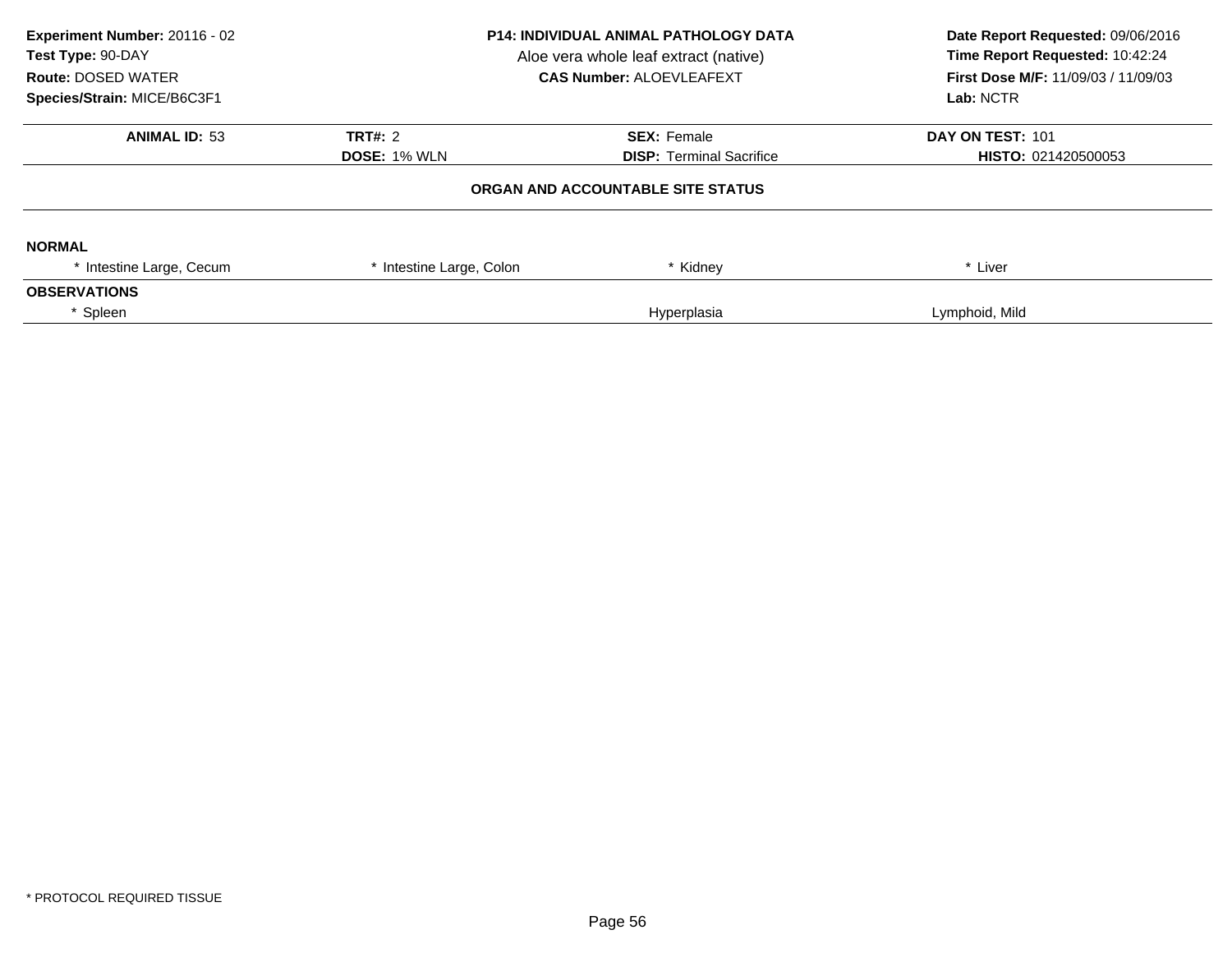| Experiment Number: 20116 - 02<br>Test Type: 90-DAY<br><b>Route: DOSED WATER</b><br>Species/Strain: MICE/B6C3F1 | <b>P14: INDIVIDUAL ANIMAL PATHOLOGY DATA</b><br>Aloe vera whole leaf extract (native)<br><b>CAS Number: ALOEVLEAFEXT</b> |                                   | Date Report Requested: 09/06/2016<br>Time Report Requested: 10:42:24<br>First Dose M/F: 11/09/03 / 11/09/03<br>Lab: NCTR |
|----------------------------------------------------------------------------------------------------------------|--------------------------------------------------------------------------------------------------------------------------|-----------------------------------|--------------------------------------------------------------------------------------------------------------------------|
| <b>ANIMAL ID: 54</b>                                                                                           | <b>TRT#: 2</b>                                                                                                           | <b>SEX: Female</b>                | DAY ON TEST: 101                                                                                                         |
|                                                                                                                | <b>DOSE: 1% WLN</b>                                                                                                      | <b>DISP: Terminal Sacrifice</b>   | HISTO: 021420500054                                                                                                      |
|                                                                                                                |                                                                                                                          | ORGAN AND ACCOUNTABLE SITE STATUS |                                                                                                                          |
| <b>NORMAL</b>                                                                                                  |                                                                                                                          |                                   |                                                                                                                          |
| * Intestine Large, Cecum                                                                                       | * Intestine Large, Colon                                                                                                 | * Kidney                          | * Liver                                                                                                                  |
| <b>OBSERVATIONS</b>                                                                                            |                                                                                                                          |                                   |                                                                                                                          |
| Spleen                                                                                                         |                                                                                                                          | Hematopoietic Cell Proliferation  | Mild                                                                                                                     |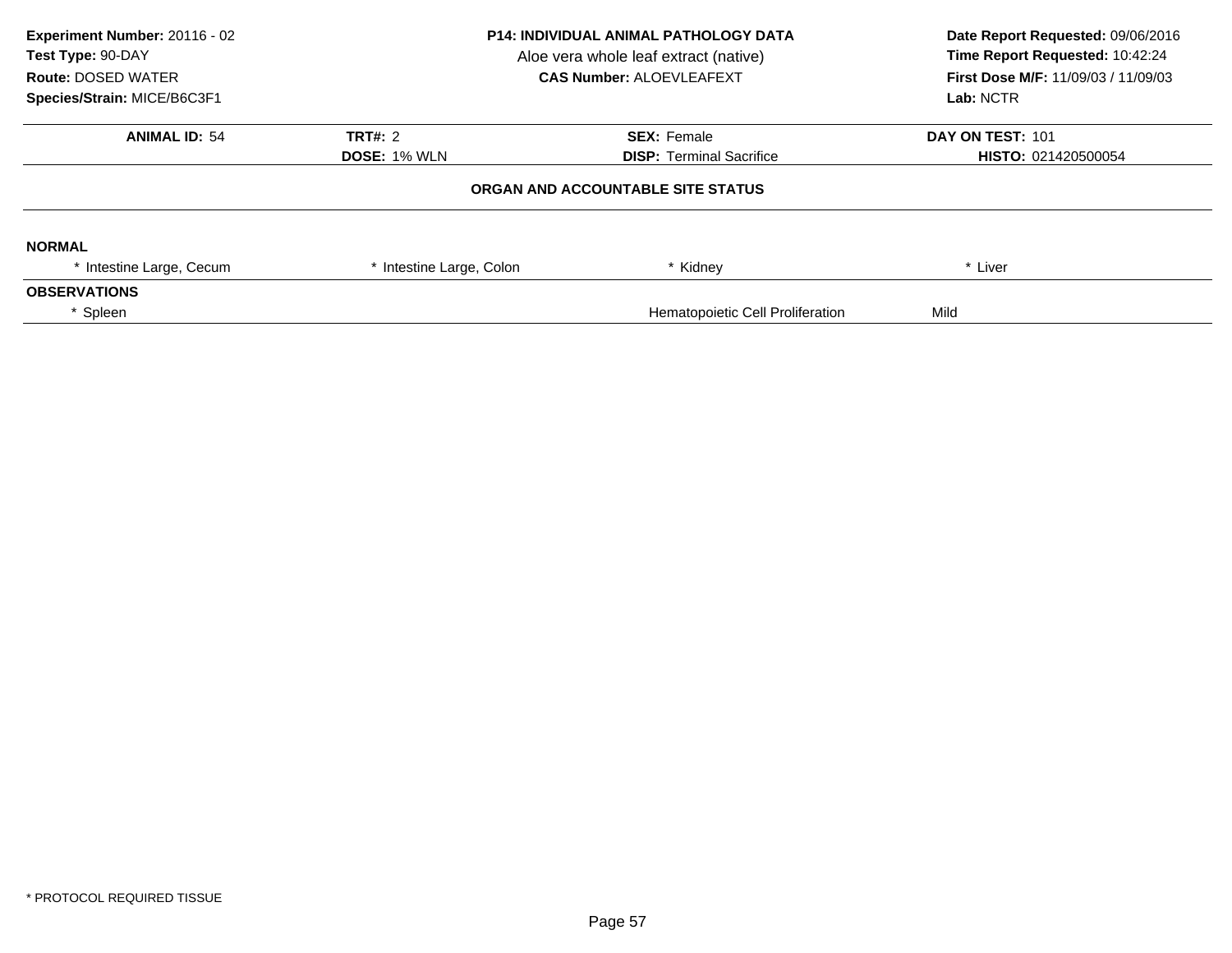| Experiment Number: 20116 - 02<br>Test Type: 90-DAY<br><b>Route: DOSED WATER</b><br>Species/Strain: MICE/B6C3F1 | <b>P14: INDIVIDUAL ANIMAL PATHOLOGY DATA</b><br>Aloe vera whole leaf extract (native)<br><b>CAS Number: ALOEVLEAFEXT</b> |                                                       | Date Report Requested: 09/06/2016<br>Time Report Requested: 10:42:24<br><b>First Dose M/F: 11/09/03 / 11/09/03</b><br>Lab: NCTR |
|----------------------------------------------------------------------------------------------------------------|--------------------------------------------------------------------------------------------------------------------------|-------------------------------------------------------|---------------------------------------------------------------------------------------------------------------------------------|
| <b>ANIMAL ID: 61</b>                                                                                           | <b>TRT#: 2</b><br><b>DOSE: 1% WLN</b>                                                                                    | <b>SEX: Female</b><br><b>DISP:</b> Terminal Sacrifice | DAY ON TEST: 101<br>HISTO: 021420500061                                                                                         |
|                                                                                                                |                                                                                                                          | ORGAN AND ACCOUNTABLE SITE STATUS                     |                                                                                                                                 |
| <b>NORMAL</b><br>* Intestine Large, Cecum<br>Spleen                                                            | * Intestine Large, Colon                                                                                                 | Kidney                                                | * Liver                                                                                                                         |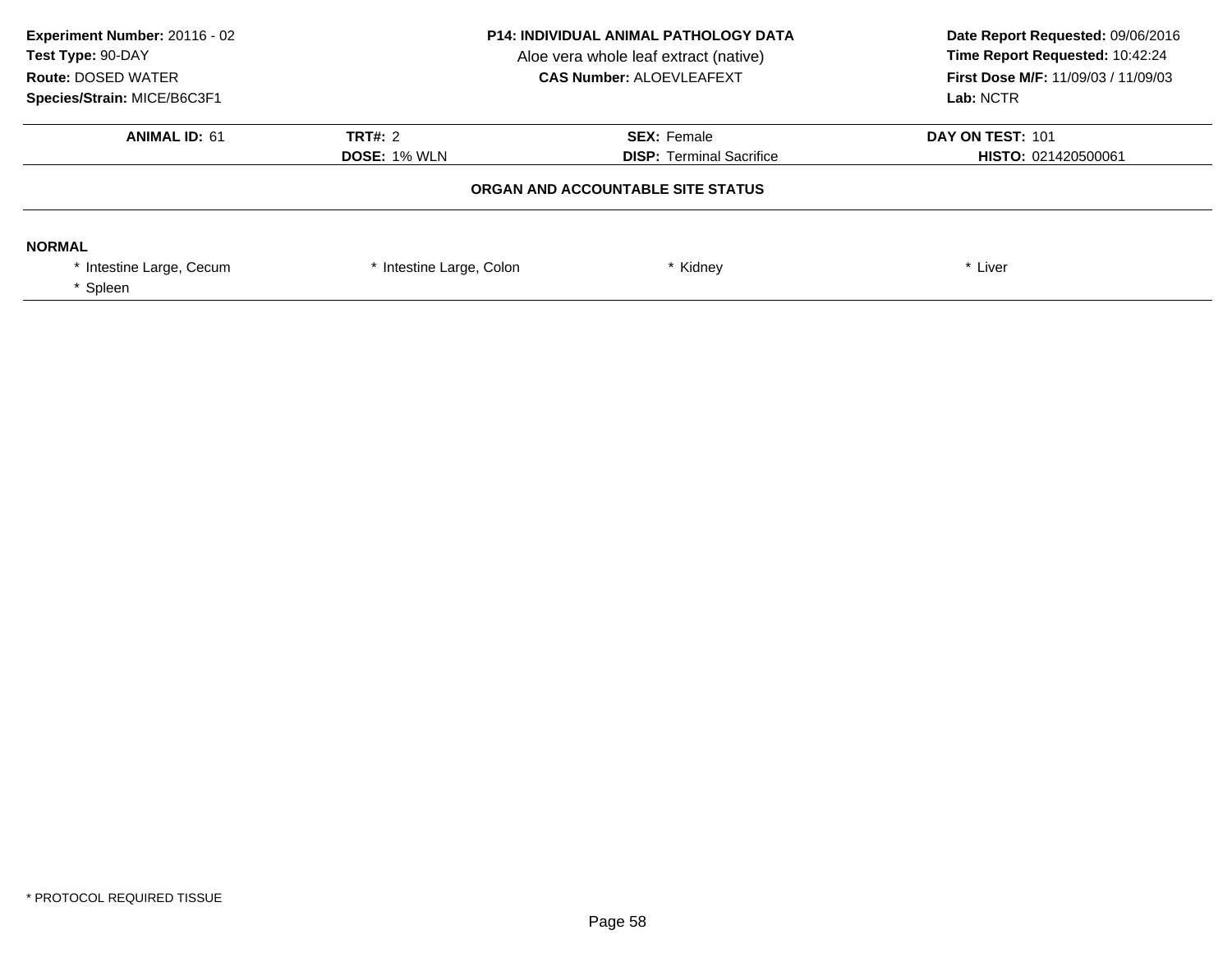| Experiment Number: 20116 - 02<br>Test Type: 90-DAY<br><b>Route: DOSED WATER</b><br>Species/Strain: MICE/B6C3F1 | <b>P14: INDIVIDUAL ANIMAL PATHOLOGY DATA</b><br>Aloe vera whole leaf extract (native)<br><b>CAS Number: ALOEVLEAFEXT</b> |                                                       | Date Report Requested: 09/06/2016<br>Time Report Requested: 10:42:24<br>First Dose M/F: 11/09/03 / 11/09/03<br>Lab: NCTR |
|----------------------------------------------------------------------------------------------------------------|--------------------------------------------------------------------------------------------------------------------------|-------------------------------------------------------|--------------------------------------------------------------------------------------------------------------------------|
| <b>ANIMAL ID: 62</b>                                                                                           | <b>TRT#: 2</b><br><b>DOSE: 1% WLN</b>                                                                                    | <b>SEX: Female</b><br><b>DISP: Terminal Sacrifice</b> | DAY ON TEST: 101<br><b>HISTO: 021420500062</b>                                                                           |
|                                                                                                                | ORGAN AND ACCOUNTABLE SITE STATUS                                                                                        |                                                       |                                                                                                                          |
| <b>NORMAL</b><br>* Intestine Large, Cecum<br>Spleen                                                            | * Intestine Large, Colon                                                                                                 | * Kidney                                              | * Liver                                                                                                                  |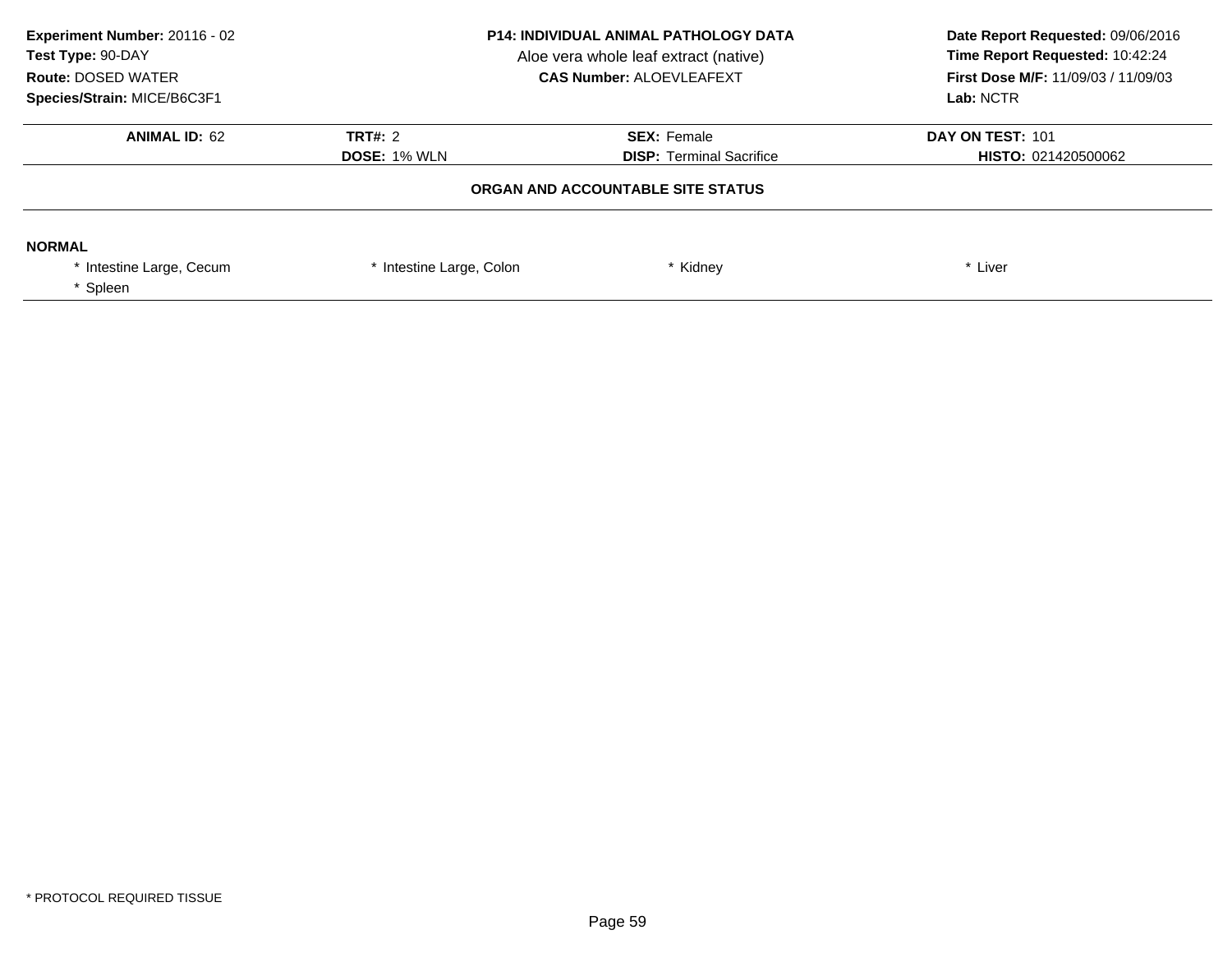| Experiment Number: 20116 - 02<br>Test Type: 90-DAY<br><b>Route: DOSED WATER</b><br>Species/Strain: MICE/B6C3F1 | <b>P14: INDIVIDUAL ANIMAL PATHOLOGY DATA</b><br>Aloe vera whole leaf extract (native)<br><b>CAS Number: ALOEVLEAFEXT</b> |                                   | Date Report Requested: 09/06/2016<br>Time Report Requested: 10:42:24<br>First Dose M/F: 11/09/03 / 11/09/03<br>Lab: NCTR |
|----------------------------------------------------------------------------------------------------------------|--------------------------------------------------------------------------------------------------------------------------|-----------------------------------|--------------------------------------------------------------------------------------------------------------------------|
| <b>ANIMAL ID: 63</b>                                                                                           | <b>TRT#: 2</b>                                                                                                           | <b>SEX: Female</b>                | DAY ON TEST: 101                                                                                                         |
|                                                                                                                | <b>DOSE: 1% WLN</b>                                                                                                      | <b>DISP: Terminal Sacrifice</b>   | <b>HISTO: 021420500063</b>                                                                                               |
|                                                                                                                |                                                                                                                          | ORGAN AND ACCOUNTABLE SITE STATUS |                                                                                                                          |
| <b>NORMAL</b>                                                                                                  |                                                                                                                          |                                   |                                                                                                                          |
| * Intestine Large, Cecum                                                                                       | * Intestine Large, Colon                                                                                                 | * Liver                           | * Spleen                                                                                                                 |
| <b>OBSERVATIONS</b>                                                                                            |                                                                                                                          |                                   |                                                                                                                          |
| * Kidney                                                                                                       |                                                                                                                          | Infiltration Cellular             | Lymphoid, Minimal                                                                                                        |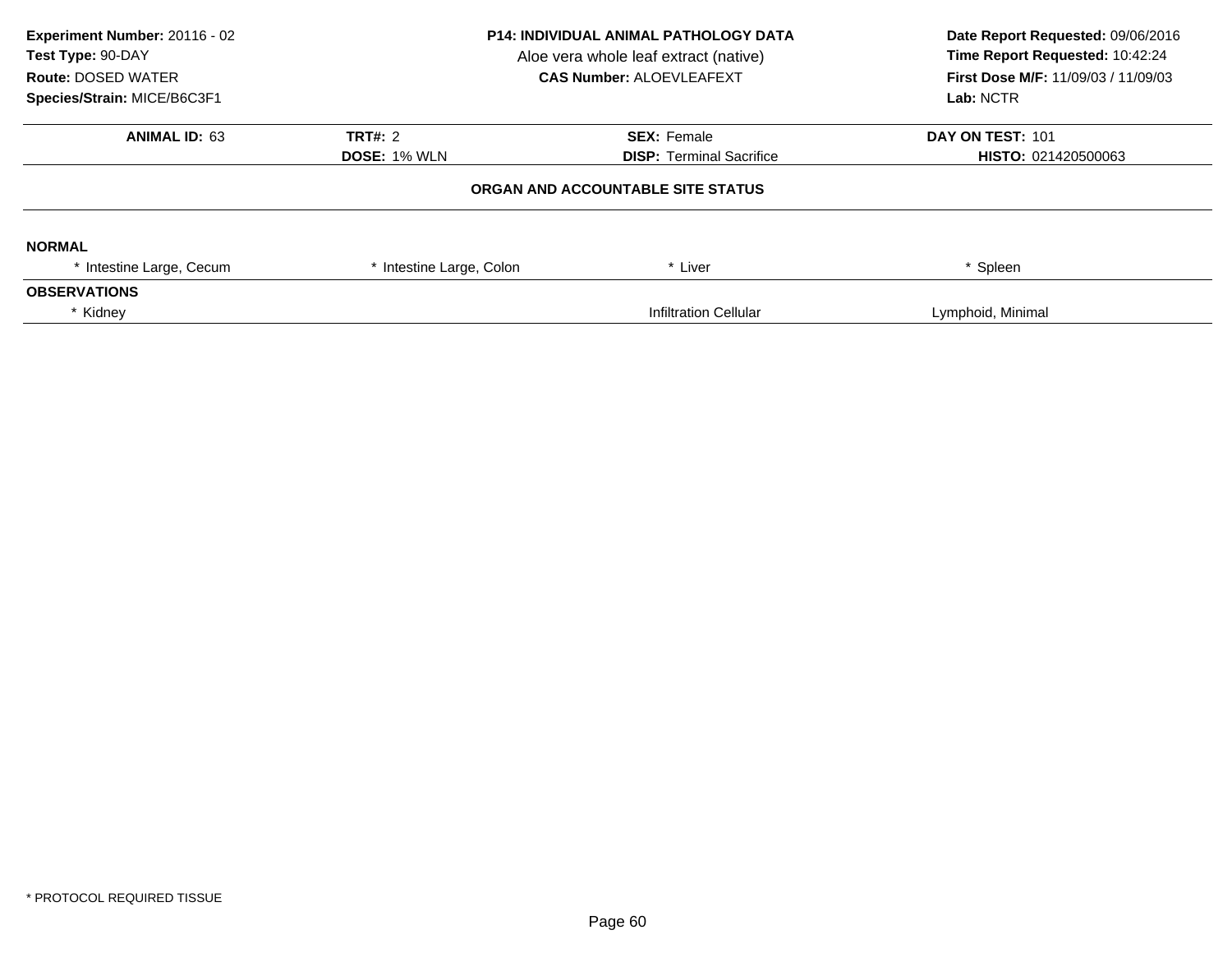| Experiment Number: 20116 - 02<br>Test Type: 90-DAY<br><b>Route: DOSED WATER</b><br>Species/Strain: MICE/B6C3F1 | <b>P14: INDIVIDUAL ANIMAL PATHOLOGY DATA</b><br>Aloe vera whole leaf extract (native)<br><b>CAS Number: ALOEVLEAFEXT</b> |                                                       | Date Report Requested: 09/06/2016<br>Time Report Requested: 10:42:24<br>First Dose M/F: 11/09/03 / 11/09/03<br>Lab: NCTR |
|----------------------------------------------------------------------------------------------------------------|--------------------------------------------------------------------------------------------------------------------------|-------------------------------------------------------|--------------------------------------------------------------------------------------------------------------------------|
| <b>ANIMAL ID: 64</b>                                                                                           | <b>TRT#: 2</b><br><b>DOSE: 1% WLN</b>                                                                                    | <b>SEX: Female</b><br><b>DISP: Terminal Sacrifice</b> | DAY ON TEST: 101<br>HISTO: 021420500064                                                                                  |
|                                                                                                                |                                                                                                                          | ORGAN AND ACCOUNTABLE SITE STATUS                     |                                                                                                                          |
| <b>NORMAL</b><br>* Intestine Large, Cecum<br>* Spleen                                                          | * Intestine Large, Colon                                                                                                 | * Kidney                                              | * Liver                                                                                                                  |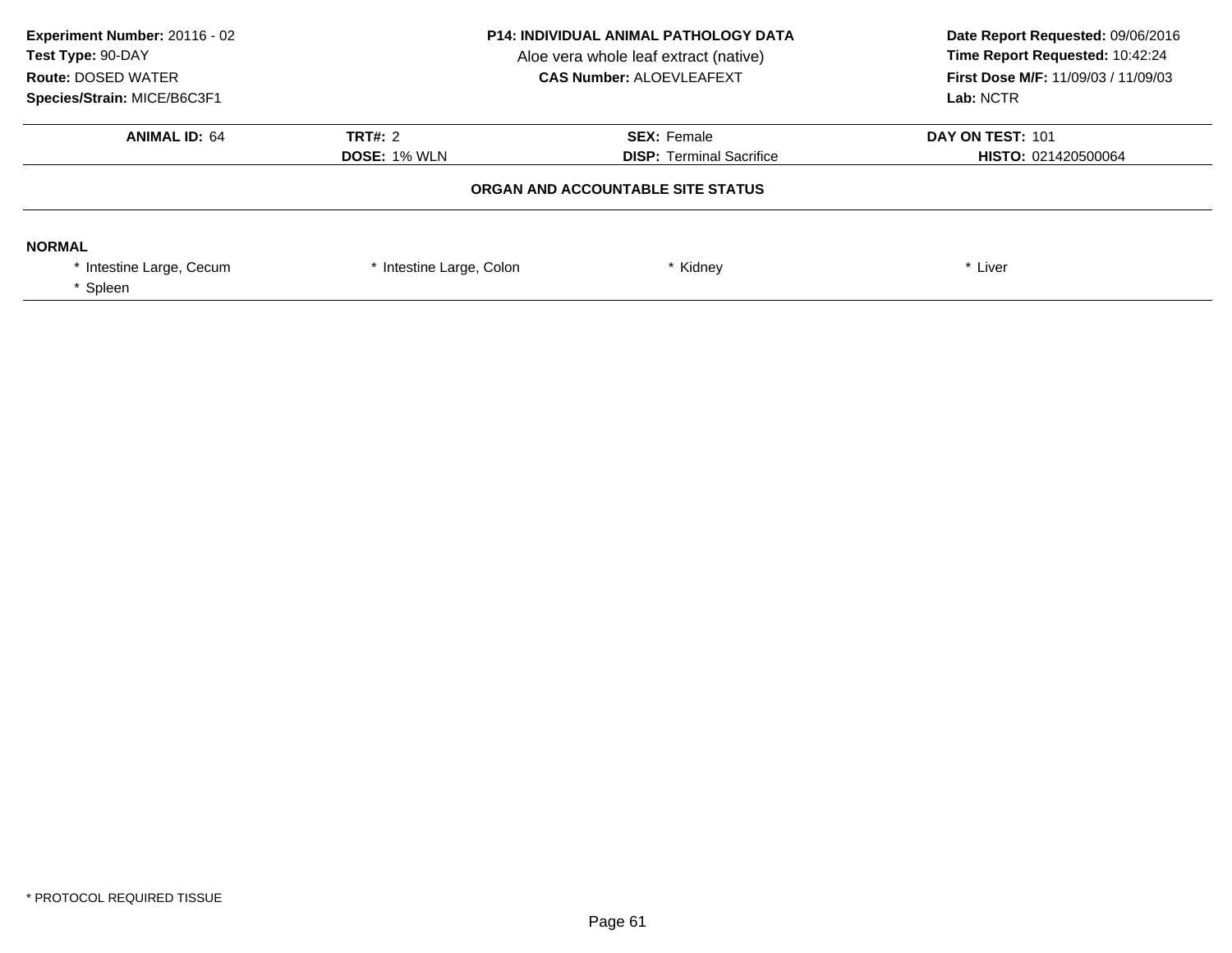**Species/Strain:** MICE/B6C3F1

#### **P14: INDIVIDUAL ANIMAL PATHOLOGY DATA**

Aloe vera whole leaf extract (native)<br>**CAS Number:** ALOEVLEAFEXT

| <b>ANIMAL ID: 101</b>     | <b>TRT#: 4</b>             | <b>SEX: Female</b>                | DAY ON TEST: 100            |
|---------------------------|----------------------------|-----------------------------------|-----------------------------|
|                           | <b>DOSE: 3% WLN</b>        | <b>DISP: Terminal Sacrifice</b>   | HISTO: 021420500101         |
|                           |                            | ORGAN AND ACCOUNTABLE SITE STATUS |                             |
| <b>NORMAL</b>             |                            |                                   |                             |
| * Adrenal Cortex          | * Adrenal Medulla          | * Blood Vessel                    | * Bone Marrow               |
| * Bone, Femur             | Brain, Brain Stem          | * Brain, Cerebellum               | * Brain, Cerebrum           |
| * Clitoral Gland          | * Esophagus                | * Eye                             | * Gallbladder               |
| * Harderian Gland         | * Heart                    | * Intestine Large, Cecum          | * Intestine Small, Duodenum |
| * Intestine Small, Ileum  | * Intestine Small, Jejunum | * Islets, Pancreatic              | * Kidney                    |
| * Liver                   | * Lung                     | * Lymph Node, Mandibular          | * Lymph Node, Mesenteric    |
| * Mammary Gland           | * Nose                     | * Ovary                           | * Pancreas                  |
| * Parathyroid Gland       | * Pituitary Gland          | * Salivary Glands                 | * Skin                      |
| * Spleen                  | * Stomach, Forestomach     | Stomach, Glandular                | * Thymus                    |
| * Thyroid Gland           | * Trachea                  | * Urinary Bladder                 | * Uterus                    |
| <b>OBSERVATIONS</b>       |                            |                                   |                             |
| * Intestine Large, Colon  | Goblet Cell                | Hyperplasia                       | Minimal                     |
| * Intestine Large, Rectum | Goblet Cell                | Hyperplasia                       | Minimal                     |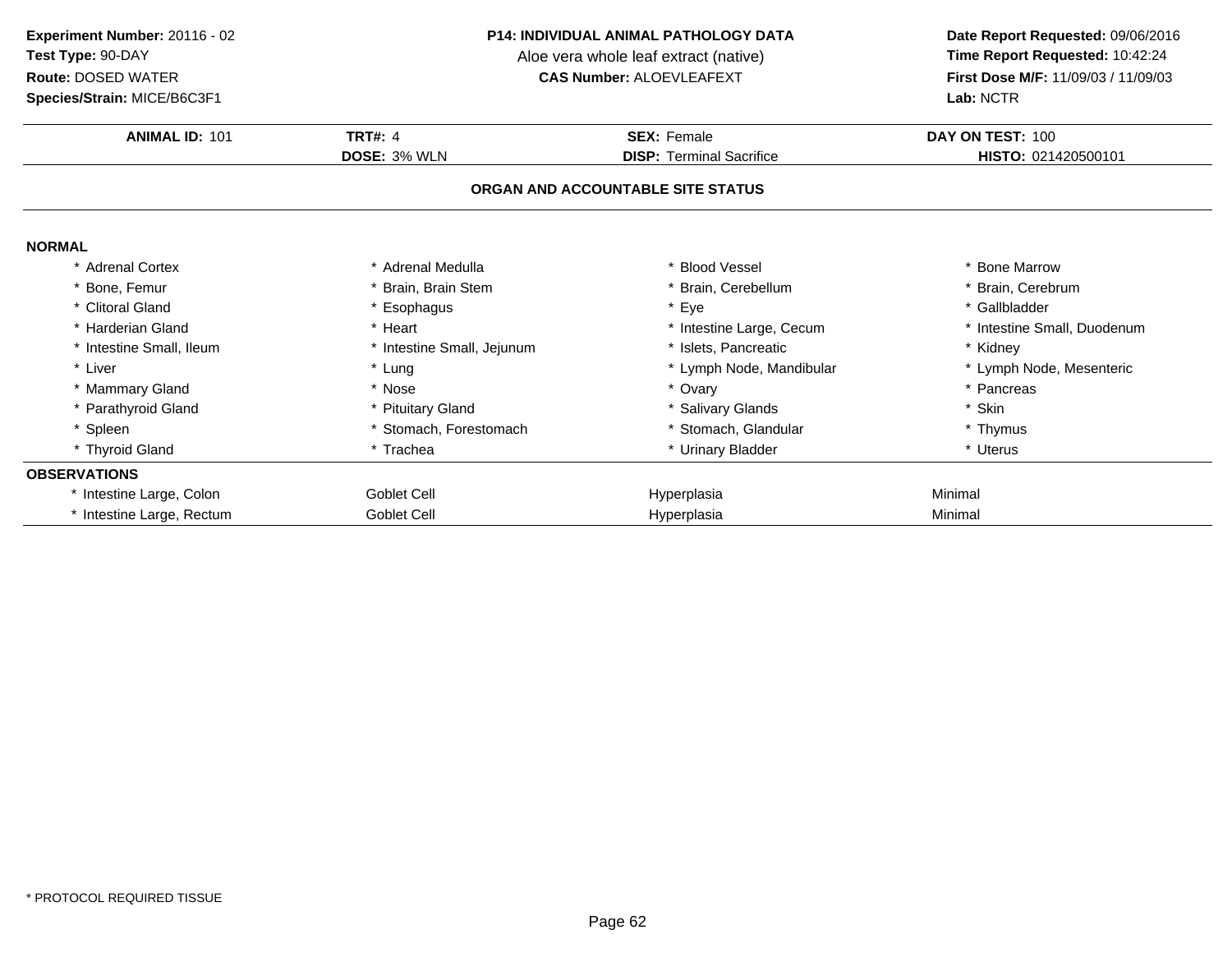**ANIMAL ID:**: 102 **Experiment Number:** 20116 - 02**Test Type:** 90-DAY**Route:** DOSED WATER**Species/Strain:** MICE/B6C3F1**Lab:** NCTR

### **P14: INDIVIDUAL ANIMAL PATHOLOGY DATA**

Aloe vera whole leaf extract (native)<br>**CAS Number:** ALOEVLEAFEXT

| <b>ANIMAL ID: 102</b>                           | <b>TRT#: 4</b>           | <b>SEX: Female</b>              | DAY ON TEST: 100         |  |  |
|-------------------------------------------------|--------------------------|---------------------------------|--------------------------|--|--|
|                                                 | DOSE: 3% WLN             | <b>DISP: Terminal Sacrifice</b> | HISTO: 021420500102      |  |  |
| ORGAN AND ACCOUNTABLE SITE STATUS               |                          |                                 |                          |  |  |
| <b>NORMAL</b>                                   |                          |                                 |                          |  |  |
| * Adrenal Cortex                                | * Blood Vessel           | * Bone Marrow                   | * Bone, Femur            |  |  |
| * Brain, Brain Stem                             | Brain, Cerebellum        | * Brain, Cerebrum               | * Clitoral Gland         |  |  |
| * Esophagus                                     | * Eye                    | * Gallbladder                   | * Harderian Gland        |  |  |
| * Heart                                         | * Intestine Large, Cecum | * Intestine Small, Duodenum     | * Intestine Small, Ileum |  |  |
| * Intestine Small, Jejunum                      | * Islets, Pancreatic     | * Kidney                        | * Liver                  |  |  |
| * Lung                                          | * Lymph Node, Mandibular | * Lymph Node, Mesenteric        | * Mammary Gland          |  |  |
| * Nose                                          | * Ovary                  | * Pancreas                      | * Parathyroid Gland      |  |  |
| * Salivary Glands                               | * Skin                   | * Spleen                        | * Stomach, Forestomach   |  |  |
| * Stomach, Glandular                            | * Thymus                 | * Thyroid Gland                 | * Trachea                |  |  |
| * Urinary Bladder                               | * Uterus                 |                                 |                          |  |  |
| <b>MISSING</b>                                  |                          |                                 |                          |  |  |
| Adrenal Medulla                                 | * Pituitary Gland        |                                 |                          |  |  |
| <b>OBSERVATIONS</b>                             |                          |                                 |                          |  |  |
| * Adren Medulla                                 |                          |                                 |                          |  |  |
| Note: Per pathologist no recut; tissue cut away |                          |                                 |                          |  |  |
| * Intestine Large, Colon                        | <b>Goblet Cell</b>       | Hyperplasia                     | Minimal                  |  |  |
| * Intestine Large, Rectum                       | <b>Goblet Cell</b>       | Hyperplasia                     | Minimal                  |  |  |
| * Pituitary GI                                  |                          |                                 |                          |  |  |
| Note: Not found at trim                         |                          |                                 |                          |  |  |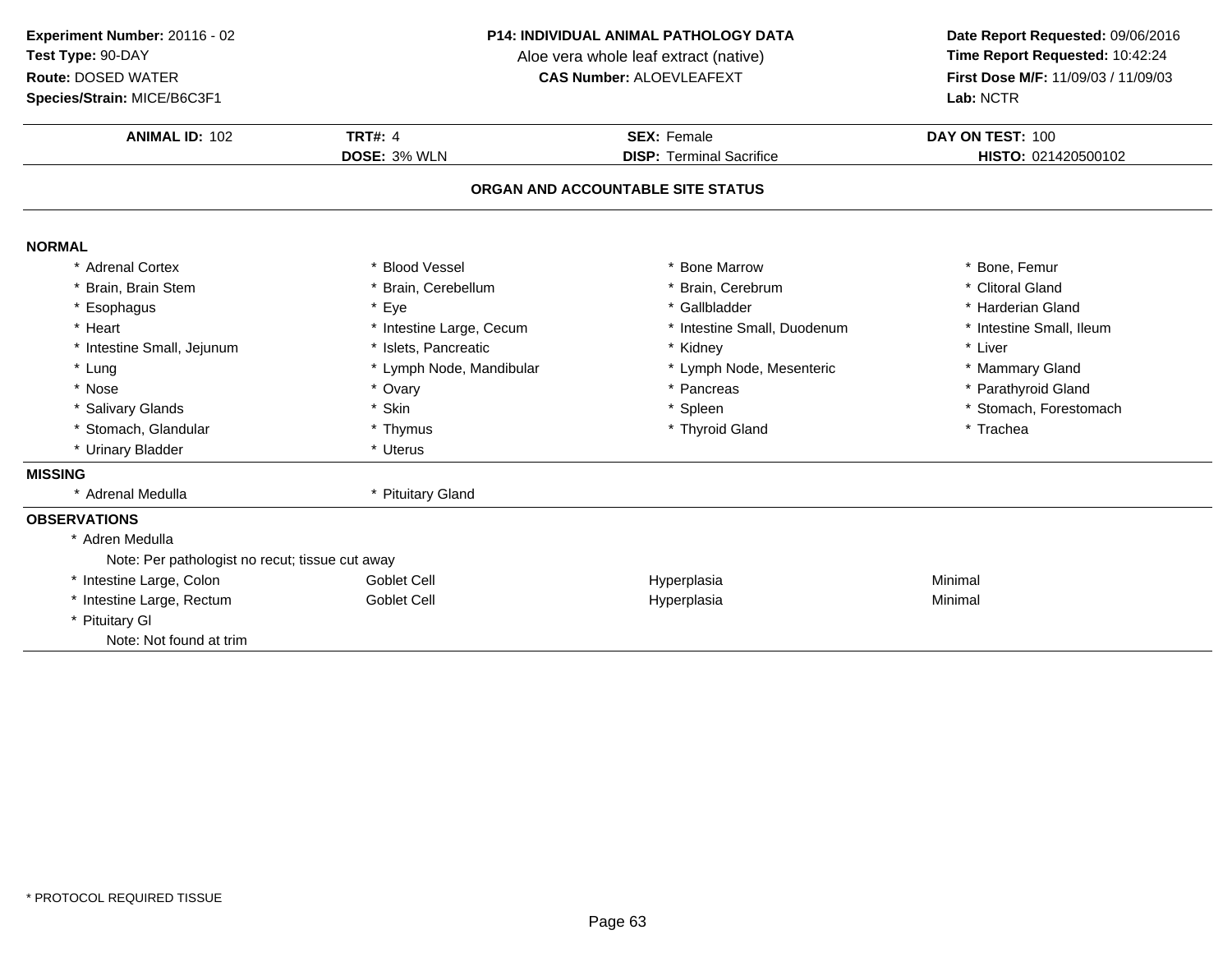**Species/Strain:** MICE/B6C3F1

#### **P14: INDIVIDUAL ANIMAL PATHOLOGY DATA**

Aloe vera whole leaf extract (native)<br>**CAS Number:** ALOEVLEAFEXT

| <b>ANIMAL ID: 103</b>             | <b>TRT#: 4</b>              | <b>SEX: Female</b>              | DAY ON TEST: 100           |  |  |
|-----------------------------------|-----------------------------|---------------------------------|----------------------------|--|--|
|                                   | <b>DOSE: 3% WLN</b>         | <b>DISP:</b> Terminal Sacrifice | HISTO: 021420500103        |  |  |
| ORGAN AND ACCOUNTABLE SITE STATUS |                             |                                 |                            |  |  |
| <b>NORMAL</b>                     |                             |                                 |                            |  |  |
| * Adrenal Cortex                  | * Adrenal Medulla           | * Blood Vessel                  | * Bone Marrow              |  |  |
| * Bone, Femur                     | * Brain, Brain Stem         | * Brain, Cerebellum             | * Brain, Cerebrum          |  |  |
| * Clitoral Gland                  | * Esophagus                 | * Eye                           | * Gallbladder              |  |  |
| * Harderian Gland                 | * Heart                     | * Intestine Large, Cecum        | * Intestine Large, Colon   |  |  |
| * Intestine Large, Rectum         | * Intestine Small, Duodenum | * Intestine Small, Ileum        | * Intestine Small, Jejunum |  |  |
| * Islets, Pancreatic              | * Kidney                    | * Liver                         | * Lung                     |  |  |
| * Lymph Node, Mandibular          | * Lymph Node, Mesenteric    | * Mammary Gland                 | * Nose                     |  |  |
| * Ovary                           | * Pancreas                  | * Parathyroid Gland             | * Pituitary Gland          |  |  |
| * Salivary Glands                 | * Skin                      | * Spleen                        | * Stomach, Forestomach     |  |  |
| * Stomach, Glandular              | * Thymus                    | * Thyroid Gland                 | * Trachea                  |  |  |
| * Urinary Bladder                 | * Uterus                    |                                 |                            |  |  |
| <b>OBSERVATIONS</b>               |                             |                                 |                            |  |  |
| * Mammary GI                      |                             |                                 |                            |  |  |
| Note: Located on slide 6          |                             |                                 |                            |  |  |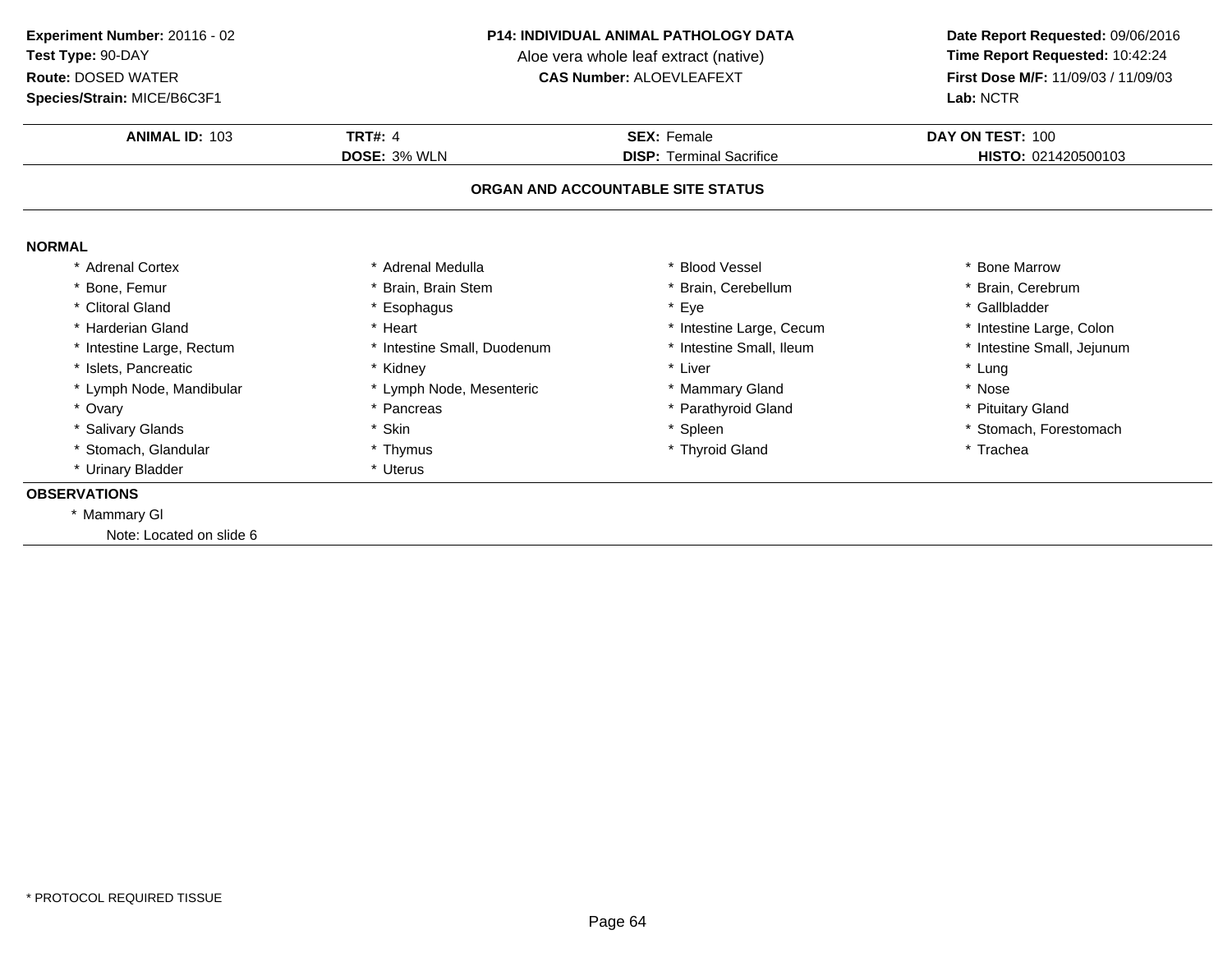**Species/Strain:** MICE/B6C3F1

#### **P14: INDIVIDUAL ANIMAL PATHOLOGY DATA**

Aloe vera whole leaf extract (native)<br>**CAS Number:** ALOEVLEAFEXT

| <b>ANIMAL ID: 104</b>             | <b>TRT#: 4</b>             | <b>SEX: Female</b>              | DAY ON TEST: 100            |  |  |  |
|-----------------------------------|----------------------------|---------------------------------|-----------------------------|--|--|--|
|                                   | DOSE: 3% WLN               | <b>DISP: Terminal Sacrifice</b> | HISTO: 021420500104         |  |  |  |
| ORGAN AND ACCOUNTABLE SITE STATUS |                            |                                 |                             |  |  |  |
| <b>NORMAL</b>                     |                            |                                 |                             |  |  |  |
| * Adrenal Cortex                  | * Adrenal Medulla          | <b>Blood Vessel</b>             | * Bone Marrow               |  |  |  |
| * Bone, Femur                     | * Brain, Brain Stem        | Brain, Cerebellum               | * Brain, Cerebrum           |  |  |  |
| * Clitoral Gland                  | * Esophagus                | * Eye                           | * Gallbladder               |  |  |  |
| * Harderian Gland                 | * Heart                    | * Intestine Large, Cecum        | * Intestine Small, Duodenum |  |  |  |
| * Intestine Small, Ileum          | * Intestine Small, Jejunum | * Islets, Pancreatic            | * Kidney                    |  |  |  |
| * Liver                           | * Lung                     | * Lymph Node, Mandibular        | * Lymph Node, Mesenteric    |  |  |  |
| * Mammary Gland                   | * Nose                     | * Ovary                         | * Pancreas                  |  |  |  |
| * Pituitary Gland                 | * Salivary Glands          | * Skin                          | * Spleen                    |  |  |  |
| * Stomach, Forestomach            | * Stomach, Glandular       | * Thymus                        | * Trachea                   |  |  |  |
| * Urinary Bladder                 | * Uterus                   |                                 |                             |  |  |  |
| <b>MISSING</b>                    |                            |                                 |                             |  |  |  |
| * Parathyroid Gland               | * Thyroid Gland            |                                 |                             |  |  |  |
| <b>OBSERVATIONS</b>               |                            |                                 |                             |  |  |  |
| * Intestine Large, Colon          | <b>Goblet Cell</b>         | Hyperplasia                     | Mild                        |  |  |  |
| * Intestine Large, Rectum         | <b>Goblet Cell</b>         | Hyperplasia                     | Minimal                     |  |  |  |
| * Parathyroid GI                  |                            |                                 |                             |  |  |  |
| Note: Recut/Wet tissue attempted  |                            |                                 |                             |  |  |  |
| * Thyroid GI                      |                            |                                 |                             |  |  |  |
| Note: Recut/Wet tissue attempted  |                            |                                 |                             |  |  |  |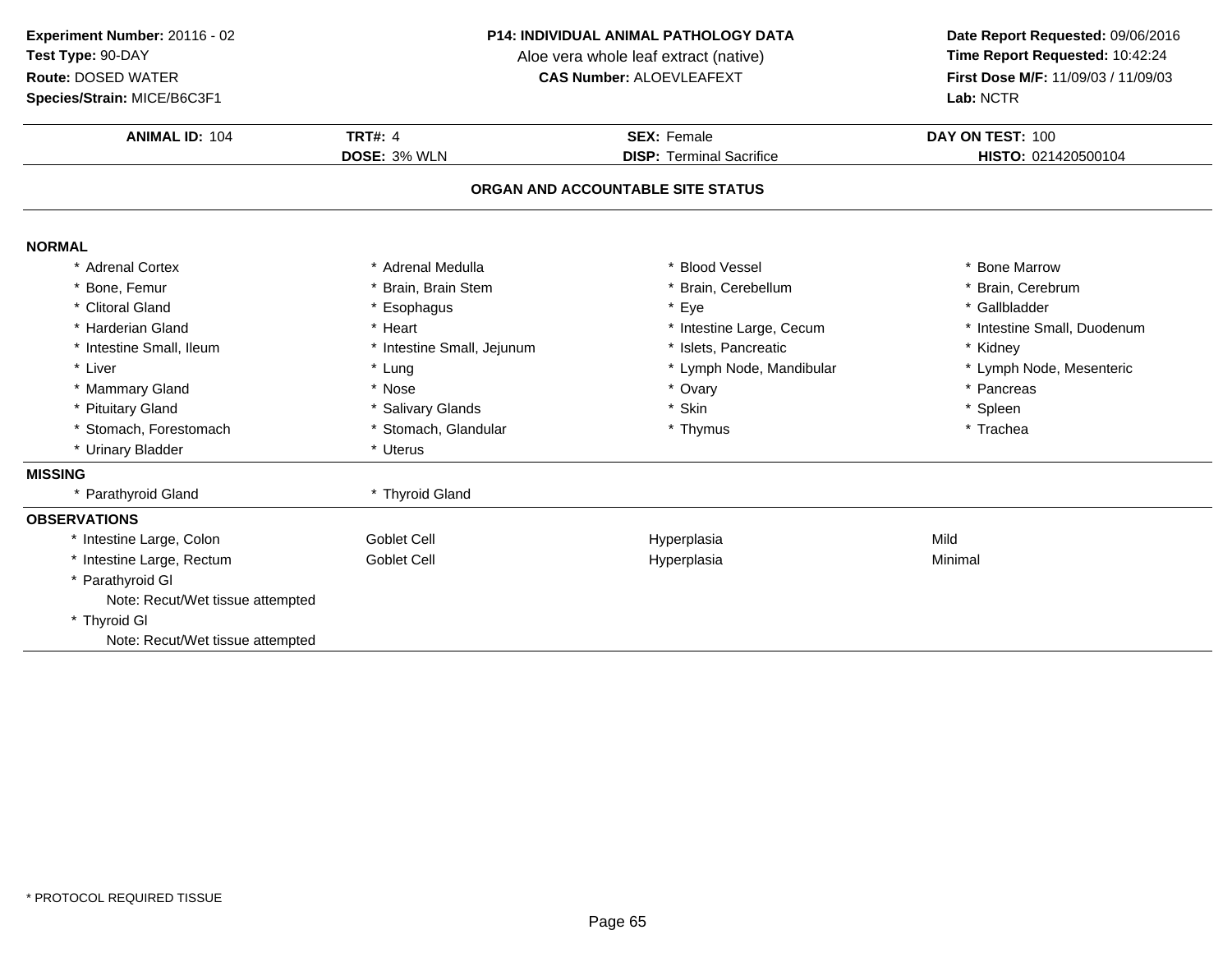**ANIMAL ID:** <sup>111</sup> **TRT#:** <sup>4</sup> **SEX:** Female **DAY ON TEST:** <sup>101</sup> **DOSE:** 3% WLN **DISP:** Terminal Sacrifice **HISTO:** <sup>021420500111</sup> **ORGAN AND ACCOUNTABLE SITE STATUSNORMAL** \* Adrenal Cortex \* Adrenal Medullaa the second vessel that the second vessel is the second version of the second version of the second version of  $\ast$  Bone Marrow \* Brain, Cerebrum \* Bone, Femur \* Brain, Brain Stem \* Brain, Cerebellum \* Brain, Cerebrum \* Brain, Cerebrum \* Brain, Cerebrum \* Brain, Cerebrum \* Gallbladder \* Clitoral Gland \* Esophagus \* Eye \* Gallbladder \* Harderian Gland\* Heart \* Heart \* Intestine Large, Cecum<br>
\* Intestine Small, Ileum \* \* Intestine Small, Jejunun \* Intestine Large, Rectum<br>\* Islets, Pancreatic \* Intestine Small, Duodenum\* Intestine Small, Ileum \* 117 \* Intestine Small, Jejunum<br>\* Liver \* Lung \* Kidney \* Liver \* Lung\* Lung  $\quad$  \* Lymph Node, Mandibular \* Nose \* Lymph Node, Mesenteric \* Mammary Gland \* Nose \* Ovary \* Pancreas \* Parathyroid Gland\* Pituitary Gland<br>
\* Stomach, Forestomach<br>
\* Stomach, Glandular \* Skin\* Spleen \* Stomach, Forestomach \* Stomach, Forestomach \* Theories \* Stomach \* Trachea \* Thymus \* Thyroid Gland\* Urinary Bladder \* Uterus**OBSERVATIONS** \* Intestine Large, Colon Goblet Cell Hyperplasia Minimal **Experiment Number:** 20116 - 02 **P14: INDIVIDUAL ANIMAL PATHOLOGY DATA Date Report Requested:** 09/06/2016 **Test Type:** 90-DAYAloe vera whole leaf extract (native)<br>**CAS Number:** ALOEVLEAFEXT **Route:** DOSED WATER**First Dose M/F:** 11/09/03 / 11/09/03<br>**Lab:** NCTR **Species/Strain:** MICE/B6C3F1**Lab:** NCTR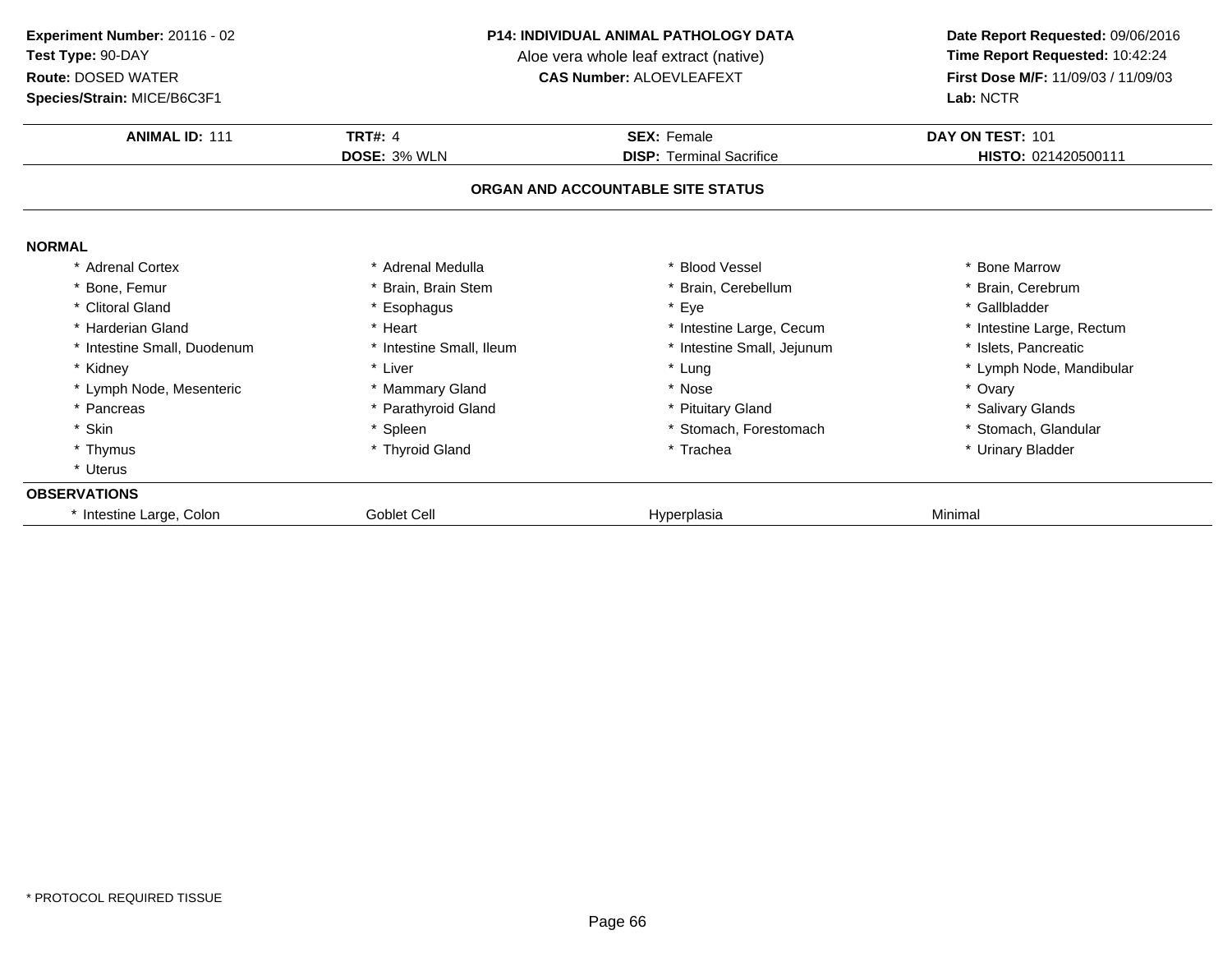**ANIMAL ID:** <sup>112</sup> **TRT#:** <sup>4</sup> **SEX:** Female **DAY ON TEST:** <sup>101</sup> **DOSE:** 3% WLN **DISP:** Terminal Sacrifice **HISTO:** <sup>021420500112</sup> **ORGAN AND ACCOUNTABLE SITE STATUSNORMAL** \* Adrenal Cortex \* Adrenal Medullaa the second vessel that the second vessel is the second version of the second version of the second version of  $\ast$  Bone Marrow \* Brain, Cerebrum \* Bone, Femur \* Brain, Brain Stem \* Brain, Cerebellum \* Brain, Cerebrum \* Brain, Cerebrum \* Brain, Cerebrum \* Brain, Cerebrum \* Gallbladder \* Clitoral Gland \* Esophagus \* Eye \* Gallbladder \* Harderian Gland\* Heart \* Heart \* Intestine Large, Cecum<br>\* Intestine Small, Duodenum \* \* Intestine Small, Ileum \* Intestine Large, Colon<br>\* Intestine Small, Jejunum \* Intestine Large, Rectum\* Intestine Small, Duodenum \* 1992 \* 11testine Small, Ileum \* 11testine Small, Ileum \* 11testine v \* 11testine<br>\* Kidney \* 11testine v \* 11testine \* 12ter \* 12ter \* 12ter \* 12ter \* 12ter \* 12ter \* 12ter \* 12ter \* 12ter \* 1 \* Islets, Pancreaticc \* Kidney \* Kidney \* Liver \* Liver \* Liver \* Lung \* Ovary \* Lymph Node, Mandibular \* \* Mammary Gland \* Nose \* Ovary \* Pancreas \* Parathyroid Gland\* Pituitary Gland<br>
\* Stomach. Forestomach<br>
\* Stomach. Glandular \* Skin\* Spleen \* Stomach, Forestomach \* Stomach, Forestomach \* That is a street of the street of the street of the street of the street of the street of the street of the street of the street of the street of the street of the s \* Thymus \* Thyroid Gland\* Urinary Bladder \* Uterus**OBSERVATIONS** \* Lymph Node, Mesentericc and the contract of the contract of the contract of the Hyperplasia Lymphoid, Minimal [ Hyperplasia TGLs = 1-9 ]**Experiment Number:** 20116 - 02 **P14: INDIVIDUAL ANIMAL PATHOLOGY DATA Date Report Requested:** 09/06/2016 **Test Type:** 90-DAYAloe vera whole leaf extract (native)<br>**CAS Number:** ALOEVLEAFEXT **Route:** DOSED WATER**First Dose M/F:** 11/09/03 / 11/09/03<br>**Lab:** NCTR **Species/Strain:** MICE/B6C3F1**Lab:** NCTR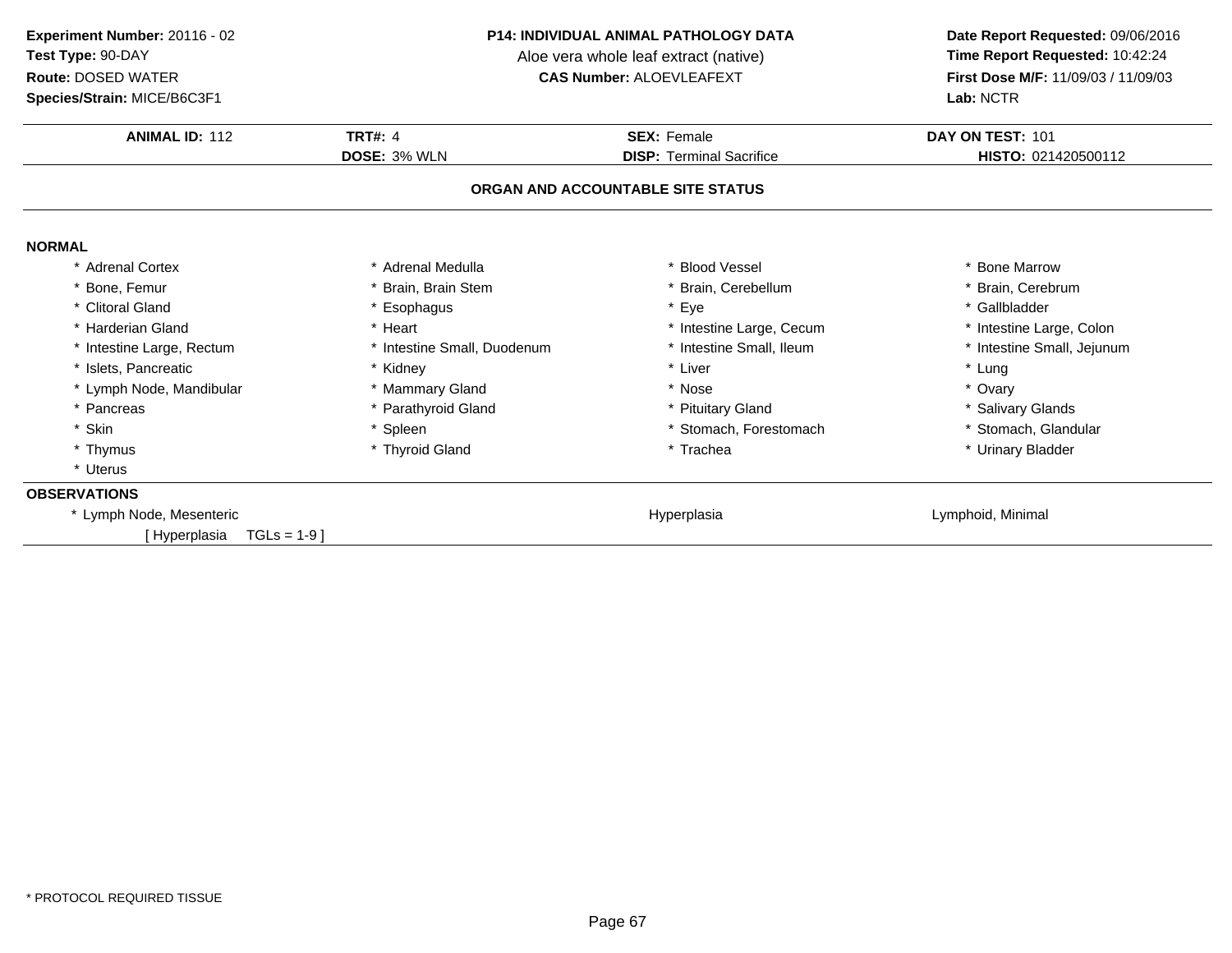**ANIMAL ID:** <sup>113</sup> **TRT#:** <sup>4</sup> **SEX:** Female **DAY ON TEST:** <sup>101</sup> **DOSE:** 3% WLN **DISP:** Terminal Sacrifice **HISTO:** <sup>021420500113</sup> **ORGAN AND ACCOUNTABLE SITE STATUSNORMAL** \* Adrenal Cortex \* Adrenal Medullaa the second vessel that the second vessel is the second version of the second version of the second version of  $\ast$  Bone Marrow \* Brain, Cerebrum \* Bone, Femur \* Brain, Brain Stem \* Brain, Cerebellum \* Brain, Cerebrum \* Brain, Cerebrum \* Brain, Cerebrum \* Brain, Cerebrum \* Gallbladder \* Clitoral Gland \* Esophagus \* Eye \* Gallbladder \* Harderian Gland\* Heart \* Heart \* Intestine Large, Cecum<br>
\* Intestine Small, Jejunum \* \* Islets, Pancreatic \* Intestine Small, Duodenum<br>\* Kidney \* Intestine Small, Ileum\* Intestine Small, Jejunum \* 1slets, Pancreatic \* 1990 \* Kidney \* Kidney<br>
\* Lung \* Kung \* Lymph Node, Mandibular \* Kung \* Lymph Node, Mesenteric \* Liver Liver \* Lung \* Lymph Node, Mandibular \* Lymph Node, Mesenteric \* Mammary Gland \* Nose \* Ovary \* Pancreas \* Parathyroid Gland\* Pituitary Gland \* \* Salivary Glands \* Salivary Glands \* \* Skin \* Skin \* Stromach, Forestomach \* \* Stomach, Glandular \* \* Thyroid Gland \* Spleenn tha that is to the stomach, Forestomach that the stomach, Stomach, Glandular that the story of the Stomach, Stomach, Glandular that the story of the Stomach, Stomach, Glandular that the story of the Stomach, Stomach, Gla \* Trachea \* Urinary Bladder \* Uterus **Experiment Number:** 20116 - 02 **P14: INDIVIDUAL ANIMAL PATHOLOGY DATA Date Report Requested:** 09/06/2016 **Test Type:** 90-DAYAloe vera whole leaf extract (native)<br>**CAS Number:** ALOEVLEAFEXT **Route:** DOSED WATER**First Dose M/F:** 11/09/03 / 11/09/03<br>**Lab:** NCTR **Species/Strain:** MICE/B6C3F1**Lab:** NCTR

#### **MISSING**

### \* Thymus**OBSERVATIONS** \* Intestine Large, Colon Goblet Cell Hyperplasia Minimal \* Intestine Large, Rectum Goblet Cell Hyperplasia Minimal \* ThymusNote: Recut/Wet tissue attempted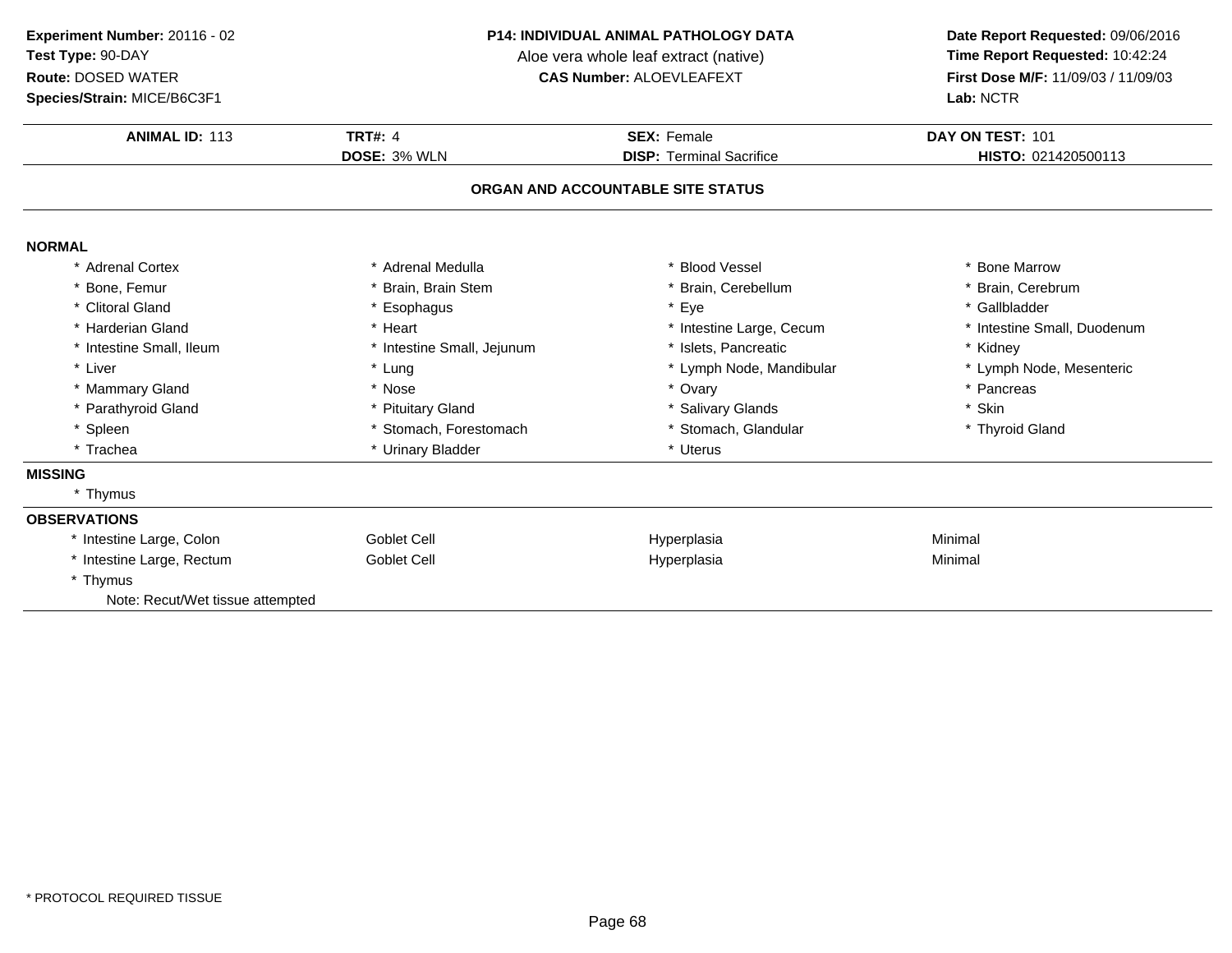**Species/Strain:** MICE/B6C3F1

#### **P14: INDIVIDUAL ANIMAL PATHOLOGY DATA**

Aloe vera whole leaf extract (native)<br>**CAS Number:** ALOEVLEAFEXT

| DOSE: 3% WLN | <b>DISP: Terminal Sacrifice</b>                                                                                                              | HISTO: 021420500114               |  |  |  |  |  |
|--------------|----------------------------------------------------------------------------------------------------------------------------------------------|-----------------------------------|--|--|--|--|--|
|              |                                                                                                                                              |                                   |  |  |  |  |  |
|              |                                                                                                                                              | ORGAN AND ACCOUNTABLE SITE STATUS |  |  |  |  |  |
|              |                                                                                                                                              |                                   |  |  |  |  |  |
|              | * Blood Vessel                                                                                                                               | * Bone Marrow                     |  |  |  |  |  |
|              | * Brain, Cerebellum                                                                                                                          | * Brain, Cerebrum                 |  |  |  |  |  |
|              | * Eye                                                                                                                                        | * Gallbladder                     |  |  |  |  |  |
|              | * Intestine Large, Cecum                                                                                                                     | * Intestine Large, Colon          |  |  |  |  |  |
|              | * Intestine Small, Ileum                                                                                                                     | * Intestine Small, Jejunum        |  |  |  |  |  |
|              | * Liver                                                                                                                                      | * Lung                            |  |  |  |  |  |
|              | * Mammary Gland                                                                                                                              | * Nose                            |  |  |  |  |  |
|              | * Parathyroid Gland                                                                                                                          | * Pituitary Gland                 |  |  |  |  |  |
|              | * Spleen                                                                                                                                     | * Stomach, Forestomach            |  |  |  |  |  |
|              | * Thyroid Gland                                                                                                                              | * Trachea                         |  |  |  |  |  |
|              |                                                                                                                                              |                                   |  |  |  |  |  |
|              | * Adrenal Medulla<br>* Brain, Brain Stem<br>* Esophagus<br>* Intestine Small, Duodenum<br>* Lymph Node, Mesenteric<br>* Pancreas<br>* Thymus |                                   |  |  |  |  |  |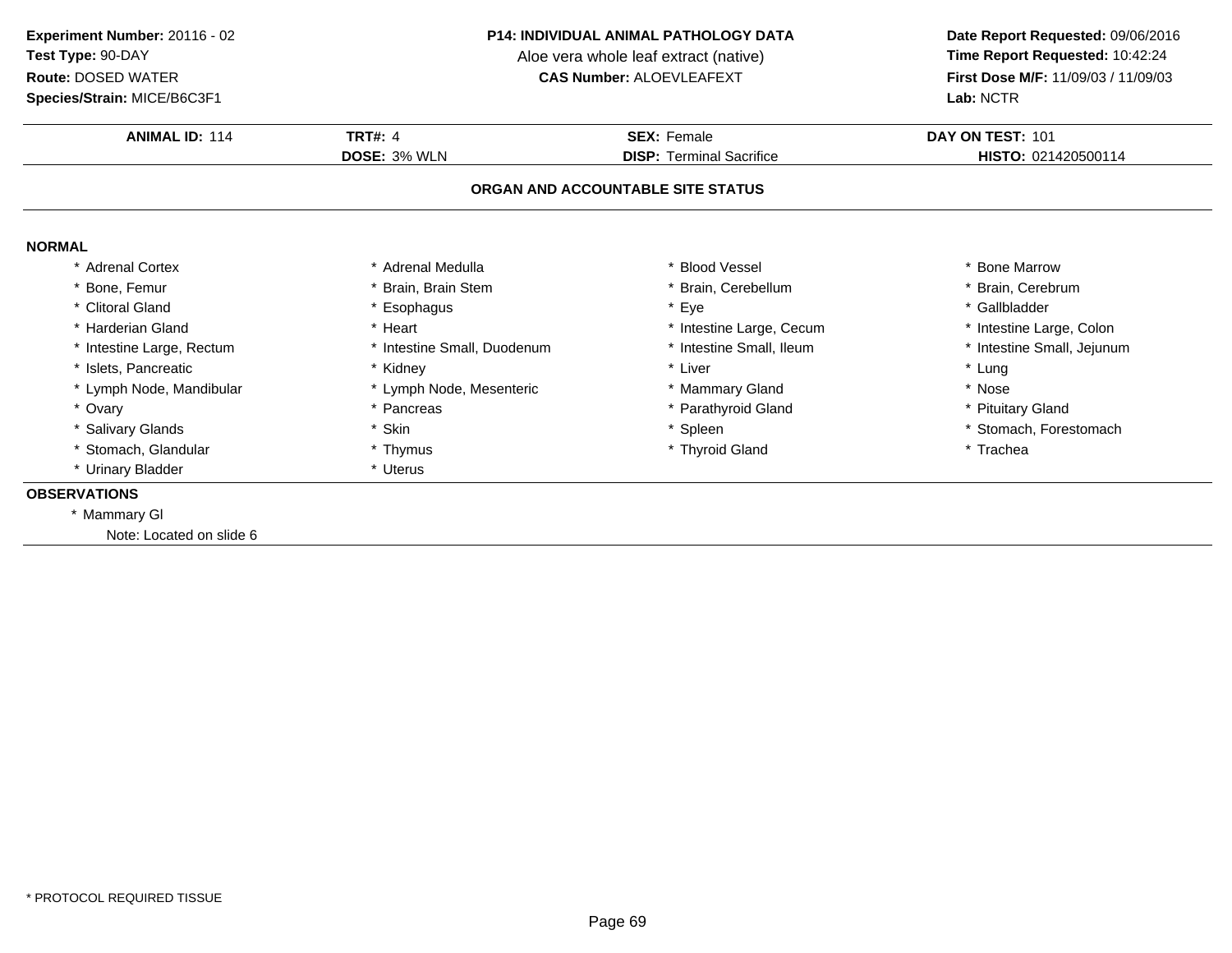### **Species/Strain:** MICE/B6C3F1

#### **P14: INDIVIDUAL ANIMAL PATHOLOGY DATA**

Aloe vera whole leaf extract (native)<br>**CAS Number:** ALOEVLEAFEXT

| <b>ANIMAL ID: 121</b>             | <b>TRT#: 4</b>           | <b>SEX: Female</b>               | DAY ON TEST: 101         |  |  |  |
|-----------------------------------|--------------------------|----------------------------------|--------------------------|--|--|--|
|                                   | <b>DOSE: 3% WLN</b>      | <b>DISP: Terminal Sacrifice</b>  | HISTO: 021420500121      |  |  |  |
| ORGAN AND ACCOUNTABLE SITE STATUS |                          |                                  |                          |  |  |  |
| <b>NORMAL</b>                     |                          |                                  |                          |  |  |  |
| * Adrenal Cortex                  | * Adrenal Medulla        | * Blood Vessel                   | * Bone Marrow            |  |  |  |
| * Bone, Femur                     | * Brain, Brain Stem      | * Brain, Cerebellum              | * Brain, Cerebrum        |  |  |  |
| * Clitoral Gland                  | * Esophagus              | * Eye                            | * Gallbladder            |  |  |  |
| * Harderian Gland                 | * Heart                  | * Intestine Small, Duodenum      | * Intestine Small, Ileum |  |  |  |
| * Intestine Small, Jejunum        | * Islets, Pancreatic     | * Kidney                         | * Liver                  |  |  |  |
| * Lung                            | * Lymph Node, Mandibular | * Lymph Node, Mesenteric         | * Mammary Gland          |  |  |  |
| * Nose                            | * Ovary                  | * Pancreas                       | * Parathyroid Gland      |  |  |  |
| * Pituitary Gland                 | * Salivary Glands        | * Skin                           | * Stomach, Forestomach   |  |  |  |
| * Stomach, Glandular              | * Thymus                 | * Thyroid Gland                  | * Trachea                |  |  |  |
| * Urinary Bladder                 | * Uterus                 |                                  |                          |  |  |  |
| <b>OBSERVATIONS</b>               |                          |                                  |                          |  |  |  |
| * Intestine Large, Cecum          | Goblet Cell              | Hyperplasia                      | Minimal                  |  |  |  |
| * Intestine Large, Colon          | Goblet Cell              | Hyperplasia                      | Minimal                  |  |  |  |
| * Intestine Large, Rectum         | Goblet Cell              | Hyperplasia                      | Minimal                  |  |  |  |
| * Mammary GI                      |                          |                                  |                          |  |  |  |
| Note: Located on slide 6          |                          |                                  |                          |  |  |  |
| * Spleen                          |                          | Hematopoietic Cell Proliferation | Mild                     |  |  |  |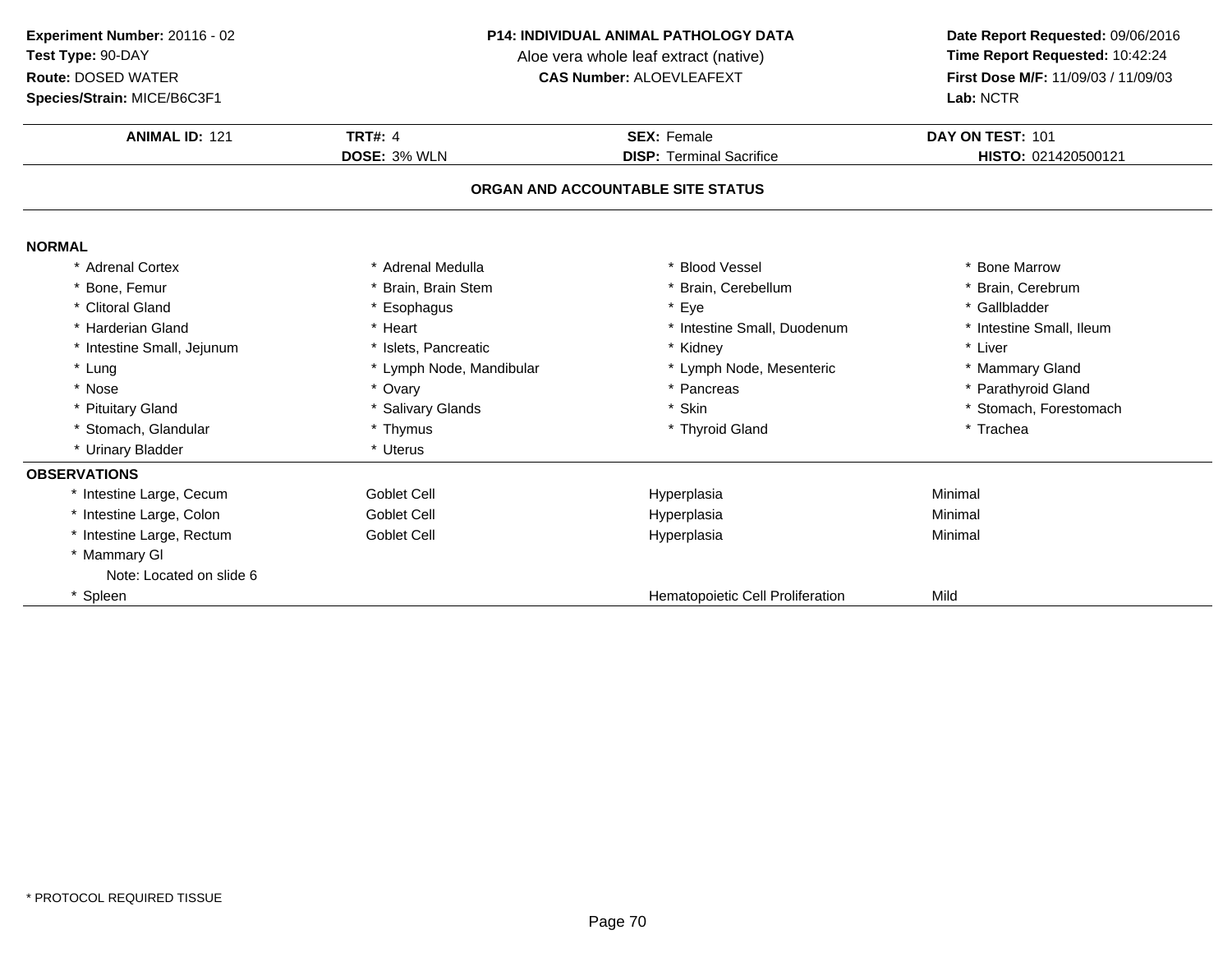**Species/Strain:** MICE/B6C3F1

#### **P14: INDIVIDUAL ANIMAL PATHOLOGY DATA**

Aloe vera whole leaf extract (native)<br>**CAS Number:** ALOEVLEAFEXT

| <b>ANIMAL ID: 122</b>             | <b>TRT#: 4</b>              | <b>SEX: Female</b>              | DAY ON TEST: 101           |  |  |
|-----------------------------------|-----------------------------|---------------------------------|----------------------------|--|--|
|                                   | DOSE: 3% WLN                | <b>DISP: Terminal Sacrifice</b> | HISTO: 021420500122        |  |  |
| ORGAN AND ACCOUNTABLE SITE STATUS |                             |                                 |                            |  |  |
| <b>NORMAL</b>                     |                             |                                 |                            |  |  |
| * Adrenal Cortex                  | * Adrenal Medulla           | * Blood Vessel                  | * Bone Marrow              |  |  |
| * Bone, Femur                     | * Brain, Brain Stem         | * Brain, Cerebellum             | * Brain, Cerebrum          |  |  |
| * Clitoral Gland                  | * Esophagus                 | * Eye                           | * Gallbladder              |  |  |
| * Harderian Gland                 | * Heart                     | * Intestine Large, Cecum        | * Intestine Large, Colon   |  |  |
| * Intestine Large, Rectum         | * Intestine Small, Duodenum | * Intestine Small, Ileum        | * Intestine Small, Jejunum |  |  |
| * Islets, Pancreatic              | * Kidney                    | * Liver                         | * Lung                     |  |  |
| * Lymph Node, Mandibular          | * Lymph Node, Mesenteric    | * Mammary Gland                 | * Nose                     |  |  |
| * Ovary                           | * Pancreas                  | * Parathyroid Gland             | * Pituitary Gland          |  |  |
| * Salivary Glands                 | * Skin                      | * Spleen                        | * Stomach, Forestomach     |  |  |
| * Stomach, Glandular              | * Thymus                    | * Thyroid Gland                 | * Trachea                  |  |  |
|                                   | * Uterus                    |                                 |                            |  |  |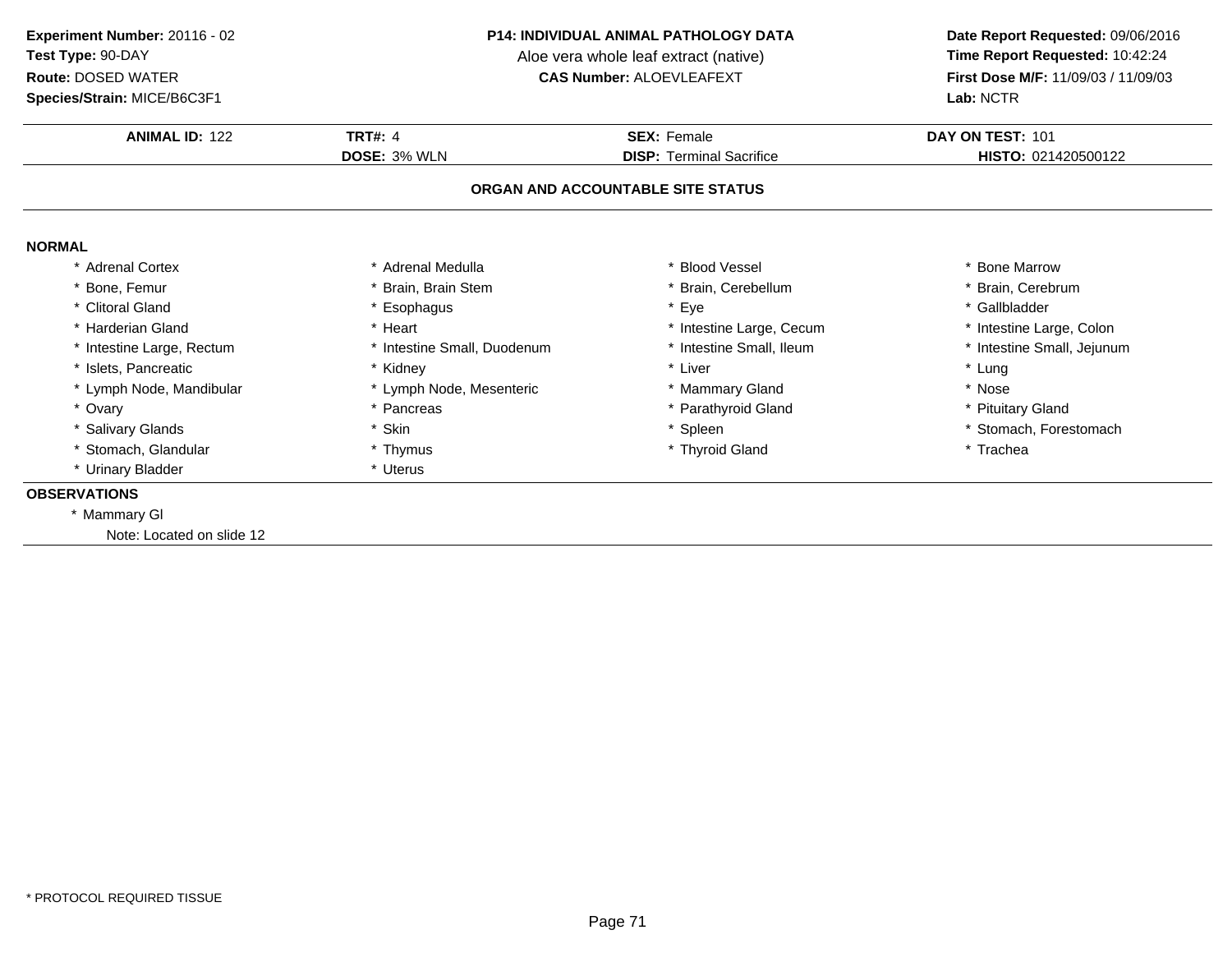**Species/Strain:** MICE/B6C3F1

#### **P14: INDIVIDUAL ANIMAL PATHOLOGY DATA**

Aloe vera whole leaf extract (native)<br>**CAS Number:** ALOEVLEAFEXT

| <b>ANIMAL ID: 123</b>             | <b>TRT#: 4</b>              | <b>SEX: Female</b>              | DAY ON TEST: 101           |  |  |
|-----------------------------------|-----------------------------|---------------------------------|----------------------------|--|--|
|                                   | DOSE: 3% WLN                | <b>DISP: Terminal Sacrifice</b> | HISTO: 021420500123        |  |  |
| ORGAN AND ACCOUNTABLE SITE STATUS |                             |                                 |                            |  |  |
| <b>NORMAL</b>                     |                             |                                 |                            |  |  |
| Adrenal Cortex                    | * Adrenal Medulla           | * Blood Vessel                  | * Bone Marrow              |  |  |
| * Bone, Femur                     | * Brain, Brain Stem         | * Brain, Cerebellum             | * Brain, Cerebrum          |  |  |
| * Clitoral Gland                  | * Esophagus                 | * Eye                           | * Gallbladder              |  |  |
| * Harderian Gland                 | * Heart                     | * Intestine Large, Cecum        | * Intestine Large, Colon   |  |  |
| * Intestine Large, Rectum         | * Intestine Small, Duodenum | * Intestine Small, Ileum        | * Intestine Small, Jejunum |  |  |
| * Islets, Pancreatic              | * Kidney                    | * Liver                         | * Lung                     |  |  |
| * Lymph Node, Mandibular          | * Mammary Gland             | * Nose                          | * Ovary                    |  |  |
| * Pancreas                        | * Parathyroid Gland         | * Pituitary Gland               | * Salivary Glands          |  |  |
| * Skin                            | * Spleen                    | * Stomach, Forestomach          | * Stomach, Glandular       |  |  |
| * Thymus                          | * Thyroid Gland             | * Trachea                       | * Urinary Bladder          |  |  |
| * Uterus                          |                             |                                 |                            |  |  |
| <b>OBSERVATIONS</b>               |                             |                                 |                            |  |  |
| * Lymph Node, Mesenteric          |                             | Hyperplasia                     | Lymphoid, Mild             |  |  |
| * Mammary GI                      |                             |                                 |                            |  |  |
| Note: Located on slide 12         |                             |                                 |                            |  |  |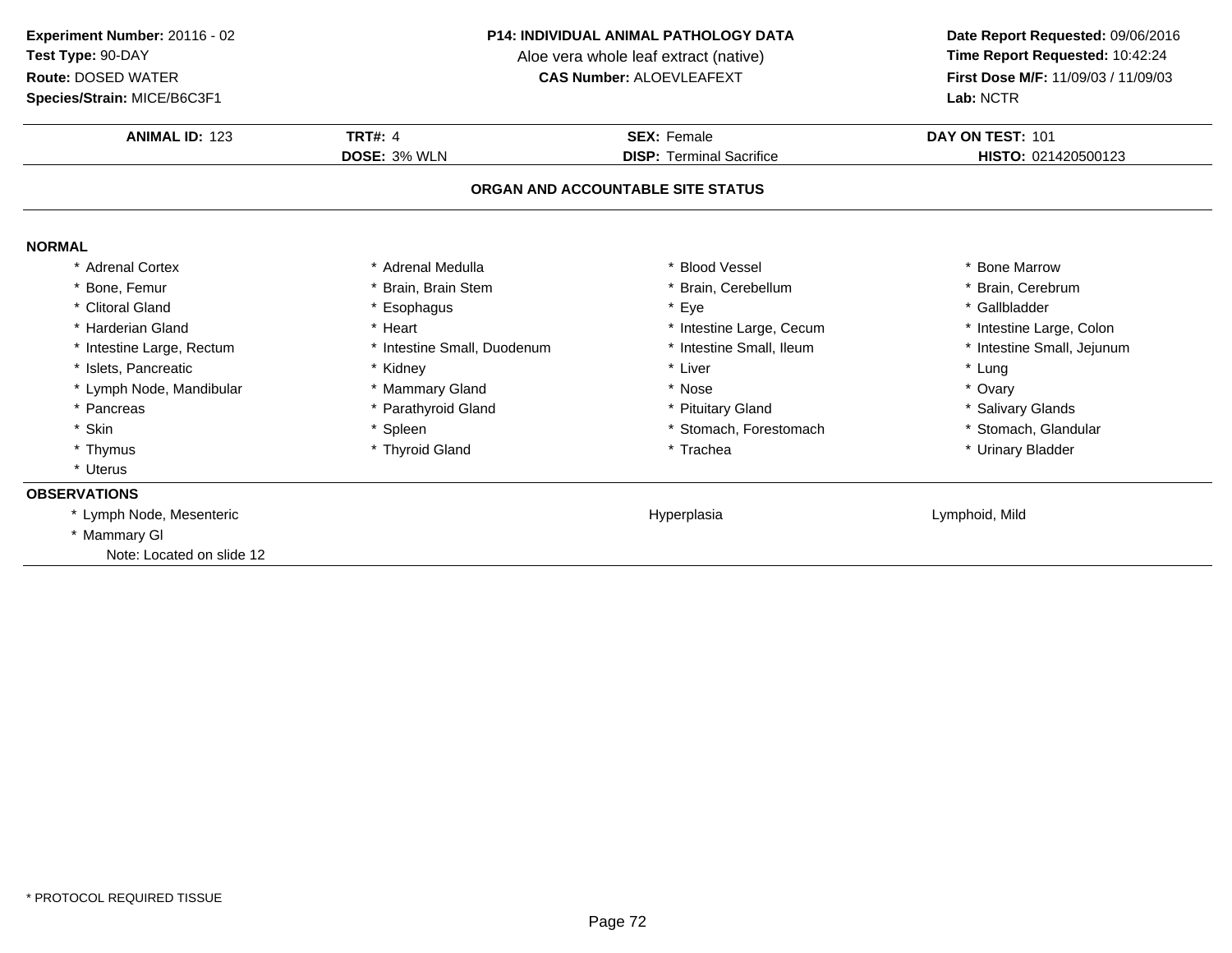**Species/Strain:** MICE/B6C3F1

### **P14: INDIVIDUAL ANIMAL PATHOLOGY DATA**

Aloe vera whole leaf extract (native)<br>**CAS Number:** ALOEVLEAFEXT

| <b>ANIMAL ID: 124</b>      | <b>TRT#: 4</b>                                                                 | <b>SEX: Female</b>                | DAY ON TEST: 101<br>HISTO: 021420500124 |
|----------------------------|--------------------------------------------------------------------------------|-----------------------------------|-----------------------------------------|
|                            | DOSE: 3% WLN                                                                   | <b>DISP: Terminal Sacrifice</b>   |                                         |
|                            |                                                                                | ORGAN AND ACCOUNTABLE SITE STATUS |                                         |
| <b>NORMAL</b>              |                                                                                |                                   |                                         |
| * Adrenal Cortex           | * Adrenal Medulla                                                              | * Blood Vessel                    | * Bone Marrow                           |
| * Bone, Femur              | * Brain, Brain Stem                                                            | * Brain, Cerebellum               | * Brain, Cerebrum                       |
| * Clitoral Gland           | * Esophagus                                                                    | * Eye                             | * Gallbladder                           |
| * Harderian Gland          | * Heart                                                                        | * Intestine Large, Cecum          | * Intestine Small, Duodenum             |
| * Intestine Small, Ileum   | * Intestine Small, Jejunum                                                     | * Islets, Pancreatic              | * Kidney                                |
| * Liver                    | * Lung                                                                         | * Lymph Node, Mandibular          | * Lymph Node, Mesenteric                |
| * Mammary Gland            | * Nose                                                                         | * Ovary                           | * Pancreas                              |
| * Pituitary Gland          | * Salivary Glands                                                              | * Skin                            | * Spleen                                |
| * Stomach, Forestomach     | * Stomach, Glandular                                                           | * Thymus                          | * Thyroid Gland                         |
| * Trachea                  | * Urinary Bladder                                                              | * Uterus                          |                                         |
| <b>MISSING</b>             |                                                                                |                                   |                                         |
| * Intestine Large, Rectum  | * Parathyroid Gland                                                            |                                   |                                         |
| <b>OBSERVATIONS</b>        |                                                                                |                                   |                                         |
| * Intestine Large, Colon   | <b>Goblet Cell</b>                                                             | Hyperplasia                       | Minimal                                 |
| * Int Lg Rectum            |                                                                                |                                   |                                         |
| Note: Wet tissue attempted |                                                                                |                                   |                                         |
| * Lym Node Mesen           |                                                                                |                                   |                                         |
| Note: Located on slide 8   |                                                                                |                                   |                                         |
| * Parathyroid GI           |                                                                                |                                   |                                         |
|                            | Note: Two slides sent for complete section; Per pathologist no recut requested |                                   |                                         |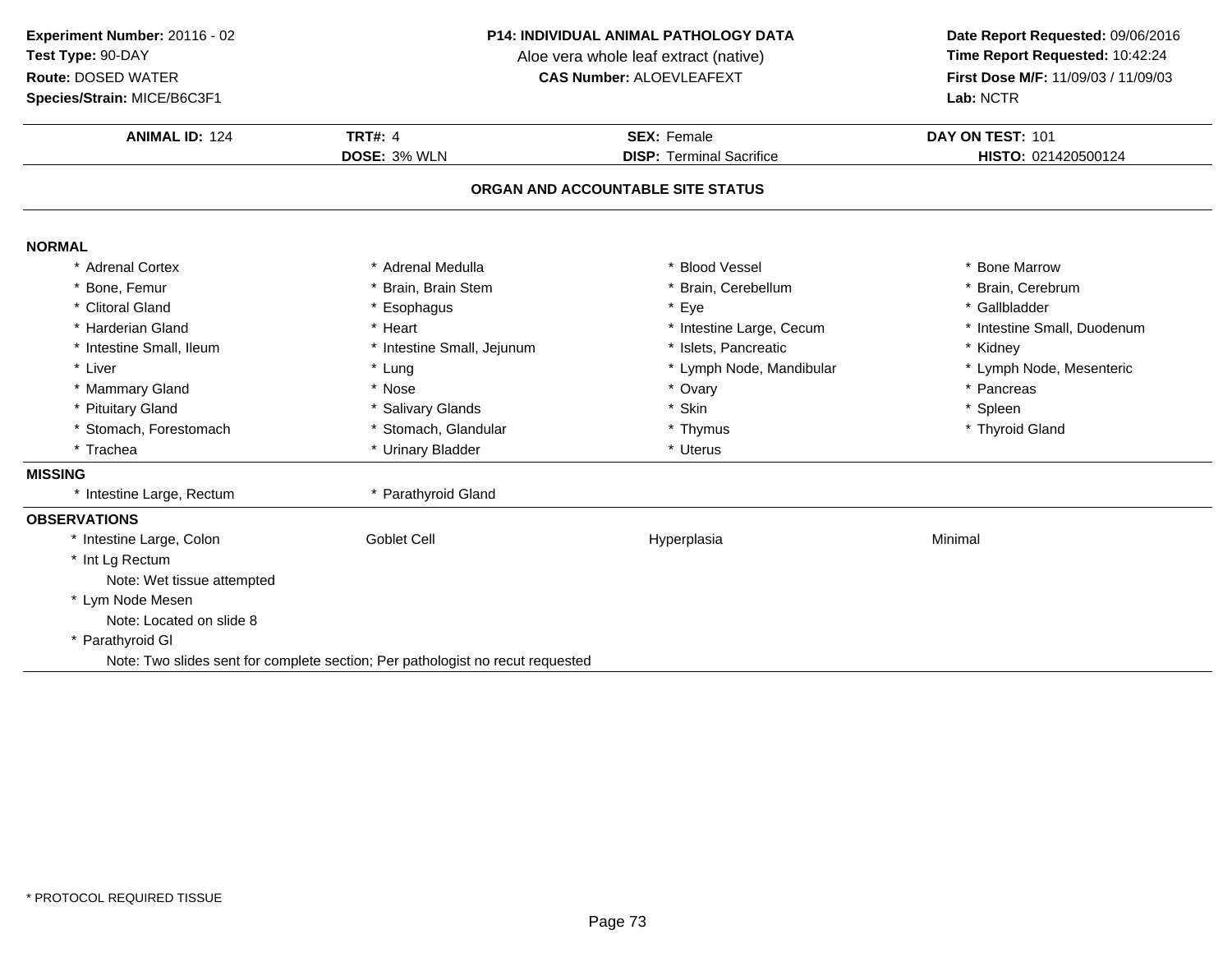**Species/Strain:** MICE/B6C3F1

### **P14: INDIVIDUAL ANIMAL PATHOLOGY DATA**

Aloe vera whole leaf extract (native)<br>**CAS Number:** ALOEVLEAFEXT

| <b>ANIMAL ID: 161</b>     | <b>TRT#: 1</b>              | <b>SEX: Female</b>                | DAY ON TEST: 100           |
|---------------------------|-----------------------------|-----------------------------------|----------------------------|
|                           | <b>DOSE: CONTROL</b>        | <b>DISP: Terminal Sacrifice</b>   | HISTO: 021420500161        |
|                           |                             | ORGAN AND ACCOUNTABLE SITE STATUS |                            |
| <b>NORMAL</b>             |                             |                                   |                            |
| * Adrenal Cortex          | * Adrenal Medulla           | * Blood Vessel                    | <b>Bone Marrow</b>         |
| Bone, Femur               | Brain, Brain Stem           | * Brain, Cerebellum               | Brain, Cerebrum            |
| * Clitoral Gland          | * Esophagus                 | * Eye                             | * Gallbladder              |
| Harderian Gland           | * Heart                     | * Intestine Large, Cecum          | * Intestine Large, Colon   |
| * Intestine Large, Rectum | * Intestine Small, Duodenum | * Intestine Small, Ileum          | * Intestine Small, Jejunum |
| * Islets, Pancreatic      | * Kidney                    | * Liver                           | * Lung                     |
| * Lymph Node, Mandibular  | * Lymph Node, Mesenteric    | * Mammary Gland                   | * Nose                     |
| * Ovary                   | * Pancreas                  | * Parathyroid Gland               | * Pituitary Gland          |
| * Salivary Glands         | * Skin                      | * Spleen                          | * Stomach, Forestomach     |
| Stomach, Glandular        | * Thymus                    | * Thyroid Gland                   | * Trachea                  |
| * Urinary Bladder         | * Uterus                    |                                   |                            |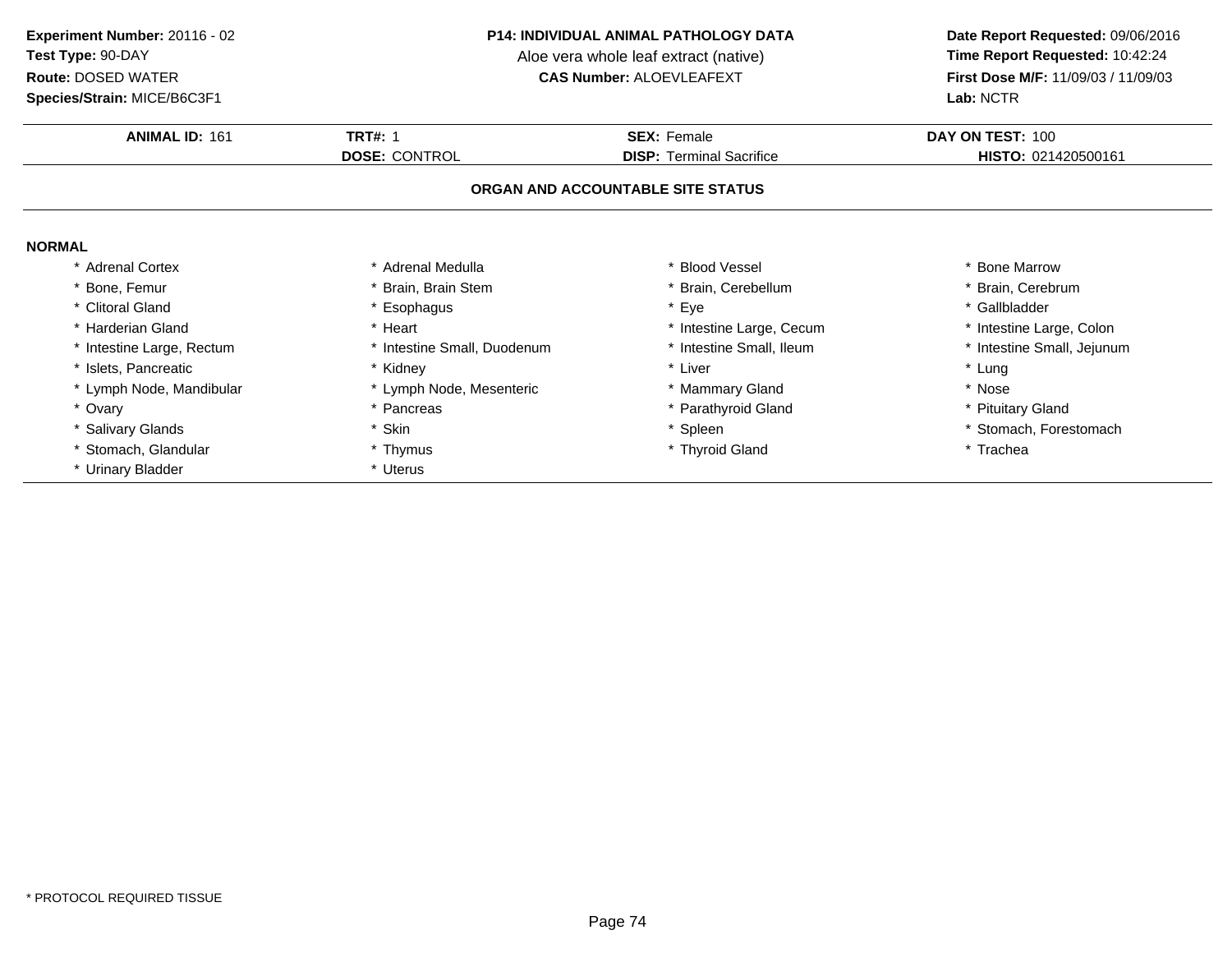# **Species/Strain:** MICE/B6C3F1

### **P14: INDIVIDUAL ANIMAL PATHOLOGY DATA**

Aloe vera whole leaf extract (native)<br>**CAS Number:** ALOEVLEAFEXT

| <b>ANIMAL ID: 162</b>                       | <b>TRT#: 1</b>           | <b>SEX: Female</b>                | DAY ON TEST: 100          |
|---------------------------------------------|--------------------------|-----------------------------------|---------------------------|
|                                             | <b>DOSE: CONTROL</b>     | <b>DISP: Terminal Sacrifice</b>   | HISTO: 021420500162       |
|                                             |                          | ORGAN AND ACCOUNTABLE SITE STATUS |                           |
| <b>NORMAL</b>                               |                          |                                   |                           |
| <b>Adrenal Cortex</b>                       | * Adrenal Medulla        | <b>Blood Vessel</b>               | * Bone Marrow             |
| Bone, Femur                                 | Brain, Brain Stem        | Brain, Cerebellum                 | * Brain, Cerebrum         |
| * Esophagus                                 | * Eye                    | * Gallbladder                     | * Harderian Gland         |
| * Heart                                     | * Intestine Large, Cecum | * Intestine Large, Colon          | * Intestine Large, Rectum |
| * Intestine Small, Duodenum                 | * Intestine Small, Ileum | * Intestine Small, Jejunum        | * Islets, Pancreatic      |
| * Kidney                                    | * Liver                  | * Lung                            | * Lymph Node, Mandibular  |
| * Lymph Node, Mesenteric                    | * Mammary Gland          | * Nose                            | * Ovary                   |
| * Pancreas                                  | * Pituitary Gland        | * Salivary Glands                 | * Skin                    |
| * Spleen                                    | * Stomach, Forestomach   | * Stomach, Glandular              | * Thymus                  |
| * Thyroid Gland                             | * Trachea                | * Urinary Bladder                 | * Uterus                  |
| <b>MISSING</b>                              |                          |                                   |                           |
| * Clitoral Gland                            | * Parathyroid Gland      |                                   |                           |
| <b>OBSERVATIONS</b>                         |                          |                                   |                           |
| * Clitoral GI                               |                          |                                   |                           |
| Note: Recut/Wet tissue attempted            |                          |                                   |                           |
| * Parathyroid GI                            |                          |                                   |                           |
| Note: No recut requested tissue is too thin |                          |                                   |                           |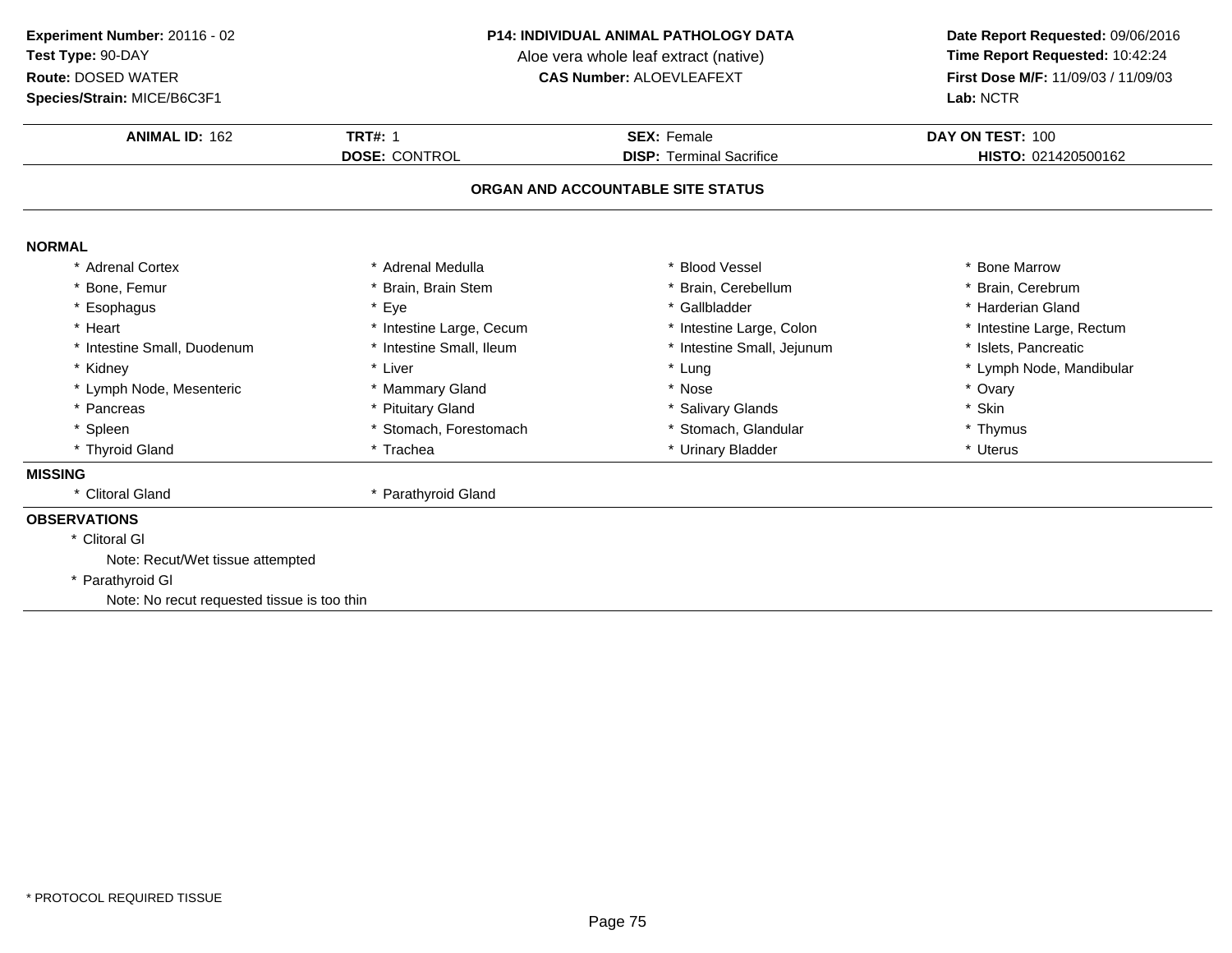# **Species/Strain:** MICE/B6C3F1

### **P14: INDIVIDUAL ANIMAL PATHOLOGY DATA**

Aloe vera whole leaf extract (native)<br>**CAS Number:** ALOEVLEAFEXT

| <b>ANIMAL ID: 163</b>            | <b>TRT#: 1</b>           | <b>SEX: Female</b>                | DAY ON TEST: 100          |
|----------------------------------|--------------------------|-----------------------------------|---------------------------|
|                                  | <b>DOSE: CONTROL</b>     | <b>DISP: Terminal Sacrifice</b>   | HISTO: 021420500163       |
|                                  |                          | ORGAN AND ACCOUNTABLE SITE STATUS |                           |
| <b>NORMAL</b>                    |                          |                                   |                           |
| * Adrenal Cortex                 | * Adrenal Medulla        | * Blood Vessel                    | * Bone Marrow             |
| * Bone, Femur                    | * Brain, Brain Stem      | * Brain, Cerebellum               | * Brain, Cerebrum         |
| * Esophagus                      | * Eye                    | * Gallbladder                     | * Harderian Gland         |
| * Heart                          | * Intestine Large, Cecum | * Intestine Large, Colon          | * Intestine Large, Rectum |
| * Intestine Small, Duodenum      | * Intestine Small, Ileum | * Intestine Small, Jejunum        | * Islets, Pancreatic      |
| * Kidney                         | * Liver                  | * Lung                            | * Lymph Node, Mandibular  |
| * Lymph Node, Mesenteric         | * Mammary Gland          | * Nose                            | * Ovary                   |
| * Pancreas                       | * Parathyroid Gland      | * Pituitary Gland                 | * Salivary Glands         |
| * Skin                           | * Stomach, Forestomach   | * Stomach, Glandular              | * Thymus                  |
| * Thyroid Gland                  | * Trachea                | * Urinary Bladder                 | * Uterus                  |
| <b>MISSING</b>                   |                          |                                   |                           |
| * Clitoral Gland                 |                          |                                   |                           |
| <b>OBSERVATIONS</b>              |                          |                                   |                           |
| * Clitoral GI                    |                          |                                   |                           |
| Note: Recut/Wet tissue attempted |                          |                                   |                           |
| * Mammary GI                     |                          |                                   |                           |
| Note: Located on slide 6         |                          |                                   |                           |
| * Spleen                         |                          | Hematopoietic Cell Proliferation  | Mild                      |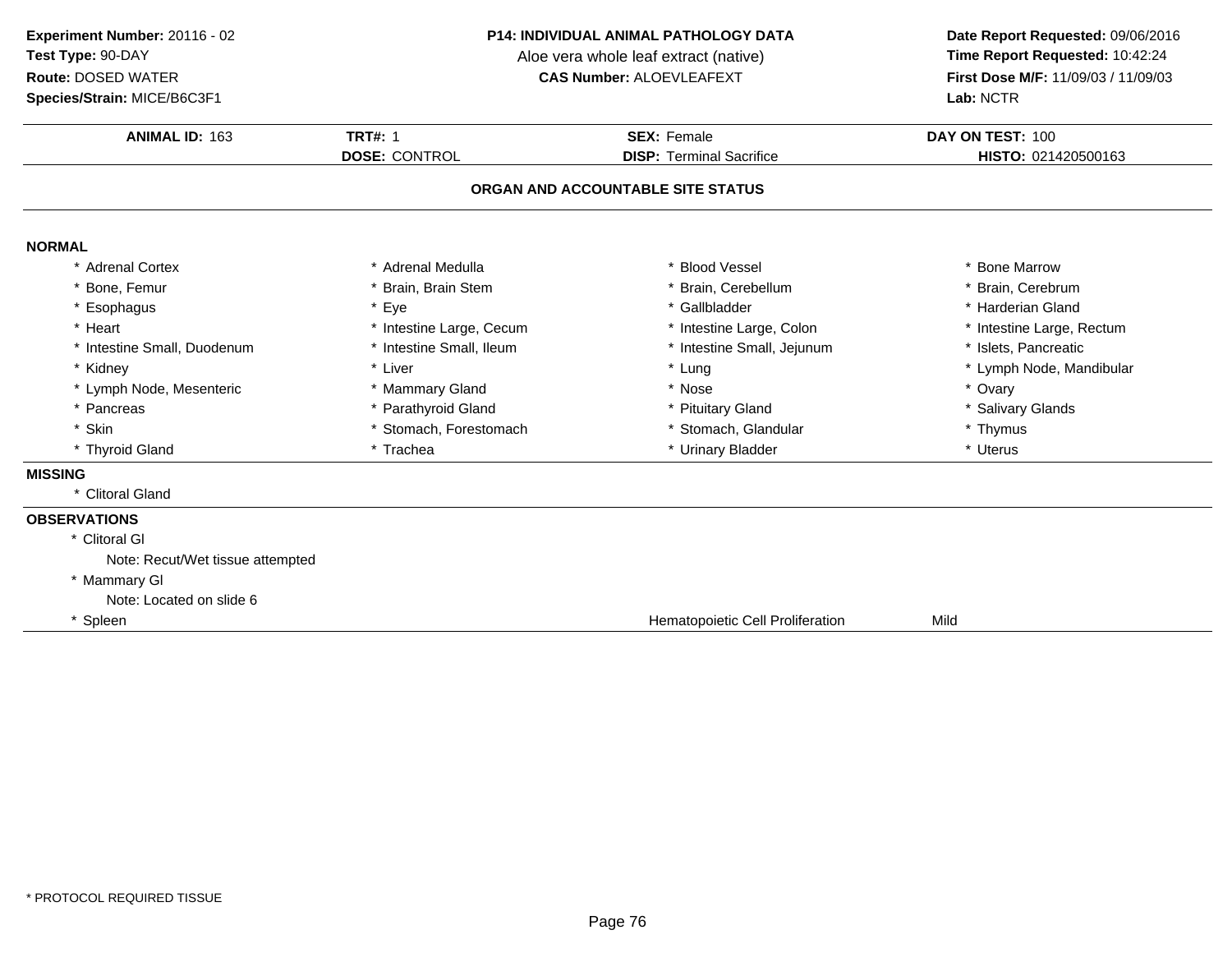### **Species/Strain:** MICE/B6C3F1

### **P14: INDIVIDUAL ANIMAL PATHOLOGY DATA**

Aloe vera whole leaf extract (native)<br>**CAS Number:** ALOEVLEAFEXT

| <b>ANIMAL ID: 164</b>    | <b>TRT#: 1</b>              | <b>SEX: Female</b>                | DAY ON TEST: 100           |
|--------------------------|-----------------------------|-----------------------------------|----------------------------|
|                          | <b>DOSE: CONTROL</b>        | <b>DISP: Terminal Sacrifice</b>   | HISTO: 021420500164        |
|                          |                             | ORGAN AND ACCOUNTABLE SITE STATUS |                            |
| <b>NORMAL</b>            |                             |                                   |                            |
| <b>Adrenal Cortex</b>    | * Adrenal Medulla           | * Blood Vessel                    | * Bone Marrow              |
| * Bone, Femur            | * Brain, Brain Stem         | * Brain, Cerebellum               | * Brain, Cerebrum          |
| * Clitoral Gland         | * Esophagus                 | * Eye                             | * Gallbladder              |
| * Harderian Gland        | * Heart                     | * Intestine Large, Cecum          | * Intestine Large, Colon   |
| Intestine Large, Rectum  | * Intestine Small, Duodenum | * Intestine Small, Ileum          | * Intestine Small, Jejunum |
| Islets, Pancreatic       | * Kidney                    | * Liver                           | * Lung                     |
| * Lymph Node, Mandibular | * Lymph Node, Mesenteric    | * Mammary Gland                   | * Nose                     |
| * Ovary                  | * Pancreas                  | * Parathyroid Gland               | * Pituitary Gland          |
| * Salivary Glands        | * Skin                      | * Stomach, Forestomach            | * Stomach, Glandular       |
| * Thymus                 | * Thyroid Gland             | * Trachea                         | * Urinary Bladder          |
| * Uterus                 |                             |                                   |                            |
| <b>OBSERVATIONS</b>      |                             |                                   |                            |
| Spleen                   |                             | Hematopoietic Cell Proliferation  | Minimal                    |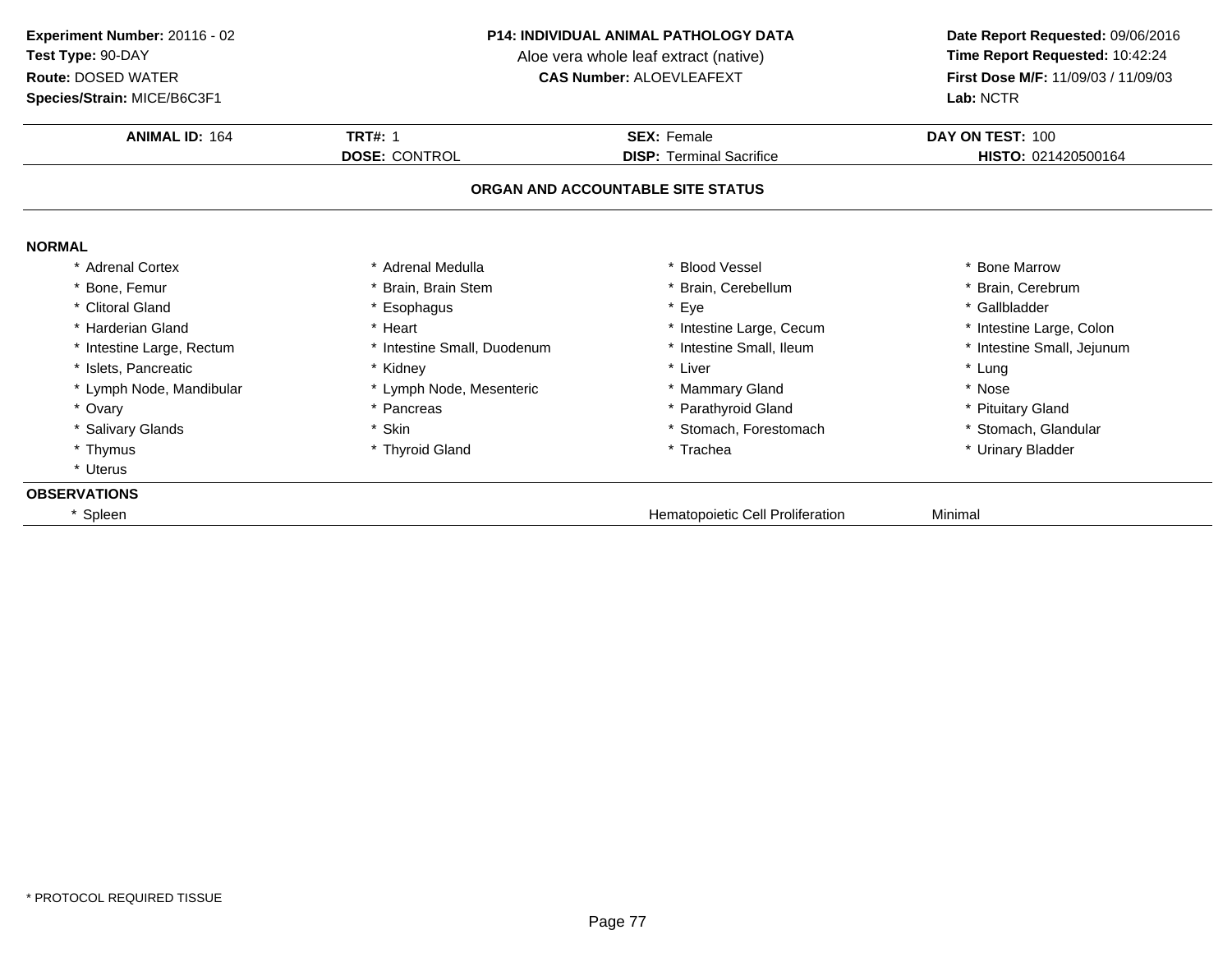**Species/Strain:** MICE/B6C3F1

### **P14: INDIVIDUAL ANIMAL PATHOLOGY DATA**

Aloe vera whole leaf extract (native)<br>**CAS Number:** ALOEVLEAFEXT

| <b>ANIMAL ID: 171</b>     | <b>TRT#: 1</b>              | <b>SEX: Female</b>                | DAY ON TEST: 101           |
|---------------------------|-----------------------------|-----------------------------------|----------------------------|
|                           | <b>DOSE: CONTROL</b>        | <b>DISP:</b> Terminal Sacrifice   | HISTO: 021420500171        |
|                           |                             | ORGAN AND ACCOUNTABLE SITE STATUS |                            |
| <b>NORMAL</b>             |                             |                                   |                            |
| <b>Adrenal Cortex</b>     | * Adrenal Medulla           | * Blood Vessel                    | * Bone Marrow              |
| <sup>'</sup> Bone, Femur  | Brain, Brain Stem           | Brain, Cerebellum                 | * Brain, Cerebrum          |
| * Clitoral Gland          | Esophagus                   | * Eye                             | * Gallbladder              |
| * Harderian Gland         | Heart                       | * Intestine Large, Cecum          | * Intestine Large, Colon   |
| * Intestine Large, Rectum | * Intestine Small, Duodenum | * Intestine Small, Ileum          | * Intestine Small, Jejunum |
| * Islets, Pancreatic      | Kidney                      | * Liver                           | * Lung                     |
| * Lymph Node, Mandibular  | Lymph Node, Mesenteric      | * Mammary Gland                   | * Nose                     |
| * Ovary                   | Pancreas                    | * Parathyroid Gland               | * Pituitary Gland          |
| * Salivary Glands         | * Skin                      | * Spleen                          | * Stomach, Forestomach     |
| Stomach, Glandular        | * Thymus                    | * Thyroid Gland                   | * Trachea                  |
| * Urinary Bladder         | * Uterus                    |                                   |                            |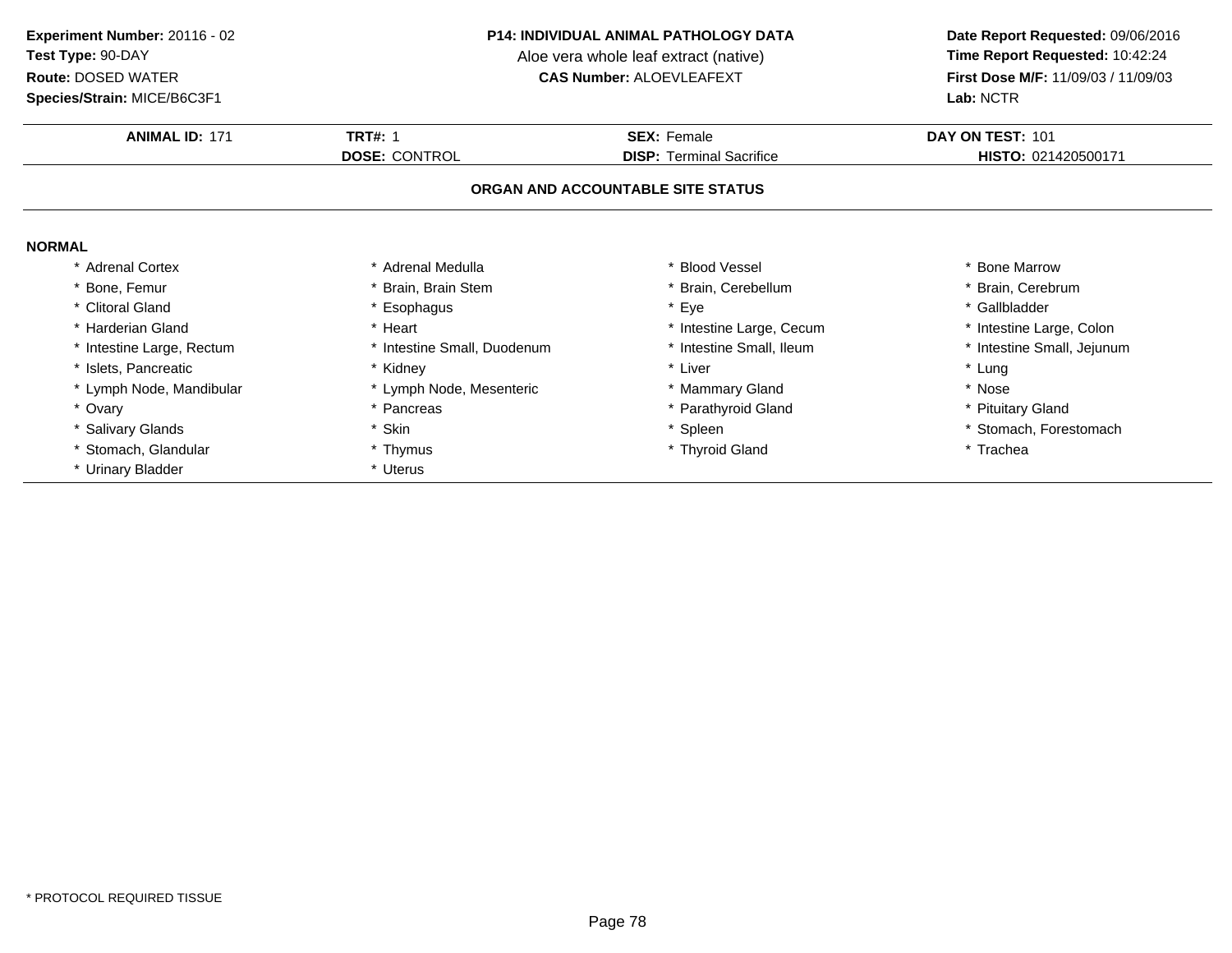### **Species/Strain:** MICE/B6C3F1

### **P14: INDIVIDUAL ANIMAL PATHOLOGY DATA**

Aloe vera whole leaf extract (native)<br>**CAS Number:** ALOEVLEAFEXT

| <b>ANIMAL ID: 172</b>     | <b>TRT#: 1</b>              | <b>SEX: Female</b>                | DAY ON TEST: 101           |
|---------------------------|-----------------------------|-----------------------------------|----------------------------|
|                           | <b>DOSE: CONTROL</b>        | <b>DISP: Terminal Sacrifice</b>   | HISTO: 021420500172        |
|                           |                             | ORGAN AND ACCOUNTABLE SITE STATUS |                            |
| <b>NORMAL</b>             |                             |                                   |                            |
| * Adrenal Cortex          | * Adrenal Medulla           | * Blood Vessel                    | * Bone Marrow              |
| * Bone, Femur             | * Brain, Brain Stem         | Brain, Cerebellum                 | * Brain, Cerebrum          |
| * Clitoral Gland          | * Esophagus                 | * Eye                             | * Gallbladder              |
| * Harderian Gland         | * Heart                     | * Intestine Large, Cecum          | * Intestine Large, Colon   |
| * Intestine Large, Rectum | * Intestine Small, Duodenum | * Intestine Small, Ileum          | * Intestine Small, Jejunum |
| * Islets, Pancreatic      | * Kidney                    | * Liver                           | * Lung                     |
| * Lymph Node, Mandibular  | * Lymph Node, Mesenteric    | * Mammary Gland                   | * Nose                     |
| * Ovary                   | * Pancreas                  | * Parathyroid Gland               | * Pituitary Gland          |
| * Skin                    | * Stomach, Forestomach      | * Stomach, Glandular              | * Thymus                   |
| * Thyroid Gland           | * Trachea                   | * Urinary Bladder                 | * Uterus                   |
| <b>OBSERVATIONS</b>       |                             |                                   |                            |
| * Salivary Glands         |                             | <b>Infiltration Cellular</b>      | Lymphoid, Mild             |
| * Spleen                  |                             | Hyperplasia                       | Lymphoid, Minimal          |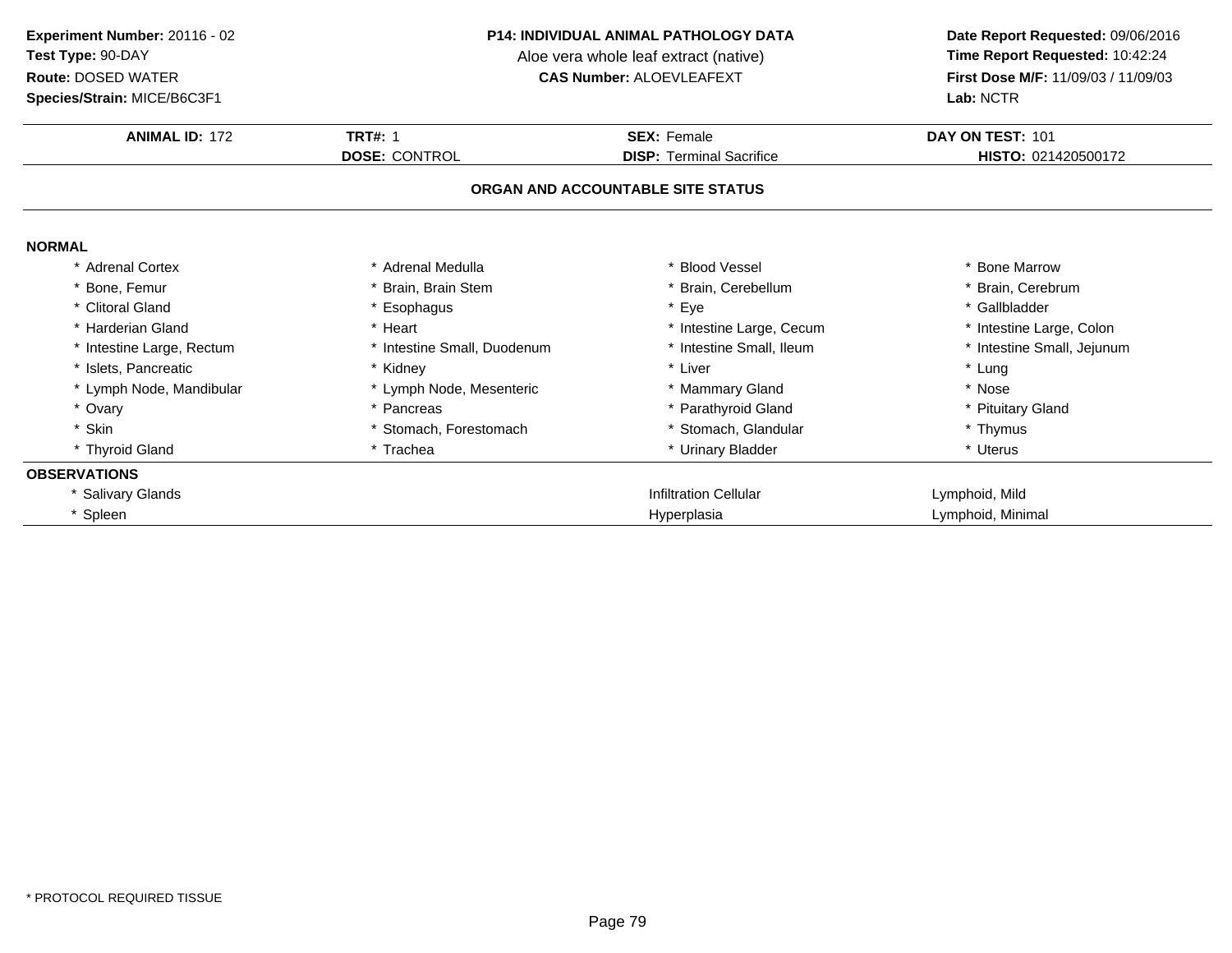**Species/Strain:** MICE/B6C3F1

### **P14: INDIVIDUAL ANIMAL PATHOLOGY DATA**

Aloe vera whole leaf extract (native)<br>**CAS Number:** ALOEVLEAFEXT

| <b>ANIMAL ID: 173</b>             | <b>TRT#: 1</b>              | <b>SEX: Female</b>               | DAY ON TEST: 101           |  |  |
|-----------------------------------|-----------------------------|----------------------------------|----------------------------|--|--|
|                                   | <b>DOSE: CONTROL</b>        | <b>DISP: Terminal Sacrifice</b>  | HISTO: 021420500173        |  |  |
| ORGAN AND ACCOUNTABLE SITE STATUS |                             |                                  |                            |  |  |
| <b>NORMAL</b>                     |                             |                                  |                            |  |  |
| * Adrenal Cortex                  | * Adrenal Medulla           | <b>Blood Vessel</b>              | * Bone Marrow              |  |  |
| * Bone, Femur                     | * Brain, Brain Stem         | * Brain, Cerebellum              | * Brain, Cerebrum          |  |  |
| * Clitoral Gland                  | * Esophagus                 | * Eye                            | * Gallbladder              |  |  |
| * Harderian Gland                 | * Heart                     | * Intestine Large, Cecum         | * Intestine Large, Colon   |  |  |
| * Intestine Large, Rectum         | * Intestine Small, Duodenum | * Intestine Small, Ileum         | * Intestine Small, Jejunum |  |  |
| * Islets, Pancreatic              | * Liver                     | * Lung                           | * Lymph Node, Mesenteric   |  |  |
| * Mammary Gland                   | * Nose                      | * Ovary                          | * Pancreas                 |  |  |
| * Parathyroid Gland               | * Pituitary Gland           | * Salivary Glands                | * Skin                     |  |  |
| * Stomach, Forestomach            | * Stomach, Glandular        | * Thymus                         | * Thyroid Gland            |  |  |
| * Trachea                         | * Urinary Bladder           | * Uterus                         |                            |  |  |
| <b>OBSERVATIONS</b>               |                             |                                  |                            |  |  |
| * Kidney                          |                             | <b>Infiltration Cellular</b>     | Lymphoid, Minimal          |  |  |
| * Lymph Node, Mandibular          |                             | Hyperplasia                      | Lymphoid, Mild             |  |  |
| * Spleen                          |                             | Hematopoietic Cell Proliferation | Mild                       |  |  |
|                                   |                             | Hyperplasia                      | Lymphoid, Minimal          |  |  |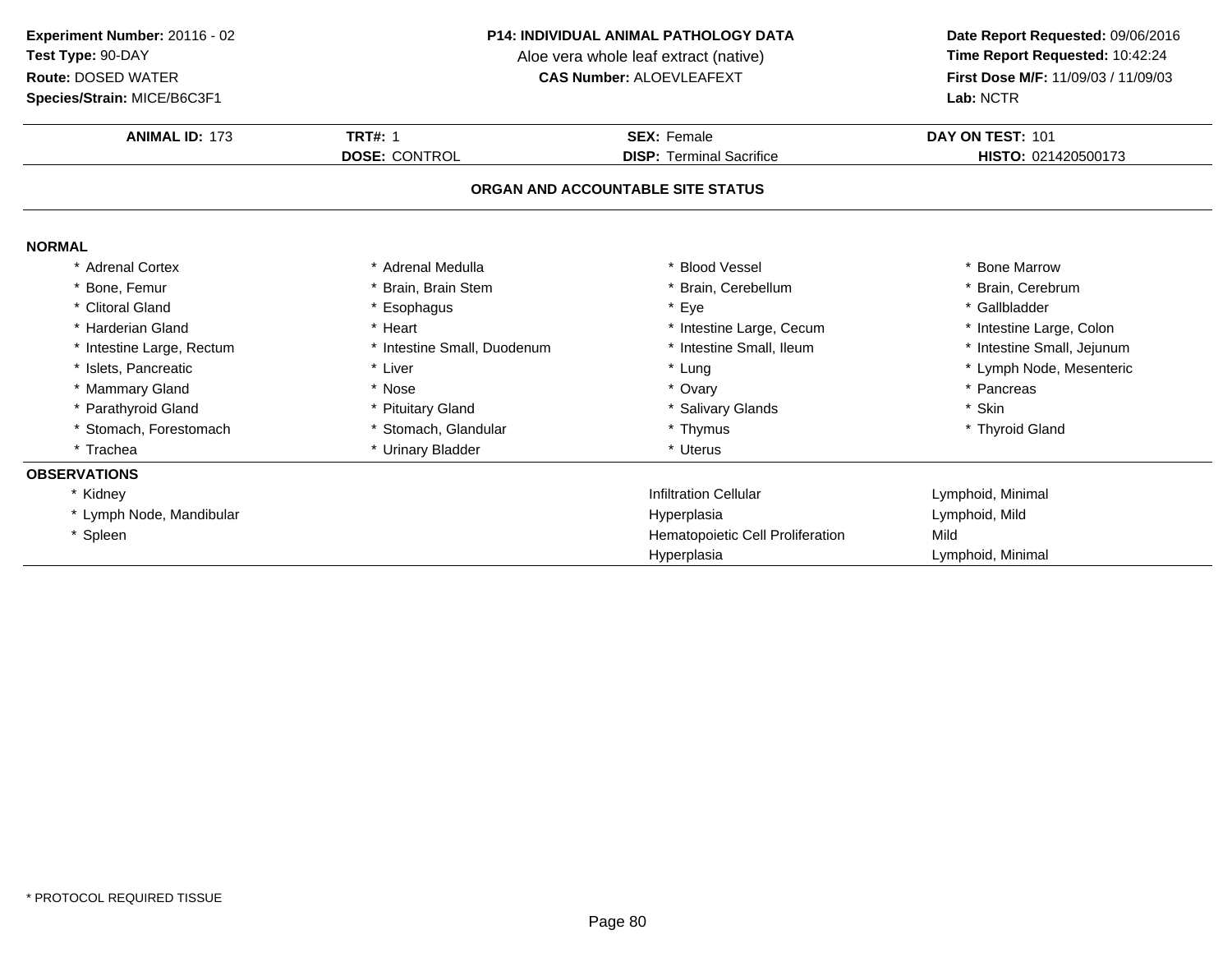# **Species/Strain:** MICE/B6C3F1

### **P14: INDIVIDUAL ANIMAL PATHOLOGY DATA**

Aloe vera whole leaf extract (native)<br>**CAS Number:** ALOEVLEAFEXT

| <b>ANIMAL ID: 174</b>                                     | <b>TRT#: 1</b>           | <b>SEX: Female</b>                | DAY ON TEST: 101          |
|-----------------------------------------------------------|--------------------------|-----------------------------------|---------------------------|
|                                                           | <b>DOSE: CONTROL</b>     | <b>DISP: Terminal Sacrifice</b>   | HISTO: 021420500174       |
|                                                           |                          | ORGAN AND ACCOUNTABLE SITE STATUS |                           |
| <b>NORMAL</b>                                             |                          |                                   |                           |
| * Adrenal Cortex                                          | <b>Blood Vessel</b>      | * Bone Marrow                     | * Bone, Femur             |
| * Brain, Brain Stem                                       | * Brain, Cerebellum      | * Brain, Cerebrum                 | * Clitoral Gland          |
| * Esophagus                                               | * Eye                    | * Gallbladder                     | * Harderian Gland         |
| * Heart                                                   | * Intestine Large, Cecum | * Intestine Large, Colon          | * Intestine Large, Rectum |
| * Intestine Small, Duodenum                               | * Intestine Small, Ileum | * Intestine Small, Jejunum        | * Islets, Pancreatic      |
| * Kidney                                                  | * Liver                  | * Lung                            | * Lymph Node, Mandibular  |
| * Lymph Node, Mesenteric                                  | * Mammary Gland          | * Nose                            | * Ovary                   |
| * Pancreas                                                | * Pituitary Gland        | * Salivary Glands                 | * Skin                    |
| * Spleen                                                  | Stomach, Forestomach     | * Stomach, Glandular              | * Thymus                  |
| * Thyroid Gland                                           | * Trachea                | * Urinary Bladder                 | * Uterus                  |
| <b>MISSING</b>                                            |                          |                                   |                           |
| * Adrenal Medulla                                         | * Parathyroid Gland      |                                   |                           |
| <b>OBSERVATIONS</b>                                       |                          |                                   |                           |
| * Adren Medulla                                           |                          |                                   |                           |
| Note: Per pathologist no recut requested; tissue cut away |                          |                                   |                           |
| * Mammary GI                                              |                          |                                   |                           |
| Note: Located on slide 9                                  |                          |                                   |                           |
| * Parathyroid GI                                          |                          |                                   |                           |
| Note: Per pathologist no recut requested; tissue cut away |                          |                                   |                           |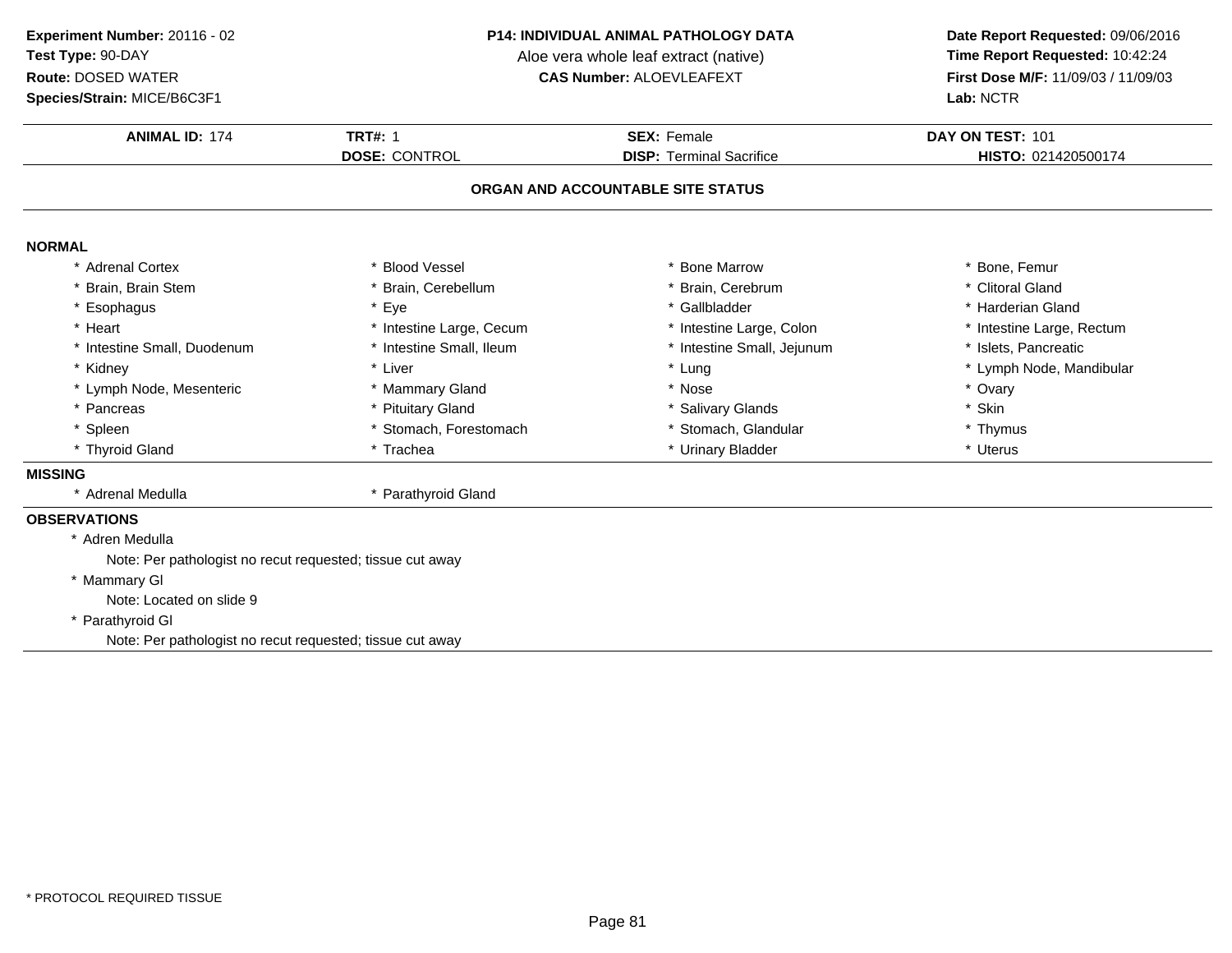# **Species/Strain:** MICE/B6C3F1

### **P14: INDIVIDUAL ANIMAL PATHOLOGY DATA**

Aloe vera whole leaf extract (native)<br>**CAS Number:** ALOEVLEAFEXT

| <b>ANIMAL ID: 181</b>       | <b>TRT#: 1</b>           | <b>SEX: Female</b>                | DAY ON TEST: 101          |
|-----------------------------|--------------------------|-----------------------------------|---------------------------|
|                             | <b>DOSE: CONTROL</b>     | <b>DISP: Terminal Sacrifice</b>   | HISTO: 021420500181       |
|                             |                          | ORGAN AND ACCOUNTABLE SITE STATUS |                           |
| <b>NORMAL</b>               |                          |                                   |                           |
| * Adrenal Cortex            | * Adrenal Medulla        | <b>Blood Vessel</b>               | * Bone Marrow             |
| * Bone, Femur               | * Brain, Brain Stem      | Brain, Cerebellum                 | * Brain, Cerebrum         |
| * Clitoral Gland            | * Esophagus              | Eye                               | * Harderian Gland         |
| * Heart                     | * Intestine Large, Cecum | * Intestine Large, Colon          | * Intestine Large, Rectum |
| * Intestine Small, Duodenum | * Intestine Small, Ileum | * Intestine Small, Jejunum        | * Islets, Pancreatic      |
| * Kidney                    | * Liver                  | * Lung                            | * Lymph Node, Mandibular  |
| * Lymph Node, Mesenteric    | * Mammary Gland          | * Nose                            | * Ovary                   |
| * Pancreas                  | * Parathyroid Gland      | * Pituitary Gland                 | * Salivary Glands         |
| * Skin                      | * Spleen                 | * Stomach, Forestomach            | * Stomach, Glandular      |
| * Thymus                    | * Thyroid Gland          | * Trachea                         | * Urinary Bladder         |
| * Uterus                    |                          |                                   |                           |
| <b>INSUFFICIENT TISSUE</b>  |                          |                                   |                           |
| * Gallbladder               |                          |                                   |                           |
| <b>OBSERVATIONS</b>         |                          |                                   |                           |
| * Gallbladder               |                          |                                   |                           |
| Note: Recut attempted       |                          |                                   |                           |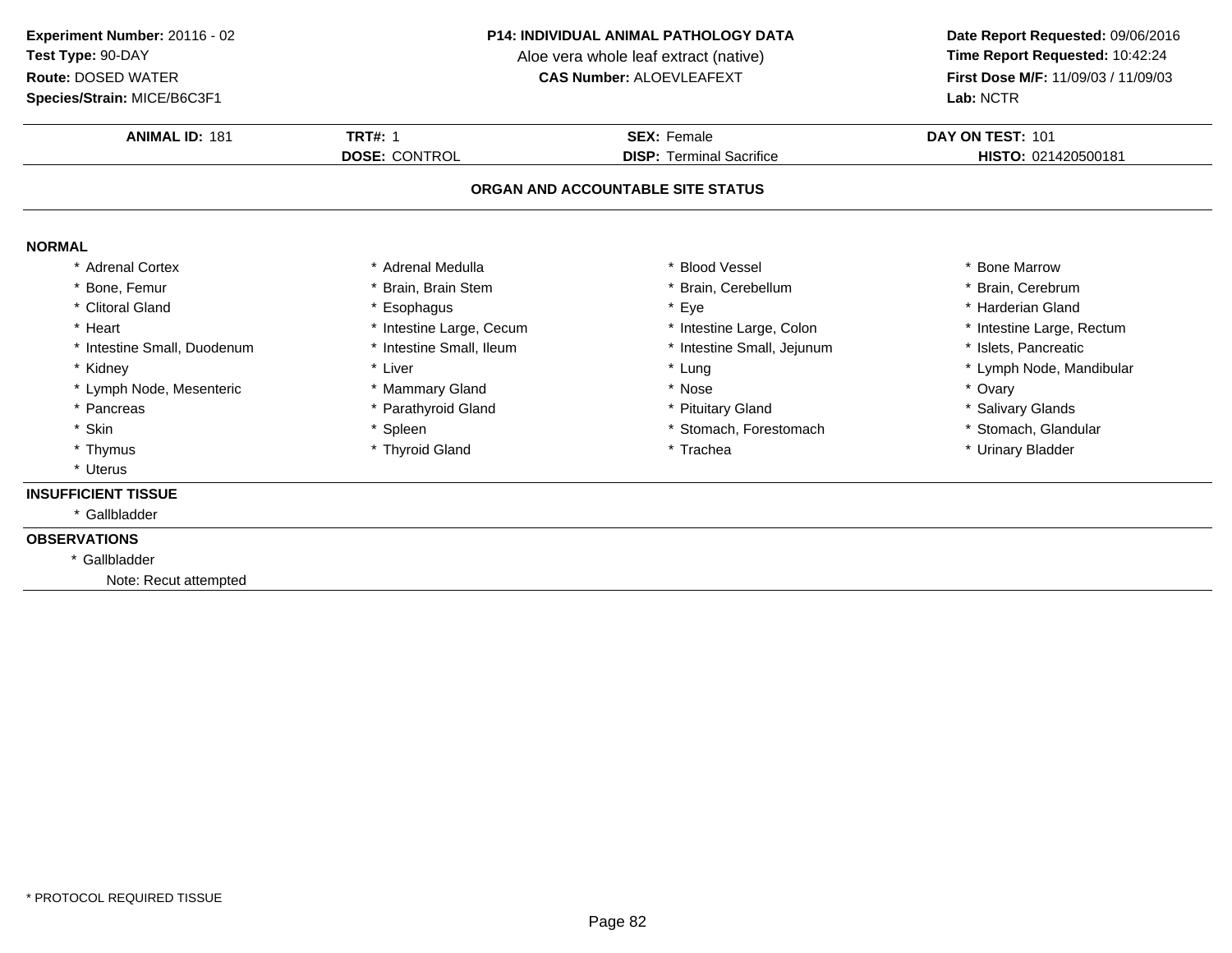**Species/Strain:** MICE/B6C3F1

### **P14: INDIVIDUAL ANIMAL PATHOLOGY DATA**

Aloe vera whole leaf extract (native)<br>**CAS Number:** ALOEVLEAFEXT

| <b>ANIMAL ID: 182</b>     | <b>TRT#: 1</b>              | <b>SEX: Female</b>                | DAY ON TEST: 101           |
|---------------------------|-----------------------------|-----------------------------------|----------------------------|
|                           | <b>DOSE: CONTROL</b>        | <b>DISP: Terminal Sacrifice</b>   | HISTO: 021420500182        |
|                           |                             | ORGAN AND ACCOUNTABLE SITE STATUS |                            |
| <b>NORMAL</b>             |                             |                                   |                            |
| * Adrenal Cortex          | * Adrenal Medulla           | * Blood Vessel                    | <b>Bone Marrow</b>         |
| Bone, Femur               | Brain, Brain Stem           | * Brain, Cerebellum               | Brain, Cerebrum            |
| * Clitoral Gland          | * Esophagus                 | * Eye                             | * Gallbladder              |
| * Harderian Gland         | * Heart                     | * Intestine Large, Cecum          | * Intestine Large, Colon   |
| * Intestine Large, Rectum | * Intestine Small, Duodenum | * Intestine Small, Ileum          | * Intestine Small, Jejunum |
| * Islets, Pancreatic      | * Kidney                    | * Liver                           | * Lung                     |
| * Lymph Node, Mandibular  | * Lymph Node, Mesenteric    | * Mammary Gland                   | * Nose                     |
| * Ovary                   | * Pancreas                  | * Parathyroid Gland               | * Pituitary Gland          |
| * Salivary Glands         | * Skin                      | * Spleen                          | * Stomach, Forestomach     |
| * Stomach, Glandular      | * Thymus                    | * Thyroid Gland                   | * Trachea                  |
| * Urinary Bladder         | * Uterus                    |                                   |                            |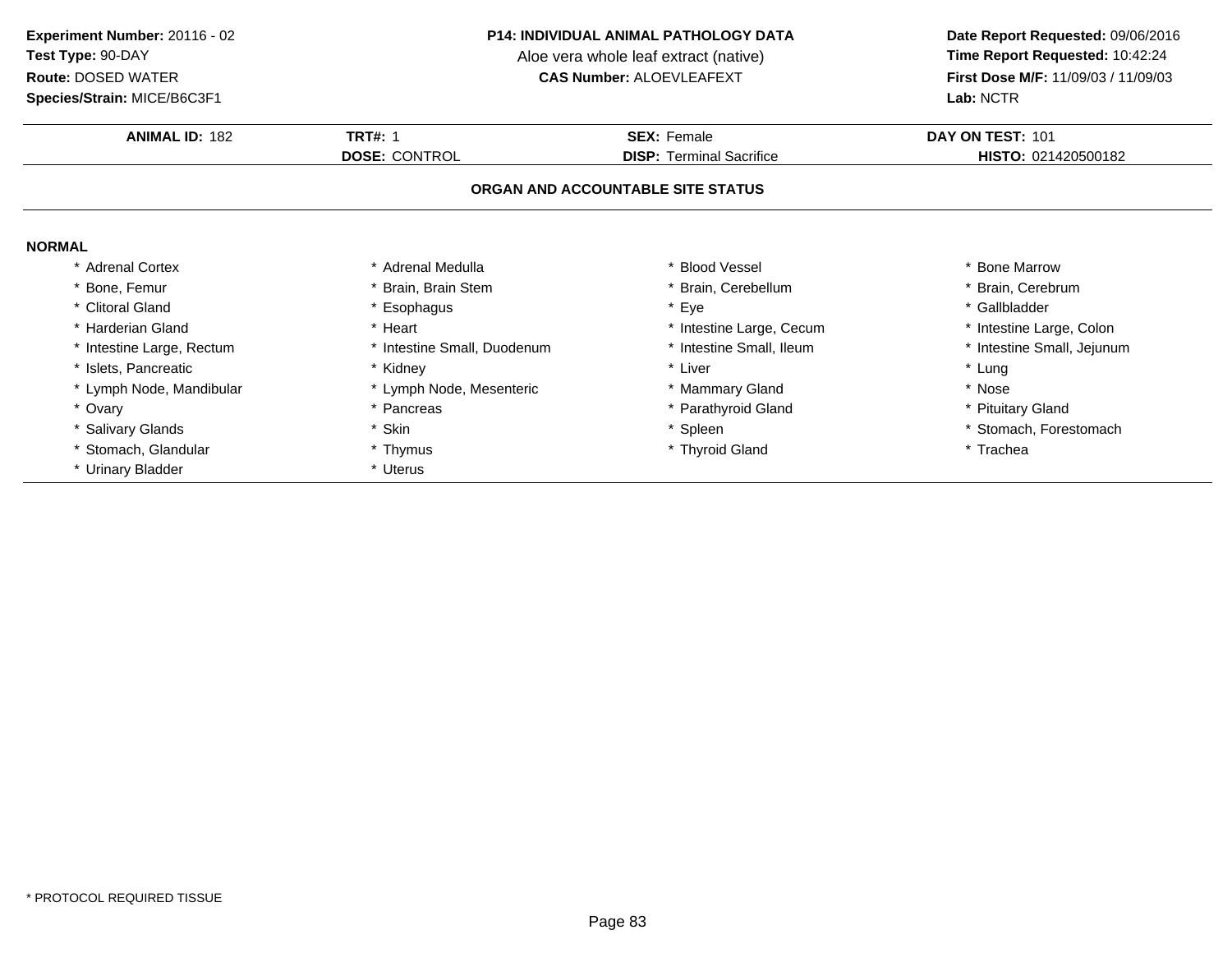# **Species/Strain:** MICE/B6C3F1

### **P14: INDIVIDUAL ANIMAL PATHOLOGY DATA**

Aloe vera whole leaf extract (native)<br>**CAS Number:** ALOEVLEAFEXT

| <b>ANIMAL ID: 183</b>     | <b>TRT#: 1</b>              | <b>SEX: Female</b>                | DAY ON TEST: 101           |
|---------------------------|-----------------------------|-----------------------------------|----------------------------|
|                           | <b>DOSE: CONTROL</b>        | <b>DISP: Terminal Sacrifice</b>   | HISTO: 021420500183        |
|                           |                             | ORGAN AND ACCOUNTABLE SITE STATUS |                            |
| <b>NORMAL</b>             |                             |                                   |                            |
| * Adrenal Cortex          | * Adrenal Medulla           | * Blood Vessel                    | * Bone Marrow              |
| * Bone, Femur             | * Brain, Brain Stem         | * Brain, Cerebellum               | * Brain, Cerebrum          |
| * Clitoral Gland          | * Esophagus                 | * Eye                             | * Gallbladder              |
| * Harderian Gland         | * Heart                     | * Intestine Large, Cecum          | * Intestine Large, Colon   |
| * Intestine Large, Rectum | * Intestine Small, Duodenum | * Intestine Small, Ileum          | * Intestine Small, Jejunum |
| * Islets, Pancreatic      | * Kidney                    | * Liver                           | * Lung                     |
| * Lymph Node, Mandibular  | * Lymph Node, Mesenteric    | * Mammary Gland                   | * Nose                     |
| * Ovary                   | * Pancreas                  | * Parathyroid Gland               | * Pituitary Gland          |
| * Salivary Glands         | * Skin                      | * Spleen                          | * Stomach, Forestomach     |
| * Thymus                  | * Thyroid Gland             | * Trachea                         | * Urinary Bladder          |
| * Uterus                  |                             |                                   |                            |
| <b>MISSING</b>            |                             |                                   |                            |
| * Stomach, Glandular      |                             |                                   |                            |
| <b>OBSERVATIONS</b>       |                             |                                   |                            |
| * Stom Gland              |                             |                                   |                            |
| Note: Recut attempted     |                             |                                   |                            |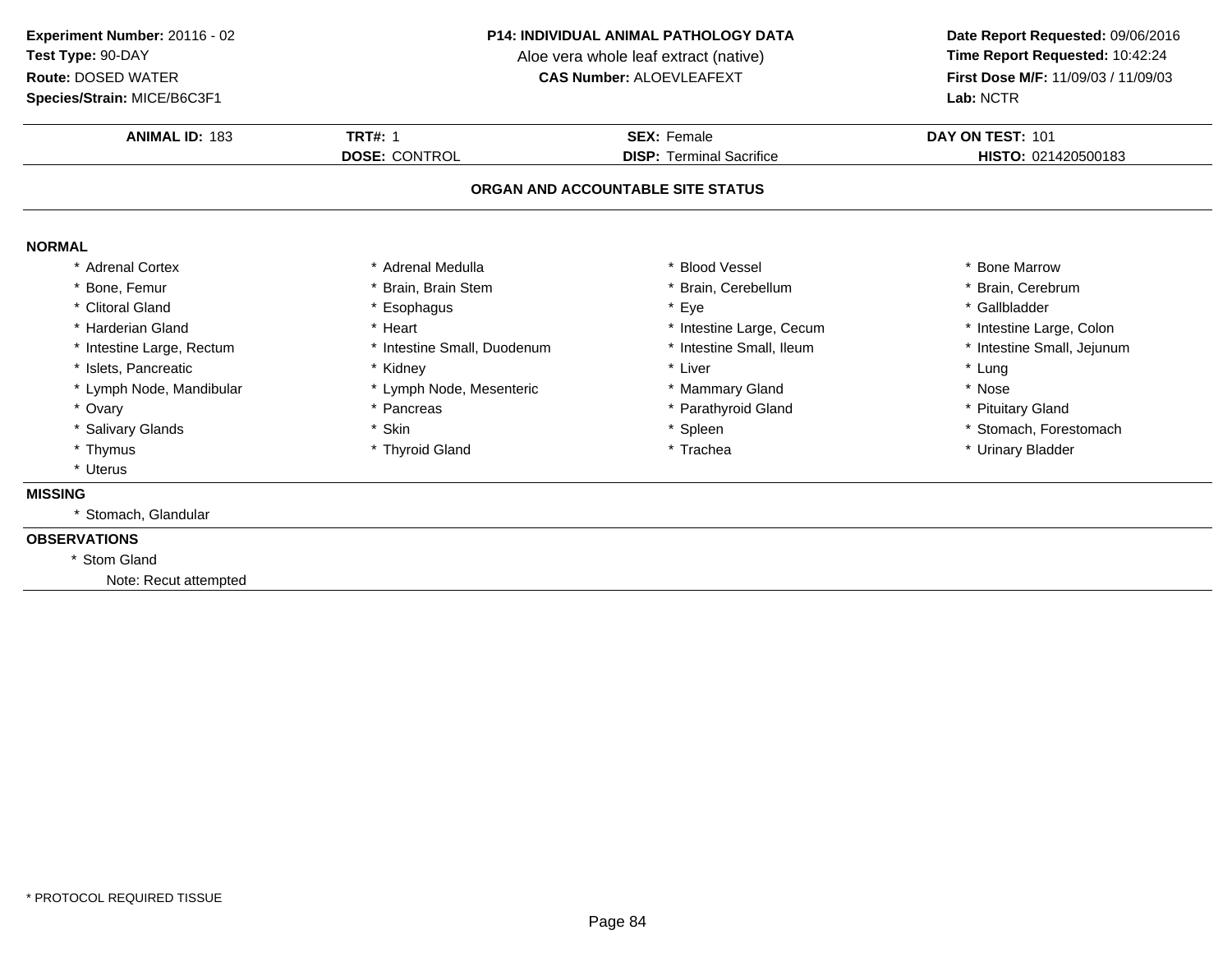**Species/Strain:** MICE/B6C3F1

### **P14: INDIVIDUAL ANIMAL PATHOLOGY DATA**

Aloe vera whole leaf extract (native)<br>**CAS Number:** ALOEVLEAFEXT

| <b>ANIMAL ID: 184</b>     | <b>TRT#: 1</b>              | <b>SEX: Female</b>                | DAY ON TEST: 101           |
|---------------------------|-----------------------------|-----------------------------------|----------------------------|
|                           | <b>DOSE: CONTROL</b>        | <b>DISP: Terminal Sacrifice</b>   | HISTO: 021420500184        |
|                           |                             | ORGAN AND ACCOUNTABLE SITE STATUS |                            |
| <b>NORMAL</b>             |                             |                                   |                            |
| * Adrenal Cortex          | * Adrenal Medulla           | * Blood Vessel                    | <b>Bone Marrow</b>         |
| Bone, Femur               | Brain, Brain Stem           | * Brain, Cerebellum               | Brain, Cerebrum            |
| * Clitoral Gland          | * Esophagus                 | * Eye                             | * Gallbladder              |
| Harderian Gland           | * Heart                     | * Intestine Large, Cecum          | * Intestine Large, Colon   |
| * Intestine Large, Rectum | * Intestine Small, Duodenum | * Intestine Small, Ileum          | * Intestine Small, Jejunum |
| * Islets, Pancreatic      | * Kidney                    | * Liver                           | * Lung                     |
| * Lymph Node, Mandibular  | * Lymph Node, Mesenteric    | * Mammary Gland                   | * Nose                     |
| * Ovary                   | * Pancreas                  | * Parathyroid Gland               | * Pituitary Gland          |
| * Salivary Glands         | * Skin                      | * Spleen                          | * Stomach, Forestomach     |
| Stomach, Glandular        | * Thymus                    | * Thyroid Gland                   | * Trachea                  |
| * Urinary Bladder         | * Uterus                    |                                   |                            |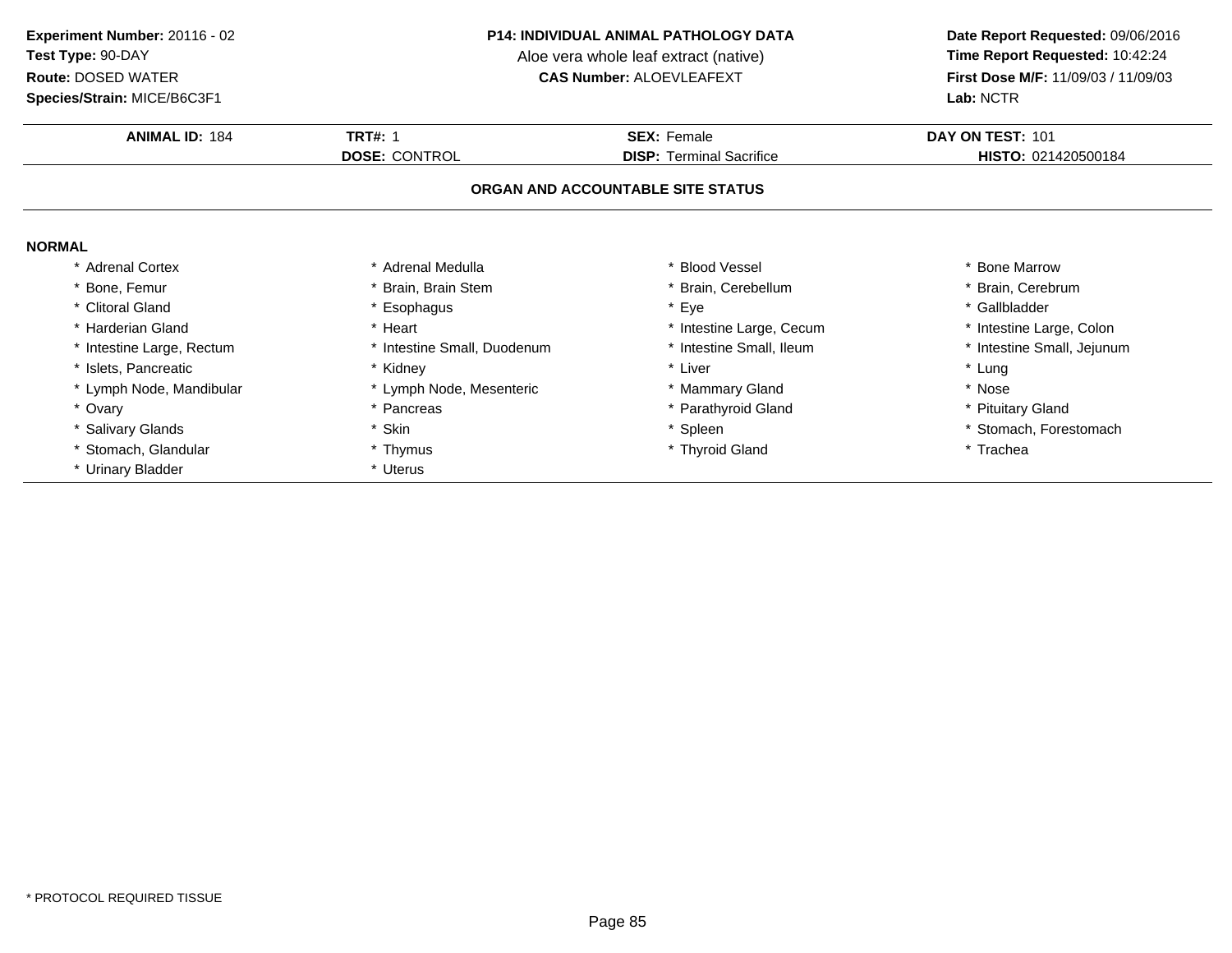| Experiment Number: 20116 - 02<br>Test Type: 90-DAY<br><b>Route: DOSED WATER</b><br>Species/Strain: MICE/B6C3F1 | <b>P14: INDIVIDUAL ANIMAL PATHOLOGY DATA</b><br>Aloe vera whole leaf extract (native)<br><b>CAS Number: ALOEVLEAFEXT</b> |                                                       | Date Report Requested: 09/06/2016<br>Time Report Requested: 10:42:24<br>First Dose M/F: 11/09/03 / 11/09/03<br>Lab: NCTR |  |
|----------------------------------------------------------------------------------------------------------------|--------------------------------------------------------------------------------------------------------------------------|-------------------------------------------------------|--------------------------------------------------------------------------------------------------------------------------|--|
| <b>ANIMAL ID: 221</b>                                                                                          | TRT#: 3<br><b>DOSE: 2% WLN</b>                                                                                           | <b>SEX: Female</b><br><b>DISP: Terminal Sacrifice</b> | DAY ON TEST: 100<br><b>HISTO: 021420500221</b>                                                                           |  |
|                                                                                                                |                                                                                                                          | ORGAN AND ACCOUNTABLE SITE STATUS                     |                                                                                                                          |  |
| <b>NORMAL</b>                                                                                                  |                                                                                                                          |                                                       |                                                                                                                          |  |
| * Intestine Large, Cecum                                                                                       | * Intestine Large, Colon                                                                                                 | * Kidney                                              | * Spleen                                                                                                                 |  |
| <b>OBSERVATIONS</b>                                                                                            |                                                                                                                          |                                                       |                                                                                                                          |  |
| * Liver                                                                                                        |                                                                                                                          | <b>Tension Lipidosis</b>                              | Minimal                                                                                                                  |  |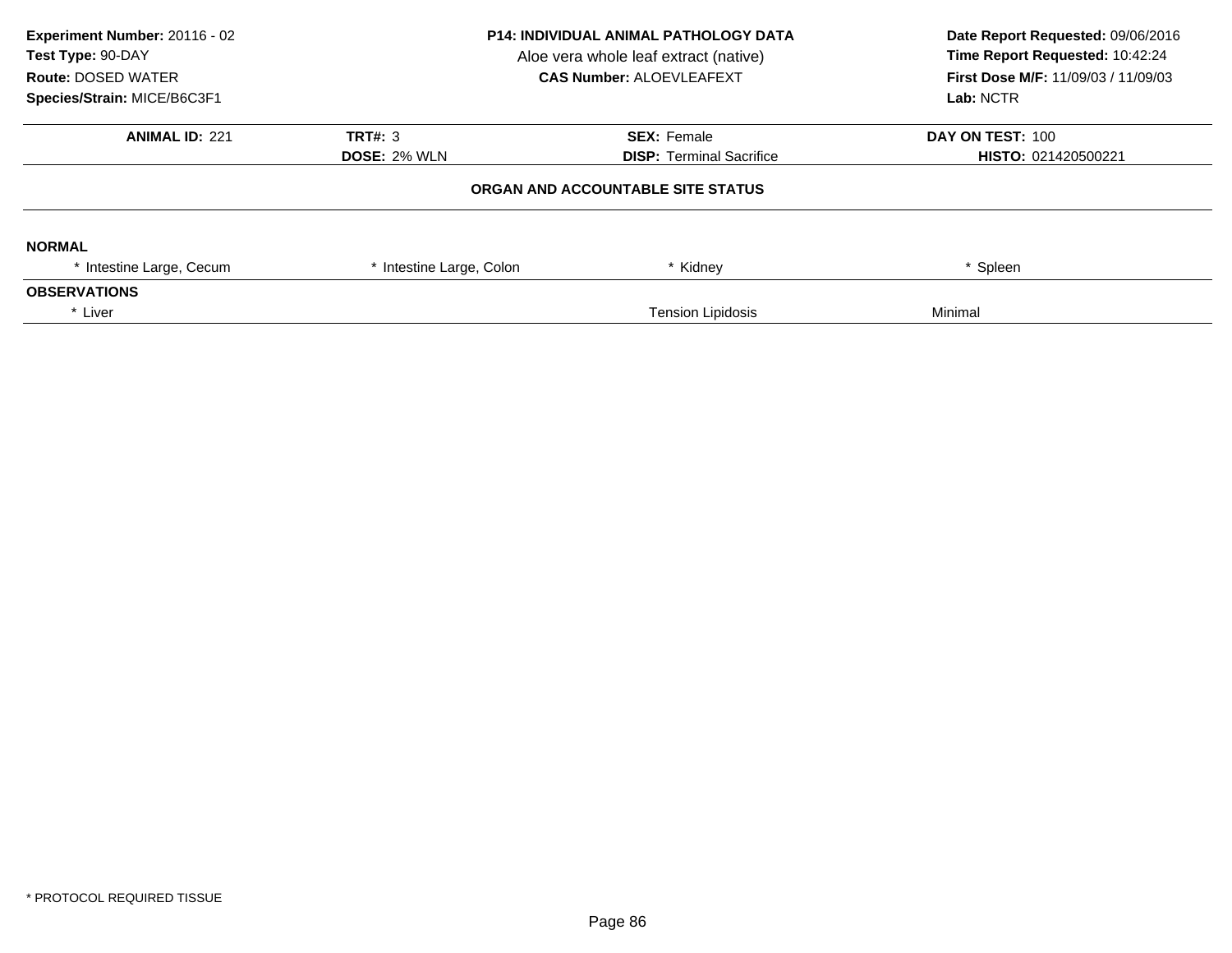| Experiment Number: 20116 - 02<br>Test Type: 90-DAY<br><b>Route: DOSED WATER</b> |                     | <b>P14: INDIVIDUAL ANIMAL PATHOLOGY DATA</b> | Date Report Requested: 09/06/2016          |
|---------------------------------------------------------------------------------|---------------------|----------------------------------------------|--------------------------------------------|
|                                                                                 |                     | Aloe vera whole leaf extract (native)        | Time Report Requested: 10:42:24            |
|                                                                                 |                     | <b>CAS Number: ALOEVLEAFEXT</b>              | <b>First Dose M/F: 11/09/03 / 11/09/03</b> |
| Species/Strain: MICE/B6C3F1                                                     |                     |                                              | Lab: NCTR                                  |
| <b>ANIMAL ID: 222</b>                                                           | <b>TRT#: 3</b>      | <b>SEX: Female</b>                           | DAY ON TEST: 100                           |
|                                                                                 | <b>DOSE: 2% WLN</b> | <b>DISP: Terminal Sacrifice</b>              | <b>HISTO: 021420500222</b>                 |
|                                                                                 |                     |                                              |                                            |

# \*\*\* NECROPSIED - NO MICROSCOPIC EXAMINATION

Animal Note: Animal was loast during receiving (see email from Braiford on 02-20-04).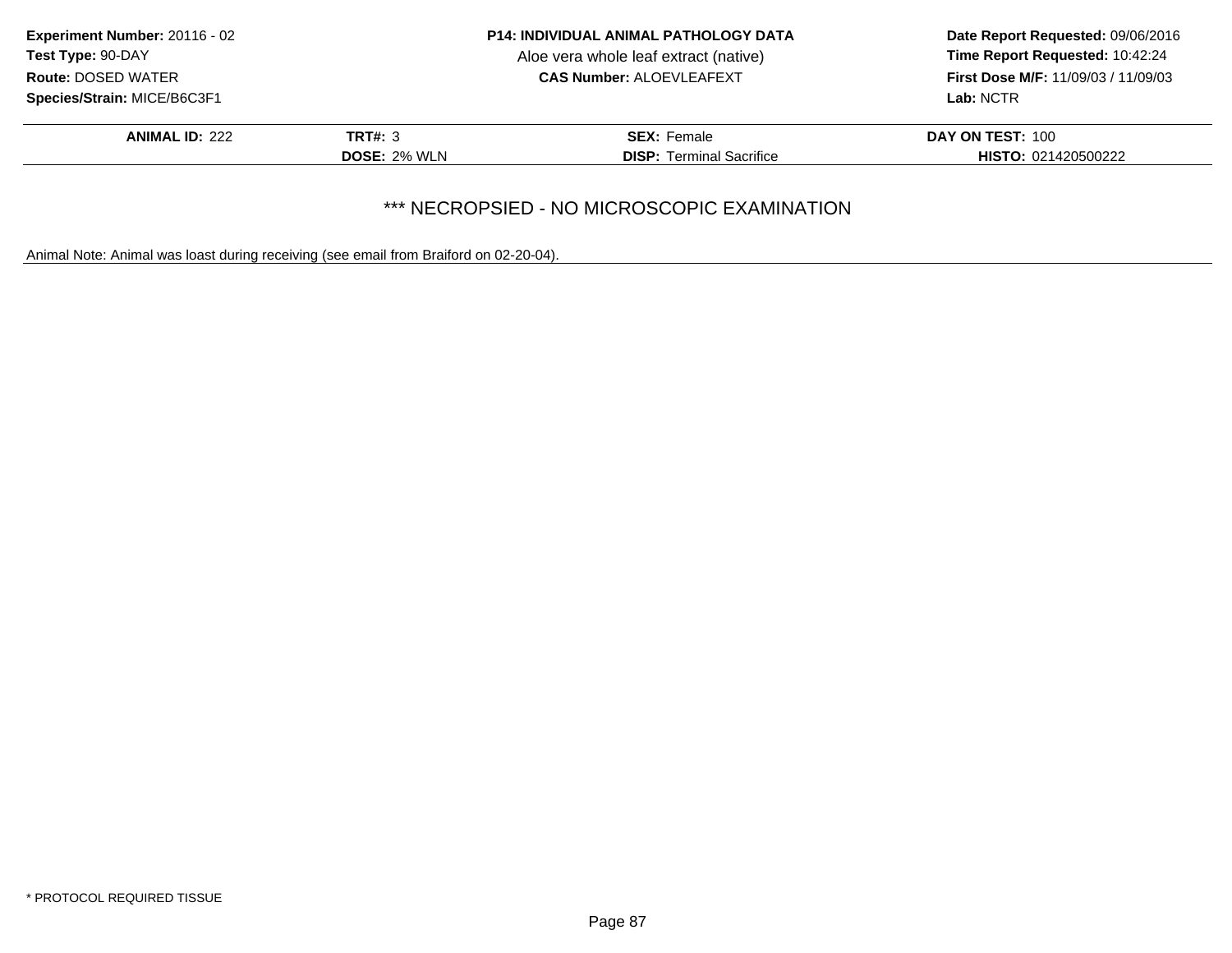| Experiment Number: 20116 - 02<br>Test Type: 90-DAY<br><b>Route: DOSED WATER</b><br>Species/Strain: MICE/B6C3F1 | <b>P14: INDIVIDUAL ANIMAL PATHOLOGY DATA</b><br>Aloe vera whole leaf extract (native)<br><b>CAS Number: ALOEVLEAFEXT</b> |                                   | Date Report Requested: 09/06/2016<br>Time Report Requested: 10:42:24<br><b>First Dose M/F: 11/09/03 / 11/09/03</b><br>Lab: NCTR |
|----------------------------------------------------------------------------------------------------------------|--------------------------------------------------------------------------------------------------------------------------|-----------------------------------|---------------------------------------------------------------------------------------------------------------------------------|
| <b>ANIMAL ID: 223</b>                                                                                          | TRT#: 3                                                                                                                  | <b>SEX: Female</b>                | DAY ON TEST: 100                                                                                                                |
|                                                                                                                | <b>DOSE: 2% WLN</b>                                                                                                      | <b>DISP: Terminal Sacrifice</b>   | <b>HISTO: 021420500223</b>                                                                                                      |
|                                                                                                                |                                                                                                                          | ORGAN AND ACCOUNTABLE SITE STATUS |                                                                                                                                 |
| <b>NORMAL</b>                                                                                                  |                                                                                                                          |                                   |                                                                                                                                 |
| * Intestine Large, Cecum                                                                                       | * Kidney                                                                                                                 | * Liver                           | <sup>*</sup> Spleen                                                                                                             |
| <b>OBSERVATIONS</b>                                                                                            |                                                                                                                          |                                   |                                                                                                                                 |
| * Intestine Large, Colon                                                                                       | <b>Goblet Cell</b>                                                                                                       | Hyperplasia                       | Minimal                                                                                                                         |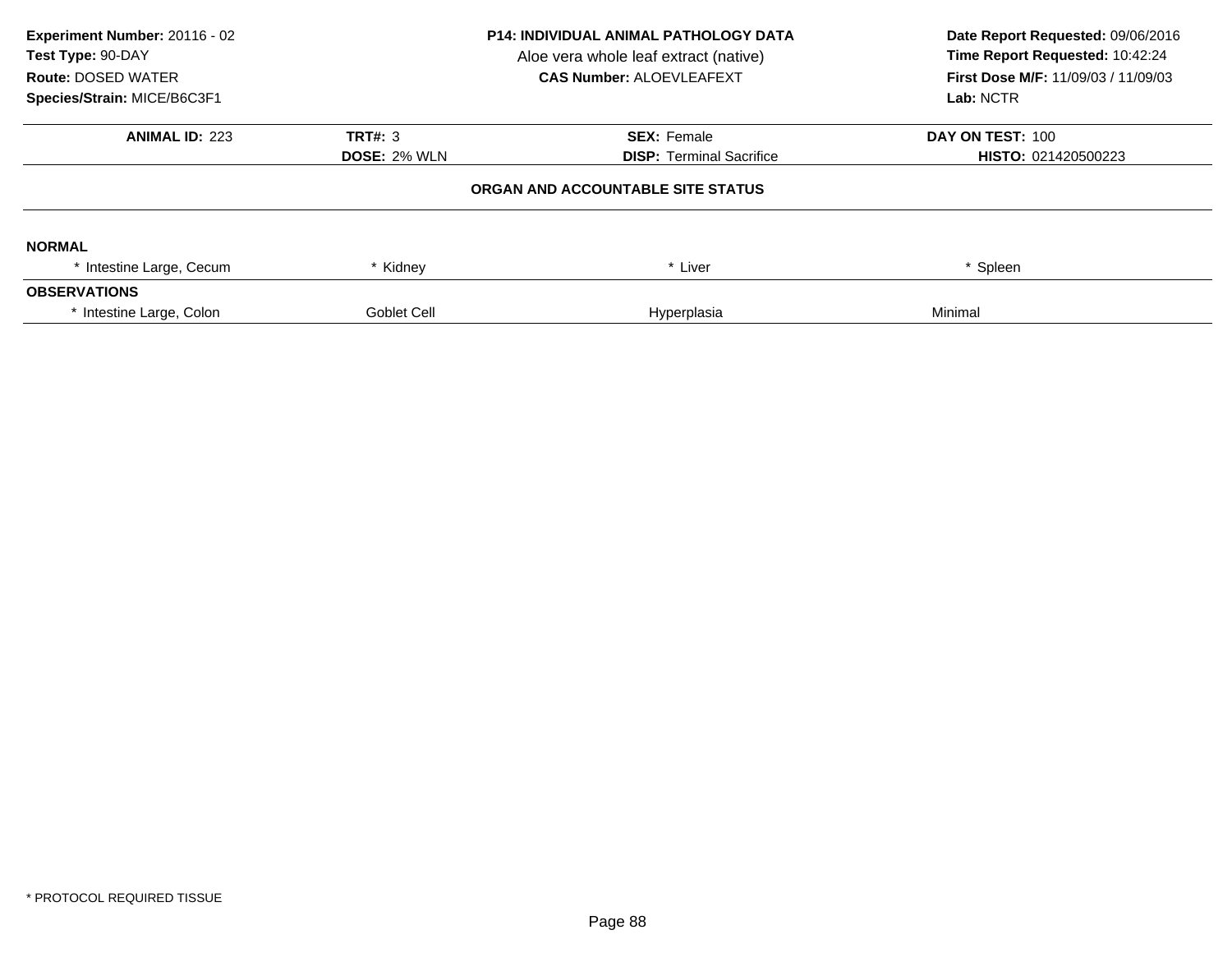| Experiment Number: 20116 - 02<br>Test Type: 90-DAY<br><b>Route: DOSED WATER</b><br>Species/Strain: MICE/B6C3F1 | <b>P14: INDIVIDUAL ANIMAL PATHOLOGY DATA</b><br>Aloe vera whole leaf extract (native)<br><b>CAS Number: ALOEVLEAFEXT</b> |                                   | Date Report Requested: 09/06/2016<br>Time Report Requested: 10:42:24<br><b>First Dose M/F: 11/09/03 / 11/09/03</b><br>Lab: NCTR |
|----------------------------------------------------------------------------------------------------------------|--------------------------------------------------------------------------------------------------------------------------|-----------------------------------|---------------------------------------------------------------------------------------------------------------------------------|
| <b>ANIMAL ID: 224</b>                                                                                          | <b>TRT#: 3</b>                                                                                                           | <b>SEX: Female</b>                | DAY ON TEST: 100                                                                                                                |
|                                                                                                                | <b>DOSE: 2% WLN</b>                                                                                                      | <b>DISP: Terminal Sacrifice</b>   | <b>HISTO: 021420500224</b>                                                                                                      |
|                                                                                                                |                                                                                                                          | ORGAN AND ACCOUNTABLE SITE STATUS |                                                                                                                                 |
| <b>NORMAL</b>                                                                                                  |                                                                                                                          |                                   |                                                                                                                                 |
| * Intestine Large, Cecum                                                                                       | Kidney                                                                                                                   | * Liver                           | Spleen                                                                                                                          |
| <b>OBSERVATIONS</b>                                                                                            |                                                                                                                          |                                   |                                                                                                                                 |
| * Intestine Large, Colon                                                                                       | <b>Goblet Cell</b>                                                                                                       | Hyperplasia                       | Minimal                                                                                                                         |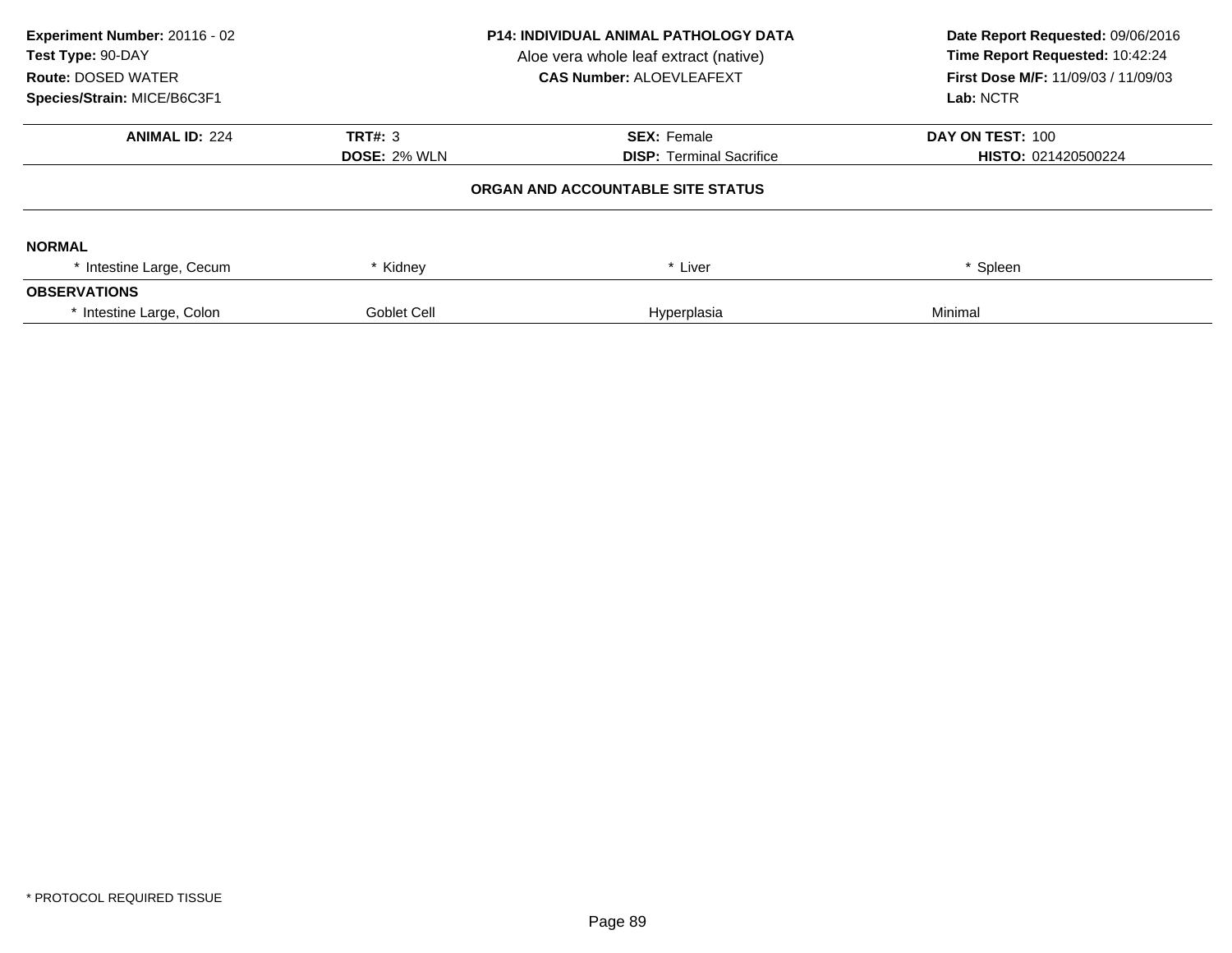| Experiment Number: 20116 - 02<br>Test Type: 90-DAY<br><b>Route: DOSED WATER</b><br>Species/Strain: MICE/B6C3F1 | <b>P14: INDIVIDUAL ANIMAL PATHOLOGY DATA</b><br>Aloe vera whole leaf extract (native)<br><b>CAS Number: ALOEVLEAFEXT</b> |                                   | Date Report Requested: 09/06/2016<br>Time Report Requested: 10:42:24<br><b>First Dose M/F: 11/09/03 / 11/09/03</b><br>Lab: NCTR |
|----------------------------------------------------------------------------------------------------------------|--------------------------------------------------------------------------------------------------------------------------|-----------------------------------|---------------------------------------------------------------------------------------------------------------------------------|
| <b>ANIMAL ID: 231</b>                                                                                          | TRT#: 3                                                                                                                  | <b>SEX: Female</b>                | DAY ON TEST: 101                                                                                                                |
|                                                                                                                | <b>DOSE: 2% WLN</b><br><b>DISP:</b> Terminal Sacrifice                                                                   |                                   | HISTO: 021420500231                                                                                                             |
|                                                                                                                |                                                                                                                          | ORGAN AND ACCOUNTABLE SITE STATUS |                                                                                                                                 |
| <b>NORMAL</b>                                                                                                  |                                                                                                                          |                                   |                                                                                                                                 |
| * Intestine Large, Cecum                                                                                       | * Liver                                                                                                                  | * Spleen                          |                                                                                                                                 |
| <b>OBSERVATIONS</b>                                                                                            |                                                                                                                          |                                   |                                                                                                                                 |
| * Intestine Large, Colon                                                                                       | Goblet Cell                                                                                                              | Hyperplasia                       | Minimal                                                                                                                         |
| * Kidney                                                                                                       |                                                                                                                          | <b>Infiltration Cellular</b>      | Lymphoid, Minimal                                                                                                               |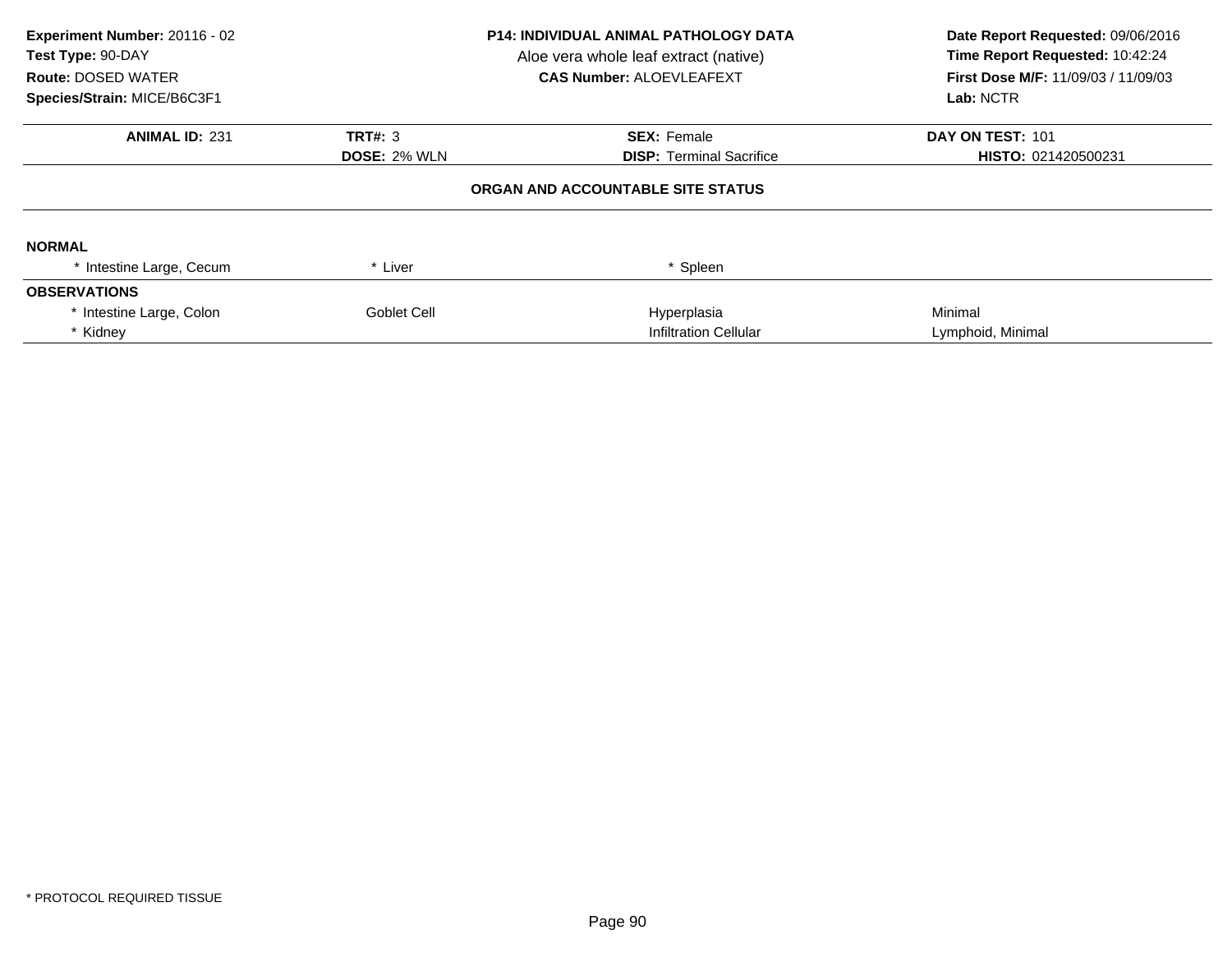| Experiment Number: 20116 - 02<br>Test Type: 90-DAY<br><b>Route: DOSED WATER</b><br>Species/Strain: MICE/B6C3F1 | <b>P14: INDIVIDUAL ANIMAL PATHOLOGY DATA</b><br>Aloe vera whole leaf extract (native)<br><b>CAS Number: ALOEVLEAFEXT</b> |                                   | Date Report Requested: 09/06/2016<br>Time Report Requested: 10:42:24<br>First Dose M/F: 11/09/03 / 11/09/03<br>Lab: NCTR |
|----------------------------------------------------------------------------------------------------------------|--------------------------------------------------------------------------------------------------------------------------|-----------------------------------|--------------------------------------------------------------------------------------------------------------------------|
| <b>ANIMAL ID: 232</b>                                                                                          | TRT#: 3                                                                                                                  | <b>SEX: Female</b>                | DAY ON TEST: 101                                                                                                         |
|                                                                                                                | <b>DOSE: 2% WLN</b>                                                                                                      | <b>DISP: Terminal Sacrifice</b>   | <b>HISTO: 021420500232</b>                                                                                               |
|                                                                                                                |                                                                                                                          | ORGAN AND ACCOUNTABLE SITE STATUS |                                                                                                                          |
| <b>NORMAL</b>                                                                                                  |                                                                                                                          |                                   |                                                                                                                          |
| * Intestine Large, Cecum                                                                                       | * Intestine Large, Colon                                                                                                 | * Kidney                          | * Liver                                                                                                                  |
| <b>OBSERVATIONS</b>                                                                                            |                                                                                                                          |                                   |                                                                                                                          |
| Spleen                                                                                                         |                                                                                                                          | Mild                              |                                                                                                                          |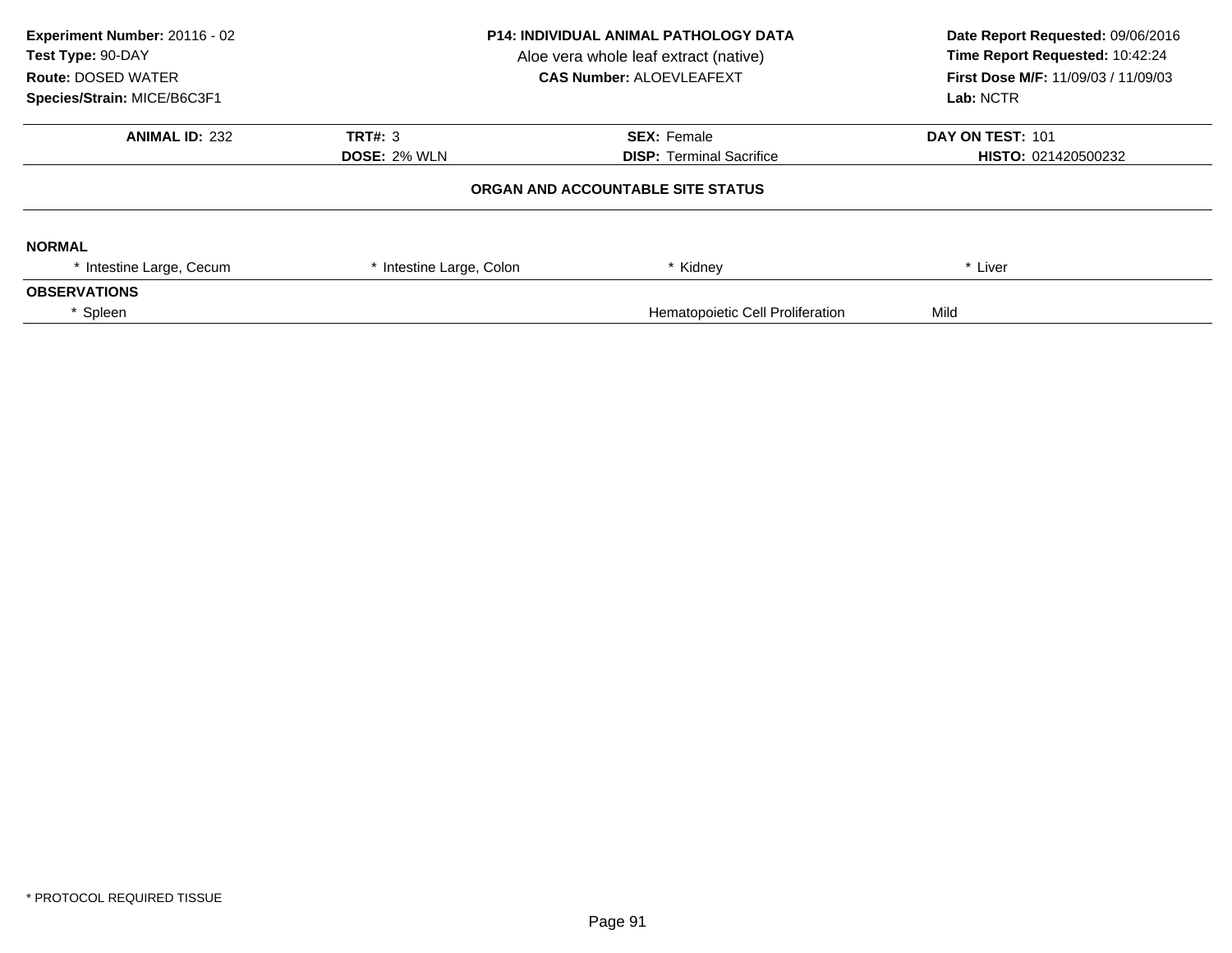| Experiment Number: 20116 - 02<br>Test Type: 90-DAY<br><b>Route: DOSED WATER</b><br>Species/Strain: MICE/B6C3F1 | <b>P14: INDIVIDUAL ANIMAL PATHOLOGY DATA</b><br>Aloe vera whole leaf extract (native)<br><b>CAS Number: ALOEVLEAFEXT</b> |                                   | Date Report Requested: 09/06/2016<br>Time Report Requested: 10:42:24<br>First Dose M/F: 11/09/03 / 11/09/03<br>Lab: NCTR |
|----------------------------------------------------------------------------------------------------------------|--------------------------------------------------------------------------------------------------------------------------|-----------------------------------|--------------------------------------------------------------------------------------------------------------------------|
| <b>ANIMAL ID: 233</b>                                                                                          | <b>TRT#: 3</b>                                                                                                           | <b>SEX: Female</b>                | DAY ON TEST: 101                                                                                                         |
|                                                                                                                | <b>DOSE: 2% WLN</b>                                                                                                      | <b>DISP: Terminal Sacrifice</b>   | HISTO: 021420500233                                                                                                      |
|                                                                                                                |                                                                                                                          | ORGAN AND ACCOUNTABLE SITE STATUS |                                                                                                                          |
| <b>NORMAL</b>                                                                                                  |                                                                                                                          |                                   |                                                                                                                          |
| * Intestine Large, Cecum                                                                                       | * Intestine Large, Colon                                                                                                 | * Kidney                          | * Liver                                                                                                                  |
| <b>OBSERVATIONS</b>                                                                                            |                                                                                                                          |                                   |                                                                                                                          |
| Ovary                                                                                                          |                                                                                                                          | Cyst                              | Mild                                                                                                                     |
| $TGLs = 1-12$<br>[ Cyst                                                                                        |                                                                                                                          |                                   |                                                                                                                          |
| * Spleen                                                                                                       |                                                                                                                          | Hematopoietic Cell Proliferation  | Minimal                                                                                                                  |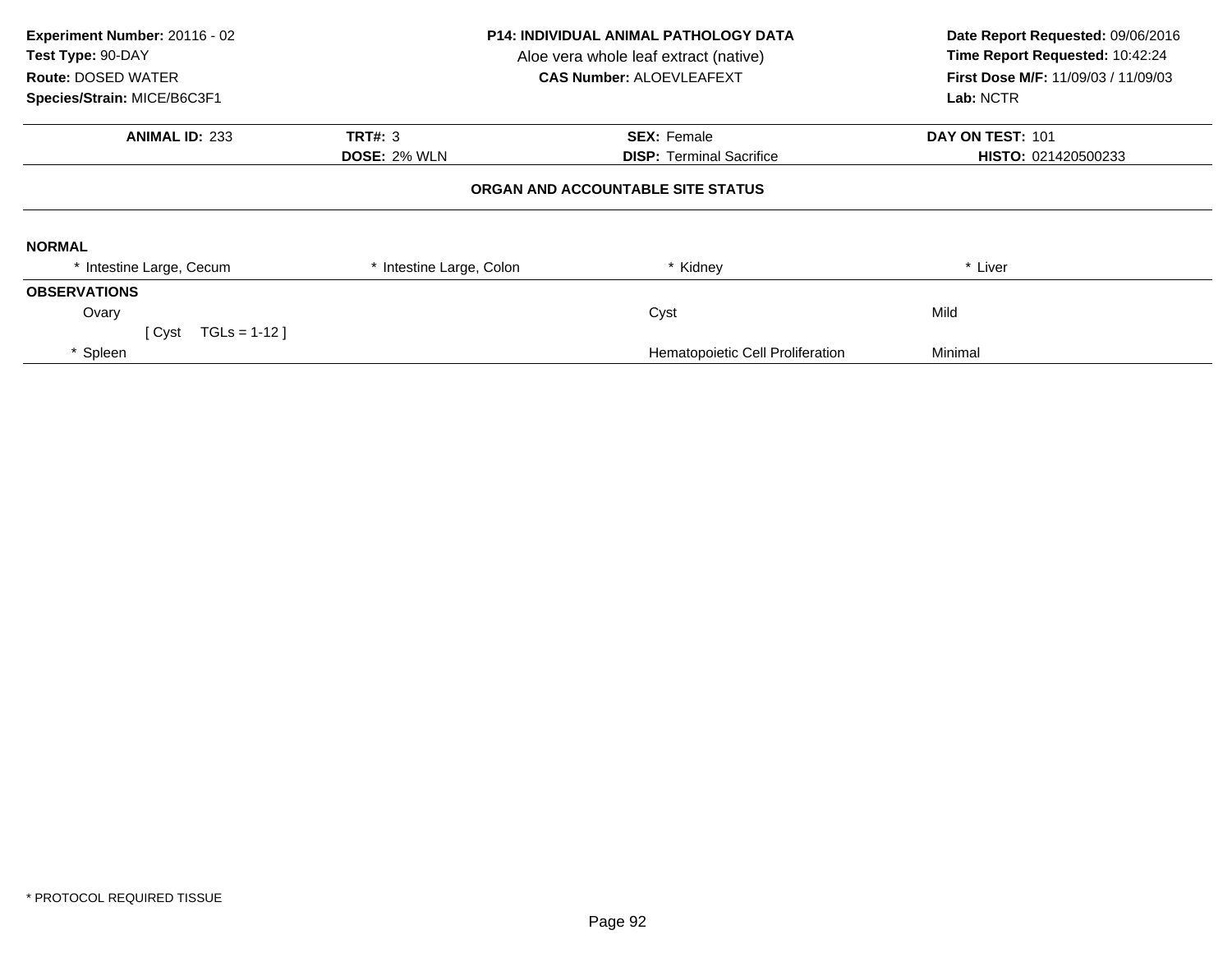| Experiment Number: 20116 - 02<br>Test Type: 90-DAY<br><b>Route: DOSED WATER</b><br>Species/Strain: MICE/B6C3F1 | <b>P14: INDIVIDUAL ANIMAL PATHOLOGY DATA</b><br>Aloe vera whole leaf extract (native)<br><b>CAS Number: ALOEVLEAFEXT</b> |                                                       | Date Report Requested: 09/06/2016<br>Time Report Requested: 10:42:24<br><b>First Dose M/F: 11/09/03 / 11/09/03</b><br>Lab: NCTR |
|----------------------------------------------------------------------------------------------------------------|--------------------------------------------------------------------------------------------------------------------------|-------------------------------------------------------|---------------------------------------------------------------------------------------------------------------------------------|
| <b>ANIMAL ID: 234</b>                                                                                          | TRT#: 3<br><b>DOSE: 2% WLN</b>                                                                                           | <b>SEX: Female</b><br><b>DISP:</b> Terminal Sacrifice | DAY ON TEST: 101<br>HISTO: 021420500234                                                                                         |
|                                                                                                                |                                                                                                                          | ORGAN AND ACCOUNTABLE SITE STATUS                     |                                                                                                                                 |
| <b>NORMAL</b><br>* Intestine Large, Cecum<br>Spleen                                                            | * Intestine Large, Colon                                                                                                 | Kidney                                                | * Liver                                                                                                                         |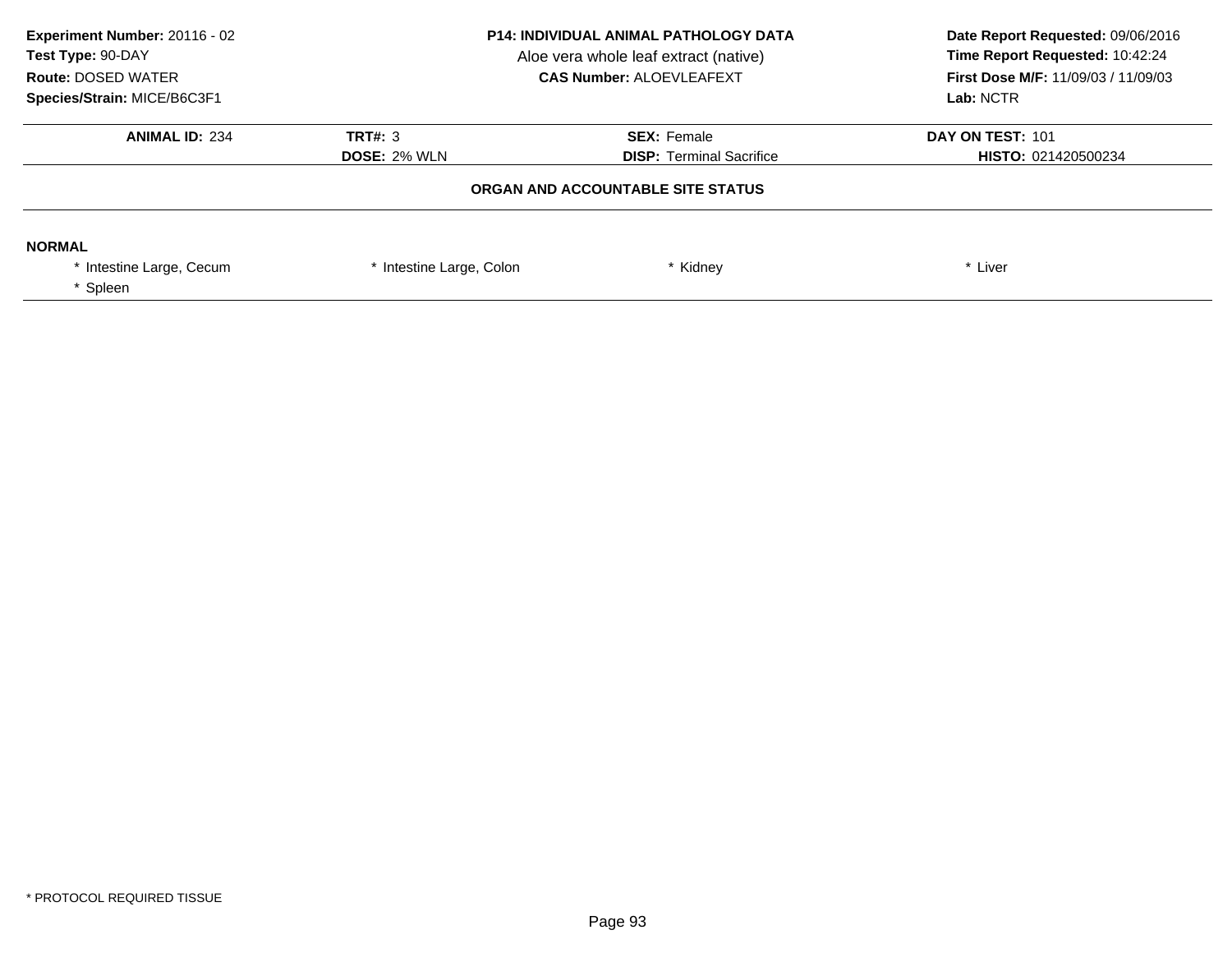| Experiment Number: 20116 - 02<br>Test Type: 90-DAY<br><b>Route: DOSED WATER</b><br>Species/Strain: MICE/B6C3F1 | <b>P14: INDIVIDUAL ANIMAL PATHOLOGY DATA</b><br>Aloe vera whole leaf extract (native)<br><b>CAS Number: ALOEVLEAFEXT</b> |                                                       | Date Report Requested: 09/06/2016<br>Time Report Requested: 10:42:24<br><b>First Dose M/F: 11/09/03 / 11/09/03</b><br>Lab: NCTR |
|----------------------------------------------------------------------------------------------------------------|--------------------------------------------------------------------------------------------------------------------------|-------------------------------------------------------|---------------------------------------------------------------------------------------------------------------------------------|
| <b>ANIMAL ID: 241</b>                                                                                          | TRT#: 3<br><b>DOSE: 2% WLN</b>                                                                                           | <b>SEX: Female</b><br><b>DISP:</b> Terminal Sacrifice | DAY ON TEST: 101<br>HISTO: 021420500241                                                                                         |
|                                                                                                                |                                                                                                                          | ORGAN AND ACCOUNTABLE SITE STATUS                     |                                                                                                                                 |
| <b>NORMAL</b><br>* Intestine Large, Cecum<br>Spleen                                                            | * Intestine Large, Colon                                                                                                 | Kidney                                                | * Liver                                                                                                                         |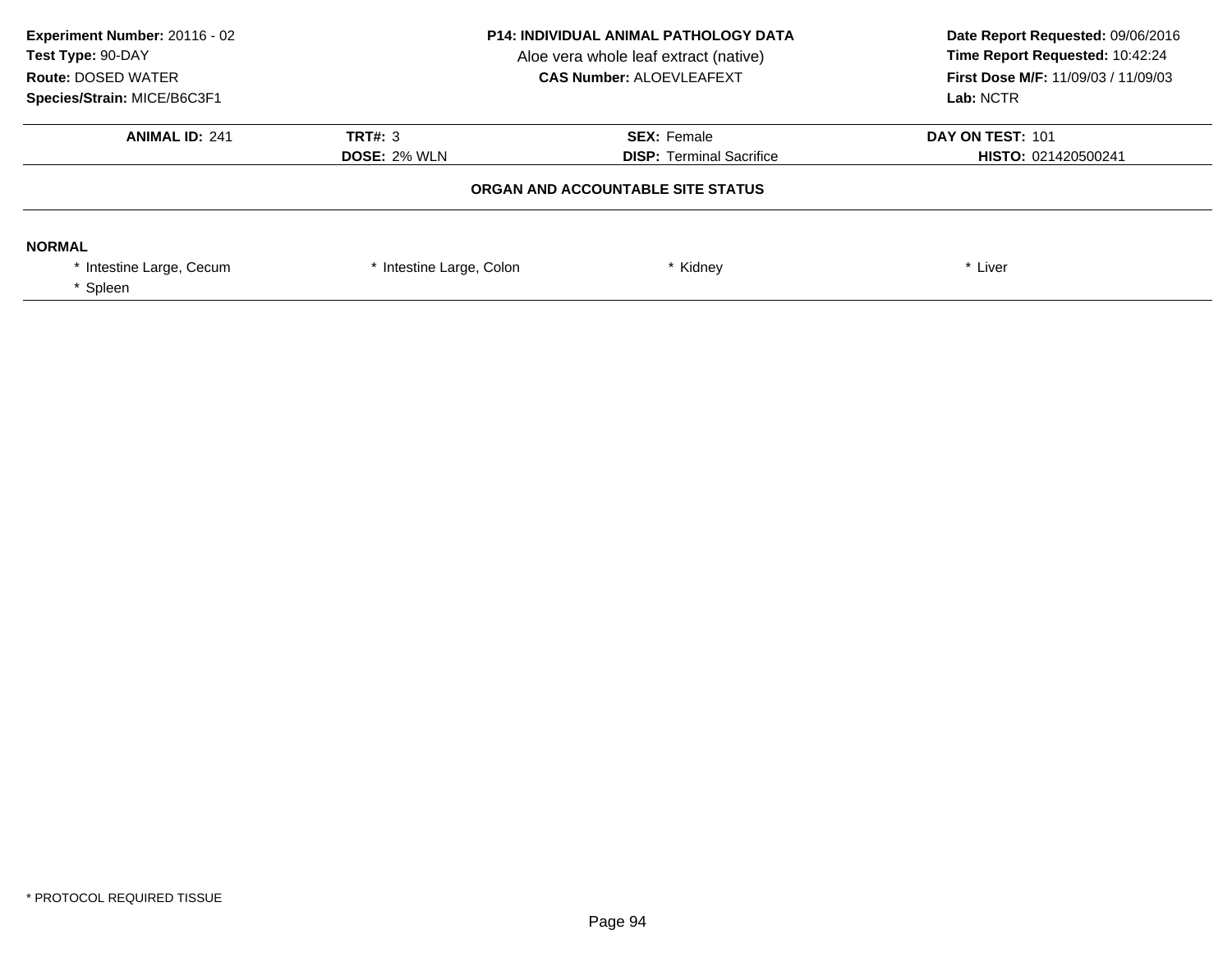| Experiment Number: 20116 - 02<br>Test Type: 90-DAY<br><b>Route: DOSED WATER</b><br>Species/Strain: MICE/B6C3F1 | <b>P14: INDIVIDUAL ANIMAL PATHOLOGY DATA</b><br>Aloe vera whole leaf extract (native)<br><b>CAS Number: ALOEVLEAFEXT</b> |                                                       | Date Report Requested: 09/06/2016<br>Time Report Requested: 10:42:24<br><b>First Dose M/F: 11/09/03 / 11/09/03</b><br>Lab: NCTR |
|----------------------------------------------------------------------------------------------------------------|--------------------------------------------------------------------------------------------------------------------------|-------------------------------------------------------|---------------------------------------------------------------------------------------------------------------------------------|
| <b>ANIMAL ID: 242</b>                                                                                          | TRT#: 3<br><b>DOSE: 2% WLN</b>                                                                                           | <b>SEX: Female</b><br><b>DISP:</b> Terminal Sacrifice | DAY ON TEST: 101<br>HISTO: 021420500242                                                                                         |
|                                                                                                                |                                                                                                                          | ORGAN AND ACCOUNTABLE SITE STATUS                     |                                                                                                                                 |
| <b>NORMAL</b><br>* Intestine Large, Cecum<br>Spleen                                                            | * Intestine Large, Colon                                                                                                 | Kidney                                                | * Liver                                                                                                                         |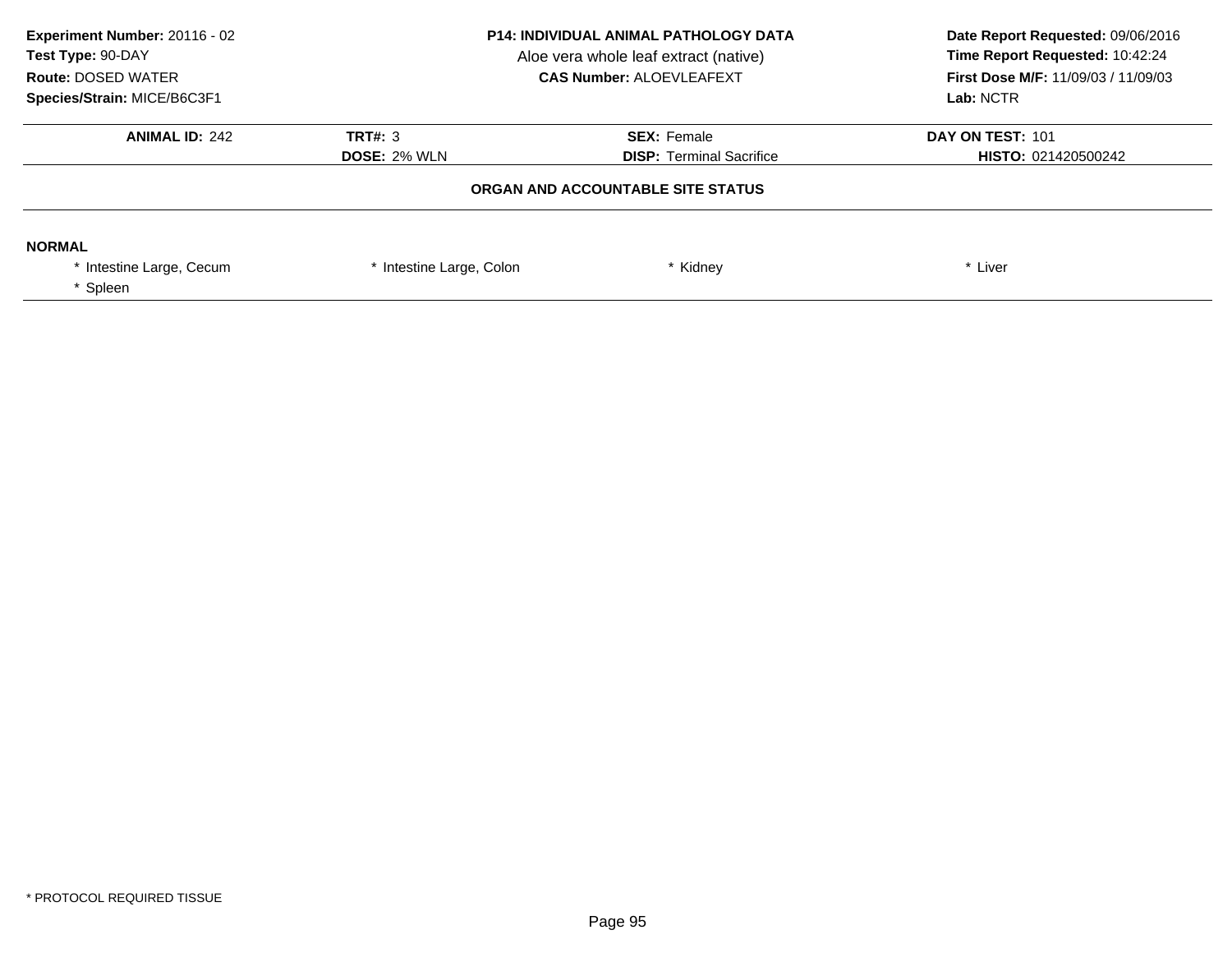| Experiment Number: 20116 - 02<br>Test Type: 90-DAY<br><b>Route: DOSED WATER</b><br>Species/Strain: MICE/B6C3F1 | <b>P14: INDIVIDUAL ANIMAL PATHOLOGY DATA</b><br>Aloe vera whole leaf extract (native)<br><b>CAS Number: ALOEVLEAFEXT</b> |                                                       | Date Report Requested: 09/06/2016<br>Time Report Requested: 10:42:24<br>First Dose M/F: 11/09/03 / 11/09/03<br>Lab: NCTR |
|----------------------------------------------------------------------------------------------------------------|--------------------------------------------------------------------------------------------------------------------------|-------------------------------------------------------|--------------------------------------------------------------------------------------------------------------------------|
| <b>ANIMAL ID: 243</b>                                                                                          | TRT#: 3<br><b>DOSE: 2% WLN</b>                                                                                           | <b>SEX: Female</b><br><b>DISP:</b> Terminal Sacrifice | DAY ON TEST: 101<br><b>HISTO: 021420500243</b>                                                                           |
|                                                                                                                |                                                                                                                          | ORGAN AND ACCOUNTABLE SITE STATUS                     |                                                                                                                          |
| <b>NORMAL</b><br>* Intestine Large, Cecum<br>Spleen                                                            | * Intestine Large, Colon                                                                                                 | Kidney                                                | * Liver                                                                                                                  |